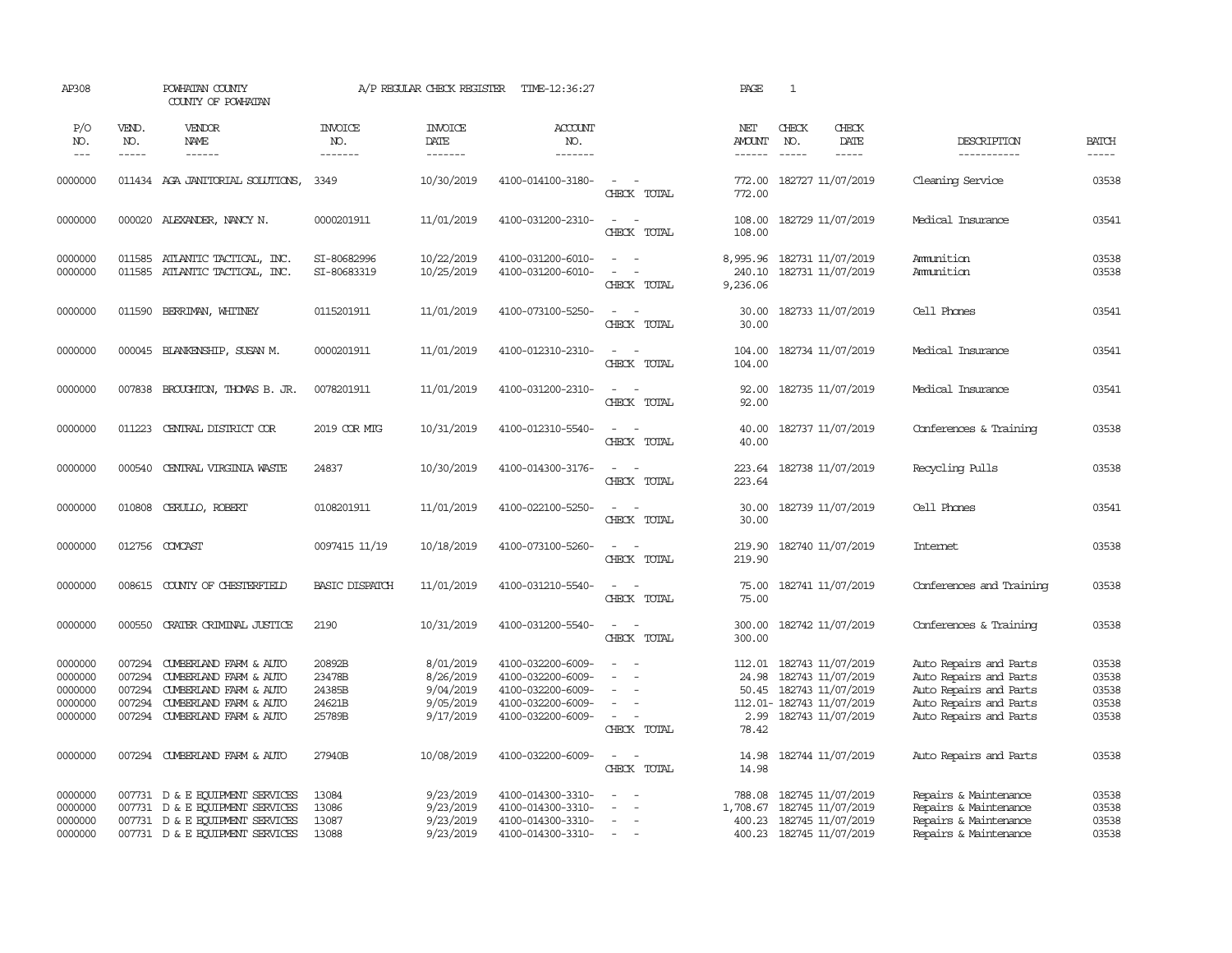| AP308                                                          |                                                          | POWHATAN COUNTY<br>COUNTY OF POWHATAN                                            |                                                                            | A/P REGULAR CHECK REGISTER                                                       | TIME-12:36:27                                                                                                              |                                                                                                                                                                                                                               | PAGE                                                            | 2                                                                                                                          |                              |                                                                                         |                                                    |
|----------------------------------------------------------------|----------------------------------------------------------|----------------------------------------------------------------------------------|----------------------------------------------------------------------------|----------------------------------------------------------------------------------|----------------------------------------------------------------------------------------------------------------------------|-------------------------------------------------------------------------------------------------------------------------------------------------------------------------------------------------------------------------------|-----------------------------------------------------------------|----------------------------------------------------------------------------------------------------------------------------|------------------------------|-----------------------------------------------------------------------------------------|----------------------------------------------------|
| P/O<br>NO.<br>$\frac{1}{2}$                                    | VEND.<br>NO.<br>-----                                    | VENDOR<br>NAME<br>------                                                         | <b>INVOICE</b><br>NO.<br>-------                                           | <b>INVOICE</b><br>DATE<br>--------                                               | <b>ACCOUNT</b><br>NO.<br>--------                                                                                          |                                                                                                                                                                                                                               | NET<br><b>AMOUNT</b><br>------                                  | CHECK<br>NO.<br>$\frac{1}{2}$                                                                                              | CHECK<br>DATE<br>$- - - - -$ | DESCRIPTION<br>-----------                                                              | <b>BATCH</b><br>-----                              |
| 0000000<br>0000000                                             |                                                          | 007731 D & E EQUIPMENT SERVICES<br>007731 D & E EQUIPMENT SERVICES               | 13089<br>13090                                                             | 9/23/2019<br>9/23/2019                                                           | 4100-014300-3310-<br>4100-014300-3310-                                                                                     | $\sim$ $  -$<br>$\sim$<br>$\sim$<br>CHECK TOTAL                                                                                                                                                                               | 3,157.88<br>883.56<br>7,338.65                                  | 182745 11/07/2019<br>182745 11/07/2019                                                                                     |                              | Repairs & Maintenance<br>Repairs & Maintenance                                          | 03538<br>03538                                     |
| 0000000                                                        |                                                          | 010079 DEAL & LACHENEY P.C.                                                      | 4839                                                                       | 11/01/2019                                                                       | 4100-012210-3150-                                                                                                          | $\sim$<br>$\sim$<br>CHECK TOTAL                                                                                                                                                                                               | 10,000.00<br>10,000.00                                          | 182746 11/07/2019                                                                                                          |                              | Contracted County Attorney                                                              | 03538                                              |
| 0000000                                                        |                                                          | 007392 DEEP CREEK VOLUNTEER                                                      | 1ST OIR FY20                                                               | 11/01/2019                                                                       | 4100-032200-5425-                                                                                                          | $\overline{\phantom{a}}$<br>$\sim$<br>CHECK TOTAL                                                                                                                                                                             | 2,758.35<br>2,758.35                                            | 182747 11/07/2019                                                                                                          |                              | Rent - Fire Companies                                                                   | 03538                                              |
| 0000000                                                        | 008750                                                   | DOMINION ENERGY                                                                  | 3438734737                                                                 | 10/31/2019                                                                       | 4100-053910-5643-                                                                                                          | $\overline{a}$<br>$\sim$<br>CHECK TOTAL                                                                                                                                                                                       | 465.38<br>465.38                                                | 182750 11/07/2019                                                                                                          |                              | PCCAA Services - Federal CSBG                                                           | 03538                                              |
| 0000000                                                        | 000860                                                   | DOMINION ENERGY VIRGINIA                                                         | 0962041034 9/30                                                            | 10/01/2019                                                                       | 4100-032210-5110-                                                                                                          | $\sim$<br>$\sim$<br>CHECK TOTAL                                                                                                                                                                                               | 908.00<br>908.00                                                | 182751 11/07/2019                                                                                                          |                              | Electricity                                                                             | 03538                                              |
| 0000000<br>0000000                                             | 006842<br>006842                                         | EAGLE FIRE INC.<br>EAGLE FIRE INC.                                               | SRVCE126847<br>SRVCE126953                                                 | 10/17/2019<br>10/22/2019                                                         | 4100-014100-3320-<br>4100-014100-3310-                                                                                     | $\sim$<br>$\sim$<br>$\equiv$<br>$\sim$<br>CHECK TOTAL                                                                                                                                                                         | 195.00<br>197.00<br>392.00                                      | 182752 11/07/2019<br>182752 11/07/2019                                                                                     |                              | Maintenance & Service Contract<br>Repairs & Maintenance                                 | 03538<br>03538                                     |
| 0000000                                                        | 006666                                                   | FINE CREEK FIRE DEPT                                                             | 1ST QTR FY20                                                               | 11/01/2019                                                                       | 4100-032200-5425-                                                                                                          | $\sim$<br>$\overline{\phantom{a}}$<br>CHECK TOTAL                                                                                                                                                                             | 3,278.00<br>3,278.00                                            | 182753 11/07/2019                                                                                                          |                              | Rent - Fire Companies                                                                   | 03538                                              |
| 0000000                                                        |                                                          | 008518 FLANNAGAN, FRANKLIN L.                                                    | JULY-CCT 2019                                                              | 10/30/2019                                                                       | 4100-013200-1011-                                                                                                          | $\sim$<br>$\sim$<br>CHECK TOTAL                                                                                                                                                                                               | 737.67<br>737.67                                                | 182755 11/07/2019                                                                                                          |                              | COMP: Electoral Board                                                                   | 03538                                              |
| 0000000                                                        |                                                          | 006522 FOOD LION                                                                 | 441808                                                                     | 10/29/2019                                                                       | 4100-035100-6022-                                                                                                          | $\overline{\phantom{a}}$<br>CHECK TOTAL                                                                                                                                                                                       | 178.08<br>178.08                                                | 182756 11/07/2019                                                                                                          |                              | Dog Food/Supplies                                                                       | 03538                                              |
| 0000000                                                        |                                                          | 001380 FORD, SUSAN P.                                                            | 0013201911                                                                 | 11/01/2019                                                                       | 4100-012310-2310-                                                                                                          | $\sim$<br>$\sim$<br>CHECK TOTAL                                                                                                                                                                                               | 104.00<br>104.00                                                | 182757 11/07/2019                                                                                                          |                              | Medical Insurance                                                                       | 03541                                              |
| 0000000<br>0000000<br>0000000<br>0000000<br>0000000<br>0000000 | 012905<br>012905<br>012905<br>012905<br>012905<br>012905 | GALLS, LLC<br>GALLS, LLC<br>GALLS, LLC<br>GALLS, LLC<br>GALLS, LLC<br>GALLS, LLC | 013982974<br>013994840<br>014014556<br>014020467<br>014044544<br>014044545 | 10/15/2019<br>10/16/2019<br>10/18/2019<br>10/19/2019<br>10/22/2019<br>10/22/2019 | 4100-031200-6011-<br>4100-031200-6011-<br>4100-031200-6011-<br>4100-031200-6011-<br>4100-031200-6011-<br>4100-031200-6011- | $\frac{1}{2} \left( \frac{1}{2} \right) \left( \frac{1}{2} \right) = \frac{1}{2} \left( \frac{1}{2} \right)$<br>$\equiv$<br>$\overline{\phantom{a}}$<br>$\sim$<br>$\sim$<br>$\sim$<br>$\overline{\phantom{a}}$<br>CHECK TOTAL | 28.80<br>107.99<br>125.00<br>76.99<br>147.60<br>83.80<br>570.18 | 182758 11/07/2019<br>182758 11/07/2019<br>182758 11/07/2019<br>182758 11/07/2019<br>182758 11/07/2019<br>182758 11/07/2019 |                              | Uniforms<br>Uniforms<br>Uniforms<br>Uniforms<br>Uniforms<br>Uniforms                    | 03538<br>03538<br>03538<br>03538<br>03538<br>03538 |
| 0000000                                                        | 008538                                                   | GOODMAN, JOSEPHINE L.                                                            | JULY-CCT 2019                                                              | 10/30/2019                                                                       | 4100-013200-1011-                                                                                                          | $\sim$<br>$\sim$<br>CHECK TOTAL                                                                                                                                                                                               | 737.67<br>737.67                                                | 182759 11/07/2019                                                                                                          |                              | COMP: Electoral Board                                                                   | 03538                                              |
| 0000000<br>0000000<br>0000000                                  | 006013<br>006013                                         | <b>GRAINGER</b><br>GRAINGER<br>006013 GRAINGER                                   | 9309888114<br>9323943911<br>9324160465                                     | 10/01/2019<br>10/15/2019<br>10/15/2019                                           | 4100-014100-6100-<br>4100-014100-3310-<br>4100-014100-6100-                                                                | $\sim$<br>$\sim$<br>$\sim$<br>CHECK TOTAL                                                                                                                                                                                     | 45.60<br>57.00<br>159.31<br>261.91                              | 182760 11/07/2019<br>182760 11/07/2019<br>182760 11/07/2019                                                                |                              | Personal Protective Equipment<br>Repairs & Maintenance<br>Personal Protective Equipment | 03538<br>03538<br>03538                            |
| 0000000                                                        |                                                          | 013225 GRANGER, DAWN                                                             | <b>REIMB PARKING</b>                                                       | 11/01/2019                                                                       | 4100-031210-5540-                                                                                                          | $\overline{\phantom{a}}$<br>$\sim$<br>CHECK TOTAL                                                                                                                                                                             | 33.00<br>33.00                                                  | 182761 11/07/2019                                                                                                          |                              | Conferences and Training                                                                | 03538                                              |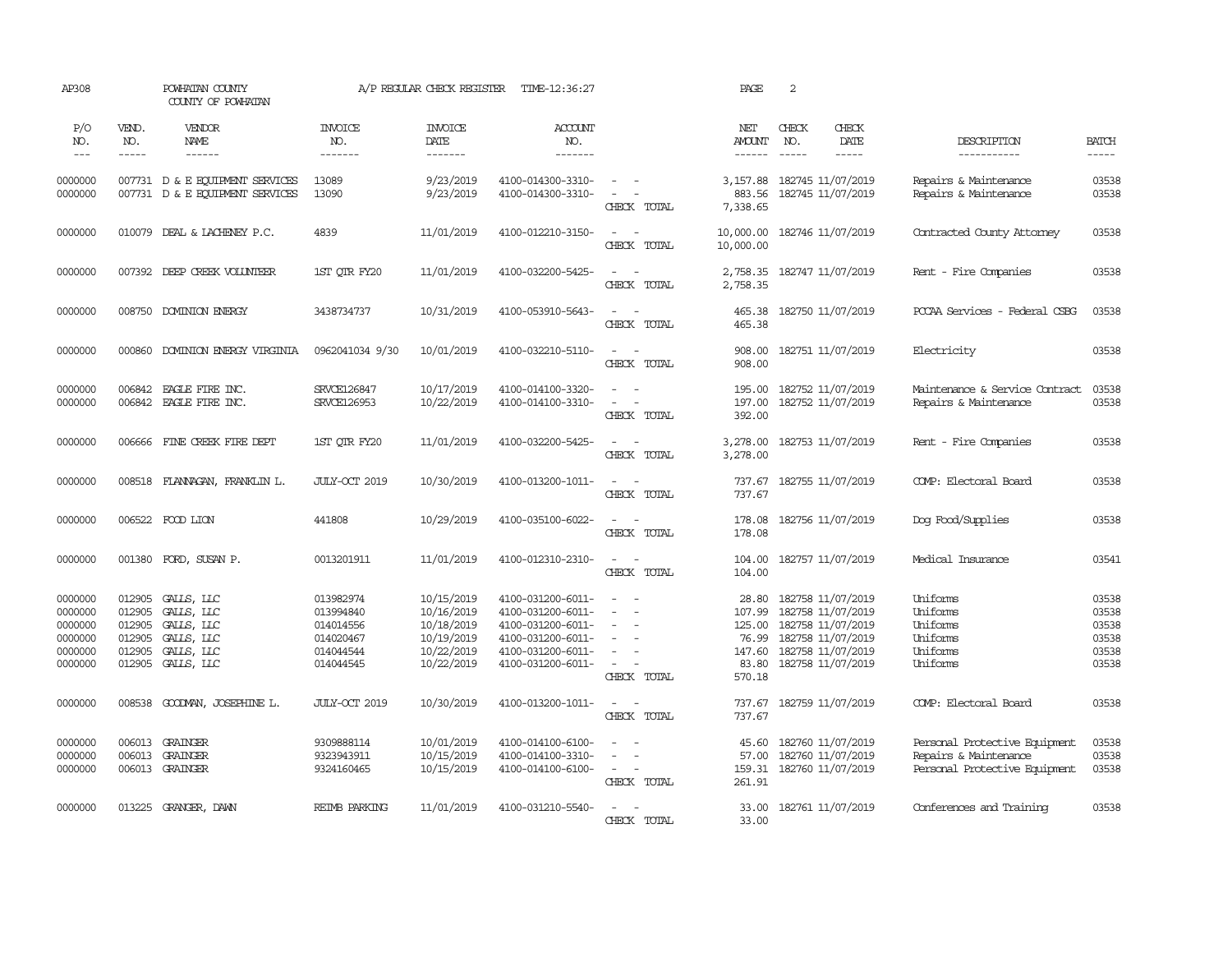| AP308                 |                       | POWHATAN COUNTY<br>COUNTY OF POWHATAN            |                                  | A/P REGULAR CHECK REGISTER        | TIME-12:36:27                          |                                                                  | PAGE                           | 3                                                                                                                                                                                                                                                                                                                                                                                                            |                              |                                                      |                             |
|-----------------------|-----------------------|--------------------------------------------------|----------------------------------|-----------------------------------|----------------------------------------|------------------------------------------------------------------|--------------------------------|--------------------------------------------------------------------------------------------------------------------------------------------------------------------------------------------------------------------------------------------------------------------------------------------------------------------------------------------------------------------------------------------------------------|------------------------------|------------------------------------------------------|-----------------------------|
| P/O<br>NO.<br>$- - -$ | VEND.<br>NO.<br>----- | VENDOR<br>NAME<br>$- - - - - -$                  | <b>INVOICE</b><br>NO.<br>------- | <b>INVOICE</b><br>DATE<br>------- | ACCOUNT<br>NO.<br>-------              |                                                                  | NET<br><b>AMOUNT</b><br>------ | CHECK<br>NO.<br>$\frac{1}{2} \frac{1}{2} \frac{1}{2} \frac{1}{2} \frac{1}{2} \frac{1}{2} \frac{1}{2} \frac{1}{2} \frac{1}{2} \frac{1}{2} \frac{1}{2} \frac{1}{2} \frac{1}{2} \frac{1}{2} \frac{1}{2} \frac{1}{2} \frac{1}{2} \frac{1}{2} \frac{1}{2} \frac{1}{2} \frac{1}{2} \frac{1}{2} \frac{1}{2} \frac{1}{2} \frac{1}{2} \frac{1}{2} \frac{1}{2} \frac{1}{2} \frac{1}{2} \frac{1}{2} \frac{1}{2} \frac{$ | CHECK<br>DATE<br>$- - - - -$ | DESCRIPTION<br>-----------                           | <b>BATCH</b><br>$- - - - -$ |
| 0000000               | 000340                | HARRIS, ABEL                                     | APR, JUNE BZA                    | 10/02/2019                        | 4100-081100-1011-                      | $\sim$ $ -$<br>CHECK TOTAL                                       | 60.00<br>60.00                 | 182763 11/07/2019                                                                                                                                                                                                                                                                                                                                                                                            |                              | COMP: Board of Zoning Appeals                        | 03538                       |
| 0000000<br>0000000    | 000120<br>000120      | <b>JAMES RIVER AIR</b><br><b>JAMES RIVER AIR</b> | S140827<br>S141299               | 10/29/2019<br>10/18/2019          | 4100-014100-3308-<br>4100-014100-3308- | $\sim$ $ -$<br>$\overline{\phantom{a}}$<br>$\sim$<br>CHECK TOTAL | 1,723.88<br>487.26<br>2,211.14 | 182764 11/07/2019<br>182764 11/07/2019                                                                                                                                                                                                                                                                                                                                                                       |                              | HVAC Service and Repairs<br>HVAC Service and Repairs | 03538<br>03538              |
| 0000000               | 011973                | KURNOS, JULIANNE N.                              | 0119201911                       | 11/01/2019                        | 4100-081100-5250-                      | $\overline{a}$<br>$\sim$<br>CHECK TOTAL                          | 30.00<br>30.00                 | 182765 11/07/2019                                                                                                                                                                                                                                                                                                                                                                                            |                              | Cell Phones                                          | 03541                       |
| 0000000               | 006629                | LANDSCAPE SUPPLY, INC.                           | 0734355-IN                       | 10/30/2019                        | 4100-014600-3310-                      | $\sim$<br>$\sim$<br>CHECK TOTAL                                  | 307.00<br>307.00               | 182766 11/07/2019                                                                                                                                                                                                                                                                                                                                                                                            |                              | Repairs and Maintenance                              | 03538                       |
| 0000000               |                       | 006672 MACON FIRE DEPARTMENT                     | 1ST QTR FY20                     | 11/01/2019                        | 4100-032200-5425-                      | $\sim$ $ -$<br>CHECK TOTAL                                       | 2,492.00<br>2,492.00           | 182767 11/07/2019                                                                                                                                                                                                                                                                                                                                                                                            |                              | Rent - Fire Companies                                | 03538                       |
| 0000000               |                       | 011268 MAILFINANCE                               | P7982622                         | 10/23/2019                        | 100-000100-0016-                       | $\sim$<br>$\sim$<br>CHECK TOTAL                                  | 112.18<br>112.18               | 182768 11/07/2019                                                                                                                                                                                                                                                                                                                                                                                            |                              | Prepaid Postage                                      | 03538                       |
| 0000000               |                       | 012649 MANN, REBEKAH                             | REIMB 10/23,24                   | 11/01/2019                        | 4100-031210-5510-                      | $\sim$ $ \sim$<br>CHECK TOTAL                                    | 87.08<br>87.08                 | 182769 11/07/2019                                                                                                                                                                                                                                                                                                                                                                                            |                              | Travel - Mileage                                     | 03538                       |
| 0000000               |                       | 009276 MCCREIGHT, FRAN                           | 0092201911                       | 11/01/2019                        | 4100-073100-5250-                      | $\sim$ $ \sim$<br>CHECK TOTAL                                    | 30.00<br>30.00                 | 182770 11/07/2019                                                                                                                                                                                                                                                                                                                                                                                            |                              | Cell Phones                                          | 03541                       |
| 0000000               |                       | 013176 MIDWEST TAPE, LLC                         | 98095965                         | 10/21/2019                        | 4100-073100-6012-                      | $\sim$ $ \sim$<br>CHECK TOTAL                                    | 53.23<br>53.23                 | 182772 11/07/2019                                                                                                                                                                                                                                                                                                                                                                                            |                              | Books & Subscriptions                                | 03538                       |
| 0000000               |                       | 011595 NOLAN, THOMAS P.                          | APCO MILEAGE                     | 10/29/2019                        | 4100-031210-5510-                      | $\sim$<br>$\sim$<br>CHECK TOTAL                                  | 188.32<br>188.32               | 182774 11/07/2019                                                                                                                                                                                                                                                                                                                                                                                            |                              | Travel - Mileage                                     | 03539                       |
| 0000000               | 009638                | POE, INEZ L                                      | 0096201911                       | 11/01/2019                        | 4100-013200-2310-                      | $\sim$<br>$\sim$<br>CHECK TOTAL                                  | 120.00<br>120.00               | 182775 11/07/2019                                                                                                                                                                                                                                                                                                                                                                                            |                              | Medical Insurance                                    | 03541                       |
| 0000000               | 011929                | POMPEI, ANDREW                                   | 0119201911                       | 11/01/2019                        | 4100-081100-5250-                      | $\sim$<br>$\sim$<br>CHECK TOTAL                                  | 30.00<br>30.00                 | 182776 11/07/2019                                                                                                                                                                                                                                                                                                                                                                                            |                              | Cell Phones                                          | 03541                       |
| 0000000               | 001980                | POORE, FRANCES                                   | 0019201911                       | 11/01/2019                        | 4100-012100-2310-                      | $\sim$<br>$\sim$<br>CHECK TOTAL                                  | 88.00<br>88.00                 | 182777 11/07/2019                                                                                                                                                                                                                                                                                                                                                                                            |                              | Medical Insurance                                    | 03541                       |
| 0000000               | 006043                | POWERS, KATHRYN C.                               | 0060201911                       | 11/01/2019                        | 4100-021600-2310-                      | $\sim$ $  -$<br>CHECK TOTAL                                      | 120.00<br>120.00               | 182778 11/07/2019                                                                                                                                                                                                                                                                                                                                                                                            |                              | Medical Insurance                                    | 03541                       |
| 0000000               | 008579                | POWHATAN COMMERCIAL                              | 0085201911                       | 11/01/2019                        | 4100-014400-5420-                      | $\sim$ $ -$<br>CHECK TOTAL                                       | 2,634.00<br>2,634.00           | 182780 11/07/2019                                                                                                                                                                                                                                                                                                                                                                                            |                              | Rent - Office Space                                  | 03541                       |
| 0000000               | 006928                | POWHATAN COUNTY DEPT. OF                         | MIHY GIFT CARDS                  | 10/28/2019                        | 4100-053910-5642-                      | $\sim$ $  -$<br>CHECK TOTAL                                      | 200.00<br>200.00               | 182781 11/07/2019                                                                                                                                                                                                                                                                                                                                                                                            |                              | PCCAA Services - TANF                                | 03539                       |
| 0000000               | 008294                | POWHATAN COUNTY PUBLIC                           | 0082201911                       | 11/01/2019                        | 4100-031200-2310-                      | $\overline{a}$<br>$\sim$<br>CHECK TOTAL                          | 718.00<br>718.00               | 182782 11/07/2019                                                                                                                                                                                                                                                                                                                                                                                            |                              | Medical Insurance                                    | 03541                       |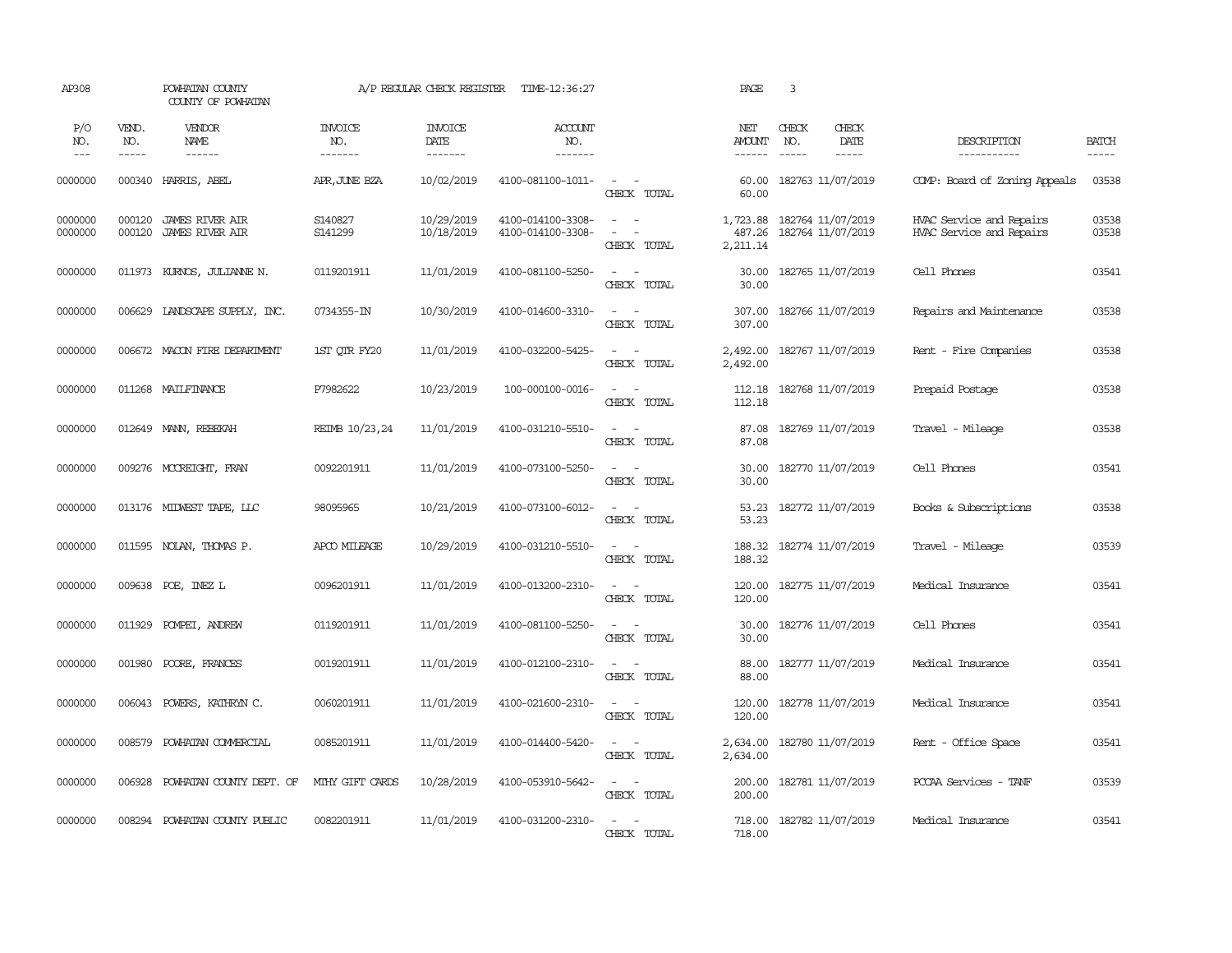| AP308               |                       | POWHATAN COUNTY<br>COUNTY OF POWHATAN |                                  | A/P REGULAR CHECK REGISTER                | TIME-12:36:27                    |                                                            | <b>PAGE</b>                              | $\overline{4}$                |                              |                                |                       |
|---------------------|-----------------------|---------------------------------------|----------------------------------|-------------------------------------------|----------------------------------|------------------------------------------------------------|------------------------------------------|-------------------------------|------------------------------|--------------------------------|-----------------------|
| P/O<br>NO.<br>$---$ | VEND.<br>NO.<br>----- | VENDOR<br>NAME<br>------              | <b>INVOICE</b><br>NO.<br>------- | <b>INVOICE</b><br>DATE<br>$- - - - - - -$ | <b>ACCOUNT</b><br>NO.<br>------- |                                                            | NET<br><b>AMOUNT</b><br>$- - - - - -$    | CHECK<br>NO.<br>$\frac{1}{2}$ | CHECK<br>DATE<br>$- - - - -$ | DESCRIPTION<br>-----------     | <b>BATCH</b><br>----- |
|                     |                       |                                       |                                  |                                           |                                  |                                                            |                                          |                               |                              |                                |                       |
| 0000000             |                       | 006761 POWHATAN VOLUNTEER FIRE        | 1ST OTR FY20                     | 11/01/2019                                | 4100-032200-5425-                | $\sim$<br>$\sim$<br>CHECK TOTAL                            | 4,300.50<br>4,300.50                     |                               | 182783 11/07/2019            | Rent - Fire Companies          | 03539                 |
| 0000000             |                       | 012340 PRICE SUPPLY COMPANY, INC      | 1909-062781                      | 9/16/2019                                 | 4100-031210-3310-                | $\sim$ $-$<br>$\overline{\phantom{a}}$<br>CHECK TOTAL      | 44.23<br>44.23                           |                               | 182784 11/07/2019            | Repairs and Maintenance        | 03539                 |
| 0000000             |                       | 010905 PRIORITY FIRE PROTECTION       | 22923                            | 10/21/2019                                | 4100-014100-3310-                | $\sim$ $\sim$<br>CHECK TOTAL                               | 750.00<br>750.00                         |                               | 182785 11/07/2019            | Repairs & Maintenance          | 03539                 |
| 0000000             |                       | 000620 R. C. GOODWIN & SONS, INC      | 0879577                          | 10/15/2019                                | 4100-014500-6004-                | $\sim$<br>$\sim$                                           | 41.56                                    |                               | 182788 11/07/2019            | Tools and Equipment            | 03539                 |
| 0000000             | 000620                | R. C. GOODWIN & SONS, INC             | 0879822                          | 10/17/2019                                | 4100-014100-3310-                | $\equiv$<br>$\sim$                                         | 6.99                                     |                               | 182788 11/07/2019            | Repairs & Maintenance          | 03539                 |
| 0000000             |                       | 000620 R. C. GOODWIN & SONS, INC      | 0879904                          | 10/17/2019                                | 4100-014100-3310-                | $\sim$<br>$\overline{\phantom{a}}$                         | 23.49                                    |                               | 182788 11/07/2019            | Repairs & Maintenance          | 03539                 |
| 0000000             | 000620                | R. C. GOODWYN & SONS, INC             | 0880263                          | 10/21/2019                                | 4100-014100-3310-                | $\sim$                                                     | 81.89                                    |                               | 182788 11/07/2019            | Repairs & Maintenance          | 03539                 |
| 0000000             |                       | 000620 R.C. GOODWIN & SONS, INC       | 0880596                          | 10/23/2019                                | 4100-014100-3310-                | $\overline{\phantom{a}}$                                   | 12.88                                    |                               | 182788 11/07/2019            | Repairs & Maintenance          | 03539                 |
| 0000000             |                       | 000620 R. C. GOODWYN & SONS, INC      | 0880682                          | 10/24/2019                                | 4100-014100-3310-                | $\sim$<br>$\overline{\phantom{a}}$<br>CHECK TOTAL          | 5.29<br>172.10                           |                               | 182788 11/07/2019            | Repairs & Maintenance          | 03539                 |
| 0000000             |                       | 009077 REYNOLDS, SHIRLEY              | 0090201911                       | 11/01/2019                                | 4100-031200-2310-                | $\sim$<br>$\sim$                                           | 96.00                                    |                               | 182789 11/07/2019            | Medical Insurance              | 03541                 |
|                     |                       |                                       |                                  |                                           |                                  | CHECK TOTAL                                                | 96.00                                    |                               |                              |                                |                       |
| 0000000             | 006579                | RICHMOND ALARM                        | 383323                           | 10/16/2019                                | 4100-032210-3310-                | $\sim$<br>$\sim$                                           |                                          |                               | 670.64 182790 11/07/2019     | Repairs & Maintenance          | 03539                 |
| 0000000             | 006579                | RICHMOND ALARM                        | 385979                           | 11/01/2019                                | 4100-014100-3320-                | $\sim$<br>CHECK TOTAL                                      | 870.00<br>1,540.64                       |                               | 182790 11/07/2019            | Maintenance & Service Contract | 03539                 |
| 0000000             | 008197                | ROBINSON, FARMER, COX                 | FY19 CLERKAUDIT                  | 10/24/2019                                | 4100-021600-3122-                | $\sim$<br>$\sim$<br>CHECK TOTAL                            | 3,750.00<br>3,750.00                     |                               | 182791 11/07/2019            | Clerk's Audit of Public Accoun | 03539                 |
| 0000000             | 011800                | SCHARDEIN, BRET                       | 0118201911                       | 11/01/2019                                | 4100-081100-5250-                | CHECK TOTAL                                                | 30.00<br>30.00                           |                               | 182792 11/07/2019            | Cell Phones                    | 03541                 |
| 0000000             | 010282                | SCHUBERT, CHARLA                      | 0102201911                       | 11/01/2019                                | 4100-012200-5250-                | $\sim$<br>$\sim$<br>CHECK TOTAL                            | 30.00<br>30.00                           |                               | 182793 11/07/2019            | Cell Phones                    | 03541                 |
| 0000000             |                       | 001320 SOUTHERN POLICE                | 201235                           | 10/24/2019                                | 4100-031200-6010-                | $\omega_{\rm{max}}$ and $\omega_{\rm{max}}$<br>CHECK TOTAL | 179.90<br>179.90                         |                               | 182794 11/07/2019            | Ammition                       | 03539                 |
| 0000000             | 013065                | STAPLES INC                           | 7301442838-0-1                   | 10/23/2019                                | 4100-013200-6001-                | $\sim$<br>$\sim$                                           | 45.60                                    |                               | 182795 11/07/2019            | Office Supplies                | 03539                 |
| 0000000             | 013065                | STAPLES INC                           | 7301475406-0-1                   | 10/24/2019                                | 4100-083500-6001-                | $\overline{a}$<br>$\sim$                                   | 30.71                                    |                               | 182795 11/07/2019            | Office Supplies                | 03539                 |
| 0000000             | 013065                | STAPLES INC                           | 7301475406-0-2                   | 10/25/2019                                | 4100-083500-6001-                | $\sim$<br>$\sim$<br>CHECK TOTAL                            | 19.99<br>96.30                           |                               | 182795 11/07/2019            | Office Supplies                | 03539                 |
| 0000000             | 006569                | STICKELS, RANDAL LEE                  | 0065201911                       | 11/01/2019                                | 4100-031200-2310-                | $\sim$<br>CHECK TOTAL                                      | 72.00<br>72.00                           |                               | 182796 11/07/2019            | Medical Insurance              | 03541                 |
|                     |                       |                                       |                                  |                                           |                                  |                                                            |                                          |                               |                              |                                |                       |
| 0000000             |                       | 007115 STOKES, GARLAND KENNETH        | 0071201911                       | 11/01/2019                                | 4100-031200-2310-                | $\sim$ $-$<br>$\sim$<br>CHECK TOTAL                        | 68.00<br>68.00                           |                               | 182797 11/07/2019            | Medical Insurance              | 03541                 |
| 0000000             |                       | 011379 THROCKMORTON, C. DAVID         | REIMB PER DIEM                   | 10/16/2019                                | 4100-032200-5540-                | $\sim$<br>$\sim$<br>CHECK TOTAL                            | 137.50<br>137.50                         |                               | 182799 11/07/2019            | Travel - Convention & Educatio | 03539                 |
| 0000000             |                       | 012190 TREASURER VIRGINIA TECH        | FY20 1ST OTR                     | 10/15/2019                                | 4100-083500-3140-                | $\sim$<br>$\sim$<br>CHECK TOTAL                            | 19,475.42 182800 11/07/2019<br>19,475.42 |                               |                              | Professional Services          | 03539                 |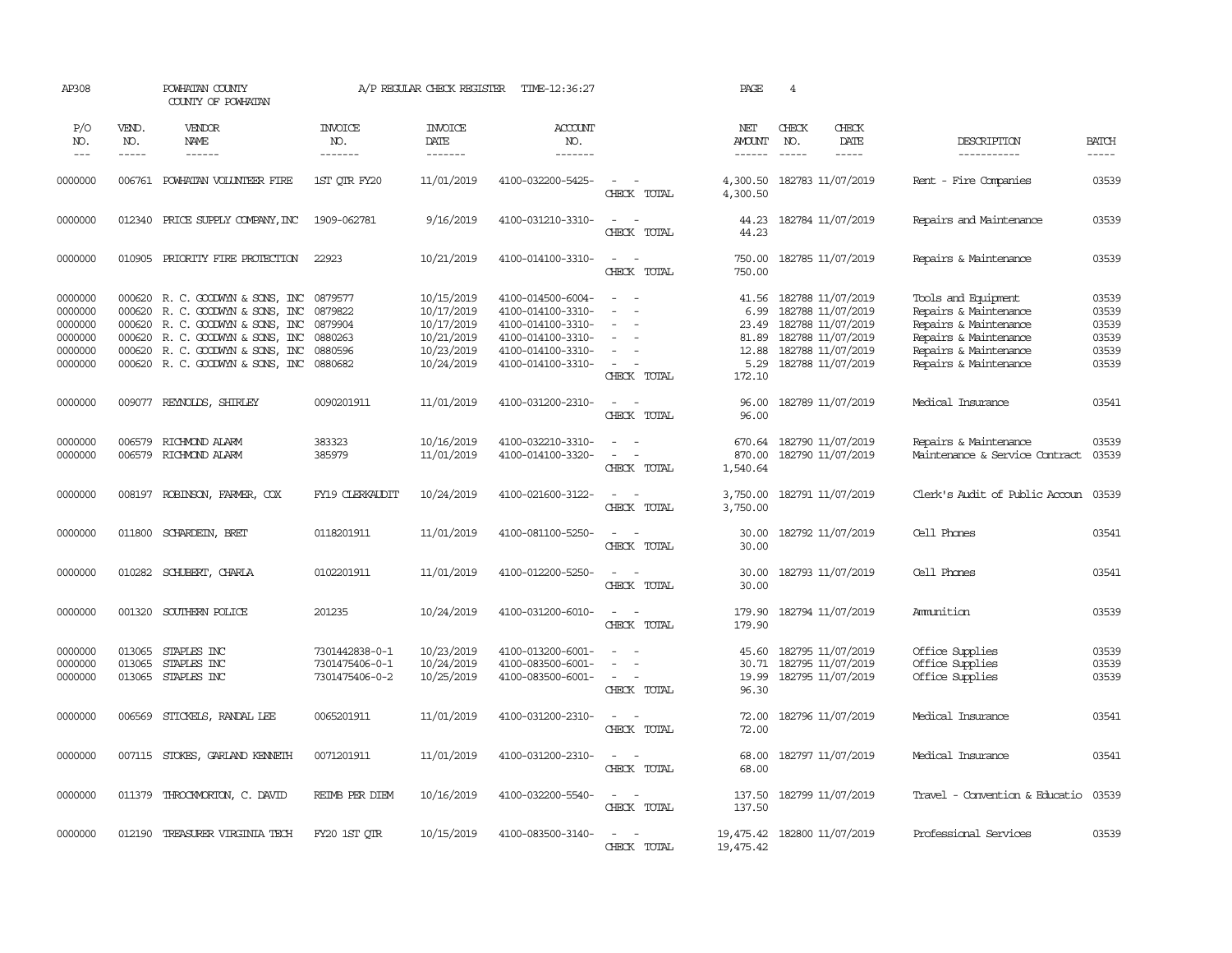| AP308                                                                                                                                                                                   |                                                                                                                                                              | POWHATAN COUNTY<br>COUNTY OF POWHATAN                                                                                                                                                                                                                                                                                                                                                                                               |                                                                                                                                                                                                                                               | A/P REGULAR CHECK REGISTER                                                                                                                                                                                                                 | TIME-12:36:27                                                                                                                                                                                                                                                                                                                                                     |                                                                                                                           | PAGE                                                                                                                                                                      | 5                             |                                                                                                                                                                                                                                                                                                                                                                   |                                                                                                                                                                                                                                                                                                                                                                                                                                                                                                                                                                                      |                                                                                                                                                       |
|-----------------------------------------------------------------------------------------------------------------------------------------------------------------------------------------|--------------------------------------------------------------------------------------------------------------------------------------------------------------|-------------------------------------------------------------------------------------------------------------------------------------------------------------------------------------------------------------------------------------------------------------------------------------------------------------------------------------------------------------------------------------------------------------------------------------|-----------------------------------------------------------------------------------------------------------------------------------------------------------------------------------------------------------------------------------------------|--------------------------------------------------------------------------------------------------------------------------------------------------------------------------------------------------------------------------------------------|-------------------------------------------------------------------------------------------------------------------------------------------------------------------------------------------------------------------------------------------------------------------------------------------------------------------------------------------------------------------|---------------------------------------------------------------------------------------------------------------------------|---------------------------------------------------------------------------------------------------------------------------------------------------------------------------|-------------------------------|-------------------------------------------------------------------------------------------------------------------------------------------------------------------------------------------------------------------------------------------------------------------------------------------------------------------------------------------------------------------|--------------------------------------------------------------------------------------------------------------------------------------------------------------------------------------------------------------------------------------------------------------------------------------------------------------------------------------------------------------------------------------------------------------------------------------------------------------------------------------------------------------------------------------------------------------------------------------|-------------------------------------------------------------------------------------------------------------------------------------------------------|
| P/O<br>NO.<br>$---$                                                                                                                                                                     | VEND.<br>NO.<br>-----                                                                                                                                        | VENDOR<br>NAME<br>$- - - - - -$                                                                                                                                                                                                                                                                                                                                                                                                     | <b>INVOICE</b><br>NO.<br>-------                                                                                                                                                                                                              | <b>INVOICE</b><br>DATE<br>$- - - - - - -$                                                                                                                                                                                                  | <b>ACCOUNT</b><br>NO.<br>$- - - - - - -$                                                                                                                                                                                                                                                                                                                          |                                                                                                                           | NET<br><b>AMOUNT</b><br>-------                                                                                                                                           | CHECK<br>NO.<br>$\frac{1}{2}$ | CHECK<br>DATE<br>$- - - - -$                                                                                                                                                                                                                                                                                                                                      | DESCRIPTION<br>-----------                                                                                                                                                                                                                                                                                                                                                                                                                                                                                                                                                           | <b>BATCH</b><br>-----                                                                                                                                 |
| 0000000                                                                                                                                                                                 | 012842                                                                                                                                                       | TURGEON, ROGER E.                                                                                                                                                                                                                                                                                                                                                                                                                   | REIMB 10/3/19                                                                                                                                                                                                                                 | 11/01/2019                                                                                                                                                                                                                                 | 4100-032200-6009-                                                                                                                                                                                                                                                                                                                                                 | $\overline{\phantom{a}}$<br>CHECK TOTAL                                                                                   | 49.03<br>49.03                                                                                                                                                            |                               | 182801 11/07/2019                                                                                                                                                                                                                                                                                                                                                 | Auto Repairs and Parts                                                                                                                                                                                                                                                                                                                                                                                                                                                                                                                                                               | 03539                                                                                                                                                 |
| 0000000                                                                                                                                                                                 |                                                                                                                                                              | 008126 VERIZON                                                                                                                                                                                                                                                                                                                                                                                                                      | 9840778096                                                                                                                                                                                                                                    | 10/23/2019                                                                                                                                                                                                                                 | 4100-031200-5250-                                                                                                                                                                                                                                                                                                                                                 | $\equiv$<br>$\sim$<br>CHECK TOTAL                                                                                         | 2,797.02<br>2,797.02                                                                                                                                                      |                               | 182802 11/07/2019                                                                                                                                                                                                                                                                                                                                                 | Cell Phones                                                                                                                                                                                                                                                                                                                                                                                                                                                                                                                                                                          | 03539                                                                                                                                                 |
| 0000000                                                                                                                                                                                 | 011169                                                                                                                                                       | VERIZON                                                                                                                                                                                                                                                                                                                                                                                                                             | 804598567110/19                                                                                                                                                                                                                               | 10/11/2019                                                                                                                                                                                                                                 | 4100-073100-5230-                                                                                                                                                                                                                                                                                                                                                 | $\sim$<br>CHECK TOTAL                                                                                                     | 49.29<br>49.29                                                                                                                                                            |                               | 182803 11/07/2019                                                                                                                                                                                                                                                                                                                                                 | Telephone Services                                                                                                                                                                                                                                                                                                                                                                                                                                                                                                                                                                   | 03539                                                                                                                                                 |
| 0000000                                                                                                                                                                                 |                                                                                                                                                              | 011811 VOORHEES, THEODORE                                                                                                                                                                                                                                                                                                                                                                                                           | ICMA 2019                                                                                                                                                                                                                                     | 10/29/2019                                                                                                                                                                                                                                 | 4100-012100-5510-                                                                                                                                                                                                                                                                                                                                                 | $\sim$<br>$\sim$<br>CHECK TOTAL                                                                                           | 1,463.99<br>1,463.99                                                                                                                                                      |                               | 182804 11/07/2019                                                                                                                                                                                                                                                                                                                                                 | Travel/Mileage/Parking/Tolls                                                                                                                                                                                                                                                                                                                                                                                                                                                                                                                                                         | 03539                                                                                                                                                 |
| 0000000                                                                                                                                                                                 | 007368                                                                                                                                                       | WARNER, PHIL                                                                                                                                                                                                                                                                                                                                                                                                                        | 0073201911                                                                                                                                                                                                                                    | 11/01/2019                                                                                                                                                                                                                                 | 4100-032200-5250-                                                                                                                                                                                                                                                                                                                                                 | $\sim$<br>CHECK TOTAL                                                                                                     | 30.00<br>30.00                                                                                                                                                            |                               | 182805 11/07/2019                                                                                                                                                                                                                                                                                                                                                 | Cell Phones                                                                                                                                                                                                                                                                                                                                                                                                                                                                                                                                                                          | 03541                                                                                                                                                 |
| 0000000                                                                                                                                                                                 | 012707                                                                                                                                                       | WEBER, ANDREA S.                                                                                                                                                                                                                                                                                                                                                                                                                    | JULY-OCT 2019                                                                                                                                                                                                                                 | 10/30/2019                                                                                                                                                                                                                                 | 4100-013200-1011-                                                                                                                                                                                                                                                                                                                                                 | CHECK TOTAL                                                                                                               | 1,475.00<br>1,475.00                                                                                                                                                      |                               | 182807 11/07/2019                                                                                                                                                                                                                                                                                                                                                 | COMP: Electoral Board                                                                                                                                                                                                                                                                                                                                                                                                                                                                                                                                                                | 03539                                                                                                                                                 |
| 0000000<br>0000000<br>0000000<br>0000000<br>0000000<br>0000000<br>0000000<br>0000000<br>0000000<br>0000000<br>0000000<br>0000000<br>0000000<br>0000000<br>0000000<br>0000000<br>0000000 | 011181<br>011181<br>011181<br>011181<br>011181<br>011181<br>011181<br>011181<br>011181<br>011181<br>011181<br>011181<br>011181<br>011181<br>011181<br>013258 | WELLS FARGO FINANCIAL<br>WELLS FARGO FINANCIAL<br>WELLS FARGO FINANCIAL<br>WELLS FARGO FINANCIAL<br>WELLS FARGO FINANCIAL<br>WELLS FARGO FINANCIAL<br>WELLS FARGO FINANCIAL<br>WELLS FARGO FINANCIAL<br>WELLS FARGO FINANCIAL<br>WELLS FARGO FINANCIAL<br>WELLS FARGO FINANCIAL<br>WELLS FARGO FINANCIAL<br>WELLS FARGO FINANCIAL<br>WELLS FARGO FINANCIAL<br>WELLS FARGO FINANCIAL<br>011181 WELLS FARGO FINANCIAL<br>WHITE, ROBIN | 5007735943<br>5007735943<br>5007735943<br>5007735943<br>5007735943<br>5007735943<br>5007735943<br>5007735943<br>5007735943<br>5007735943<br>5007735943<br>5007735943<br>5007735943<br>5007735943<br>5007735943<br>5007735943<br>PATRON REFUND | 10/20/2019<br>10/20/2019<br>10/20/2019<br>10/20/2019<br>10/20/2019<br>10/20/2019<br>10/20/2019<br>10/20/2019<br>10/20/2019<br>10/20/2019<br>10/20/2019<br>10/20/2019<br>10/20/2019<br>10/20/2019<br>10/20/2019<br>10/20/2019<br>10/29/2019 | 4100-012100-3320-<br>4100-012200-3320-<br>4100-012310-3320-<br>4100-012410-3320-<br>4100-012510-3320-<br>4100-013200-3320-<br>4100-022100-3320-<br>4100-031200-3320-<br>4100-031200-3320-<br>4100-032200-3320-<br>4100-034100-3320-<br>4100-035100-3320-<br>4100-053120-3320-<br>4100-081100-3320-<br>4100-081500-3320-<br>4100-021200-8002-<br>3100-014020-0001- | $\equiv$<br>$\equiv$<br>$\sim$<br>$\equiv$<br>$\sim$<br>$\equiv$<br>$\equiv$<br>$\sim$<br>CHECK TOTAL<br>$\sim$<br>$\sim$ | 240.93<br>83.34<br>201.19<br>9.83<br>41.07<br>63.72<br>179.56<br>204.78<br>204.78<br>298.14<br>145.18<br>61.54<br>59.73<br>338.44<br>13.65<br>190.66<br>2,336.54<br>24.00 |                               | 182808 11/07/2019<br>182808 11/07/2019<br>182808 11/07/2019<br>182808 11/07/2019<br>182808 11/07/2019<br>182808 11/07/2019<br>182808 11/07/2019<br>182808 11/07/2019<br>182808 11/07/2019<br>182808 11/07/2019<br>182808 11/07/2019<br>182808 11/07/2019<br>182808 11/07/2019<br>182808 11/07/2019<br>182808 11/07/2019<br>182808 11/07/2019<br>182809 11/07/2019 | Maintenance & Service Contract<br>Maintenance & Service Contract<br>Maintenance & Service Contract<br>Maintenance & Service Contract<br>Maintenance & Service Contract<br>Maintenance & Service Contract<br>Maintenance & Service Contract<br>Maintenance & Service Contract<br>Maintenance & Service Contract<br>Maintenance & Service Contract<br>Maintenance & Service Contract<br>Landscaping - Animal Control<br>Maint/Service Contract/Copying<br>Maintenance & Service Contract<br>Maintenance & Service Contract<br>Copier Lease Agreement<br>Library Fines - Lost Books, Et | 03539<br>03539<br>03539<br>03539<br>03539<br>03539<br>03539<br>03539<br>03539<br>03539<br>03539<br>03539<br>03539<br>03539<br>03539<br>03539<br>03539 |
|                                                                                                                                                                                         |                                                                                                                                                              |                                                                                                                                                                                                                                                                                                                                                                                                                                     |                                                                                                                                                                                                                                               |                                                                                                                                                                                                                                            |                                                                                                                                                                                                                                                                                                                                                                   | CHECK TOTAL                                                                                                               | 24.00                                                                                                                                                                     |                               |                                                                                                                                                                                                                                                                                                                                                                   |                                                                                                                                                                                                                                                                                                                                                                                                                                                                                                                                                                                      |                                                                                                                                                       |
| 0000000<br>0000000                                                                                                                                                                      | 007755<br>007755                                                                                                                                             | WITMER PUBLIC SAFETY<br>WITMER PUBLIC SAFETY                                                                                                                                                                                                                                                                                                                                                                                        | E188647<br>E1889320                                                                                                                                                                                                                           | 11/01/2019<br>10/24/2019                                                                                                                                                                                                                   | 4100-032200-6016-<br>4100-032200-6016-                                                                                                                                                                                                                                                                                                                            | $\sim$<br>$\sim$<br>$\overline{\phantom{a}}$<br>CHECK TOTAL                                                               | 140.00<br>198.94<br>338.94                                                                                                                                                |                               | 182810 11/07/2019<br>182810 11/07/2019                                                                                                                                                                                                                                                                                                                            | <b>JET</b> Program<br><b>JET</b> Program                                                                                                                                                                                                                                                                                                                                                                                                                                                                                                                                             | 03539<br>03539                                                                                                                                        |
| 0000000                                                                                                                                                                                 | 002080                                                                                                                                                       | WOODCOCK, LYNN T.                                                                                                                                                                                                                                                                                                                                                                                                                   | 0020201911                                                                                                                                                                                                                                    | 11/01/2019                                                                                                                                                                                                                                 | 4100-031200-2310-                                                                                                                                                                                                                                                                                                                                                 | $\sim$<br>$\sim$<br>CHECK TOTAL                                                                                           | 108.00<br>108.00                                                                                                                                                          |                               | 182811 11/07/2019                                                                                                                                                                                                                                                                                                                                                 | Medical Insurance                                                                                                                                                                                                                                                                                                                                                                                                                                                                                                                                                                    | 03541                                                                                                                                                 |
| 0000000<br>0000000                                                                                                                                                                      | 006551<br>006551                                                                                                                                             | YARD WORKS, LLC<br>YARD WORKS, LLC                                                                                                                                                                                                                                                                                                                                                                                                  | 9574125-IN<br>9574166-IN                                                                                                                                                                                                                      | 10/28/2019<br>10/28/2019                                                                                                                                                                                                                   | 4100-014500-3190-<br>4100-014500-3190-                                                                                                                                                                                                                                                                                                                            | $\overline{\phantom{a}}$<br>$\sim$<br>$\sim$<br>CHECK TOTAL                                                               | 22.00<br>66.00<br>88.00                                                                                                                                                   |                               | 182812 11/07/2019<br>182812 11/07/2019                                                                                                                                                                                                                                                                                                                            | Grounds Maintenance<br>Grounds Maintenance                                                                                                                                                                                                                                                                                                                                                                                                                                                                                                                                           | 03539<br>03539                                                                                                                                        |
| 0000000                                                                                                                                                                                 | 007294                                                                                                                                                       | CUMBERLAND FARM & AUTO                                                                                                                                                                                                                                                                                                                                                                                                              | ACCT3222 9/19                                                                                                                                                                                                                                 | 9/25/2019                                                                                                                                                                                                                                  | 4100-032200-6009-                                                                                                                                                                                                                                                                                                                                                 | $\equiv$<br>$\sim$<br>CHECK TOTAL                                                                                         | 18.61<br>18.61                                                                                                                                                            |                               | 182813 11/08/2019                                                                                                                                                                                                                                                                                                                                                 | Auto Repairs and Parts                                                                                                                                                                                                                                                                                                                                                                                                                                                                                                                                                               | 03544                                                                                                                                                 |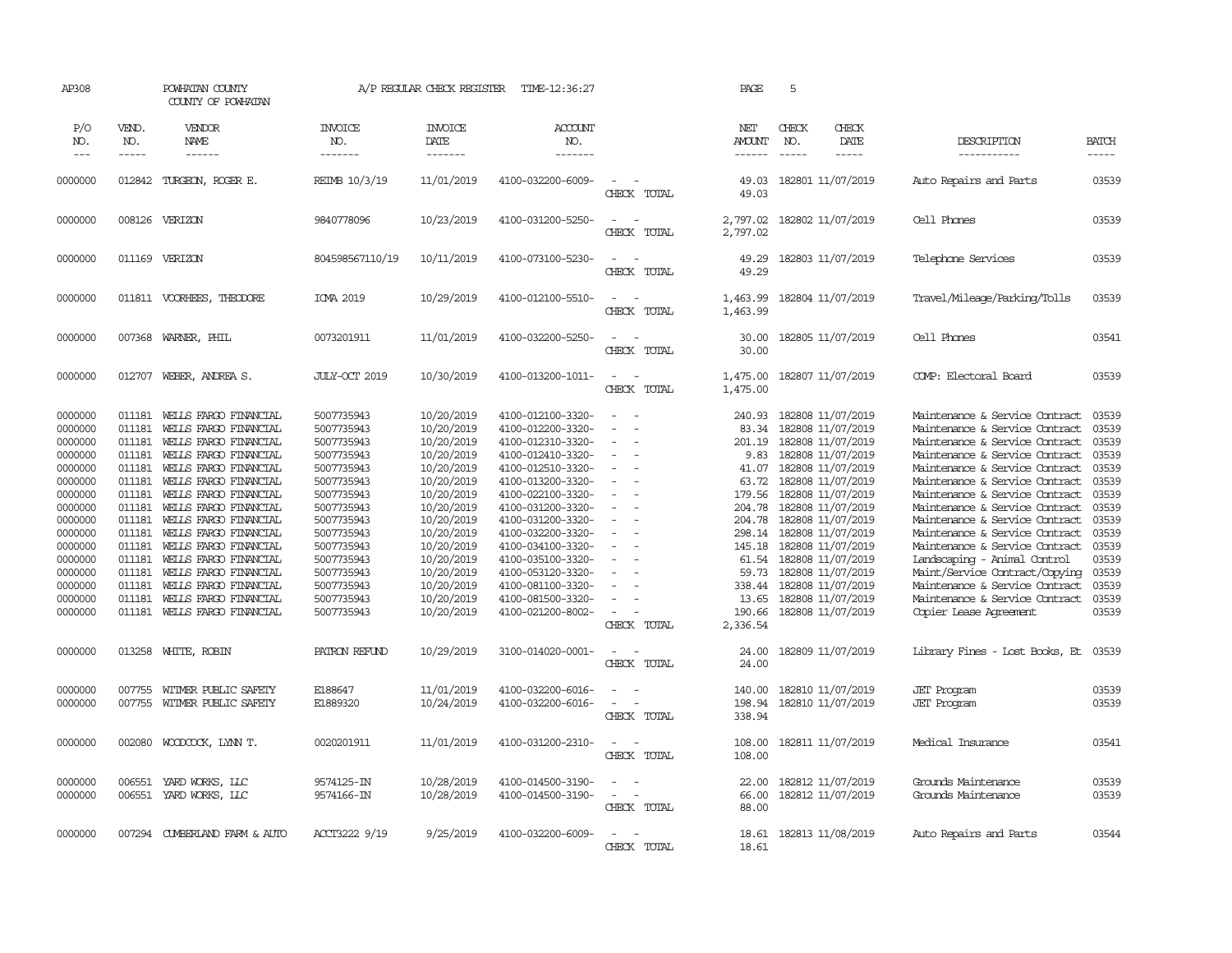| AP308                         |                            | POWHATAN COUNTY<br>COUNTY OF POWHATAN                 |                                        | A/P REGULAR CHECK REGISTER             | TIME-12:36:27                                               |                                                                          | PAGE                       | 6                                                           |                              |                                                                         |                         |
|-------------------------------|----------------------------|-------------------------------------------------------|----------------------------------------|----------------------------------------|-------------------------------------------------------------|--------------------------------------------------------------------------|----------------------------|-------------------------------------------------------------|------------------------------|-------------------------------------------------------------------------|-------------------------|
| P/O<br>NO.<br>$\frac{1}{2}$   | VEND.<br>NO.<br>-----      | VENDOR<br><b>NAME</b><br>------                       | <b>INVOICE</b><br>NO.<br>-------       | <b>INVOICE</b><br>DATE<br>-------      | ACCOUNT<br>NO.                                              |                                                                          | NET<br><b>AMOUNT</b>       | CHECK<br>NO.                                                | CHECK<br>DATE<br>$- - - - -$ | DESCRIPTION<br>-----------                                              | <b>BATCH</b><br>-----   |
|                               |                            |                                                       |                                        |                                        | -------                                                     |                                                                          | ------                     |                                                             |                              |                                                                         |                         |
| 0000000                       |                            | 006940 APCO INTERNATIONAL, INC.                       | 641562                                 | 11/05/2019                             | 4100-031210-5810-                                           | CHECK TOTAL                                                              | 877.00<br>877.00           | 182816 11/13/2019                                           |                              | Dues/Association Memberships                                            | 03542                   |
| 0000000                       |                            | 009596 ARRITT, IRMA L.                                | 11/19 ELECTION                         | 11/05/2019                             | 4100-013200-1015-                                           | $\overline{\phantom{a}}$<br>$\sim$<br>CHECK TOTAL                        | 150.00<br>150.00           | 182817 11/13/2019                                           |                              | COMP: Election Officials                                                | 03542                   |
| 0000000                       | 009669                     | ATKINS, JOYCE D.                                      | $11/19$ ELECTION                       | 11/05/2019                             | 4100-013200-1015-                                           | $\sim$<br>$\sim$<br>CHECK TOTAL                                          | 150.00<br>150.00           | 182818 11/13/2019                                           |                              | COMP: Election Officials                                                | 03542                   |
| 0000000                       | 009599                     | AYERS, NANCY VAN HUIZEN                               | 11/19 ELECTION                         | 11/05/2019                             | 4100-013200-1015-                                           | $\sim$<br>$\overline{\phantom{a}}$<br>CHECK TOTAL                        | 150.00<br>150.00           | 182819 11/13/2019                                           |                              | COMP: Election Officials                                                | 03542                   |
| 0000000                       | 008851                     | BABCOCK, JAMES                                        | $11/19$ ELECTION                       | 11/05/2019                             | 4100-013200-1015-                                           | $\sim$<br>$\overline{\phantom{a}}$<br>CHECK TOTAL                        | 200.00<br>200.00           | 182820 11/13/2019                                           |                              | COMP: Election Officials                                                | 03542                   |
| 0000000<br>0000000            | 007941<br>007941           | BAKER & TAYLOR<br>BAKER & TAYLOR                      | 5015753102<br>5015765750               | 10/03/2019<br>10/09/2019               | 4100-073100-6012-<br>4100-073100-6012-                      | $\sim$                                                                   | 600.36<br>285.29           | 182821 11/13/2019<br>182821 11/13/2019                      |                              | Books & Subscriptions<br>Books & Subscriptions                          | 03542<br>03542          |
| 0000000<br>0000000            | 007941<br>007941           | BAKER & TAYLOR<br>BAKER & TAYLOR                      | 5015778605<br>5015786772               | 10/15/2019<br>10/18/2019               | 4100-073100-6012-<br>4100-073100-6012-                      | $\sim$<br>$\overline{\phantom{a}}$                                       | 431.77<br>587.94           | 182821 11/13/2019<br>182821 11/13/2019                      |                              | Books & Subscriptions<br>Books & Subscriptions                          | 03542<br>03542          |
| 0000000<br>0000000<br>0000000 | 007941<br>007941<br>007941 | BAKER & TAYLOR<br>BAKER & TAYLOR<br>BAKER & TAYLOR    | 5015798916<br>5015803897<br>5015805281 | 10/24/2019<br>10/25/2019<br>10/28/2019 | 4100-073100-6012-<br>4100-073100-6012-<br>4100-073100-6012- | $\equiv$                                                                 | 260.11<br>125.90<br>191.72 | 182821 11/13/2019<br>182821 11/13/2019<br>182821 11/13/2019 |                              | Books & Subscriptions<br>Books & Subscriptions<br>Books & Subscriptions | 03542<br>03542<br>03542 |
| 0000000                       | 007941                     | BAKER & TAYLOR                                        | 5015812151                             | 10/29/2019                             | 4100-073100-6012-                                           | $\sim$<br>CHECK<br>TOTAL                                                 | 227.86<br>2,710.95         | 182821 11/13/2019                                           |                              | Books & Subscriptions                                                   | 03542                   |
| 0000000<br>0000000            | 008668<br>008668           | BANK OF AMERICA<br>BANK OF AMERICA                    | 11/01/2019<br>11/01/2019               | 11/01/2019<br>11/01/2019               | 4100-081500-5540-<br>4100-081500-5540-                      | $\overline{\phantom{a}}$<br>$\sim$<br>$\sim$<br>$\overline{\phantom{a}}$ | .00<br>12.00               | 182822 11/13/2019<br>182822 11/13/2019                      |                              | Conferences & Training<br>Conferences & Training                        | 03551<br>03551          |
| 0000000<br>0000000            | 008668<br>008668           | BANK OF AMERICA<br>BANK OF AMERICA                    | 11/01/2019<br>11/01/2019               | 11/01/2019<br>11/01/2019               | 4100-014500-3190-<br>4100-014500-6004-                      | $\equiv$<br>$\sim$                                                       | 109.43<br>35.41            | 182822 11/13/2019<br>182822 11/13/2019                      |                              | Grounds Maintenance<br>Tools and Equipment                              | 03551<br>03551          |
| 0000000<br>0000000<br>0000000 | 008668<br>008668<br>008668 | BANK OF AMERICA<br>BANK OF AMERICA<br>BANK OF AMERICA | 11/01/2019<br>11/01/2019<br>11/01/2019 | 11/01/2019<br>11/01/2019<br>11/01/2019 | 4100-031210-3310-<br>4100-012100-6001-<br>4100-081500-5540- | $\sim$<br>$\sim$                                                         | 119.00<br>344.58<br>230.00 | 182822 11/13/2019<br>182822 11/13/2019<br>182822 11/13/2019 |                              | Repairs and Maintenance<br>Office Supplies<br>Conferences & Training    | 03551<br>03551<br>03551 |
| 0000000<br>0000000            | 008668<br>008668           | BANK OF AMERICA<br>BANK OF AMERICA                    | 11/01/2019<br>11/01/2019               | 11/01/2019<br>11/01/2019               | 4100-012200-5210-<br>4100-012200-5210-                      | $\sim$                                                                   | 14.70<br>13.65             | 182822 11/13/2019<br>182822 11/13/2019                      |                              | Postage<br>Postage                                                      | 03551<br>03551          |
| 0000000<br>0000000<br>0000000 | 008668<br>008668<br>008668 | BANK OF AMERICA<br>BANK OF AMERICA<br>BANK OF AMERICA | 11/01/2019<br>11/01/2019<br>11/01/2019 | 11/01/2019<br>11/01/2019<br>11/01/2019 | 4100-013200-5210-<br>4100-013200-5210-<br>4100-013200-5210- | $\sim$<br>$\overline{a}$                                                 | 180.00<br>27.30<br>56.00   | 182822 11/13/2019<br>182822 11/13/2019<br>182822 11/13/2019 |                              | Postage<br>Postage<br>Postage                                           | 03551<br>03551<br>03551 |
| 0000000<br>0000000            | 008668<br>008668           | BANK OF AMERICA<br>BANK OF AMERICA                    | 11/01/2019<br>11/01/2019               | 11/01/2019<br>11/01/2019               | 4100-013200-5210-<br>4100-013200-5210-                      | $\sim$                                                                   | 18.15<br>110.00            | 182822 11/13/2019<br>182822 11/13/2019                      |                              | Postage<br>Postage                                                      | 03551<br>03551          |
| 0000000<br>0000000            | 008668<br>008668           | BANK OF AMERICA<br>BANK OF AMERICA                    | 11/01/2019<br>11/01/2019               | 11/01/2019<br>11/01/2019               | 4100-013200-5210-<br>4100-013200-5210-                      | $\sim$<br>$\sim$<br>$\overline{\phantom{a}}$                             | 25.50<br>28.00             | 182822 11/13/2019<br>182822 11/13/2019                      |                              | Postage<br>Postage                                                      | 03551<br>03551          |
| 0000000<br>0000000<br>0000000 | 008668<br>008668<br>008668 | BANK OF AMERICA<br>BANK OF AMERICA<br>BANK OF AMERICA | 11/01/2019<br>11/01/2019<br>11/01/2019 | 11/01/2019<br>11/01/2019<br>11/01/2019 | 4100-014400-5210-<br>4100-031200-5210-<br>4100-031210-5210- | $\sim$<br>$\overline{a}$                                                 | 7.35<br>55.00<br>56.80     | 182822 11/13/2019<br>182822 11/13/2019<br>182822 11/13/2019 |                              | Postage<br>Postage<br>Postage                                           | 03551<br>03551<br>03551 |
| 0000000<br>0000000            | 008668<br>008668           | BANK OF AMERICA<br>BANK OF AMERICA                    | 11/01/2019<br>11/01/2019               | 11/01/2019<br>11/01/2019               | 4100-073100-5210-<br>4100-073100-5210-                      |                                                                          | 4.57<br>4.57               | 182822 11/13/2019<br>182822 11/13/2019                      |                              | Postage<br>Postage                                                      | 03551<br>03551          |
| 0000000<br>0000000<br>0000000 | 008668<br>008668<br>008668 | BANK OF AMERICA<br>BANK OF AMERICA<br>BANK OF AMERICA | 11/01/2019<br>11/01/2019<br>11/01/2019 | 11/01/2019<br>11/01/2019<br>11/01/2019 | 4100-032200-5815-<br>4100-032200-5815-<br>4100-035500-6014- |                                                                          | 25.42<br>25.42<br>69.85    | 182822 11/13/2019<br>182822 11/13/2019<br>182822 11/13/2019 |                              | Training/Seminars<br>Training/Seminars<br>Other Operating Supplies      | 03551<br>03551<br>03551 |
| 0000000<br>0000000            | 008668                     | BANK OF AMERICA<br>008668 BANK OF AMERICA             | 11/01/2019<br>11/01/2019               | 11/01/2019<br>11/01/2019               | 4100-073100-6001-<br>4100-073100-6001-                      | $\overline{\phantom{a}}$                                                 | 27.75                      | 182822 11/13/2019<br>11.55 182822 11/13/2019                |                              | Office Supplies<br>Office Supplies                                      | 03551<br>03551          |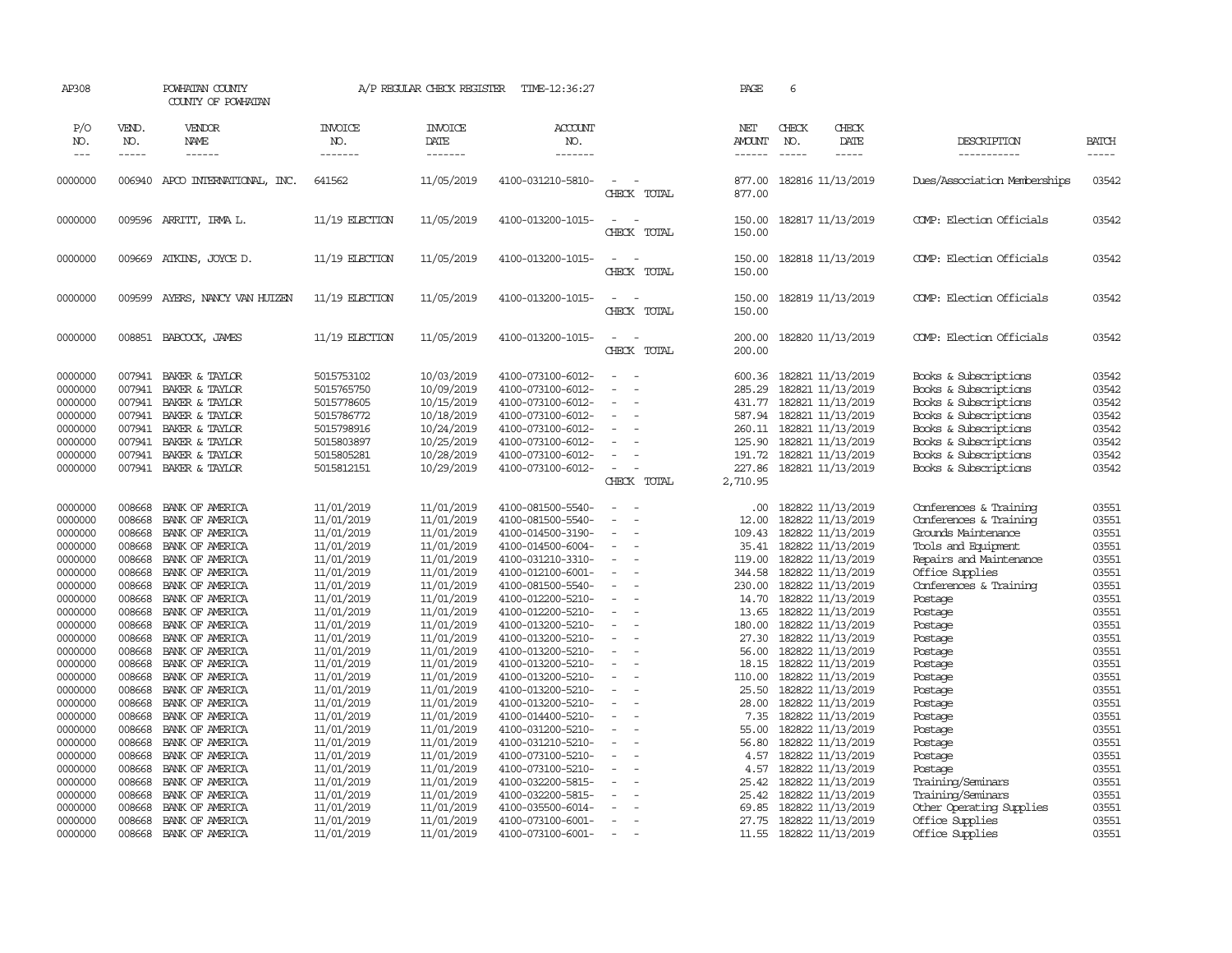| AP308                       |                             | POWHATAN COUNTY<br>COUNTY OF POWHATAN  |                                  | A/P REGULAR CHECK REGISTER        | TIME-12:36:27                          |                          | PAGE                           | 7                                                                                                                                                                                                                                                                                                                                                                                                                                                                                          |                                              |                                                      |                             |
|-----------------------------|-----------------------------|----------------------------------------|----------------------------------|-----------------------------------|----------------------------------------|--------------------------|--------------------------------|--------------------------------------------------------------------------------------------------------------------------------------------------------------------------------------------------------------------------------------------------------------------------------------------------------------------------------------------------------------------------------------------------------------------------------------------------------------------------------------------|----------------------------------------------|------------------------------------------------------|-----------------------------|
| P/O<br>NO.<br>$\frac{1}{2}$ | VEND.<br>NO.<br>$- - - - -$ | <b>VENDOR</b><br>NAME<br>$- - - - - -$ | <b>INVOICE</b><br>NO.<br>------- | <b>INVOICE</b><br>DATE<br>------- | ACCOUNT<br>NO.<br>$- - - - - - -$      |                          | NET<br><b>AMOUNT</b><br>------ | CHECK<br>NO.<br>$\frac{1}{2} \left( \frac{1}{2} \right) \left( \frac{1}{2} \right) \left( \frac{1}{2} \right) \left( \frac{1}{2} \right) \left( \frac{1}{2} \right) \left( \frac{1}{2} \right) \left( \frac{1}{2} \right) \left( \frac{1}{2} \right) \left( \frac{1}{2} \right) \left( \frac{1}{2} \right) \left( \frac{1}{2} \right) \left( \frac{1}{2} \right) \left( \frac{1}{2} \right) \left( \frac{1}{2} \right) \left( \frac{1}{2} \right) \left( \frac{1}{2} \right) \left( \frac$ | CHECK<br>DATE<br>-----                       | DESCRIPTION<br>-----------                           | <b>BATCH</b><br>$- - - - -$ |
| 0000000                     | 008668                      | BANK OF AMERICA                        | 11/01/2019                       | 11/01/2019                        | 4100-073100-6001-                      |                          | 10.90                          |                                                                                                                                                                                                                                                                                                                                                                                                                                                                                            | 182822 11/13/2019                            | Office Supplies                                      | 03551                       |
| 0000000                     | 008668                      | BANK OF AMERICA                        | 11/01/2019                       | 11/01/2019                        | 4100-081100-5540-                      |                          | 21.99                          |                                                                                                                                                                                                                                                                                                                                                                                                                                                                                            | 182822 11/13/2019                            | Conferences & Training                               | 03551                       |
| 0000000                     | 008668                      | BANK OF AMERICA                        | 11/01/2019                       | 11/01/2019                        | 4100-012510-6014-                      | $\equiv$                 | 77.98                          |                                                                                                                                                                                                                                                                                                                                                                                                                                                                                            | 182822 11/13/2019                            | Other Operating Supplies                             | 03551                       |
| 0000000                     | 008668                      | BANK OF AMERICA                        | 11/01/2019                       | 11/01/2019                        | 4100-012510-6014-                      | $\overline{\phantom{a}}$ | 39.99                          |                                                                                                                                                                                                                                                                                                                                                                                                                                                                                            | 182822 11/13/2019                            | Other Operating Supplies                             | 03551                       |
| 0000000                     | 008668                      | BANK OF AMERICA                        | 11/01/2019                       | 11/01/2019                        | 4100-012510-6014-                      |                          | 63.99                          |                                                                                                                                                                                                                                                                                                                                                                                                                                                                                            | 182822 11/13/2019                            | Other Operating Supplies                             | 03551                       |
| 0000000                     | 008668                      | BANK OF AMERICA                        | 11/01/2019                       | 11/01/2019                        | 4100-012510-6014-                      | $\equiv$                 | 89.99                          |                                                                                                                                                                                                                                                                                                                                                                                                                                                                                            | 182822 11/13/2019                            | Other Operating Supplies                             | 03551                       |
| 0000000                     | 008668                      | BANK OF AMERICA                        | 11/01/2019                       | 11/01/2019                        | 4100-012510-6014-                      | $\equiv$                 | 579.00                         |                                                                                                                                                                                                                                                                                                                                                                                                                                                                                            | 182822 11/13/2019                            | Other Operating Supplies                             | 03551                       |
| 0000000                     | 008668                      | BANK OF AMERICA                        | 11/01/2019                       | 11/01/2019                        | 4100-021600-6001-                      |                          | 37.68                          |                                                                                                                                                                                                                                                                                                                                                                                                                                                                                            | 182822 11/13/2019                            | Office Supplies                                      | 03551                       |
| 0000000                     | 008668                      | BANK OF AMERICA                        | 11/01/2019                       | 11/01/2019                        | 4100-021600-6001-                      | $\overline{\phantom{a}}$ | 18.92                          |                                                                                                                                                                                                                                                                                                                                                                                                                                                                                            | 182822 11/13/2019                            | Office Supplies                                      | 03551                       |
| 0000000                     | 008668                      | BANK OF AMERICA                        | 11/01/2019                       | 11/01/2019                        | 4100-021600-6001-                      | $\overline{\phantom{a}}$ | 159.74                         |                                                                                                                                                                                                                                                                                                                                                                                                                                                                                            | 182822 11/13/2019                            | Office Supplies                                      | 03551                       |
| 0000000                     | 008668                      | BANK OF AMERICA                        | 11/01/2019                       | 11/01/2019                        | 4100-021600-6001-                      | $\overline{\phantom{a}}$ | 30.74                          |                                                                                                                                                                                                                                                                                                                                                                                                                                                                                            | 182822 11/13/2019                            | Office Supplies                                      | 03551                       |
| 0000000                     | 008668                      | BANK OF AMERICA                        | 11/01/2019                       | 11/01/2019                        | 4100-021600-6014-                      |                          | 19.95                          |                                                                                                                                                                                                                                                                                                                                                                                                                                                                                            | 182822 11/13/2019                            | Other Operating Expenses                             | 03551                       |
| 0000000                     | 008668                      | BANK OF AMERICA                        | 11/01/2019                       | 11/01/2019                        | 4100-031210-6001-                      | $\sim$                   | 29.98                          |                                                                                                                                                                                                                                                                                                                                                                                                                                                                                            | 182822 11/13/2019                            | Office Supplies                                      | 03551                       |
| 0000000                     | 008668                      | BANK OF AMERICA                        | 11/01/2019                       | 11/01/2019                        | 4100-031210-6001-                      |                          | 75.97                          |                                                                                                                                                                                                                                                                                                                                                                                                                                                                                            | 182822 11/13/2019                            | Office Supplies                                      | 03551                       |
| 0000000                     | 008668                      | BANK OF AMERICA                        | 11/01/2019                       | 11/01/2019                        | 4100-031210-6001-                      | $\equiv$                 | 109.99                         |                                                                                                                                                                                                                                                                                                                                                                                                                                                                                            | 182822 11/13/2019                            | Office Supplies                                      | 03551                       |
| 0000000                     | 008668                      | BANK OF AMERICA                        | 11/01/2019                       | 11/01/2019                        | 4100-031210-6001-                      |                          | 29.47                          |                                                                                                                                                                                                                                                                                                                                                                                                                                                                                            | 182822 11/13/2019                            | Office Supplies                                      | 03551                       |
| 0000000                     | 008668                      | BANK OF AMERICA                        | 11/01/2019                       | 11/01/2019                        | 4100-031210-6001-                      | $\equiv$                 | 43.15                          |                                                                                                                                                                                                                                                                                                                                                                                                                                                                                            | 182822 11/13/2019                            | Office Supplies                                      | 03551                       |
| 0000000                     | 008668                      | BANK OF AMERICA                        | 11/01/2019                       | 11/01/2019                        | 4100-032200-3310-                      | $\equiv$                 | 139.76                         |                                                                                                                                                                                                                                                                                                                                                                                                                                                                                            | 182822 11/13/2019                            | Equipment Repair                                     | 03551                       |
| 0000000                     | 008668                      | BANK OF AMERICA                        | 11/01/2019                       | 11/01/2019                        | 4100-032200-6001-                      |                          |                                |                                                                                                                                                                                                                                                                                                                                                                                                                                                                                            | 72.66-182822 11/13/2019                      | Stationery/Office Supplies                           | 03551                       |
| 0000000                     | 008668                      | BANK OF AMERICA                        | 11/01/2019                       | 11/01/2019                        | 4100-032200-6001-                      | $\overline{\phantom{a}}$ |                                |                                                                                                                                                                                                                                                                                                                                                                                                                                                                                            | 22.63 182822 11/13/2019                      | Stationery/Office Supplies                           | 03551                       |
| 0000000                     | 008668                      | BANK OF AMERICA                        | 11/01/2019                       | 11/01/2019                        | 4100-032200-6009-                      | $\equiv$                 | 46.52                          |                                                                                                                                                                                                                                                                                                                                                                                                                                                                                            | 182822 11/13/2019                            | Auto Repairs and Parts                               | 03551                       |
| 0000000                     | 008668                      | BANK OF AMERICA                        | 11/01/2019                       | 11/01/2019                        | 4100-032200-6009-                      | $\equiv$                 | 30.19                          |                                                                                                                                                                                                                                                                                                                                                                                                                                                                                            | 182822 11/13/2019                            | Auto Repairs and Parts                               | 03551                       |
| 0000000                     | 008668                      | BANK OF AMERICA                        | 11/01/2019                       | 11/01/2019                        | 4100-032200-6009-                      |                          | 17.48                          |                                                                                                                                                                                                                                                                                                                                                                                                                                                                                            | 182822 11/13/2019                            | Auto Repairs and Parts                               | 03551                       |
| 0000000                     | 008668                      | BANK OF AMERICA                        | 11/01/2019                       | 11/01/2019                        | 4100-032200-6009-                      | $\equiv$                 | 94.86                          |                                                                                                                                                                                                                                                                                                                                                                                                                                                                                            | 182822 11/13/2019                            | Auto Repairs and Parts                               | 03551                       |
| 0000000                     | 008668                      | BANK OF AMERICA                        | 11/01/2019                       | 11/01/2019                        | 4100-035500-6003-                      | $\equiv$                 | 175.05                         |                                                                                                                                                                                                                                                                                                                                                                                                                                                                                            | 182822 11/13/2019                            | ECC Relocation/operations                            | 03551                       |
| 0000000                     | 008668                      | BANK OF AMERICA                        | 11/01/2019                       | 11/01/2019                        | 4100-035500-6003-                      |                          | 68.15                          |                                                                                                                                                                                                                                                                                                                                                                                                                                                                                            | 182822 11/13/2019                            | EOC Relocation/operations                            | 03551                       |
| 0000000                     | 008668                      | BANK OF AMERICA                        | 11/01/2019                       | 11/01/2019                        | 4100-035500-6023-                      | $\equiv$                 | 53.89                          |                                                                                                                                                                                                                                                                                                                                                                                                                                                                                            | 182822 11/13/2019                            | Mobile Command Post                                  | 03551                       |
| 0000000                     | 008668                      | BANK OF AMERICA                        | 11/01/2019                       | 11/01/2019                        | 4100-035500-6023-                      | $\equiv$                 | 138.95                         |                                                                                                                                                                                                                                                                                                                                                                                                                                                                                            | 182822 11/13/2019                            | Mobile Command Post                                  | 03551                       |
| 0000000                     | 008668                      | BANK OF AMERICA                        | 11/01/2019                       | 11/01/2019                        | 4100-035500-6023-                      | $\equiv$                 | 77.69                          |                                                                                                                                                                                                                                                                                                                                                                                                                                                                                            | 182822 11/13/2019                            | Mobile Command Post                                  | 03551                       |
| 0000000                     | 008668                      | BANK OF AMERICA                        | 11/01/2019                       | 11/01/2019                        | 4100-035500-6023-                      | $\sim$                   | 22.98                          |                                                                                                                                                                                                                                                                                                                                                                                                                                                                                            | 182822 11/13/2019                            | Mobile Command Post                                  | 03551                       |
| 0000000<br>0000000          | 008668<br>008668            | BANK OF AMERICA                        | 11/01/2019                       | 11/01/2019<br>11/01/2019          | 4100-073100-6012-<br>4100-073100-6012- | $\equiv$                 |                                |                                                                                                                                                                                                                                                                                                                                                                                                                                                                                            | 18.72 182822 11/13/2019<br>182822 11/13/2019 | Books & Subscriptions<br>Books & Subscriptions       | 03551<br>03551              |
|                             | 008668                      | BANK OF AMERICA                        | 11/01/2019<br>11/01/2019         | 11/01/2019                        |                                        |                          | 27.47<br>72.88                 |                                                                                                                                                                                                                                                                                                                                                                                                                                                                                            | 182822 11/13/2019                            |                                                      | 03551                       |
| 0000000<br>0000000          | 008668                      | BANK OF AMERICA<br>BANK OF AMERICA     | 11/01/2019                       | 11/01/2019                        | 4100-083500-6014-<br>4100-083500-6014- | $\equiv$                 | 27.99                          |                                                                                                                                                                                                                                                                                                                                                                                                                                                                                            | 182822 11/13/2019                            | Other Operating Supplies<br>Other Operating Supplies | 03551                       |
| 0000000                     | 008668                      | BANK OF AMERICA                        | 11/01/2019                       | 11/01/2019                        | 4100-083500-6014-                      |                          |                                |                                                                                                                                                                                                                                                                                                                                                                                                                                                                                            | 25.06 182822 11/13/2019                      | Other Operating Supplies                             | 03551                       |
| 0000000                     | 008668                      | BANK OF AMERICA                        | 11/01/2019                       | 11/01/2019                        | 4100-073100-6012-                      | $\overline{\phantom{a}}$ | 15.00                          |                                                                                                                                                                                                                                                                                                                                                                                                                                                                                            | 182822 11/13/2019                            | Books & Subscriptions                                | 03551                       |
| 0000000                     | 008668                      | BANK OF AMERICA                        | 11/01/2019                       | 11/01/2019                        | 4100-012200-6001-                      |                          | 48.20                          |                                                                                                                                                                                                                                                                                                                                                                                                                                                                                            | 182822 11/13/2019                            | Office Supplies                                      | 03551                       |
| 0000000                     | 008668                      | BANK OF AMERICA                        | 11/01/2019                       | 11/01/2019                        | 4100-021100-1700-                      | $\sim$                   | 199.50                         |                                                                                                                                                                                                                                                                                                                                                                                                                                                                                            | 182822 11/13/2019                            | COMP: Jurors & Witnesses                             | 03551                       |
| 0000000                     | 008668                      | BANK OF AMERICA                        | 11/01/2019                       | 11/01/2019                        | 4100-013200-6001-                      | $\sim$                   | 371.94                         |                                                                                                                                                                                                                                                                                                                                                                                                                                                                                            | 182822 11/13/2019                            | Office Supplies                                      | 03551                       |
| 0000000                     | 008668                      | BANK OF AMERICA                        | 11/01/2019                       | 11/01/2019                        | 4100-011010-6014-                      | $\sim$                   | 120.00                         |                                                                                                                                                                                                                                                                                                                                                                                                                                                                                            | 182822 11/13/2019                            | Other Operating Supplies                             | 03551                       |
| 0000000                     | 008668                      | BANK OF AMERICA                        | 11/01/2019                       | 11/01/2019                        | 4100-012100-5530-                      |                          | 32.10                          |                                                                                                                                                                                                                                                                                                                                                                                                                                                                                            | 182822 11/13/2019                            | <b>Business Meetings</b>                             | 03551                       |
| 0000000                     | 008668                      | BANK OF AMERICA                        | 11/01/2019                       | 11/01/2019                        | 4100-012310-5510-                      |                          | 25.92                          |                                                                                                                                                                                                                                                                                                                                                                                                                                                                                            | 182822 11/13/2019                            | Travel/Mileage/Parking/Tolls                         | 03551                       |
| 0000000                     | 008668                      | BANK OF AMERICA                        | 11/01/2019                       | 11/01/2019                        | 4100-012100-5810-                      | $\overline{\phantom{a}}$ | 1,400.00                       |                                                                                                                                                                                                                                                                                                                                                                                                                                                                                            | 182822 11/13/2019                            | Dues/Association Memberships                         | 03551                       |
| 0000000                     | 008668                      | BANK OF AMERICA                        | 11/01/2019                       | 11/01/2019                        | 4100-032200-6001-                      |                          | 100.87                         |                                                                                                                                                                                                                                                                                                                                                                                                                                                                                            | 182822 11/13/2019                            | Stationery/Office Supplies                           | 03551                       |
| 0000000                     | 008668                      | BANK OF AMERICA                        | 11/01/2019                       | 11/01/2019                        | 4100-012310-5540-                      | $\sim$                   | 138.23                         |                                                                                                                                                                                                                                                                                                                                                                                                                                                                                            | 182822 11/13/2019                            | Conferences & Training                               | 03551                       |
| 0000000                     | 008668                      | BANK OF AMERICA                        | 11/01/2019                       | 11/01/2019                        | 4100-013200-6001-                      | $\overline{\phantom{a}}$ | 101.62                         |                                                                                                                                                                                                                                                                                                                                                                                                                                                                                            | 182822 11/13/2019                            | Office Supplies                                      | 03551                       |
| 0000000                     | 008668                      | BANK OF AMERICA                        | 11/01/2019                       | 11/01/2019                        | 4100-034100-6001-                      |                          | 61.08                          |                                                                                                                                                                                                                                                                                                                                                                                                                                                                                            | 182822 11/13/2019                            | Office Supplies                                      | 03551                       |
| 0000000                     | 008668                      | BANK OF AMERICA                        | 11/01/2019                       | 11/01/2019                        | 4100-032200-5540-                      |                          | 200.00                         |                                                                                                                                                                                                                                                                                                                                                                                                                                                                                            | 182822 11/13/2019                            | Travel - Convention & Educatio                       | 03551                       |
| 0000000                     | 008668                      | BANK OF AMERICA                        | 11/01/2019                       | 11/01/2019                        | 4100-021600-5540-                      |                          | 38.45                          |                                                                                                                                                                                                                                                                                                                                                                                                                                                                                            | 182822 11/13/2019                            | Travel and Education                                 | 03551                       |
| 0000000                     | 008668                      | BANK OF AMERICA                        | 11/01/2019                       | 11/01/2019                        | 4100-073100-6002-                      |                          |                                |                                                                                                                                                                                                                                                                                                                                                                                                                                                                                            | 30.16 182822 11/13/2019                      | Computer Equipment-non-capital                       | 03551                       |
| 0000000                     | 008668                      | BANK OF AMERICA                        | 11/01/2019                       | 11/01/2019                        | 4100-035500-5540-                      |                          | 500.00                         |                                                                                                                                                                                                                                                                                                                                                                                                                                                                                            | 182822 11/13/2019                            | Conferences & Training                               | 03551                       |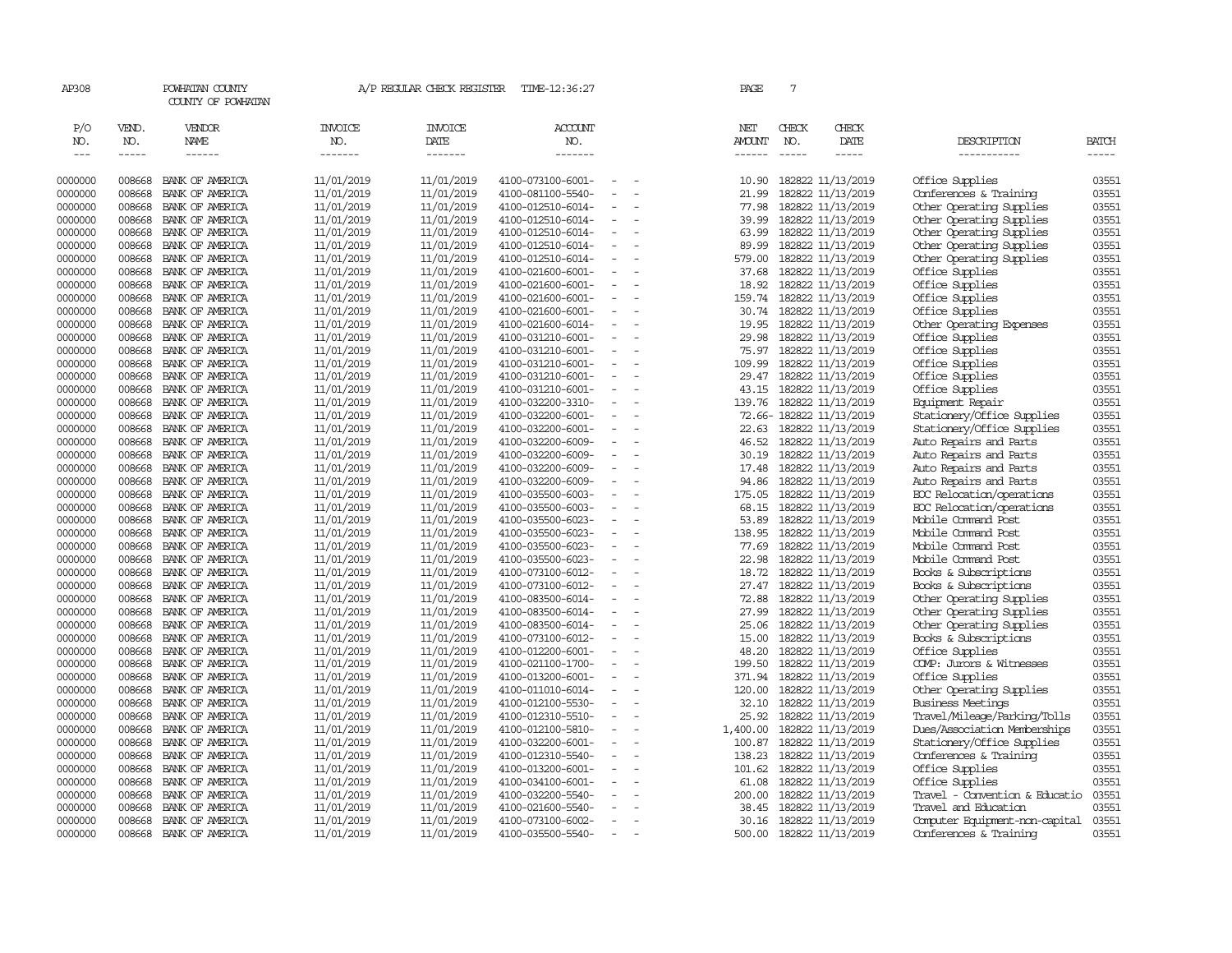| AP308               |                       | POWHATAN COUNTY<br>COUNTY OF POWHATAN  |                                  | A/P REGULAR CHECK REGISTER        | TIME-12:36:27                    |                          |             | PAGE                           | 8            |                          |                                |                |
|---------------------|-----------------------|----------------------------------------|----------------------------------|-----------------------------------|----------------------------------|--------------------------|-------------|--------------------------------|--------------|--------------------------|--------------------------------|----------------|
| P/O<br>NO.<br>$---$ | VEND.<br>NO.<br>----- | <b>VENDOR</b><br><b>NAME</b><br>------ | <b>INVOICE</b><br>NO.<br>------- | <b>INVOICE</b><br>DATE<br>------- | <b>ACCOUNT</b><br>NO.<br>------- |                          |             | NET<br><b>AMOUNT</b><br>------ | CHECK<br>NO. | CHECK<br>DATE<br>-----   | DESCRIPTION<br>-----------     | BATCH<br>----- |
| 0000000             | 008668                | BANK OF AMERICA                        | 11/01/2019                       | 11/01/2019                        | 4100-035500-5540-                | $\equiv$                 |             |                                |              | 425.00-182822 11/13/2019 | Conferences & Training         | 03551          |
| 0000000             | 008668                | BANK OF AMERICA                        | 11/01/2019                       | 11/01/2019                        | 4100-035500-6014-                |                          |             | 29.24                          |              | 182822 11/13/2019        | Other Operating Supplies       | 03551          |
| 0000000             | 008668                | BANK OF AMERICA                        | 11/01/2019                       | 11/01/2019                        | 4100-073100-5260-                | $\equiv$                 |             | 219.90                         |              | 182822 11/13/2019        | Internet                       | 03551          |
| 0000000             | 008668                | BANK OF AMERICA                        | 11/01/2019                       | 11/01/2019                        | 4100-034100-3320-                | $\equiv$                 |             | 49.00                          |              | 182822 11/13/2019        | Maintenance & Service Contract | 03551          |
| 0000000             | 008668                | BANK OF AMERICA                        | 11/01/2019                       | 11/01/2019                        | 4100-081100-5540-                | $\equiv$                 |             | 52.65                          |              | 182822 11/13/2019        | Conferences & Training         | 03551          |
| 0000000             | 008668                | BANK OF AMERICA                        | 11/01/2019                       | 11/01/2019                        | 4100-012520-6014-                |                          |             | 312.50                         |              | 182822 11/13/2019        | Other Operating Supplies       | 03551          |
| 0000000             | 008668                | BANK OF AMERICA                        | 11/01/2019                       | 11/01/2019                        | 4100-031210-5540-                | $\sim$                   |             | 30.00                          |              | 182822 11/13/2019        | Conferences and Training       | 03551          |
| 0000000             | 008668                | BANK OF AMERICA                        | 11/01/2019                       | 11/01/2019                        | 4100-032200-5540-                | $\sim$                   |             | 213.70                         |              | 182822 11/13/2019        | Travel - Convention & Educatio | 03551          |
| 0000000             | 008668                | BANK OF AMERICA                        | 11/01/2019                       | 11/01/2019                        | 4100-032200-5120-                | $\equiv$                 |             | 24.91                          |              | 182822 11/13/2019        | Apparatus Fuel                 | 03551          |
| 0000000             | 008668                | BANK OF AMERICA                        | 11/01/2019                       | 11/01/2019                        | 4100-012510-5260-                | $\equiv$                 |             | 75.00                          |              | 182822 11/13/2019        | Internet Usage                 | 03551          |
| 0000000             | 008668                | BANK OF AMERICA                        | 11/01/2019                       | 11/01/2019                        | 4100-014500-3190-                | $\overline{a}$           |             | 81.00                          |              | 182822 11/13/2019        | Grounds Maintenance            | 03551          |
| 0000000             | 008668                | BANK OF AMERICA                        | 11/01/2019                       | 11/01/2019                        | 4100-073100-3320-                | $\overline{\phantom{a}}$ |             | 50.00                          |              | 182822 11/13/2019        | Maintenance & Service Contract | 03551          |
| 0000000             | 008668                | BANK OF AMERICA                        | 11/01/2019                       | 11/01/2019                        | 4100-032200-5815-                |                          |             | 210.00                         |              | 182822 11/13/2019        | Training/Seminars              | 03551          |
| 0000000             | 008668                | BANK OF AMERICA                        | 11/01/2019                       | 11/01/2019                        | 4100-031210-5540-                |                          |             | 445.26                         |              | 182822 11/13/2019        | Conferences and Training       | 03551          |
| 0000000             | 008668                | BANK OF AMERICA                        | 11/01/2019                       | 11/01/2019                        | 4100-014500-3190-                |                          |             | 79.04                          |              | 182822 11/13/2019        | Grounds Maintenance            | 03551          |
| 0000000             | 008668                | BANK OF AMERICA                        | 11/01/2019                       | 11/01/2019                        | 4100-012220-5810-                | $\equiv$                 |             | 234.00                         |              | 182822 11/13/2019        | Dues/Association Membership    | 03551          |
| 0000000             | 008668                | BANK OF AMERICA                        | 11/01/2019                       | 11/01/2019                        | 4100-081500-5540-                |                          |             | 20.00                          |              | 182822 11/13/2019        | Conferences & Training         | 03551          |
| 0000000             | 008668                | BANK OF AMERICA                        | 11/01/2019                       | 11/01/2019                        | 4100-031210-6008-                | $\equiv$                 |             | 6.00                           |              | 182822 11/13/2019        | Gas/Greases/Oil                | 03551          |
| 0000000             | 008668                | BANK OF AMERICA                        | 11/01/2019                       | 11/01/2019                        | 4100-021600-6014-                | $\overline{\phantom{a}}$ |             | 16.64                          |              | 182822 11/13/2019        | Other Operating Expenses       | 03551          |
| 0000000             | 008668                | BANK OF AMERICA                        | 11/01/2019                       | 11/01/2019                        | 4100-073100-6014-                | $\equiv$                 |             | 79.75                          |              | 182822 11/13/2019        | Library Supplies               | 03551          |
| 0000000             | 008668                | BANK OF AMERICA                        | 11/01/2019                       | 11/01/2019                        | 4100-073100-6012-                |                          |             | 136.99                         |              | 182822 11/13/2019        | Books & Subscriptions          | 03551          |
| 0000000             | 008668                | BANK OF AMERICA                        | 11/01/2019                       | 11/01/2019                        | 4100-073100-6012-                | $\sim$                   |             | 157.99                         |              | 182822 11/13/2019        | Books & Subscriptions          | 03551          |
| 0000000             | 008668                | BANK OF AMERICA                        | 11/01/2019                       | 11/01/2019                        | 4100-073100-6012-                |                          |             | 169.50                         |              | 182822 11/13/2019        | Books & Subscriptions          | 03551          |
| 0000000             | 008668                | BANK OF AMERICA                        | 11/01/2019                       | 11/01/2019                        | 4100-014300-5540-                |                          |             | 130.00                         |              | 182822 11/13/2019        | Training and Education         | 03551          |
| 0000000             | 008668                | BANK OF AMERICA                        | 11/01/2019                       | 11/01/2019                        | 4100-012510-3320-                | $\equiv$                 |             | 159.00                         |              | 182822 11/13/2019        | Maintenance & Service Contract | 03551          |
| 0000000             | 008668                | BANK OF AMERICA                        | 11/01/2019                       | 11/01/2019                        | 4100-012510-6003-                |                          |             | 239.88                         |              | 182822 11/13/2019        | Computer Software              | 03551          |
| 0000000             | 008668                | BANK OF AMERICA                        | 11/01/2019                       | 11/01/2019                        | 4100-073100-6014-                | $\overline{\phantom{a}}$ |             | 232.59                         |              | 182822 11/13/2019        | Library Supplies               | 03551          |
| 0000000             | 008668                | BANK OF AMERICA                        | 11/01/2019                       | 11/01/2019                        | 4100-073100-6014-                |                          |             | 380.00                         |              | 182822 11/13/2019        | Library Supplies               | 03551          |
| 0000000             | 008668                | BANK OF AMERICA                        | 11/01/2019                       | 11/01/2019                        | 4100-012410-3321-                |                          |             | 19.95                          |              | 182822 11/13/2019        | BAI.NET Credit Card Fees       | 03551          |
| 0000000             | 008668                | BANK OF AMERICA                        | 11/01/2019                       | 11/01/2019                        | 4100-035500-6014-                | $\overline{\phantom{a}}$ |             | 181.17                         |              | 182822 11/13/2019        | Other Operating Supplies       | 03551          |
| 0000000             | 008668                | BANK OF AMERICA                        | 11/01/2019                       | 11/01/2019                        | 4100-012220-3140-                | $\equiv$                 |             | 1,166.37                       |              | 182822 11/13/2019        | Professional Services          | 03551          |
| 0000000             | 008668                | BANK OF AMERICA                        | 11/01/2019                       | 11/01/2019                        | 4100-012100-6001-                |                          |             | 145.99                         |              | 182822 11/13/2019        | Office Supplies                | 03551          |
| 0000000             | 008668                | BANK OF AMERICA                        | 11/01/2019                       | 11/01/2019                        | 4100-012100-6001-                | $\overline{\phantom{a}}$ |             | 195.93                         |              | 182822 11/13/2019        | Office Supplies                | 03551          |
| 0000000             | 008668                | BANK OF AMERICA                        | 11/01/2019                       | 11/01/2019                        | 4100-012100-5510-                | $\sim$                   |             | 8.00                           |              | 182822 11/13/2019        | Travel/Mileage/Parking/Tolls   | 03551          |
| 0000000             | 008668                | BANK OF AMERICA                        | 11/01/2019                       | 11/01/2019                        | 4100-073100-5540-                | $\equiv$                 |             | 30.00                          |              | 182822 11/13/2019        | Conferences & Training         | 03551          |
| 0000000             | 008668                | BANK OF AMERICA                        | 11/01/2019                       | 11/01/2019                        | 4100-073100-6012-                |                          |             | 21.95                          |              | 182822 11/13/2019        | Books & Subscriptions          | 03551          |
| 0000000             | 008668                | BANK OF AMERICA                        | 11/01/2019                       | 11/01/2019                        | 4100-073100-6014-                | $\equiv$                 |             | 11.95                          |              | 182822 11/13/2019        | Library Supplies               | 03551          |
| 0000000             | 008668                | BANK OF AMERICA                        | 11/01/2019                       | 11/01/2019                        | 4100-073100-6014-                | $\sim$                   |             | 144.56                         |              | 182822 11/13/2019        | Library Supplies               | 03551          |
| 0000000             | 008668                | BANK OF AMERICA                        | 11/01/2019                       | 11/01/2019                        | 4100-032200-5815-                | $\equiv$                 |             | 240.00                         |              | 182822 11/13/2019        | Training/Seminars              | 03551          |
| 0000000             | 008668                | BANK OF AMERICA                        | 11/01/2019                       | 11/01/2019                        | 4100-032200-5120-                |                          |             |                                |              | 49.41 182822 11/13/2019  | Apparatus Fuel                 | 03551          |
| 0000000             | 008668                | BANK OF AMERICA                        | 11/01/2019                       | 11/01/2019                        | 4100-032200-5815-                | $\overline{\phantom{a}}$ |             | 156.00                         |              | 182822 11/13/2019        | Training/Seminars              | 03551          |
| 0000000             | 008668                | BANK OF AMERICA                        | 11/01/2019                       | 11/01/2019                        | 4100-021600-5540-                |                          |             | 40.00                          |              | 182822 11/13/2019        | Travel and Education           | 03551          |
| 0000000             | 008668                | BANK OF AMERICA                        | 11/01/2019                       | 11/01/2019                        | 4100-012200-5540-                |                          |             | 135.00                         |              | 182822 11/13/2019        | Conferences & Training         | 03551          |
| 0000000             | 008668                | BANK OF AMERICA                        | 11/01/2019                       | 11/01/2019                        | 4100-012200-5540-                | $\overline{\phantom{a}}$ |             | 85.00                          |              | 182822 11/13/2019        | Conferences & Training         | 03551          |
| 0000000             | 008668                | BANK OF AMERICA                        | 11/01/2019                       | 11/01/2019                        | 4100-081500-5540-                | $\overline{\phantom{a}}$ |             | 57.00                          |              | 182822 11/13/2019        | Conferences & Training         | 03551          |
|                     |                       |                                        |                                  |                                   |                                  |                          | CHECK TOTAL | 13,519.93                      |              |                          |                                |                |
| 0000000             | 009501                | BARRETT, JUDITH                        | 11/19 ELECTION                   | 11/05/2019                        | 4100-013200-1015-                | $\sim$                   |             | 150.00                         |              | 182823 11/13/2019        | COMP: Election Officials       | 03542          |
|                     |                       |                                        |                                  |                                   |                                  |                          | CHECK TOTAL | 150.00                         |              |                          |                                |                |
| 0000000             | 013267                | BATTON, DEBRA KIMBERLY                 | $11/19$ ELECTION                 | 11/05/2019                        | 4100-013200-1015-                | $\sim$                   |             | 150.00                         |              | 182824 11/13/2019        | COMP: Election Officials       | 03542          |
|                     |                       |                                        |                                  |                                   |                                  |                          | CHRCK TOTAL | 150.00                         |              |                          |                                |                |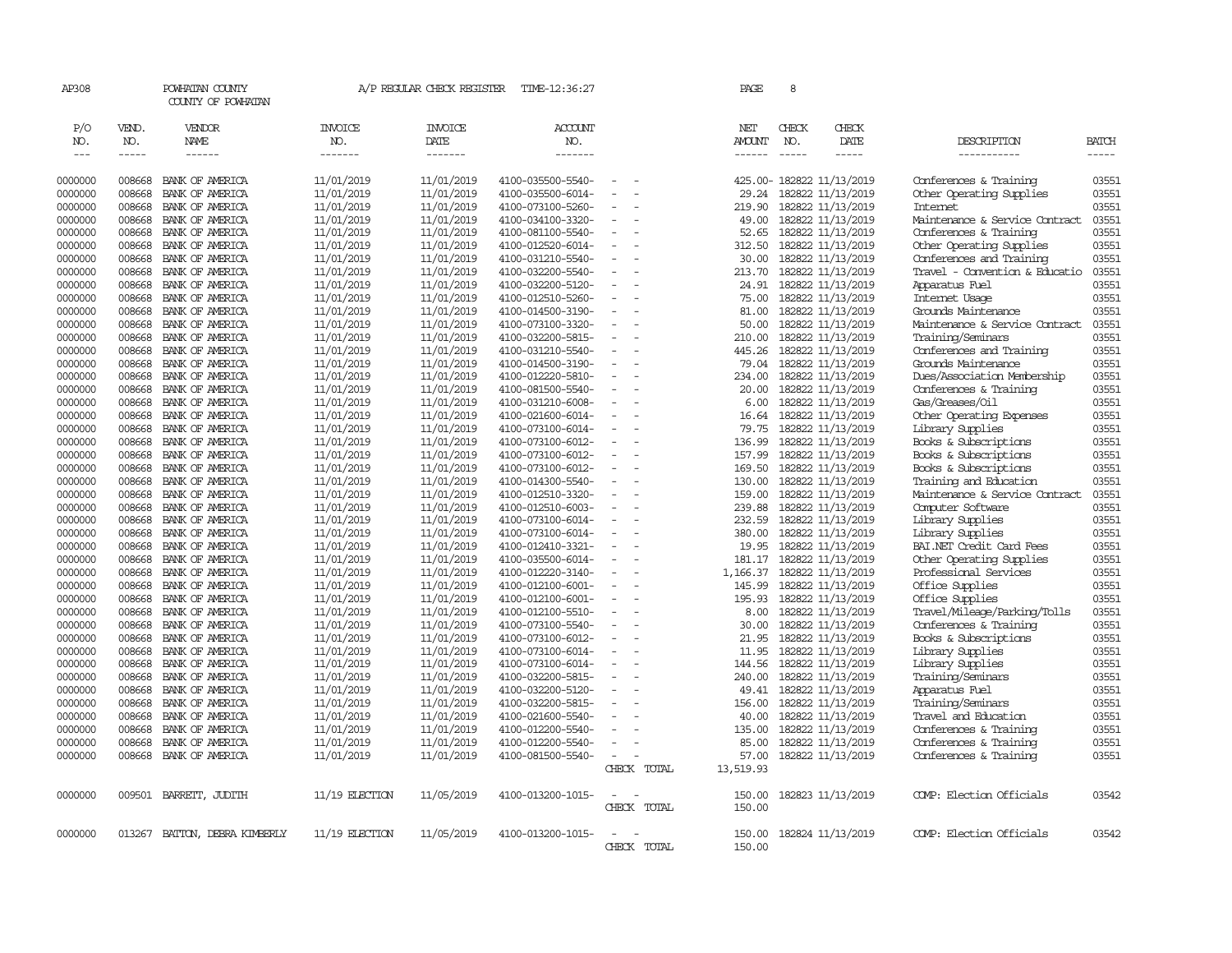| AP308                                                                                                      |                                                                                                  | POWHATAN COUNTY<br>COUNTY OF POWHATAN                                                                                                                                                       |                                                                                                                                          | A/P REGULAR CHECK REGISTER                                                                                                               | TIME-12:36:27                                                                                                                                                                                                  |                                                                                                               | PAGE                                                                                                  | 9                                                                                                                                                                                                              |                              |                                                                                                                                                                                                                           |                                                                                        |
|------------------------------------------------------------------------------------------------------------|--------------------------------------------------------------------------------------------------|---------------------------------------------------------------------------------------------------------------------------------------------------------------------------------------------|------------------------------------------------------------------------------------------------------------------------------------------|------------------------------------------------------------------------------------------------------------------------------------------|----------------------------------------------------------------------------------------------------------------------------------------------------------------------------------------------------------------|---------------------------------------------------------------------------------------------------------------|-------------------------------------------------------------------------------------------------------|----------------------------------------------------------------------------------------------------------------------------------------------------------------------------------------------------------------|------------------------------|---------------------------------------------------------------------------------------------------------------------------------------------------------------------------------------------------------------------------|----------------------------------------------------------------------------------------|
| P/O<br>NO.<br>$---$                                                                                        | VEND.<br>NO.<br>$- - - - -$                                                                      | <b>VENDOR</b><br>NAME<br>$- - - - - -$                                                                                                                                                      | <b>INVOICE</b><br>NO.<br>-------                                                                                                         | <b>INVOICE</b><br>DATE<br>-------                                                                                                        | ACCOUNT<br>NO.<br>-------                                                                                                                                                                                      |                                                                                                               | NET<br><b>AMOUNT</b><br>$- - - - - -$                                                                 | CHECK<br>NO.<br>$\frac{1}{2}$                                                                                                                                                                                  | CHECK<br>DATE<br>$- - - - -$ | DESCRIPTION<br>-----------                                                                                                                                                                                                | <b>BATCH</b><br>-----                                                                  |
| 0000000                                                                                                    | 011523                                                                                           | BLESSED SACRAMENT                                                                                                                                                                           | ELECTION 11/5                                                                                                                            | 11/05/2019                                                                                                                               | 4100-013200-5420-                                                                                                                                                                                              | $\overline{\phantom{a}}$<br>CHECK TOTAL                                                                       | 50.00<br>50.00                                                                                        | 182826 11/13/2019                                                                                                                                                                                              |                              | Rent.                                                                                                                                                                                                                     | 03542                                                                                  |
| 0000000                                                                                                    |                                                                                                  | 007894 BOELT, WILLIAM M.                                                                                                                                                                    | 11/19 ELECTION                                                                                                                           | 11/05/2019                                                                                                                               | 4100-013200-1015-                                                                                                                                                                                              | $\sim$<br>$\sim$<br>CHECK TOTAL                                                                               | 150.00<br>150.00                                                                                      | 182827 11/13/2019                                                                                                                                                                                              |                              | COMP: Election Officials                                                                                                                                                                                                  | 03542                                                                                  |
| 0000000                                                                                                    | 008247                                                                                           | BOELT, WILLIAM M.                                                                                                                                                                           | 11/5/19 MILEAGE                                                                                                                          | 11/05/2019                                                                                                                               | 4100-013200-1015-                                                                                                                                                                                              | $\sim$<br>$\sim$<br>CHECK TOTAL                                                                               | 39.32<br>39.32                                                                                        | 182828 11/13/2019                                                                                                                                                                                              |                              | COMP: Election Officials                                                                                                                                                                                                  | 03542                                                                                  |
| 0000000                                                                                                    | 009595                                                                                           | BOOKER, GEORGE E.                                                                                                                                                                           | 11/19 ELECTION                                                                                                                           | 11/05/2019                                                                                                                               | 4100-013200-1015-                                                                                                                                                                                              | $\sim$ $-$<br>$\overline{a}$<br>CHECK TOTAL                                                                   | 150.00<br>150.00                                                                                      | 182829 11/13/2019                                                                                                                                                                                              |                              | COMP: Election Officials                                                                                                                                                                                                  | 03542                                                                                  |
| 0000000                                                                                                    | 011615                                                                                           | BOWMAN, BETTY BALL                                                                                                                                                                          | $11/19$ ELECTION                                                                                                                         | 11/05/2019                                                                                                                               | 4100-013200-1015-                                                                                                                                                                                              | $\overline{a}$<br>$\sim$<br>CHECK TOTAL                                                                       | 150.00<br>150.00                                                                                      | 182830 11/13/2019                                                                                                                                                                                              |                              | COMP: Election Officials                                                                                                                                                                                                  | 03542                                                                                  |
| 0000000                                                                                                    | 011290                                                                                           | BOYKIN, GWENDOLYN M.                                                                                                                                                                        | $11/19$ ELECTION                                                                                                                         | 11/05/2019                                                                                                                               | 4100-013200-1015-                                                                                                                                                                                              | $\sim$<br>CHECK TOTAL                                                                                         | 150.00<br>150.00                                                                                      | 182831 11/13/2019                                                                                                                                                                                              |                              | COMP: Election Officials                                                                                                                                                                                                  | 03542                                                                                  |
| 0000000                                                                                                    | 008507                                                                                           | BRANCH, BRENDA P.                                                                                                                                                                           | 11/19 ELECTION                                                                                                                           | 11/05/2019                                                                                                                               | 4100-013200-1015-                                                                                                                                                                                              | $\sim$<br>$\sim$<br>CHECK TOTAL                                                                               | 150.00<br>150.00                                                                                      | 182832 11/13/2019                                                                                                                                                                                              |                              | COMP: Election Officials                                                                                                                                                                                                  | 03542                                                                                  |
| 0000000                                                                                                    | 011098                                                                                           | BRANCH, JAMES L.                                                                                                                                                                            | 11/19 ELECTION                                                                                                                           | 11/05/2019                                                                                                                               | 4100-013200-1015-                                                                                                                                                                                              | $\overline{\phantom{a}}$<br>$\sim$<br>CHECK TOTAL                                                             | 200.00<br>200.00                                                                                      | 182833 11/13/2019                                                                                                                                                                                              |                              | COMP: Election Officials                                                                                                                                                                                                  | 03542                                                                                  |
| 0000000                                                                                                    | 013210                                                                                           | BRONSON CONTRACTORS LLC                                                                                                                                                                     | 072                                                                                                                                      | 11/04/2019                                                                                                                               | 4100-014100-3310-                                                                                                                                                                                              | $\sim$<br>$\sim$<br>CHECK TOTAL                                                                               | 850.00<br>850.00                                                                                      | 182834 11/13/2019                                                                                                                                                                                              |                              | Repairs & Maintenance                                                                                                                                                                                                     | 03542                                                                                  |
| 0000000                                                                                                    |                                                                                                  | 009876 BSN SPORTS, LLC                                                                                                                                                                      | 906700256                                                                                                                                | 10/21/2019                                                                                                                               | 4100-014600-3312-                                                                                                                                                                                              | $\overline{\phantom{a}}$<br>$\sim$<br>CHECK TOTAL                                                             | 231.12<br>231.12                                                                                      | 182835 11/13/2019                                                                                                                                                                                              |                              | Field Maintenance                                                                                                                                                                                                         | 03542                                                                                  |
| 0000000                                                                                                    | 012719                                                                                           | BUYGARNER, SUZANNE                                                                                                                                                                          | 11/19 ELECTION                                                                                                                           | 11/05/2019                                                                                                                               | 4100-013200-1015-                                                                                                                                                                                              | $\sim$ $\sim$<br>CHECK TOTAL                                                                                  | 150.00<br>150.00                                                                                      | 182836 11/13/2019                                                                                                                                                                                              |                              | COMP: Election Officials                                                                                                                                                                                                  | 03542                                                                                  |
| 0000000<br>0000000<br>0000000<br>0000000<br>0000000<br>0000000<br>0000000<br>0000000<br>0000000<br>0000000 | 011439<br>011439<br>011439<br>011439<br>011439<br>011439<br>011439<br>011439<br>011439<br>011439 | BUSINESS CARD<br><b>BUSINESS CARD</b><br>BUSINESS CARD<br><b>BUSINESS CARD</b><br><b>BUSINESS CARD</b><br>BUSINESS CARD<br>BUSINESS CARD<br>BUSINESS CARD<br>BUSINESS CARD<br>BUSINESS CARD | 11/21/2019<br>11/21/2019<br>11/21/2019<br>11/21/2019<br>11/21/2019<br>11/21/2019<br>11/21/2019<br>11/21/2019<br>11/21/2019<br>11/21/2019 | 11/21/2019<br>11/21/2019<br>11/21/2019<br>11/21/2019<br>11/21/2019<br>11/21/2019<br>11/21/2019<br>11/21/2019<br>11/21/2019<br>11/21/2019 | 4100-031200-5540-<br>4100-031200-5540-<br>4100-031200-6001-<br>4100-031200-6001-<br>4100-031200-6001-<br>4100-031200-6009-<br>4100-031200-5540-<br>4100-031200-6001-<br>4100-031200-6001-<br>4100-031200-5540- | $\overline{\phantom{a}}$<br>$\equiv$<br>$\equiv$<br>$\equiv$<br>$\sim$<br>$\equiv$<br>$\equiv$<br>CHECK TOTAL | .00.<br>400.00<br>11.05<br>26.31<br>104.25<br>84.23<br>344.58<br>83.18<br>64.75<br>450.00<br>1,568.35 | 182837 11/13/2019<br>182837 11/13/2019<br>182837 11/13/2019<br>182837 11/13/2019<br>182837 11/13/2019<br>182837 11/13/2019<br>182837 11/13/2019<br>182837 11/13/2019<br>182837 11/13/2019<br>182837 11/13/2019 |                              | Conferences & Training<br>Conferences & Training<br>Office Supplies<br>Office Supplies<br>Office Supplies<br>Auto Parts/Repairs<br>Conferences & Training<br>Office Supplies<br>Office Supplies<br>Conferences & Training | 03549<br>03549<br>03549<br>03549<br>03549<br>03549<br>03549<br>03549<br>03549<br>03549 |
| 0000000<br>0000000<br>0000000<br>0000000<br>0000000<br>0000000                                             | 011610<br>011610<br>011610<br>011610<br>011610                                                   | <b>BUSINESS CARD</b><br>BUSINESS CARD<br><b>BUSINESS CARD</b><br>BUSINESS CARD<br>BUSINESS CARD<br>011610 BUSINESS CARD                                                                     | 11/21/2019<br>11/21/2019<br>11/21/2019<br>11/21/2019<br>11/21/2019<br>11/21/2019                                                         | 11/21/2019<br>11/21/2019<br>11/21/2019<br>11/21/2019<br>11/21/2019<br>11/21/2019                                                         | 4100-031200-6001-<br>4100-031200-6001-<br>4100-031200-6001-<br>4100-031200-6001-<br>4100-031200-6001-<br>4100-031200-6010-                                                                                     | $\sim$<br>$\sim$<br>$\equiv$<br>$\equiv$<br>$\overline{a}$                                                    | .00.<br>236.48<br>10.40<br>27.34<br>41.78                                                             | 182838 11/13/2019<br>182838 11/13/2019<br>182838 11/13/2019<br>182838 11/13/2019<br>182838 11/13/2019<br>452.80 182838 11/13/2019                                                                              |                              | Office Supplies<br>Office Supplies<br>Office Supplies<br>Office Supplies<br>Office Supplies<br>Ammition                                                                                                                   | 03550<br>03550<br>03550<br>03550<br>03550<br>03550                                     |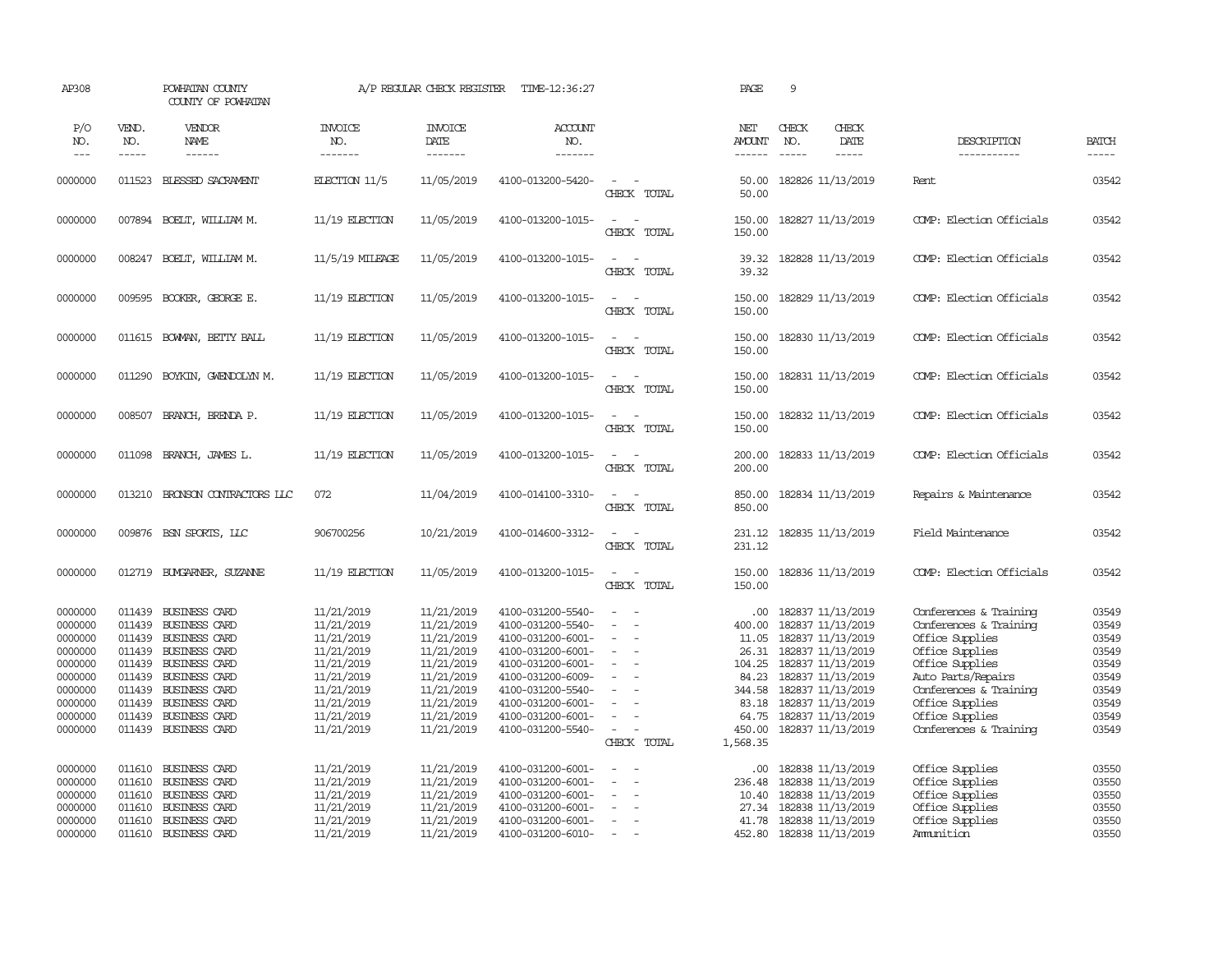| AP308         |        | POWHATAN COUNTY<br>COUNTY OF POWHATAN    |                       | A/P REGULAR CHECK REGISTER | TIME-12:36:27     |                                                                                                              | PAGE     | 10                       |                          |                          |              |
|---------------|--------|------------------------------------------|-----------------------|----------------------------|-------------------|--------------------------------------------------------------------------------------------------------------|----------|--------------------------|--------------------------|--------------------------|--------------|
| P/O           | VEND.  | <b>VENDOR</b>                            | INVOICE               | <b>INVOICE</b>             | <b>ACCOUNT</b>    |                                                                                                              | NET      | CHECK                    | CHECK                    |                          |              |
| NO.           | NO.    | NAME                                     | NO.                   | DATE                       | NO.               |                                                                                                              | AMOUNT   | NO.                      | DATE                     | DESCRIPTION              | <b>BATCH</b> |
| $\frac{1}{2}$ | -----  | $- - - - - -$                            | -------               | -------                    | -------           |                                                                                                              | ------   | $\frac{1}{2}$            | $- - - - -$              | -----------              | $- - - - -$  |
| 0000000       | 011610 | BUSINESS CARD                            | 11/21/2019            | 11/21/2019                 | 4100-031200-6010- | $\frac{1}{2} \left( \frac{1}{2} \right) \left( \frac{1}{2} \right) = \frac{1}{2} \left( \frac{1}{2} \right)$ | 105.25   | 182838 11/13/2019        |                          | Amunition                | 03550        |
| 0000000       | 011610 | <b>BUSINESS CARD</b>                     | 11/21/2019            | 11/21/2019                 | 4100-031200-6010- |                                                                                                              | 84.22    | 182838 11/13/2019        |                          | Ammition                 | 03550        |
| 0000000       | 011610 | <b>BUSINESS CARD</b>                     | 11/21/2019            | 11/21/2019                 | 4100-031200-6010- |                                                                                                              | 806.25   | 182838 11/13/2019        |                          | Ammition                 | 03550        |
| 0000000       | 011610 | BUSINESS CARD                            | 11/21/2019            | 11/21/2019                 | 4100-031200-6010- |                                                                                                              |          | 410.67 182838 11/13/2019 |                          | Ammition                 | 03550        |
| 0000000       | 011610 | BUSINESS CARD                            | 11/21/2019            | 11/21/2019                 | 4100-031200-6010- |                                                                                                              | 761.25   | 182838 11/13/2019        |                          | Ammition                 | 03550        |
| 0000000       | 011610 | <b>BUSINESS CARD</b>                     | 11/21/2019            | 11/21/2019                 | 4100-031200-6010- |                                                                                                              |          | 37.38 182838 11/13/2019  |                          | Ammition                 | 03550        |
| 0000000       | 011610 | BUSINESS CARD                            | 11/21/2019            | 11/21/2019                 | 4100-031200-6011- | $\equiv$                                                                                                     |          | 202.41 182838 11/13/2019 |                          | Uniforms                 | 03550        |
| 0000000       | 011610 | <b>BUSINESS CARD</b>                     | 11/21/2019            | 11/21/2019                 | 4100-031200-6011- | $\sim$                                                                                                       |          | 77.60 182838 11/13/2019  |                          | Uniforms                 | 03550        |
| 0000000       | 011610 | <b>BUSINESS CARD</b>                     | 11/21/2019            | 11/21/2019                 | 4100-031200-6011- |                                                                                                              |          | 106.02 182838 11/13/2019 |                          | Uniforms                 | 03550        |
| 0000000       | 011610 | <b>BUSINESS CARD</b>                     | 11/21/2019            | 11/21/2019                 | 4100-031200-6011- | $\overline{\phantom{a}}$                                                                                     | 17.36    | 182838 11/13/2019        |                          | Uniforms                 | 03550        |
| 0000000       | 011610 | <b>BUSINESS CARD</b>                     | 11/21/2019            | 11/21/2019                 | 4100-031200-6011- |                                                                                                              | 26.27    | 182838 11/13/2019        |                          | Uniforms                 | 03550        |
| 0000000       | 011610 | <b>BUSINESS CARD</b>                     | 11/21/2019            | 11/21/2019                 | 4100-031200-6011- |                                                                                                              |          | 34.35 182838 11/13/2019  |                          | Uniforms                 | 03550        |
| 0000000       | 011610 | <b>BUSINESS CARD</b>                     | 11/21/2019            | 11/21/2019                 | 4100-031200-6011- | $\equiv$                                                                                                     |          | 13.90 182838 11/13/2019  |                          | Uniforms                 | 03550        |
| 0000000       | 011610 | <b>BUSINESS CARD</b>                     | 11/21/2019            | 11/21/2019                 | 4100-031200-6014- |                                                                                                              | 63.16    | 182838 11/13/2019        |                          | Other Operating Supplies | 03550        |
| 0000000       | 011610 | <b>BUSINESS CARD</b>                     | 11/21/2019            | 11/21/2019                 | 4100-031200-5540- |                                                                                                              | 250.00   | 182838 11/13/2019        |                          | Conferences & Training   | 03550        |
| 0000000       | 011610 | <b>BUSINESS CARD</b>                     | 11/21/2019            | 11/21/2019                 | 4100-031200-5540- | $\sim$                                                                                                       |          |                          | 149.00 182838 11/13/2019 | Conferences & Training   | 03550        |
| 0000000       | 011610 | <b>BUSINESS CARD</b>                     | 11/21/2019            | 11/21/2019                 | 4100-031200-6010- | $\overline{\phantom{a}}$                                                                                     | 504.52   | 182838 11/13/2019        |                          | Ammition                 | 03550        |
|               |        |                                          |                       |                            |                   | CHECK TOTAL                                                                                                  | 4,418.41 |                          |                          |                          |              |
| 0000000       | 012919 | <b>BUSINESS CARD</b>                     | 11/21/2019            | 11/21/2019                 | 4100-031200-5210- | $\sim$                                                                                                       | .00.     |                          | 182839 11/13/2019        | Postage                  | 03548        |
| 0000000       | 012919 | BUSINESS CARD                            | 11/21/2019            | 11/21/2019                 | 4100-031200-5210- |                                                                                                              | 7.35     |                          | 182839 11/13/2019        | Postage                  | 03548        |
| 0000000       | 012919 | BUSINESS CARD                            | 11/21/2019            | 11/21/2019                 | 4100-031200-6001- | $\equiv$                                                                                                     | 22.08    |                          | 182839 11/13/2019        | Office Supplies          | 03548        |
| 0000000       | 012919 | <b>BUSINESS CARD</b>                     | 11/21/2019            | 11/21/2019                 | 4100-031200-6001- |                                                                                                              | 110.45   |                          | 182839 11/13/2019        | Office Supplies          | 03548        |
| 0000000       | 012919 | BUSINESS CARD                            | 11/21/2019            | 11/21/2019                 | 4100-031200-5540- |                                                                                                              | 250.00   | 182839 11/13/2019        |                          | Conferences & Training   | 03548        |
| 0000000       |        | 012919 BUSINESS CARD                     | 11/21/2019            | 11/21/2019                 | 4100-031200-6022- |                                                                                                              |          |                          | 175.40 182839 11/13/2019 | Dog Food & Supplies K9   | 03548        |
|               |        |                                          |                       |                            |                   | CHECK TOTAL                                                                                                  | 565.28   |                          |                          |                          |              |
| 0000000       |        | 008541 CABLE, JEAN D.                    | 11/19 ELECTION        | 11/05/2019                 | 4100-013200-1015- | $\sim$<br>$\sim$                                                                                             |          |                          | 200.00 182840 11/13/2019 | COMP: Election Officials | 03542        |
|               |        |                                          |                       |                            |                   | CHECK TOTAL                                                                                                  | 200.00   |                          |                          |                          |              |
| 0000000       | 013270 | CAPITAL LIGHTING & SUPPLY                | S038220930.001        | 9/25/2019                  | 4100-014100-3310- | $\equiv$                                                                                                     |          |                          | 310.78 182841 11/13/2019 | Repairs & Maintenance    | 03542        |
| 0000000       | 013270 | CAPITAL LIGHTING & SUPPLY                | S038220930.002        | 9/25/2019                  | 4100-014100-3310- | $\equiv$                                                                                                     |          | 384.12 182841 11/13/2019 |                          | Repairs & Maintenance    | 03542        |
| 0000000       | 013270 | CAPITAL LIGHTING & SUPPLY S038589260.001 |                       | 10/25/2019                 | 4100-014100-3310- | $\frac{1}{2} \left( \frac{1}{2} \right) \left( \frac{1}{2} \right) = \frac{1}{2} \left( \frac{1}{2} \right)$ |          |                          | 9.61 182841 11/13/2019   | Repairs & Maintenance    | 03542        |
|               |        |                                          |                       |                            |                   | CHECK TOTAL                                                                                                  | 704.51   |                          |                          |                          |              |
| 0000000       | 011629 | CASH, CARL E.                            | 11/19 ELECTION        | 11/05/2019                 | 4100-013200-1015- |                                                                                                              | 150.00   | 182842 11/13/2019        |                          | COMP: Election Officials | 03542        |
|               |        |                                          |                       |                            |                   | CHECK TOTAL                                                                                                  | 150.00   |                          |                          |                          |              |
| 0000000       | 012272 | CASTEEL, MARK                            | <b>BLDG INSPECTOR</b> | 9/20/2019                  | 4100-034100-5540- |                                                                                                              | 209.00   |                          | 182843 11/13/2019        | Conferences & Training   | 03542        |
|               |        |                                          |                       |                            |                   | CHECK TOTAL                                                                                                  | 209.00   |                          |                          |                          |              |
| 0000000       | 000540 | CENTRAL VIRGINIA WASTE                   | 24854                 | 11/06/2019                 | 4100-014300-3177- |                                                                                                              | 1,000.00 |                          | 182844 11/13/2019        | Recycling-Scrap Tires    | 03542        |
| 0000000       | 000540 | CENTRAL VIRGINIA WASTE                   | 24860                 | 11/06/2019                 | 4100-014300-3177- | $\sim$                                                                                                       | 500.00   |                          | 182844 11/13/2019        | Recycling-Scrap Tires    | 03542        |
|               |        |                                          |                       |                            |                   | CHECK TOTAL                                                                                                  | 1,500.00 |                          |                          |                          |              |
| 0000000       |        | 012155 CHANDLER, EMILY                   | $11/19$ ELECTION      | 11/05/2019                 | 4100-013200-1015- | $\frac{1}{2} \left( \frac{1}{2} \right) \left( \frac{1}{2} \right) = \frac{1}{2} \left( \frac{1}{2} \right)$ |          |                          | 150.00 182845 11/13/2019 | COMP: Election Officials | 03542        |
|               |        |                                          |                       |                            |                   | CHECK TOTAL                                                                                                  | 150.00   |                          |                          |                          |              |
| 0000000       | 012720 | CHRISTIAN, PAT                           | $11/19$ ELECTION      | 11/05/2019                 | 4100-013200-1015- | $\overline{\phantom{a}}$                                                                                     |          |                          | 150.00 182846 11/13/2019 | COMP: Election Officials | 03542        |
|               |        |                                          |                       |                            |                   | CHECK TOTAL                                                                                                  | 150.00   |                          |                          |                          |              |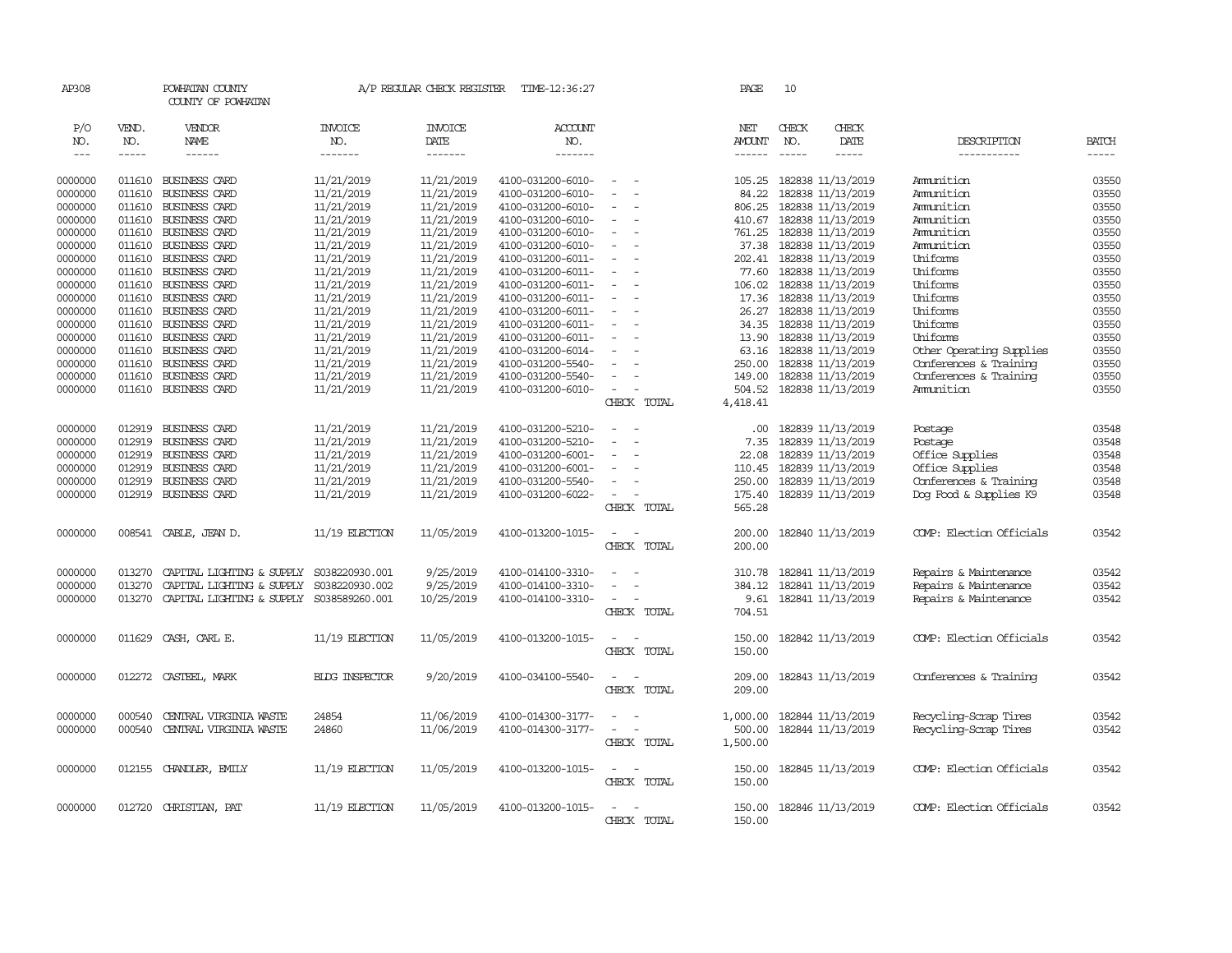| AP308   |             | POWHATAN COUNTY<br>COUNTY OF POWHATAN |                  | A/P REGULAR CHECK REGISTER | TIME-12:36:27     |                                                                                                              | PAGE                        | 11                       |             |                                      |              |
|---------|-------------|---------------------------------------|------------------|----------------------------|-------------------|--------------------------------------------------------------------------------------------------------------|-----------------------------|--------------------------|-------------|--------------------------------------|--------------|
| P/O     | VEND.       | VENDOR                                | <b>INVOICE</b>   | <b>INVOICE</b>             | ACCOUNT           |                                                                                                              | NET                         | CHECK                    | CHECK       |                                      |              |
| NO.     | NO.         | NAME                                  | NO.              | DATE                       | NO.               |                                                                                                              | AMOUNT                      | NO.                      | DATE        | DESCRIPTION                          | <b>BATCH</b> |
| $---$   | $- - - - -$ | $- - - - - -$                         | -------          | -------                    | -------           |                                                                                                              | ------                      | $- - - - -$              | $- - - - -$ | -----------                          | -----        |
|         |             |                                       |                  |                            |                   |                                                                                                              |                             |                          |             |                                      |              |
| 0000000 | 006965      | CINIAS CORPORATION                    | 4029356023       | 9/04/2019                  | 4100-014100-6011- | $\sim$ $\sim$                                                                                                |                             | 119.88 182847 11/13/2019 |             | Uniforms                             | 03542        |
| 0000000 | 006965      | CINIAS CORPORATION                    | 4029356023       | 9/04/2019                  | 4100-014500-6011- | $\sim$                                                                                                       | 99.81                       | 182847 11/13/2019        |             | Uniforms                             | 03542        |
| 0000000 | 006965      | CINIAS CORPORATION                    | 4029934456       | 9/11/2019                  | 4100-014100-6011- |                                                                                                              |                             | 119.88 182847 11/13/2019 |             | Uniforms                             | 03542        |
| 0000000 | 006965      | CINIAS CORPORATION                    | 4029934456       | 9/11/2019                  | 4100-014500-6011- |                                                                                                              |                             | 99.81 182847 11/13/2019  |             | Uniforms                             | 03542        |
| 0000000 | 006965      | CINIAS CORPORATION                    | 4030429060       | 9/18/2019                  | 4100-014100-6011- | $\overline{\phantom{a}}$                                                                                     |                             | 119.88 182847 11/13/2019 |             | Uniforms                             | 03542        |
| 0000000 | 006965      | CINIAS CORPORATION                    | 4030429060       | 9/18/2019                  | 4100-014500-6011- | $\overline{\phantom{a}}$                                                                                     | 99.81                       | 182847 11/13/2019        |             | Uniforms                             | 03542        |
| 0000000 | 006965      | CINIAS CORPORATION                    | 4031010997       | 9/25/2019                  | 4100-014100-6011- |                                                                                                              |                             | 119.88 182847 11/13/2019 |             | Uniforms                             | 03542        |
| 0000000 | 006965      | CINTAS CORPORATION                    | 4031010997       | 9/25/2019                  | 4100-014500-6011- |                                                                                                              |                             | 99.81 182847 11/13/2019  |             | Uniforms                             | 03542        |
| 0000000 | 006965      | CINIAS CORPORATION                    | 4032058822       | 10/09/2019                 | 4100-014100-6011- |                                                                                                              |                             | 119.88 182847 11/13/2019 |             | Uniforms                             | 03542        |
| 0000000 | 006965      | CINIAS CORPORATION                    | 4032058822       | 10/09/2019                 | 4100-014500-6011- | $\overline{\phantom{a}}$                                                                                     |                             | 99.81 182847 11/13/2019  |             | Uniforms                             | 03542        |
| 0000000 | 006965      | CINIAS CORPORATION                    | 4032583196       | 10/16/2019                 | 4100-014100-6011- |                                                                                                              |                             | 119.88 182847 11/13/2019 |             | Uniforms                             | 03542        |
| 0000000 | 006965      | CINIAS CORPORATION                    | 4032583196       | 10/16/2019                 | 4100-014500-6011- | $\overline{\phantom{a}}$                                                                                     |                             | 99.81 182847 11/13/2019  |             | Uniforms                             | 03542        |
| 0000000 | 006965      | CINIAS CORPORATION                    | 4033127483       | 10/23/2019                 | 4100-014100-6011- |                                                                                                              |                             | 119.88 182847 11/13/2019 |             | Uniforms                             | 03542        |
| 0000000 | 006965      | CINIAS CORPORATION                    | 4033127483       | 10/23/2019                 | 4100-014500-6011- |                                                                                                              |                             | 99.81 182847 11/13/2019  |             | Uniforms                             | 03542        |
| 0000000 | 006965      | CINIAS CORPORATION                    | 4033681749       | 10/30/2019                 | 4100-014300-6011- |                                                                                                              |                             | 148.45 182847 11/13/2019 |             | Uniforms                             | 03542        |
| 0000000 | 006965      | CINIAS CORPORATION                    | 4033681865       | 10/30/2019                 | 4100-014100-6011- | $\overline{\phantom{a}}$                                                                                     |                             | 119.88 182847 11/13/2019 |             | Uniforms                             | 03542        |
| 0000000 | 006965      | CINIAS CORPORATION                    | 4033681865       | 10/30/2019                 | 4100-014500-6011- | $\overline{\phantom{a}}$                                                                                     | 99.81                       | 182847 11/13/2019        |             | Uniforms                             | 03542        |
|         |             |                                       |                  |                            |                   | CHECK TOTAL                                                                                                  | 1,905.97                    |                          |             |                                      |              |
| 0000000 |             | 007341 CLAWS & PAWS ANIMAL CARE       | 99015            | 10/31/2019                 | 4100-031200-3111- | $\overline{\phantom{a}}$<br>$\sim$                                                                           | 481.75                      | 182848 11/13/2019        |             | Professional Health Services K 03542 |              |
|         |             |                                       |                  |                            |                   | CHECK TOTAL                                                                                                  | 481.75                      |                          |             |                                      |              |
|         |             |                                       |                  |                            |                   |                                                                                                              |                             |                          |             |                                      |              |
| 0000000 |             | 008445 COMMONWEALTH OF VIRGINIA       | T427585          | 11/05/2019                 | 4100-031210-5230- | $\sim$                                                                                                       |                             | 8.76 182849 11/13/2019   |             | Telephone Services                   | 03542        |
|         |             |                                       |                  |                            |                   | CHECK TOTAL                                                                                                  | 8.76                        |                          |             |                                      |              |
| 0000000 |             | 011613 COOPER, JAMES DAVID            | $11/19$ ELECTION | 11/05/2019                 | 4100-013200-1015- | $\frac{1}{2} \left( \frac{1}{2} \right) \left( \frac{1}{2} \right) \left( \frac{1}{2} \right)$               | 200.00                      | 182850 11/13/2019        |             | COMP: Election Officials             | 03542        |
|         |             |                                       |                  |                            |                   | CHECK TOTAL                                                                                                  | 200.00                      |                          |             |                                      |              |
|         |             |                                       |                  |                            |                   |                                                                                                              |                             |                          |             |                                      |              |
| 0000000 | 011612      | COOPER, SUSAN MARIE                   | $11/19$ ELECTION | 11/05/2019                 | 4100-013200-1015- | $\sim$ $\sim$                                                                                                |                             | 200.00 182851 11/13/2019 |             | COMP: Election Officials             | 03542        |
|         |             |                                       |                  |                            |                   | CHECK TOTAL                                                                                                  | 200.00                      |                          |             |                                      |              |
|         |             |                                       |                  |                            |                   |                                                                                                              |                             |                          |             |                                      |              |
| 0000000 |             | 012721 CORBETT, SARA                  | $11/19$ ELECTION | 11/05/2019                 | 4100-013200-1015- | $\overline{\phantom{a}}$                                                                                     | 150.00                      | 182852 11/13/2019        |             | COMP: Election Officials             | 03542        |
|         |             |                                       |                  |                            |                   | CHECK TOTAL                                                                                                  | 150.00                      |                          |             |                                      |              |
|         |             |                                       |                  |                            |                   |                                                                                                              |                             |                          |             |                                      |              |
| 0000000 | 033130      | COUNTY OF HENRICO                     | 172206           | 11/01/2019                 | 4100-033400-3840- | $\sim$                                                                                                       | 21,378.84 182853 11/13/2019 |                          |             | Detention of Juveniles               | 03542        |
|         |             |                                       |                  |                            |                   | CHECK TOTAL                                                                                                  | 21,378.84                   |                          |             |                                      |              |
|         |             |                                       |                  |                            |                   |                                                                                                              |                             |                          |             |                                      |              |
| 0000000 | 008853      | COX, LINDIA B.                        | $11/19$ ELECTION | 11/05/2019                 | 4100-013200-1015- | $\frac{1}{2} \left( \frac{1}{2} \right) \left( \frac{1}{2} \right) = \frac{1}{2} \left( \frac{1}{2} \right)$ | 150.00                      | 182854 11/13/2019        |             | COMP: Election Officials             | 03542        |
|         |             |                                       |                  |                            |                   | CHECK TOTAL                                                                                                  | 150.00                      |                          |             |                                      |              |
|         |             |                                       |                  |                            |                   |                                                                                                              |                             |                          |             |                                      |              |
| 0000000 | 010309      | CRITICAL & EMERGENCY                  | 219000150        | 11/04/2019                 | 4100-031210-3310- | $\sim$ $  -$                                                                                                 | 2,004.00 182855 11/13/2019  |                          |             | Repairs and Maintenance              | 03542        |
|         |             |                                       |                  |                            |                   | CHECK TOTAL                                                                                                  | 2,004.00                    |                          |             |                                      |              |
|         |             |                                       |                  |                            |                   |                                                                                                              |                             |                          |             |                                      |              |
| 0000000 |             | 013095 DENDTLER, JENNIFER             | $11/19$ ELECTION | 11/05/2019                 | 4100-013200-1015- | $\sim$ $\sim$                                                                                                |                             | 150.00 182856 11/13/2019 |             | COMP: Election Officials             | 03542        |
|         |             |                                       |                  |                            |                   | CHECK TOTAL                                                                                                  | 150.00                      |                          |             |                                      |              |
|         |             |                                       |                  |                            |                   |                                                                                                              |                             |                          |             |                                      |              |
| 0000000 | 006240      | DIAMOND SPRINGS WATER, INC 1016079670 |                  | 10/16/2019                 | 4100-014100-5130- | $\overline{\phantom{a}}$                                                                                     |                             | 14.50 182857 11/13/2019  |             | Water                                | 03542        |
| 0000000 | 006240      | DIAMOND SPRINGS WATER, INC 1030079671 |                  | 10/31/2019                 | 4100-014100-5130- | $\sim$                                                                                                       | 14.50                       | 182857 11/13/2019        |             | Water                                | 03542        |
| 0000000 | 006240      | DIAMOND SPRINGS WATER, INC 3289057    |                  | 11/01/2019                 | 4100-014100-5130- | $\overline{\phantom{a}}$                                                                                     | 11.95                       | 182857 11/13/2019        |             | Water                                | 03542        |
| 0000000 | 006240      | DIAMOND SPRINGS WATER, INC            | 3289063          | 11/01/2019                 | 4100-014100-5130- | $\equiv$                                                                                                     | 8.95                        | 182857 11/13/2019        |             | Water                                | 03542        |
| 0000000 | 006240      | DIAMOND SPRINGS WATER, INC 3289082    |                  | 11/01/2019                 | 4100-014100-5130- | $\sim$<br>$\sim$                                                                                             |                             | 9.95 182857 11/13/2019   |             | Water                                | 03542        |
|         |             |                                       |                  |                            |                   | CHECK TOTAL                                                                                                  | 59.85                       |                          |             |                                      |              |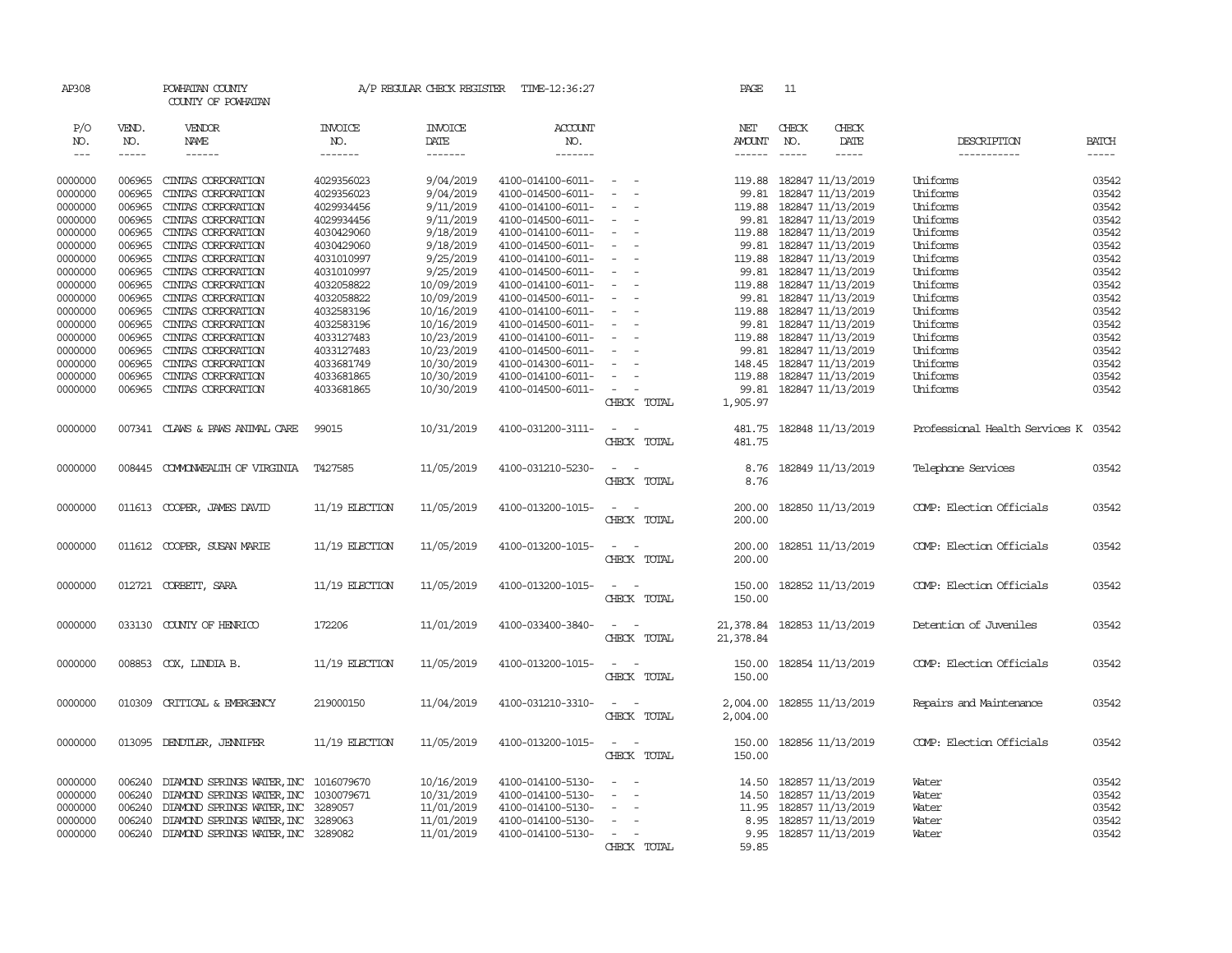| AP308                                                                     |                                                                    | POWHATAN COUNTY<br>COUNTY OF POWHATAN                                                          |                                                                                         | A/P REGULAR CHECK REGISTER                                                                     | TIME-12:36:27                                                                                                                                   |                                                                                                                 | PAGE                                                 | 12            |                                                                                                                                                              |                                                                                        |                                                             |
|---------------------------------------------------------------------------|--------------------------------------------------------------------|------------------------------------------------------------------------------------------------|-----------------------------------------------------------------------------------------|------------------------------------------------------------------------------------------------|-------------------------------------------------------------------------------------------------------------------------------------------------|-----------------------------------------------------------------------------------------------------------------|------------------------------------------------------|---------------|--------------------------------------------------------------------------------------------------------------------------------------------------------------|----------------------------------------------------------------------------------------|-------------------------------------------------------------|
| P/O<br>NO.                                                                | VEND.<br>NO.                                                       | VENDOR<br>NAME                                                                                 | <b>INVOICE</b><br>NO.                                                                   | <b>INVOICE</b><br>DATE                                                                         | ACCOUNT<br>NO.                                                                                                                                  |                                                                                                                 | NET<br><b>AMOUNT</b>                                 | CHECK<br>NO.  | CHECK<br>DATE                                                                                                                                                | DESCRIPTION                                                                            | <b>BATCH</b>                                                |
| $---$                                                                     | $- - - - -$                                                        | ------                                                                                         | -------                                                                                 | -------                                                                                        | -------                                                                                                                                         |                                                                                                                 | $- - - - - -$                                        | $\frac{1}{2}$ | $- - - - -$                                                                                                                                                  | -----------                                                                            | $- - - - -$                                                 |
| 0000000                                                                   |                                                                    | 000860 DOMINION ENERGY VIRGINIA                                                                | 7765134072 1024                                                                         | 10/25/2019                                                                                     | 4100-014100-5110-                                                                                                                               | $\sim$ $  -$<br>CHECK TOTAL                                                                                     | 647.96<br>647.96                                     |               | 182859 11/13/2019                                                                                                                                            | Electricity                                                                            | 03542                                                       |
| 0000000<br>0000000                                                        | 001910                                                             | DUNN GAS COMPANY<br>001910 DUNN GAS COMPANY                                                    | 67460<br>67717                                                                          | 10/07/2019<br>11/07/2019                                                                       | 4100-014100-5120-<br>4100-014100-5120-                                                                                                          | $\sim$<br>$\sim$<br>$\sim$<br>$\overline{\phantom{a}}$<br>CHECK TOTAL                                           | 165.63<br>1,139.52<br>1,305.15                       |               | 182861 11/13/2019<br>182861 11/13/2019                                                                                                                       | Fuel<br>Fuel                                                                           | 03542<br>03542                                              |
| 0000000<br>0000000                                                        | 008235<br>008235                                                   | ELECTION SERVICES ONLINE,<br>ELECTION SERVICES ONLINE,                                         | 1924<br>1924                                                                            | 10/30/2019<br>10/30/2019                                                                       | 4100-013200-3170-<br>4100-013200-3500-                                                                                                          | $\sim$<br>$\sim$<br>$\sim$<br>$\sim$<br>CHECK TOTAL                                                             | 4,652.00<br>5,755.75<br>10,407.75                    |               | 182862 11/13/2019<br>182862 11/13/2019                                                                                                                       | Programming Voting Machines<br>Printing & Binding                                      | 03542<br>03542                                              |
| 0000000                                                                   |                                                                    | 007064 EVANS, CYNTHIA                                                                          | $11/19$ ELECTION                                                                        | 11/05/2019                                                                                     | 4100-013200-1015-                                                                                                                               | $\sim$ $ \sim$<br>CHECK TOTAL                                                                                   | 150.00<br>150.00                                     |               | 182864 11/13/2019                                                                                                                                            | COMP: Election Officials                                                               | 03542                                                       |
| 0000000                                                                   |                                                                    | 006674 FINE CREEK BAPTIST CHURCH ELECTION 11/5                                                 |                                                                                         | 11/05/2019                                                                                     | 4100-013200-5420-                                                                                                                               | $\sim$ $\sim$<br>CHECK TOTAL                                                                                    | 50.00<br>50.00                                       |               | 182865 11/13/2019                                                                                                                                            | Rent                                                                                   | 03542                                                       |
| 0000000                                                                   |                                                                    | 000338 FIRE PROTECTION EQUIP. CO 00073649                                                      |                                                                                         | 10/24/2019                                                                                     | 4100-032200-5815-                                                                                                                               | $\sim$ $\sim$<br>CHECK TOTAL                                                                                    | 261.35<br>261.35                                     |               | 182866 11/13/2019                                                                                                                                            | Training/Seminars                                                                      | 03542                                                       |
| 0000000                                                                   | 011099                                                             | FITCH, EASTER M.                                                                               | $11/19$ ELECTION                                                                        | 11/05/2019                                                                                     | 4100-013200-1015-                                                                                                                               | $\sim$<br>$\sim$<br>CHECK TOTAL                                                                                 | 150.00<br>150.00                                     |               | 182867 11/13/2019                                                                                                                                            | COMP: Election Officials                                                               | 03542                                                       |
| 0000000                                                                   | 009500                                                             | FLEMING, GWENDOLYN                                                                             | 11/19 ELECTION                                                                          | 11/05/2019                                                                                     | 4100-013200-1015-                                                                                                                               | $\sim$<br>$\sim$<br>CHECK TOTAL                                                                                 | 200.00<br>200.00                                     |               | 182868 11/13/2019                                                                                                                                            | COMP: Election Officials                                                               | 03542                                                       |
| 0000000                                                                   |                                                                    | 013263 FORE, LISA C                                                                            | 11/19 ELECTION                                                                          | 11/05/2019                                                                                     | 4100-013200-1015-                                                                                                                               | $\sim$ $ \sim$<br>CHECK TOTAL                                                                                   | 150.00<br>150.00                                     |               | 182869 11/13/2019                                                                                                                                            | COMP: Election Officials                                                               | 03542                                                       |
| 0000000<br>0000000<br>0000000<br>0000000<br>0000000<br>0000000<br>0000000 | 012905<br>012905<br>012905<br>012905<br>012905<br>012905<br>012905 | GALLS, LLC<br>GALLS, LLC<br>GALLS, LLC<br>GALLS, LLC<br>GALLS, LLC<br>GALLS, LLC<br>GALLS, LLC | 014052835<br>014082182<br>014085770<br>014096577<br>014096579<br>014117437<br>014129544 | 10/23/2019<br>10/25/2019<br>10/27/2019<br>10/28/2019<br>10/28/2019<br>10/30/2019<br>10/31/2019 | 4100-031200-6011-<br>4100-031210-6011-<br>4100-031200-6011-<br>4100-031200-6011-<br>4100-031200-6011-<br>4100-031200-6011-<br>4100-031200-6011- | $\overline{\phantom{a}}$<br>$\sim$<br>$\sim$<br>$\equiv$<br>$\sim$<br>$\sim$<br>$\sim$<br>$\sim$<br>CHECK TOTAL | 85.61<br>140.00<br>82.75<br>38.00<br>86.35<br>598.84 |               | 182870 11/13/2019<br>182870 11/13/2019<br>21.12 182870 11/13/2019<br>145.01 182870 11/13/2019<br>182870 11/13/2019<br>182870 11/13/2019<br>182870 11/13/2019 | Uniforms<br>Uniforms - PPE<br>Uniforms<br>Uniforms<br>Uniforms<br>Uniforms<br>Uniforms | 03542<br>03542<br>03542<br>03542<br>03542<br>03542<br>03542 |
| 0000000                                                                   | 011621                                                             | GILLESPIE, CAROLYN A.                                                                          | $11/19$ ELECTION                                                                        | 11/05/2019                                                                                     | 4100-013200-1015-                                                                                                                               | $\overline{\phantom{a}}$<br>CHECK TOTAL                                                                         | 150.00<br>150.00                                     |               | 182871 11/13/2019                                                                                                                                            | COMP: Election Officials                                                               | 03542                                                       |
| 0000000                                                                   |                                                                    | 011100 GOODE-PERSAUD, SAMANTHA                                                                 | $11/19$ ELECTION                                                                        | 11/05/2019                                                                                     | 4100-013200-1015-                                                                                                                               | $\sim$<br>CHECK TOTAL                                                                                           | 150.00<br>150.00                                     |               | 182872 11/13/2019                                                                                                                                            | COMP: Election Officials                                                               | 03542                                                       |
| 0000000                                                                   |                                                                    | 008852 GOODE, LAVERNE E.                                                                       | $11/19$ ELECTION                                                                        | 11/05/2019                                                                                     | 4100-013200-1015-                                                                                                                               | $\omega_{\rm{max}}$ and $\omega_{\rm{max}}$<br>CHECK TOTAL                                                      | 150.00<br>150.00                                     |               | 182873 11/13/2019                                                                                                                                            | COMP: Election Officials                                                               | 03542                                                       |
| 0000000                                                                   | 006669                                                             | GRACELAND BAPTIST CHURCH                                                                       | ELECTION $11/5$                                                                         | 11/05/2019                                                                                     | 4100-013200-5420-                                                                                                                               | $\sim$<br>$\sim$<br>CHECK TOTAL                                                                                 | 50.00<br>50.00                                       |               | 182874 11/13/2019                                                                                                                                            | Rent                                                                                   | 03542                                                       |
| 0000000                                                                   |                                                                    | 006013 GRAINGER                                                                                | 9334165256                                                                              | 10/24/2019                                                                                     | 4100-014100-6005-                                                                                                                               | $\sim$<br>$\sim$<br>CHECK TOTAL                                                                                 | 27.52<br>27.52                                       |               | 182875 11/13/2019                                                                                                                                            | Cleaning Supplies                                                                      | 03542                                                       |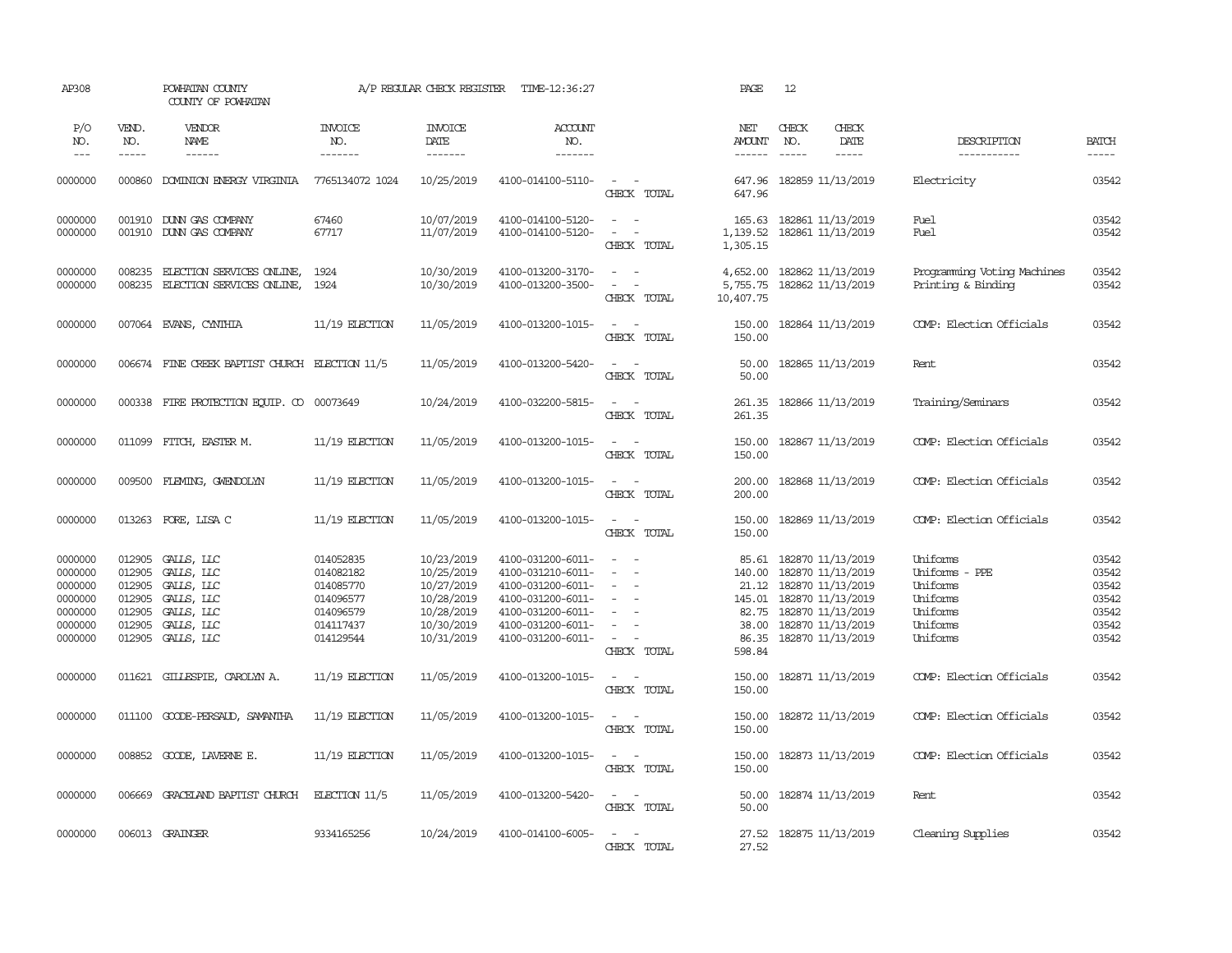| AP308               |                       | POWHATAN COUNTY<br>COUNTY OF POWHATAN                  |                                    | A/P REGULAR CHECK REGISTER                | TIME-12:36:27                          |                                                                              | PAGE                                  | 13                                     |                              |                               |                             |
|---------------------|-----------------------|--------------------------------------------------------|------------------------------------|-------------------------------------------|----------------------------------------|------------------------------------------------------------------------------|---------------------------------------|----------------------------------------|------------------------------|-------------------------------|-----------------------------|
| P/O<br>NO.<br>$---$ | VEND.<br>NO.<br>----- | VENDOR<br>NAME<br>$- - - - - -$                        | <b>INVOICE</b><br>NO.<br>-------   | <b>INVOICE</b><br>DATE<br>$- - - - - - -$ | <b>ACCOUNT</b><br>NO.<br>-------       |                                                                              | NET<br><b>AMOUNT</b><br>$- - - - - -$ | CHECK<br>NO.<br>$\frac{1}{2}$          | CHECK<br>DATE<br>$- - - - -$ | DESCRIPTION<br>-----------    | <b>BATCH</b><br>$- - - - -$ |
| 0000000             |                       | 010063 GREEN, KAYLEE                                   | $11/19$ ELECTION                   | 11/05/2019                                | 4100-013200-1015-                      | $\sim$ $-$<br>CHECK TOTAL                                                    | 200.00<br>200.00                      | 182876 11/13/2019                      |                              | COMP: Election Officials      | 03542                       |
| 0000000             |                       | 012716 HARRISON, HANNAH                                | $11/19$ ELECTION                   | 11/05/2019                                | 4100-013200-1015-                      | $\sim$ $ -$<br>CHECK TOTAL                                                   | 150.00                                | 150.00 182877 11/13/2019               |                              | COMP: Election Officials      | 03542                       |
| 0000000             |                       | 008537 HENSON, MARIE S.                                | $11/19$ ELECTION                   | 11/05/2019                                | 4100-013200-1015-                      | $\sim$ $ \sim$<br>CHECK TOTAL                                                | 200.00<br>200.00                      | 182878 11/13/2019                      |                              | COMP: Election Officials      | 03542                       |
| 0000000             |                       | 012493 HOLLICE, EDITH                                  | 11/19 ELECTION                     | 11/05/2019                                | 4100-013200-1015-                      | $\sim$ $\sim$<br>CHECK TOTAL                                                 | 150.00<br>150.00                      | 182879 11/13/2019                      |                              | COMP: Election Officials      | 03542                       |
| 0000000             |                       | 011624 HULL, CAROL L.                                  | $11/19$ ELECTION                   | 11/05/2019                                | 4100-013200-1015-                      | $\sim$ $ \sim$<br>CHECK TOTAL                                                | 150.00<br>150.00                      | 182880 11/13/2019                      |                              | COMP: Election Officials      | 03542                       |
| 0000000             |                       | 011625 HULL, JOHN R.                                   | $11/19$ ELECTION                   | 11/05/2019                                | 4100-013200-1015-                      | $\sim$ $ \sim$<br>CHECK TOTAL                                                | 150.00<br>150.00                      | 182881 11/13/2019                      |                              | COMP: Election Officials      | 03542                       |
| 0000000             |                       | 010755 INNOVATIVE TURF                                 | 4438                               | 11/04/2019                                | 4100-014600-3320-                      | $\sim$ $\sim$<br>CHECK TOTAL                                                 | 1,580.95<br>1,580.95                  | 182882 11/13/2019                      |                              | Maintenance/Service Contracts | 03542                       |
| 0000000             |                       | 007874 JONES, LINDA HOLLIN                             | $11/19$ ELECTION                   | 11/05/2019                                | 4100-013200-1015-                      | $\sim$<br>$\sim$<br>CHECK TOTAL                                              | 150.00<br>150.00                      | 182883 11/13/2019                      |                              | COMP: Election Officials      | 03542                       |
| 0000000             | 008708                | JONES, SUSAN H.                                        | $11/19$ ELECTION                   | 11/09/2019                                | 4100-013200-1015-                      | $\sim$ $\sim$<br>CHECK TOTAL                                                 | 200.00<br>200.00                      | 182884 11/13/2019                      |                              | COMP: Election Officials      | 03542                       |
| 0000000             |                       | 012153 JUDD, FRANCES                                   | $11/19$ ELECTION                   | 11/05/2019                                | 4100-013200-1015-                      | $\sim$ $\sim$<br>CHECK TOTAL                                                 | 150.00<br>150.00                      | 182885 11/13/2019                      |                              | COMP: Election Officials      | 03542                       |
| 0000000             |                       | 010811 LAND AND COATES, INC                            | 3307887                            | 11/05/2019                                | 4100-014500-6004-                      | $\sim$ $ \sim$<br>CHECK TOTAL                                                | 139.95<br>139.95                      | 182887 11/13/2019                      |                              | Tools and Equipment           | 03542                       |
| 0000000<br>0000000  |                       | 013271 LEVENDUSKI, GIULIA<br>013271 LEVENDUSKI, GIULIA | LYNN'S PURCHASE<br>LYNN'S PURCHASE | 11/06/2019<br>11/06/2019                  | 4100-031200-6011-<br>4100-031200-6011- | $\omega_{\rm{max}}$ and $\omega_{\rm{max}}$<br>$\sim$ $ \sim$<br>CHECK TOTAL | 60.00<br>21.00<br>81.00               | 182888 11/13/2019<br>182888 11/13/2019 |                              | Uniforms<br>Uniforms          | 03542<br>03542              |
| 0000000             |                       | 011104 LILLYWHITE, DONALD P.                           | $11/19$ ELECTION                   | 11/05/2019                                | 4100-013200-1015-                      | $\sim$ $ -$<br>CHECK TOTAL                                                   | 150.00<br>150.00                      | 182889 11/13/2019                      |                              | COMP: Election Officials      | 03542                       |
| 0000000             |                       | 011105 LIEWELLYN, CATHY LEE                            | $11/15$ ELECTION                   | 11/05/2019                                | 4100-013200-1015-                      | $\sim$ $ -$<br>CHECK TOTAL                                                   | 150.00<br>150.00                      | 182890 11/13/2019                      |                              | COMP: Election Officials      | 03542                       |
| 0000000             |                       | 008522 LOWENTHAL JR., H JOSEPH                         | $11/19$ ELECTION                   | 11/05/2019                                | 4100-013200-1015-                      | $\sim$ $ -$<br>CHECK TOTAL                                                   | 200.00<br>200.00                      | 182891 11/13/2019                      |                              | COMP: Election Officials      | 03542                       |
| 0000000             |                       | 009493 LYONS, RALPH LARRY                              | $11/19$ ELECTION                   | 11/05/2019                                | 4100-013200-1015-                      | $\sim$ $ -$<br>CHECK TOTAL                                                   | 150.00<br>150.00                      | 182892 11/13/2019                      |                              | COMP: Election Officials      | 03542                       |
| 0000000             |                       | 006672 MACON FIRE DEPARTMENT                           | ELECTION 11/5                      | 11/05/2019                                | 4100-013200-5420-                      | $\sim$ $ \sim$<br>CHECK TOTAL                                                | 50.00<br>50.00                        | 182893 11/13/2019                      |                              | Rent                          | 03542                       |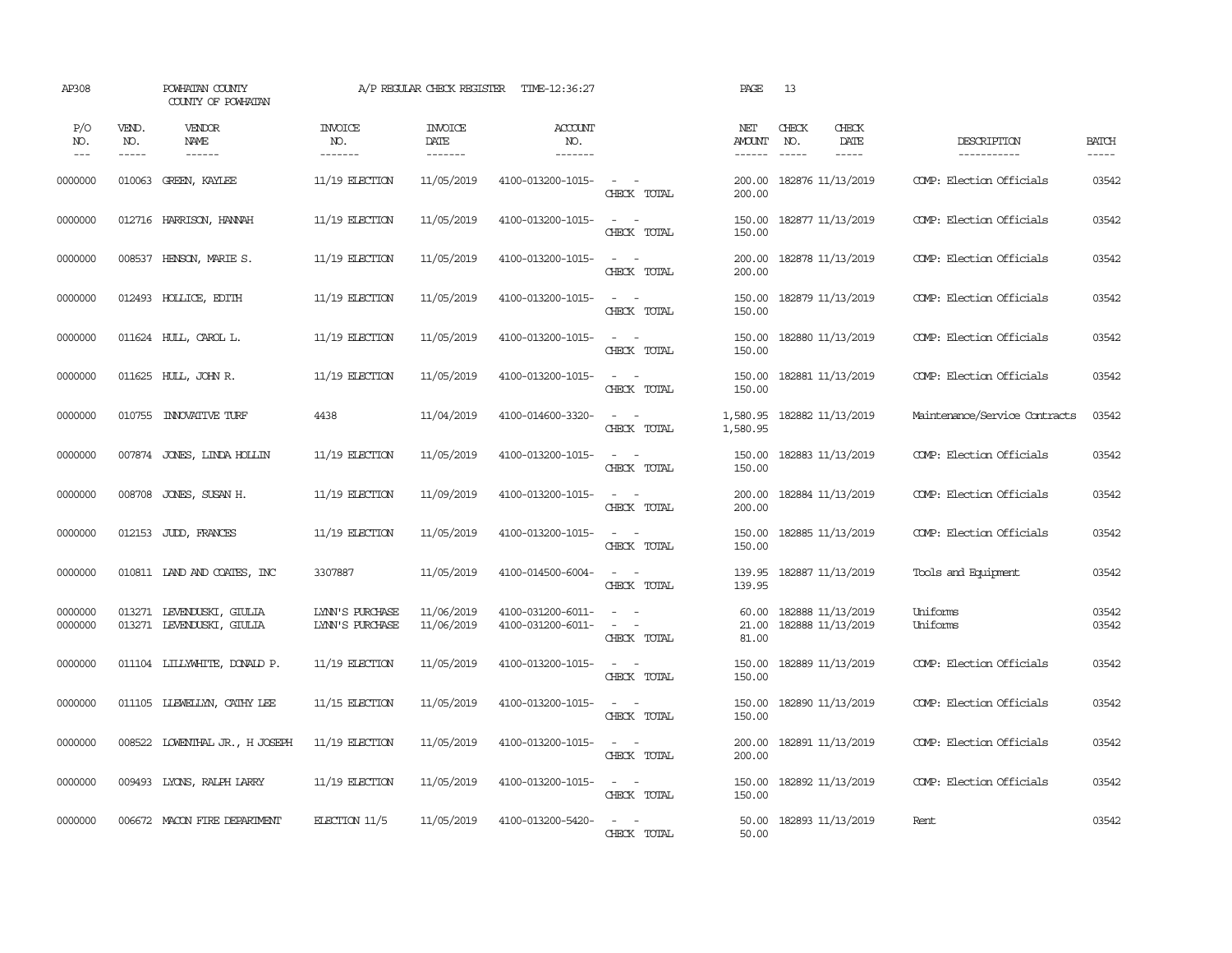| AP308               |                             | POWHATAN COUNTY<br>COUNTY OF POWHATAN                                |                                    | A/P REGULAR CHECK REGISTER        | TIME-12:36:27                          |                                                            | PAGE                           | 14                                                          |                                                |                       |
|---------------------|-----------------------------|----------------------------------------------------------------------|------------------------------------|-----------------------------------|----------------------------------------|------------------------------------------------------------|--------------------------------|-------------------------------------------------------------|------------------------------------------------|-----------------------|
| P/O<br>NO.<br>$---$ | VEND.<br>NO.<br>$- - - - -$ | VENDOR<br>NAME<br>$- - - - - -$                                      | <b>INVOICE</b><br>NO.<br>-------   | <b>INVOICE</b><br>DATE<br>------- | <b>ACCOUNT</b><br>NO.<br>-------       |                                                            | NET<br>AMOUNT<br>$- - - - - -$ | CHECK<br>CHECK<br>DATE<br>NO.<br>$- - - - -$<br>$- - - - -$ | DESCRIPTION<br>-----------                     | <b>BATCH</b><br>----- |
| 0000000             |                             | 013264 MADISON, COURINEY L                                           | $11/19$ ELECTION                   | 11/05/2019                        | 4100-013200-1015-                      | $\sim$<br>$\sim$<br>CHECK TOTAL                            | 150.00<br>150.00               | 182894 11/13/2019                                           | COMP: Election Officials                       | 03542                 |
| 0000000             |                             | 011776 MADISON, DEBORAH                                              | $11/19$ ELECTION                   | 11/05/2019                        | 4100-013200-1015-                      | $\sim$ $\sim$<br>CHECK TOTAL                               | 200.00<br>200.00               | 182895 11/13/2019                                           | COMP: Election Officials                       | 03542                 |
| 0000000             | 006667                      | MANAKIN EPISCOPAL CHURCH                                             | ELECTION 11/5                      | 11/05/2019                        | 4100-013200-5420-                      | $\sim$<br>$\sim$<br>CHECK TOTAL                            | 50.00<br>50.00                 | 182896 11/13/2019                                           | Rent                                           | 03542                 |
| 0000000             | 009552                      | MANSFIELD OIL COMPANY                                                | SOLCD-559558                       | 11/04/2019                        | 4100-032200-5120-                      | $\sim$<br>$\sim$<br>CHECK TOTAL                            | 89.66<br>89.66                 | 182897 11/13/2019                                           | Apparatus Fuel                                 | 03542                 |
| 0000000             |                             | 012713 MASINI, DOUGLAS                                               | $11/19$ ELECTION                   | 11/05/2019                        | 4100-013200-1015-                      | $\sim$ $ \sim$<br>CHECK TOTAL                              | 150.00<br>150.00               | 182898 11/13/2019                                           | COMP: Election Officials                       | 03542                 |
| 0000000<br>0000000  |                             | 011354 MATTHEW BENDER & CO, INC.<br>011354 MATTHEW BENDER & CO, INC. | 13488147<br>14331918               | 9/17/2019<br>10/31/2019           | 4100-011010-3002-<br>4100-022100-6012- | $\sim$<br>$\sim$<br>$\sim$<br>$\sim$ $-$<br>CHECK TOTAL    | 240.16<br>187.10<br>427.26     | 182899 11/13/2019<br>182899 11/13/2019                      | County Code<br>Books & Subscriptions           | 03542<br>03542        |
| 0000000             | 011626                      | MAXEY, JAMES GORDON                                                  | 11/19 ELECTION                     | 11/05/2019                        | 4100-013200-1015-                      | $\sim$<br>$\sim$<br>CHECK TOTAL                            | 150.00<br>150.00               | 182900 11/13/2019                                           | COMP: Election Officials                       | 03542                 |
| 0000000             |                             | 006146 MCCLELLAN, WENDY SUSAN                                        | REIMB OCT 2019                     | 11/04/2019                        | 4100-031710-5510-                      | $\sim$ $\sim$<br>CHECK TOTAL                               | 75.63<br>75.63                 | 182901 11/13/2019                                           | Travel/Mileage/Parking/Tolls                   | 03542                 |
| 0000000             |                             | 013176 MIDWEST TAPE, LLC                                             | 98111064                           | 10/25/2019                        | 4100-073100-6012-                      | $\sim$<br>$\sim$<br>CHECK TOTAL                            | 48.73<br>48.73                 | 182902 11/13/2019                                           | Books & Subscriptions                          | 03542                 |
| 0000000             | 008553                      | MILLER, PATRICIA                                                     | $11/15$ ELECTION                   | 11/05/2019                        | 4100-013200-1015-                      | $\sim$ $\sim$<br>CHECK TOTAL                               | 150.00<br>150.00               | 182903 11/13/2019                                           | COMP: Election Officials                       | 03542                 |
| 0000000             |                             | 010603 MILLS, BETHANY                                                | 11/19 ELECTIONO                    | 11/05/2019                        | 4100-013200-1015-                      | $\sim$ $ \sim$<br>CHECK TOTAL                              | 150.00<br>150.00               | 182904 11/13/2019                                           | COMP: Election Officials                       | 03542                 |
| 0000000             |                             | 010924 MITCHELL PEST                                                 | 125870                             | 10/28/2019                        | 4100-035100-3320-                      | $\sim$ $\sim$<br>CHECK TOTAL                               | 65.00<br>65.00                 | 182905 11/13/2019                                           | Landscaping - Animal Control                   | 03542                 |
| 0000000             | 009679                      | MORRIS, VICTOR HARDING                                               | $11/19$ ELECTION                   | 11/05/2019                        | 4100-013200-1015-                      | $\sim$<br>$\sim$<br>CHECK TOTAL                            | 150.00<br>150.00               | 182906 11/13/2019                                           | COMP: Election Officials                       | 03542                 |
| 0000000             | 006673                      | MT. ZION BAPTIST CHURCH                                              | ELECTION 11/5                      | 11/05/2019                        | 4100-013200-5420-                      | $\sim$<br>CHECK TOTAL                                      | 50.00<br>50.00                 | 182907 11/13/2019                                           | Rent                                           | 03542                 |
| 0000000             |                             | 012492 NEWTON, GAIL                                                  | 11/19 ELECTION                     | 11/05/2019                        | 4100-013200-1015-                      | $\sim$<br>$\sim$<br>CHECK TOTAL                            | 150.00<br>150.00               | 182908 11/13/2019                                           | COMP: Election Officials                       | 03543                 |
| 0000000             | 012079                      | ONSOLVE, LLC                                                         | INV54661791207                     | 8/06/2019                         | 4100-035500-3320-                      | $\omega_{\rm{max}}$ and $\omega_{\rm{max}}$<br>CHECK TOTAL | 5,918.40<br>5,918.40           | 182910 11/13/2019                                           | Maintenance & Service Contract                 | 03543                 |
| 0000000<br>0000000  | 009281                      | OVERDRIVE, INC.<br>009281 OVERDRIVE, INC.                            | MR0136919211576<br>01369CO19209281 | 10/31/2019<br>10/31/2019          | 4100-073100-6012-<br>4100-073100-6012- | $\sim$<br>$\sim$<br>$\sim$<br>CHECK TOTAL                  | 25.00<br>488.32<br>513.32      | 182911 11/13/2019<br>182911 11/13/2019                      | Books & Subscriptions<br>Books & Subscriptions | 03543<br>03543        |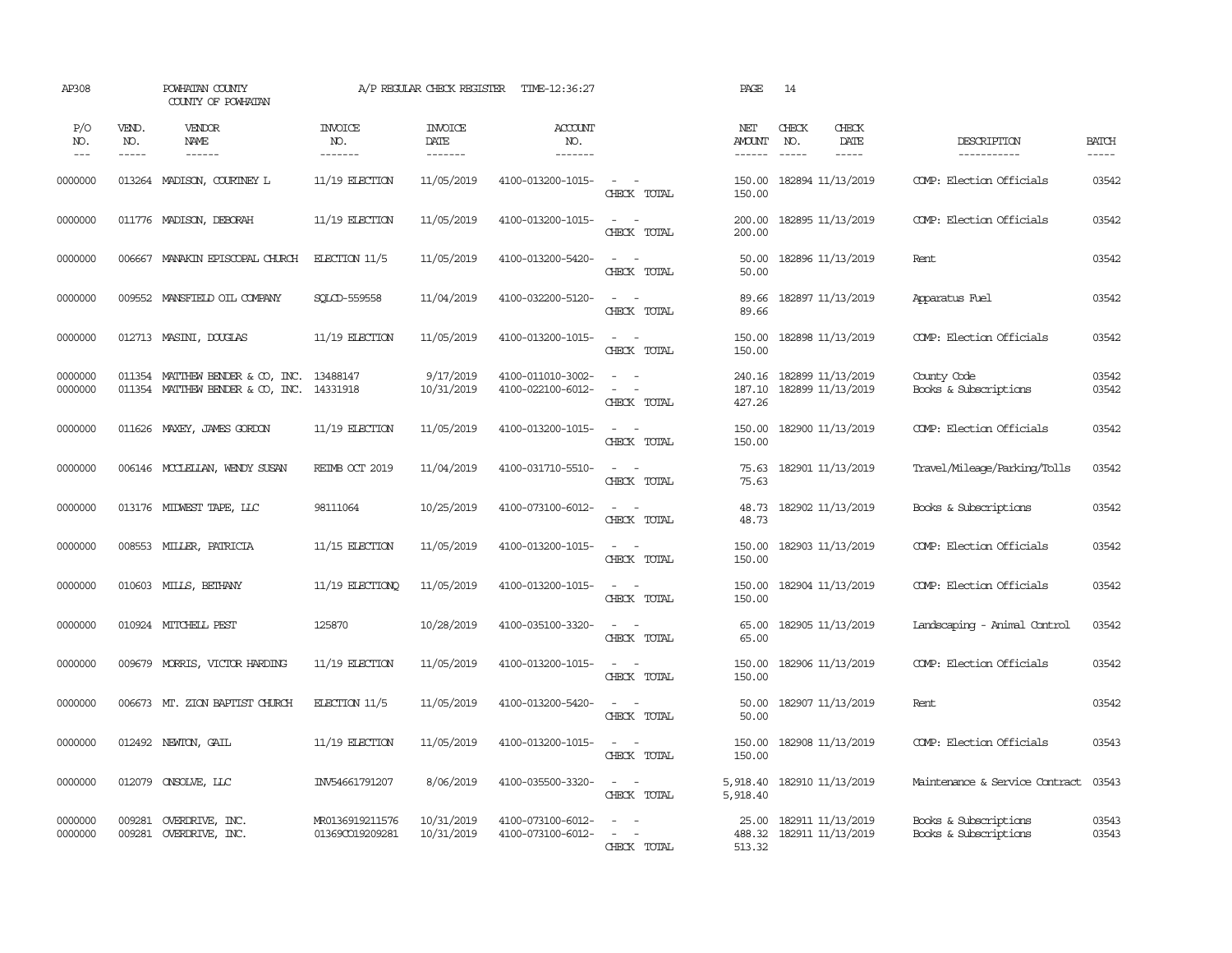| AP308                                                                                                                            |                                                                                                                      | POWHATAN COUNTY<br>COUNTY OF POWHATAN                                                                                                                                                                                                                                                                                |                                                                                   | A/P REGULAR CHECK REGISTER                                                                                                                                           | TIME-12:36:27                                                                                                                                                                                                                                            |                                                                                                                                                                | PAGE                                                                                                                                                 | 15                            |                                                                                                                                                                                                                                            |                                                                                                                                                                                                                              |                                                                                                          |
|----------------------------------------------------------------------------------------------------------------------------------|----------------------------------------------------------------------------------------------------------------------|----------------------------------------------------------------------------------------------------------------------------------------------------------------------------------------------------------------------------------------------------------------------------------------------------------------------|-----------------------------------------------------------------------------------|----------------------------------------------------------------------------------------------------------------------------------------------------------------------|----------------------------------------------------------------------------------------------------------------------------------------------------------------------------------------------------------------------------------------------------------|----------------------------------------------------------------------------------------------------------------------------------------------------------------|------------------------------------------------------------------------------------------------------------------------------------------------------|-------------------------------|--------------------------------------------------------------------------------------------------------------------------------------------------------------------------------------------------------------------------------------------|------------------------------------------------------------------------------------------------------------------------------------------------------------------------------------------------------------------------------|----------------------------------------------------------------------------------------------------------|
| P/O<br>NO.<br>$---$                                                                                                              | VEND.<br>NO.<br>$\frac{1}{2}$                                                                                        | VENDOR<br>NAME<br>------                                                                                                                                                                                                                                                                                             | <b>INVOICE</b><br>NO.<br>-------                                                  | <b>INVOICE</b><br>DATE<br>-------                                                                                                                                    | <b>ACCOUNT</b><br>NO.<br>-------                                                                                                                                                                                                                         |                                                                                                                                                                | NET<br><b>AMOUNT</b>                                                                                                                                 | CHECK<br>NO.<br>$\frac{1}{2}$ | CHECK<br>DATE<br>$- - - - -$                                                                                                                                                                                                               | DESCRIPTION<br>-----------                                                                                                                                                                                                   | <b>BATCH</b><br>-----                                                                                    |
| 0000000                                                                                                                          | 009681                                                                                                               | PALSA, BARBARA JO SANTIAGO                                                                                                                                                                                                                                                                                           | 11/19 ELECTION                                                                    | 11/05/2019                                                                                                                                                           | 4100-013200-1015-                                                                                                                                                                                                                                        | $\overline{\phantom{a}}$<br>$\overline{\phantom{a}}$<br>CHECK TOTAL                                                                                            | 200.00<br>200.00                                                                                                                                     |                               | 182912 11/13/2019                                                                                                                                                                                                                          | COMP: Election Officials                                                                                                                                                                                                     | 03542                                                                                                    |
| 0000000                                                                                                                          | 013260                                                                                                               | PASSION COMUNITY CHURCH                                                                                                                                                                                                                                                                                              | $EECTON$ 11/5                                                                     | 11/05/2019                                                                                                                                                           | 4100-013200-5420-                                                                                                                                                                                                                                        | $\sim$<br>$\sim$<br>CHECK TOTAL                                                                                                                                | 50.00<br>50.00                                                                                                                                       |                               | 182913 11/13/2019                                                                                                                                                                                                                          | Rent                                                                                                                                                                                                                         | 03543                                                                                                    |
| 0000000                                                                                                                          |                                                                                                                      | 012154 PLOWCHA, CAROL                                                                                                                                                                                                                                                                                                | $11/19$ ELECTION                                                                  | 11/05/2019                                                                                                                                                           | 4100-013200-1015-                                                                                                                                                                                                                                        | $\overline{\phantom{a}}$<br>$\sim$<br>CHECK TOTAL                                                                                                              | 150.00<br>150.00                                                                                                                                     |                               | 182914 11/13/2019                                                                                                                                                                                                                          | COMP: Election Officials                                                                                                                                                                                                     | 03543                                                                                                    |
| 0000000                                                                                                                          |                                                                                                                      | 013265 POWERS, KATHY LYNN                                                                                                                                                                                                                                                                                            | $11/19$ ELECTION                                                                  | 11/05/2019                                                                                                                                                           | 4100-013200-1015-                                                                                                                                                                                                                                        | $\sim$<br>$\sim$<br>CHECK TOTAL                                                                                                                                | 150.00<br>150.00                                                                                                                                     |                               | 182915 11/13/2019                                                                                                                                                                                                                          | COMP: Election Officials                                                                                                                                                                                                     | 03543                                                                                                    |
| 0000000                                                                                                                          |                                                                                                                      | 007947 POWHATAN CHRISTIAN                                                                                                                                                                                                                                                                                            | ELECTION 11/5                                                                     | 10/05/2019                                                                                                                                                           | 4100-013200-5420-                                                                                                                                                                                                                                        | $\sim$<br>$\sim$<br>CHECK TOTAL                                                                                                                                | 50.00<br>50.00                                                                                                                                       |                               | 182916 11/13/2019                                                                                                                                                                                                                          | Rent                                                                                                                                                                                                                         | 03543                                                                                                    |
| 0000000<br>0000000<br>0000000<br>0000000<br>0000000<br>0000000<br>0000000<br>0000000<br>0000000<br>0000000<br>0000000<br>0000000 | 012955<br>012955<br>012955<br>012955<br>012955<br>012955<br>012955<br>012955<br>012955<br>012955<br>012955<br>005050 | POWHATAN COUNTY PUBLIC<br>POWHATAN COUNTY PUBLIC<br>POWHATAN COUNTY PUBLIC<br>POWHATAN COUNTY PUBLIC<br>POWHATAN COUNTY PUBLIC<br>POWHATAN COUNTY PUBLIC<br>POWHATAN COUNTY PUBLIC<br>POWHATAN COUNTY PUBLIC<br>POWHATAN COUNTY PUBLIC<br>POWHATAN COUNTY PUBLIC<br>POWHATAN COUNTY PUBLIC<br>POWHATAN LOCK SERVICES | 129<br>129<br>129<br>129<br>129<br>129<br>129<br>129<br>129<br>129<br>129<br>1816 | 11/05/2019<br>11/05/2019<br>11/05/2019<br>11/05/2019<br>11/05/2019<br>11/05/2019<br>11/05/2019<br>11/05/2019<br>11/05/2019<br>11/05/2019<br>11/05/2019<br>10/29/2019 | 4100-031200-6008-<br>4100-035100-6008-<br>4100-031210-6008-<br>4100-032200-5120-<br>4100-014300-6008-<br>4100-014500-6008-<br>4100-014100-6008-<br>4100-034100-6008-<br>4100-012510-6008-<br>4100-081100-6008-<br>4100-083500-6008-<br>4100-014100-3310- | $\overline{\phantom{a}}$<br>$\sim$<br>$\sim$<br>$\equiv$<br>$\equiv$<br>$\sim$<br>$\sim$<br>$\equiv$<br>$\sim$<br>CHECK TOTAL<br>$\sim$ $ \sim$<br>CHECK TOTAL | 10,052.37 182917 11/13/2019<br>727.78<br>22.11<br>4,772.79<br>79.25<br>758.34<br>396.16<br>23.62<br>126.90<br>16.28<br>17,279.85<br>215.90<br>215.90 |                               | 182917 11/13/2019<br>182917 11/13/2019<br>182917 11/13/2019<br>182917 11/13/2019<br>182917 11/13/2019<br>182917 11/13/2019<br>304.25 182917 11/13/2019<br>182917 11/13/2019<br>182917 11/13/2019<br>182917 11/13/2019<br>182918 11/13/2019 | Gas/Grease/Oil<br>Gas/Grease/Oil<br>Gas/Greases/Oil<br>Apparatus Fuel<br>Gas/Grease/Oil<br>Gas/Grease/Oil<br>Gas/Grease/Oil<br>Gas/Grease/Oil<br>Gas/Grease/Oil<br>Gas/Grease/Oil<br>Gas/Grease/Oil<br>Repairs & Maintenance | 03547<br>03547<br>03547<br>03547<br>03547<br>03547<br>03547<br>03547<br>03547<br>03547<br>03547<br>03543 |
| 0000000                                                                                                                          | 013268                                                                                                               | PRESTON, ERIC                                                                                                                                                                                                                                                                                                        | $11/19$ ELECTION                                                                  | 11/05/2019                                                                                                                                                           | 4100-013200-1015-                                                                                                                                                                                                                                        | $\omega_{\rm{max}}$ and $\omega_{\rm{max}}$<br>CHECK TOTAL                                                                                                     | 150.00<br>150.00                                                                                                                                     |                               | 182919 11/13/2019                                                                                                                                                                                                                          | COMP: Election Officials                                                                                                                                                                                                     | 03543                                                                                                    |
| 0000000                                                                                                                          | 010883                                                                                                               | PRICE, PAUL AARON                                                                                                                                                                                                                                                                                                    | $11/19$ ELECTION                                                                  | 11/05/2019                                                                                                                                                           | 4100-013200-1015-                                                                                                                                                                                                                                        | $\sim$<br>$\sim$<br>CHECK TOTAL                                                                                                                                | 150.00<br>150.00                                                                                                                                     |                               | 182920 11/13/2019                                                                                                                                                                                                                          | COMP: Election Officials                                                                                                                                                                                                     | 03543                                                                                                    |
| 0000000                                                                                                                          | 009498                                                                                                               | PROFFITT, LARRY W.                                                                                                                                                                                                                                                                                                   | 11/19 ELECTION                                                                    | 11/05/2019                                                                                                                                                           | 4100-013200-1015-                                                                                                                                                                                                                                        | $\sim$<br>$\sim$<br>CHECK TOTAL                                                                                                                                | 150.00<br>150.00                                                                                                                                     |                               | 182921 11/13/2019                                                                                                                                                                                                                          | COMP: Election Officials                                                                                                                                                                                                     | 03543                                                                                                    |
| 0000000                                                                                                                          | 009518                                                                                                               | QUARLES PETROLEUM, INC.                                                                                                                                                                                                                                                                                              | CT-1168182                                                                        | 10/31/2019                                                                                                                                                           | 4100-031200-6008-                                                                                                                                                                                                                                        | $\sim$<br>$\overline{\phantom{a}}$<br>CHECK TOTAL                                                                                                              | 349.54<br>349.54                                                                                                                                     |                               | 182922 11/13/2019                                                                                                                                                                                                                          | Gas/Grease/Oil                                                                                                                                                                                                               | 03543                                                                                                    |
| 0000000<br>0000000<br>0000000                                                                                                    | 000780<br>000780<br>000780                                                                                           | <b>CUILL CORPORATION</b><br><b>CUILL CORPORATION</b><br><b>QUILL CORPORATION</b>                                                                                                                                                                                                                                     | 2221610<br>2223968<br>2278503                                                     | 10/29/2019<br>10/29/2019<br>10/30/2019                                                                                                                               | 4100-012310-6001-<br>4100-012310-6001-<br>4100-012310-6001-                                                                                                                                                                                              | $\overline{a}$<br>$\equiv$<br>$\sim$<br>$\sim$<br>CHECK TOTAL                                                                                                  | 36.87<br>215.10<br>174.75<br>426.72                                                                                                                  |                               | 182923 11/13/2019<br>182923 11/13/2019<br>182923 11/13/2019                                                                                                                                                                                | Office Supplies<br>Office Supplies<br>Office Supplies                                                                                                                                                                        | 03543<br>03543<br>03543                                                                                  |
| 0000000                                                                                                                          |                                                                                                                      | 010728 REAMES, JEANETTE C.                                                                                                                                                                                                                                                                                           | $11/19$ ELECTION                                                                  | 11/05/2019                                                                                                                                                           | 4100-013200-1015-                                                                                                                                                                                                                                        | $\overline{\phantom{a}}$<br>$\sim$<br>CHECK TOTAL                                                                                                              | 150.00<br>150.00                                                                                                                                     |                               | 182925 11/13/2019                                                                                                                                                                                                                          | COMP: Election Officials                                                                                                                                                                                                     | 03543                                                                                                    |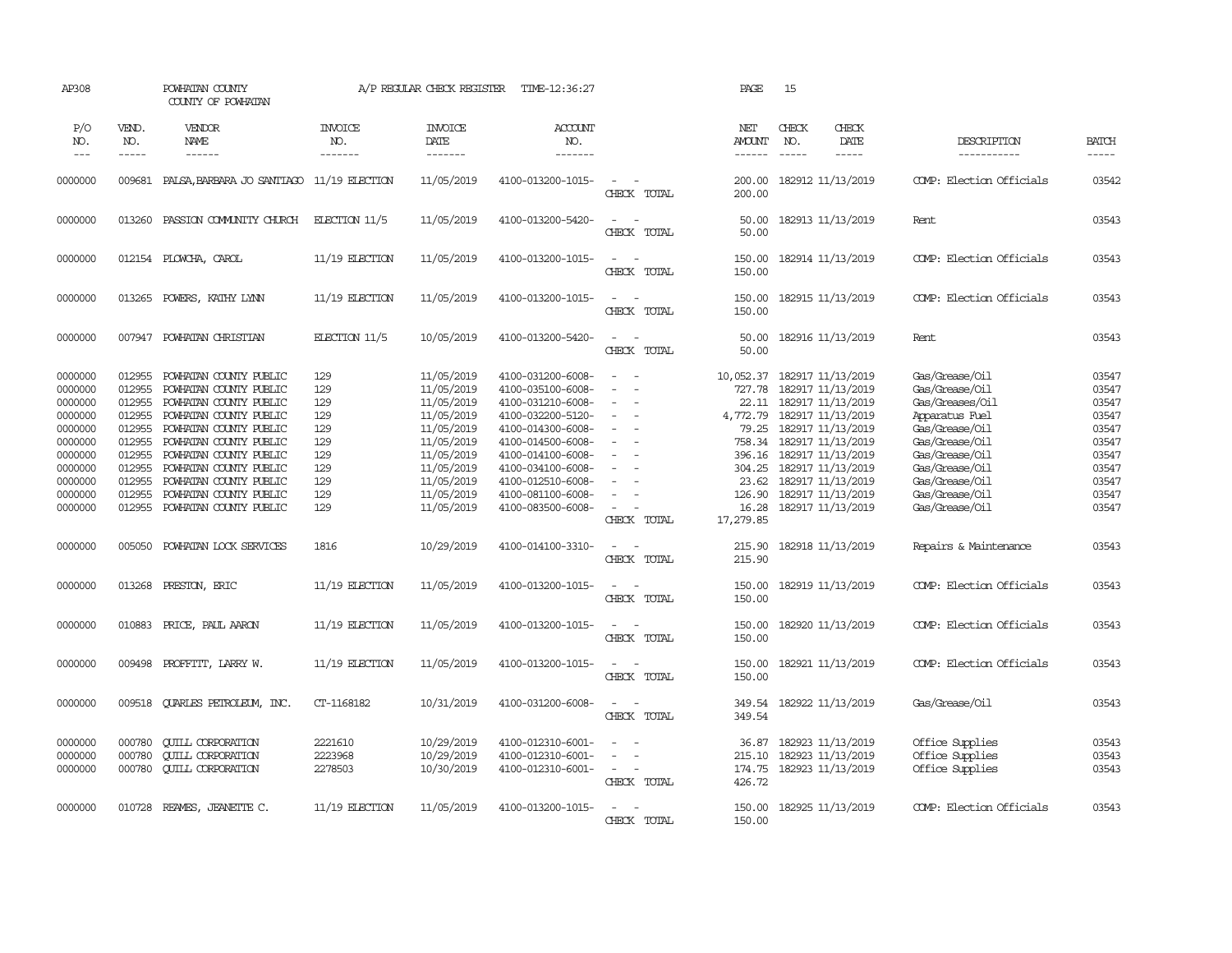| AP308                                                                                                                 |                                                                                                            | POWHATAN COUNTY<br>COUNTY OF POWHATAN                                                                                                                             |                                                                                                                                                                                                    | A/P REGULAR CHECK REGISTER                                                                                                                             | TIME-12:36:27                                                                                                                                                                                                                       |                                                                                                                                                             | PAGE                                                                                                    | 16                                                                                                                                                                                                                                  |                        |                                                                                                                                                                                                        |                                                                                                 |
|-----------------------------------------------------------------------------------------------------------------------|------------------------------------------------------------------------------------------------------------|-------------------------------------------------------------------------------------------------------------------------------------------------------------------|----------------------------------------------------------------------------------------------------------------------------------------------------------------------------------------------------|--------------------------------------------------------------------------------------------------------------------------------------------------------|-------------------------------------------------------------------------------------------------------------------------------------------------------------------------------------------------------------------------------------|-------------------------------------------------------------------------------------------------------------------------------------------------------------|---------------------------------------------------------------------------------------------------------|-------------------------------------------------------------------------------------------------------------------------------------------------------------------------------------------------------------------------------------|------------------------|--------------------------------------------------------------------------------------------------------------------------------------------------------------------------------------------------------|-------------------------------------------------------------------------------------------------|
| P/O<br>NO.<br>$---$                                                                                                   | VEND.<br>NO.<br>$- - - - -$                                                                                | <b>VENDOR</b><br><b>NAME</b><br>$- - - - - -$                                                                                                                     | <b>INVOICE</b><br>NO.<br>-------                                                                                                                                                                   | <b>INVOICE</b><br>DATE<br>$- - - - - - -$                                                                                                              | ACCOUNT<br>NO.<br>-------                                                                                                                                                                                                           |                                                                                                                                                             | NET<br><b>AMOUNT</b><br>$- - - - - -$                                                                   | CHECK<br>NO.<br>$\frac{1}{2}$                                                                                                                                                                                                       | CHECK<br>DATE<br>----- | DESCRIPTION<br>-----------                                                                                                                                                                             | <b>BATCH</b><br>-----                                                                           |
| 0000000                                                                                                               | 011623                                                                                                     | REAMS, PENNY A.                                                                                                                                                   | 11/19 ELECTION                                                                                                                                                                                     | 11/05/2019                                                                                                                                             | 4100-013200-1015-                                                                                                                                                                                                                   | $\sim$<br>$\sim$<br>CHECK TOTAL                                                                                                                             | 150.00<br>150.00                                                                                        | 182926 11/13/2019                                                                                                                                                                                                                   |                        | COMP: Election Officials                                                                                                                                                                               | 03543                                                                                           |
| 0000000                                                                                                               | 013262                                                                                                     | REID, ANDREW                                                                                                                                                      | 11/19 ELECTION                                                                                                                                                                                     | 11/05/2019                                                                                                                                             | 4100-013200-1015-                                                                                                                                                                                                                   | $\sim$<br>$\sim$<br>CHECK TOTAL                                                                                                                             | 150.00<br>150.00                                                                                        | 182927 11/13/2019                                                                                                                                                                                                                   |                        | COMP: Election Officials                                                                                                                                                                               | 03543                                                                                           |
| 0000000                                                                                                               |                                                                                                            | 012712 ROYAL, SHIRLEY                                                                                                                                             | $11/19$ ELECTION                                                                                                                                                                                   | 11/05/2019                                                                                                                                             | 4100-013200-1015-                                                                                                                                                                                                                   | $\overline{\phantom{a}}$<br>$\sim$<br>CHECK TOTAL                                                                                                           | 150.00<br>150.00                                                                                        | 182928 11/13/2019                                                                                                                                                                                                                   |                        | COMP: Election Officials                                                                                                                                                                               | 03543                                                                                           |
| 0000000                                                                                                               | 012717                                                                                                     | SAGER, JOHN                                                                                                                                                       | $11/19$ ELECTION                                                                                                                                                                                   | 11/05/2019                                                                                                                                             | 4100-013200-1015-                                                                                                                                                                                                                   | $\sim$<br>$\sim$<br>CHECK TOTAL                                                                                                                             | 150.00<br>150.00                                                                                        | 182929 11/13/2019                                                                                                                                                                                                                   |                        | COMP: Election Officials                                                                                                                                                                               | 03543                                                                                           |
| 0000000                                                                                                               | 013266                                                                                                     | SALSITZ, ROBERT F                                                                                                                                                 | $11/19$ ELECTION                                                                                                                                                                                   | 11/05/2019                                                                                                                                             | 4100-013200-1015-                                                                                                                                                                                                                   | $\sim$<br>$\sim$<br>CHECK TOTAL                                                                                                                             | 150.00<br>150.00                                                                                        | 182930 11/13/2019                                                                                                                                                                                                                   |                        | COMP: Election Officials                                                                                                                                                                               | 03543                                                                                           |
| 0000000                                                                                                               | 012157                                                                                                     | SAMUEL, SR. DAVID LEIGH                                                                                                                                           | $11/19$ ELECTION                                                                                                                                                                                   | 11/05/2019                                                                                                                                             | 4100-013200-1015-                                                                                                                                                                                                                   | $\overline{\phantom{a}}$<br>$\sim$<br>CHECK TOTAL                                                                                                           | 150.00<br>150.00                                                                                        | 182931 11/13/2019                                                                                                                                                                                                                   |                        | COMP: Election Officials                                                                                                                                                                               | 03543                                                                                           |
| 0000000                                                                                                               | 010880                                                                                                     | SANDERS, VERONICA G.                                                                                                                                              | $11/19$ ELECTION                                                                                                                                                                                   | 11/05/2019                                                                                                                                             | 4100-013200-1015-                                                                                                                                                                                                                   | $\sim$<br>$\sim$<br>CHECK TOTAL                                                                                                                             | 150.00<br>150.00                                                                                        | 182932 11/13/2019                                                                                                                                                                                                                   |                        | COMP: Election Officials                                                                                                                                                                               | 03543                                                                                           |
| 0000000                                                                                                               |                                                                                                            | 007456 SCHOEFFEL, PATRICK M.                                                                                                                                      | $11/2/19$ LUNCH                                                                                                                                                                                    | 11/04/2019                                                                                                                                             | 4100-032200-5815-                                                                                                                                                                                                                   | $\sim$ $ \sim$<br>CHECK TOTAL                                                                                                                               | 67.30<br>67.30                                                                                          | 182933 11/13/2019                                                                                                                                                                                                                   |                        | Training/Seminars                                                                                                                                                                                      | 03543                                                                                           |
| 0000000                                                                                                               | 010282                                                                                                     | SCHUBERT, CHARLA                                                                                                                                                  | <b>REIMB 11/5</b>                                                                                                                                                                                  | 11/07/2019                                                                                                                                             | 4100-012200-5510-                                                                                                                                                                                                                   | $\sim$ 100 $\sim$<br>CHECK TOTAL                                                                                                                            | 23.78<br>23.78                                                                                          | 182934 11/13/2019                                                                                                                                                                                                                   |                        | Travel/Mileage/Parking/Tolls                                                                                                                                                                           | 03543                                                                                           |
| 0000000                                                                                                               | 010881                                                                                                     | SMITH, DONALD JAMES                                                                                                                                               | $11/19$ ELECTION                                                                                                                                                                                   | 11/05/2019                                                                                                                                             | 4100-013200-1015-                                                                                                                                                                                                                   | $\sim$<br>CHECK TOTAL                                                                                                                                       | 150.00<br>150.00                                                                                        | 182936 11/13/2019                                                                                                                                                                                                                   |                        | COMP: Election Officials                                                                                                                                                                               | 03543                                                                                           |
| 0000000                                                                                                               |                                                                                                            | 012152 ST. LUKE'S EPISCOPAL                                                                                                                                       | ELECTION $11/5$                                                                                                                                                                                    | 11/05/2019                                                                                                                                             | 4100-013200-5420-                                                                                                                                                                                                                   | $\sim$<br>$\sim$<br>CHECK TOTAL                                                                                                                             | 50.00<br>50.00                                                                                          | 182937 11/13/2019                                                                                                                                                                                                                   |                        | Rent                                                                                                                                                                                                   | 03543                                                                                           |
| 0000000                                                                                                               |                                                                                                            | 006608 ST.JOHN NEUMANN CATHOLIC                                                                                                                                   | ELECTION 11/5                                                                                                                                                                                      | 11/05/2019                                                                                                                                             | 4100-013200-5420-                                                                                                                                                                                                                   | $\overline{\phantom{a}}$<br>$\sim$<br>CHECK TOTAL                                                                                                           | 50.00<br>50.00                                                                                          | 182938 11/13/2019                                                                                                                                                                                                                   |                        | Rent                                                                                                                                                                                                   | 03543                                                                                           |
| 0000000<br>0000000<br>0000000<br>0000000<br>0000000<br>0000000<br>0000000<br>0000000<br>0000000<br>0000000<br>0000000 | 013065<br>013065<br>013065<br>013065<br>013065<br>013065<br>013065<br>013065<br>013065<br>013065<br>013065 | STAPLES INC<br>STAPLES INC<br>STAPLES INC<br>STAPLES INC<br>STAPLES INC<br>STAPLES INC<br>STAPLES INC<br>STAPLES INC<br>STAPLES INC<br>STAPLES INC<br>STAPLES INC | 7301509097-0-1<br>7301509097-0-2<br>7301509097-0-3<br>7301546818-0-1<br>7301566800-0-1<br>7301573450-0-1<br>7301587601-0-1<br>7301587601-0-1<br>7301596038-0-1<br>7301605003-0-1<br>7301605003-0-2 | 11/01/2019<br>11/01/2019<br>10/28/2019<br>10/29/2019<br>10/29/2019<br>10/30/2019<br>10/30/2019<br>10/30/2019<br>10/30/2019<br>10/30/2019<br>10/31/2019 | 4100-013200-6001-<br>4100-013200-6001-<br>4100-013200-6001-<br>4100-022100-6001-<br>4100-073100-6001-<br>4100-013200-6001-<br>4100-034100-6001-<br>4100-081100-6001-<br>4100-012220-6001-<br>4100-081100-6001-<br>4100-081100-6001- | $\sim$<br>$\sim$<br>$\equiv$<br>$\sim$<br>$\overline{\phantom{a}}$<br>$\overline{\phantom{a}}$<br>$\equiv$<br>$\sim$<br>$\equiv$<br>$\equiv$<br>CHECK TOTAL | 5.99<br>28.38<br>44.08<br>55.59<br>52.65<br>63.78<br>77.10<br>40.17<br>42.56<br>41.19<br>7.09<br>458.58 | 182939 11/13/2019<br>182939 11/13/2019<br>182939 11/13/2019<br>182939 11/13/2019<br>182939 11/13/2019<br>182939 11/13/2019<br>182939 11/13/2019<br>182939 11/13/2019<br>182939 11/13/2019<br>182939 11/13/2019<br>182939 11/13/2019 |                        | Office Supplies<br>Office Supplies<br>Office Supplies<br>Office Supplies<br>Office Supplies<br>Office Supplies<br>Office Supplies<br>Office Supplies<br>Supplies<br>Office Supplies<br>Office Supplies | 03543<br>03543<br>03543<br>03543<br>03543<br>03543<br>03543<br>03543<br>03543<br>03543<br>03543 |
| 0000000                                                                                                               | 013065                                                                                                     | STAPLES INC                                                                                                                                                       | 7301620092-0-1                                                                                                                                                                                     | 10/31/2019                                                                                                                                             | 4100-012200-6001-                                                                                                                                                                                                                   | CHECK TOTAL                                                                                                                                                 | 28.44<br>28.44                                                                                          | 182940 11/13/2019                                                                                                                                                                                                                   |                        | Office Supplies                                                                                                                                                                                        | 03543                                                                                           |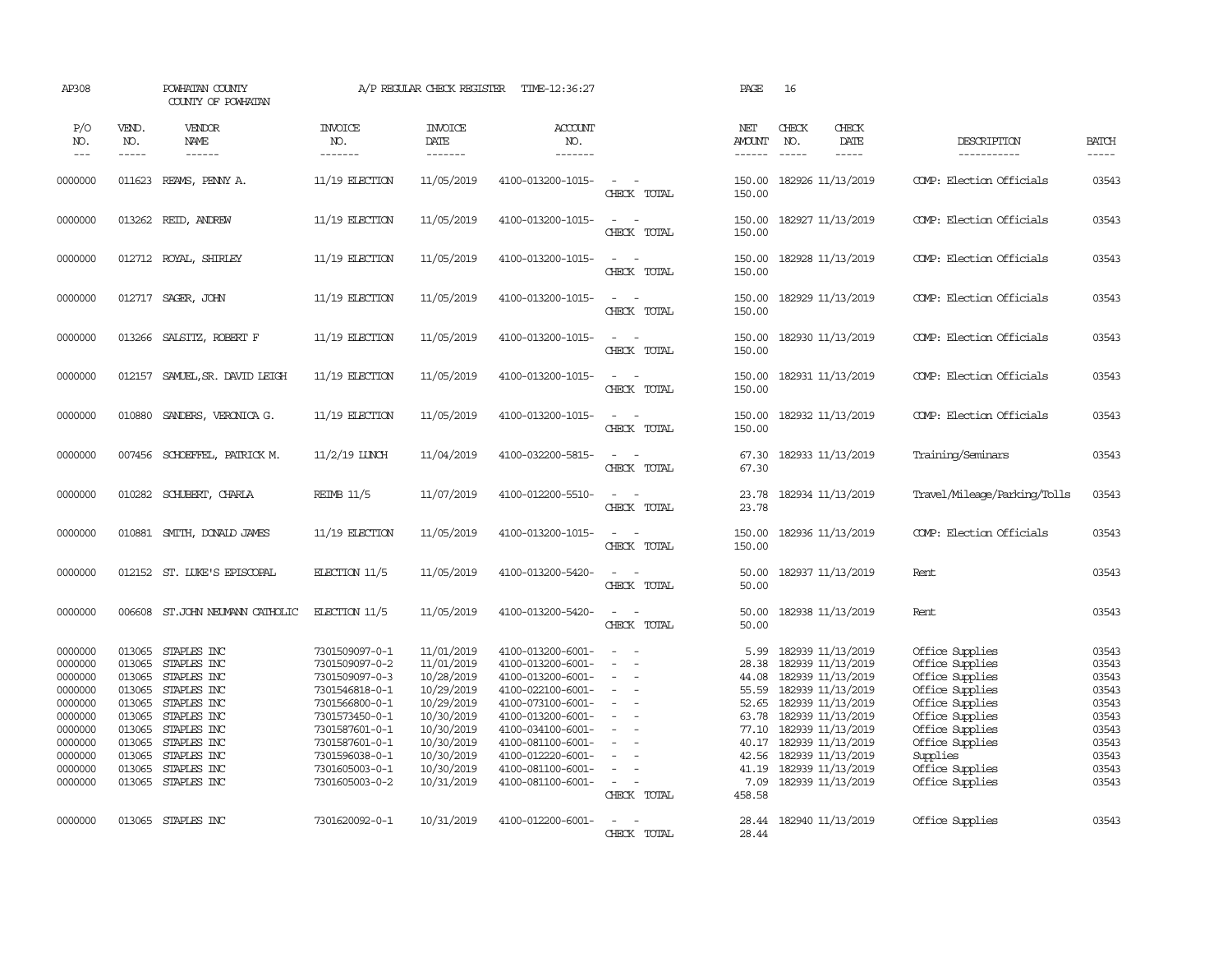| AP308                                               |                            | POWHATAN COUNTY<br>COUNTY OF POWHATAN                                                                                              |                                                          | A/P REGULAR CHECK REGISTER                                         | TIME-12:36:27                                                                                         |                                                             | PAGE                                  | 17                                                                                                                         |                                                                                                                           |                                           |
|-----------------------------------------------------|----------------------------|------------------------------------------------------------------------------------------------------------------------------------|----------------------------------------------------------|--------------------------------------------------------------------|-------------------------------------------------------------------------------------------------------|-------------------------------------------------------------|---------------------------------------|----------------------------------------------------------------------------------------------------------------------------|---------------------------------------------------------------------------------------------------------------------------|-------------------------------------------|
| P/O<br>NO.<br>$---$                                 | VEND.<br>NO.<br>-----      | VENDOR<br><b>NAME</b><br>$- - - - - -$                                                                                             | <b>INVOICE</b><br>NO.<br>-------                         | <b>INVOICE</b><br>DATE<br>-------                                  | ACCOUNT<br>NO.<br>-------                                                                             |                                                             | NET<br><b>AMOUNT</b><br>$- - - - - -$ | CHECK<br><b>CHECK</b><br>DATE<br>NO.<br>$\cdots$<br>-----                                                                  | DESCRIPTION<br>-----------                                                                                                | <b>BATCH</b><br>$- - - - -$               |
| 0000000                                             |                            | 012156 TAYLOR, DONNA                                                                                                               | $11/19$ ELECTION                                         | 11/05/2019                                                         | 4100-013200-1015-                                                                                     | $\sim$<br>CHECK TOTAL                                       | 150.00<br>150.00                      | 182941 11/13/2019                                                                                                          | COMP: Election Officials                                                                                                  | 03543                                     |
| 0000000                                             | 009683                     | TAYLOR, DONNA ELINA                                                                                                                | $11/19$ ELECTION                                         | 11/05/2019                                                         | 4100-013200-1015-                                                                                     | $\sim$<br>$\sim$<br>CHECK TOTAL                             | 150.00                                | 150.00 182942 11/13/2019                                                                                                   | COMP: Election Officials                                                                                                  | 03543                                     |
| 0000000                                             | 012490                     | THOMPSON, CONNIE L.                                                                                                                | $11/19$ ELECTION                                         | 11/05/2019                                                         | 4100-013200-1015-                                                                                     | $\sim$<br>$\sim$<br>CHECK TOTAL                             | 150.00<br>150.00                      | 182943 11/13/2019                                                                                                          | COMP: Election Officials                                                                                                  | 03543                                     |
| 0000000                                             |                            | 000845 TOWN POLICE SUPPLY OF                                                                                                       | 002769552983                                             | 10/25/2019                                                         | 4100-031200-6014-                                                                                     | $\sim$ 10 $\sim$ 10 $\sim$<br>CHECK TOTAL                   | 68.38<br>68.38                        | 182944 11/13/2019                                                                                                          | Other Operating Supplies                                                                                                  | 03543                                     |
| 0000000                                             |                            | 008565 TRACTOR SUPPLY CREDIT                                                                                                       | 200754062                                                | 10/05/2019                                                         | 4100-031200-6022-                                                                                     | $\sim$<br>$\sim$<br>CHECK TOTAL                             | 51.95<br>51.95                        | 182945 11/13/2019                                                                                                          | Dog Food & Supplies K9                                                                                                    | 03543                                     |
| 0000000                                             |                            | 009519 TREASURER                                                                                                                   | 4TH OTR SUPPORT                                          | 11/04/2019                                                         | 4100-021100-5840-                                                                                     | $\sim$ $\sim$<br>CHECK TOTAL                                | 2,101.49<br>2,101.49                  | 182946 11/13/2019                                                                                                          | Court Administrator-Shared                                                                                                | 03543                                     |
| 0000000                                             | 008552                     | TYLER, RHONDA                                                                                                                      | $11/19$ ELECTION                                         | 11/05/2019                                                         | 4100-013200-1015-                                                                                     | $\overline{\phantom{a}}$<br>$\sim$<br>CHECK TOTAL           | 200.00<br>200.00                      | 182948 11/13/2019                                                                                                          | COMP: Election Officials                                                                                                  | 03543                                     |
| 0000000                                             | 011169                     | VERIZON                                                                                                                            | 804598371510/28                                          | 10/28/2019                                                         | 4100-031210-5232-                                                                                     | $\sim$<br>CHECK TOTAL                                       | 129.91<br>129.91                      | 182949 11/13/2019                                                                                                          | Wireline 911                                                                                                              | 03543                                     |
| 0000000                                             |                            | 008785 VERIZON CABS                                                                                                                | M55049170619298                                          | 10/25/2019                                                         | 4100-031210-5232-                                                                                     | $\sim$ $ \sim$<br>CHECK TOTAL                               | 780.66<br>780.66                      | 182950 11/13/2019                                                                                                          | Wireline 911                                                                                                              | 03543                                     |
| 0000000                                             |                            | 012722 VERLANDER, KATELYN                                                                                                          | $11/19$ ELECTION                                         | 11/05/2019                                                         | 4100-013200-1015-                                                                                     | $\sim$<br>$\sim$<br>CHECK TOTAL                             | 150.00<br>150.00                      | 182951 11/13/2019                                                                                                          | COMP: Election Officials                                                                                                  | 03543                                     |
| 0000000<br>0000000                                  | 009768                     | WAMPLER EANES APPRAISAL<br>009768 WAMPLER EANES APPRAISAL                                                                          | $07 - 20$<br>$07 - 20$                                   | 11/04/2019<br>11/04/2019                                           | 100-000200-0009-<br>4100-012320-3160-                                                                 | $\sim$<br>$\sim$<br>$\overline{\phantom{a}}$<br>CHECK TOTAL | 40,365.00                             | 4,485.00-182953 11/13/2019<br>44,850.00 182953 11/13/2019                                                                  | Retainage Payable<br>Reassessment Services                                                                                | 03543<br>03543                            |
| 0000000                                             |                            | 013094 WILLARD, MICHELLE                                                                                                           | $11/19$ ELECTION                                         | 11/05/2019                                                         | 4100-013200-1015-                                                                                     | $\sim$<br>CHECK TOTAL                                       | 150.00<br>150.00                      | 182954 11/13/2019                                                                                                          | COMP: Election Officials                                                                                                  | 03543                                     |
| 0000000                                             | 008523                     | WILLIAMS, ARVADA E.                                                                                                                | $11/19$ ELECTION                                         | 11/05/2019                                                         | 4100-013200-1015-                                                                                     | $\sim$ $ \sim$<br>CHECK TOTAL                               | 200.00<br>200.00                      | 182955 11/13/2019                                                                                                          | COMP: Election Officials                                                                                                  | 03543                                     |
| 0000000                                             |                            | 010727 WILLIAMS, JAMES R.                                                                                                          | $11/19$ ELECTION                                         | 11/05/2019                                                         | 4100-013200-1015-                                                                                     | $\sim$ $\sim$<br>CHECK TOTAL                                | 150.00<br>150.00                      | 182956 11/13/2019                                                                                                          | COMP: Election Officials                                                                                                  | 03543                                     |
| 0000000                                             | 008489                     | WIRT, BARBARA G.                                                                                                                   | $11/19$ ELECTION                                         | 11/05/2019                                                         | 4100-013200-1015-                                                                                     | $\sim$ $ \sim$<br>CHECK TOTAL                               | 150.00<br>150.00                      | 182957 11/13/2019                                                                                                          | COMP: Election Officials                                                                                                  | 03543                                     |
| 0000000<br>0000000<br>0000000<br>0000000<br>0000000 | 007755<br>007755<br>007755 | WITMER PUBLIC SAFETY<br>WITMER PUBLIC SAFETY<br>WITMER PUBLIC SAFETY<br>007755 WITMER PUBLIC SAFETY<br>007755 WITMER PUBLIC SAFETY | E1888316<br>E1888358<br>E1888392<br>E1888446<br>E1888473 | 10/31/2019<br>10/31/2019<br>10/31/2019<br>10/31/2019<br>10/31/2019 | 4100-032200-6017-<br>4100-032200-6017-<br>4100-032200-6017-<br>4100-032200-6017-<br>4100-032200-6017- | $\sim$<br>$\overline{a}$                                    | 192.00<br>198.00                      | 182958 11/13/2019<br>182958 11/13/2019<br>192.00 182958 11/13/2019<br>145.00 182958 11/13/2019<br>160.00 182958 11/13/2019 | Uniforms - Volunteers<br>Uniforms - Volunteers<br>Uniforms - Volunteers<br>Uniforms - Volunteers<br>Uniforms - Volunteers | 03543<br>03543<br>03543<br>03543<br>03543 |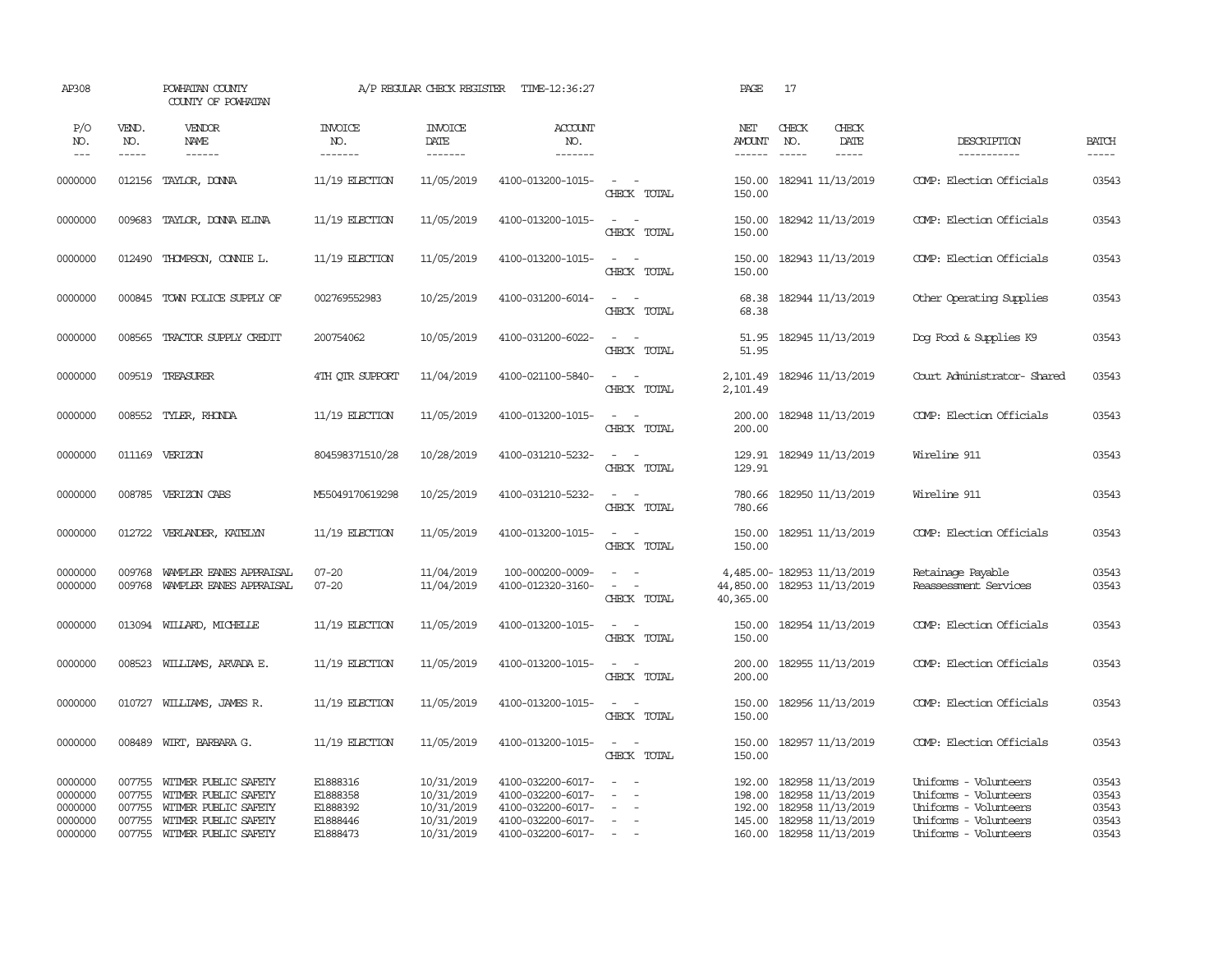| AP308         |              | POWHATAN COUNTY<br>COUNTY OF POWHATAN |                       | A/P REGULAR CHECK REGISTER | TIME-12:36:27         |                                            | PAGE                 | 18                       |               |                          |              |
|---------------|--------------|---------------------------------------|-----------------------|----------------------------|-----------------------|--------------------------------------------|----------------------|--------------------------|---------------|--------------------------|--------------|
| P/O<br>NO.    | VEND.<br>NO. | VENDOR<br>NAME                        | <b>INVOICE</b><br>NO. | <b>INVOICE</b><br>DATE     | <b>ACCOUNT</b><br>NO. |                                            | NET<br><b>AMOUNT</b> | CHECK<br>NO.             | CHECK<br>DATE | DESCRIPTION              | <b>BATCH</b> |
| $\frac{1}{2}$ | $- - - - -$  | $- - - - - -$                         | -------               | -------                    | -------               |                                            | $- - - - - -$        | $\frac{1}{2}$            | -----         | -----------              | $- - - - -$  |
| 0000000       | 007755       | WITMER PUBLIC SAFETY                  | E1888564              | 10/31/2019                 | 4100-032200-6017-     | $\sim$                                     |                      | 191.00 182958 11/13/2019 |               | Uniforms - Volunteers    | 03543        |
| 0000000       | 007755       | WITMER PUBLIC SAFETY                  | E1888751              | 10/31/2019                 | 4100-032200-6017-     | $\equiv$<br>$\sim$                         | 169.00               | 182958 11/13/2019        |               | Uniforms - Volunteers    | 03543        |
| 0000000       | 007755       | WITMER PUBLIC SAFETY                  | E1888810              | 10/31/2019                 | 4100-032200-6017-     |                                            | 141.00               | 182958 11/13/2019        |               | Uniforms - Volunteers    | 03543        |
| 0000000       | 007755       | WITMER PUBLIC SAFETY                  | E1889162              | 10/31/2019                 | 4100-032200-6017-     |                                            | 196.00               | 182958 11/13/2019        |               | Uniforms - Volunteers    | 03543        |
| 0000000       |              | 007755 WITMER PUBLIC SAFETY           | E1889946              | 10/31/2019                 | 4100-032200-6017-     | $\overline{\phantom{a}}$                   |                      | 199.52 182958 11/13/2019 |               | Uniforms - Volunteers    | 03543        |
|               |              |                                       |                       |                            |                       | CHECK TOTAL                                | 1,783.52             |                          |               |                          |              |
| 0000000       | 007755       | WITMER PUBLIC SAFETY                  | E1890366              | 10/31/2019                 | 4100-032200-6017-     |                                            | 183.00               | 182959 11/13/2019        |               | Uniforms - Volunteers    | 03543        |
| 0000000       | 007755       | WITMER PUBLIC SAFETY                  | E1890989              | 10/30/2019                 | 4100-032200-6017-     | $\equiv$                                   |                      | 197.61 182959 11/13/2019 |               | Uniforms - Volunteers    | 03543        |
| 0000000       | 007755       | WITMER PUBLIC SAFETY                  | E1892462              | 10/31/2019                 | 4100-032200-6017-     | $\equiv$                                   | 141.00               | 182959 11/13/2019        |               | Uniforms - Volunteers    | 03543        |
| 0000000       | 007755       | WITMER PUBLIC SAFETY                  | E1892693              | 10/31/2019                 | 4100-032200-6017-     | $\sim$                                     | 13.00                | 182959 11/13/2019        |               | Uniforms - Volunteers    | 03543        |
| 0000000       | 007755       | WITMER PUBLIC SAFETY                  | E1893376              | 10/31/2019                 | 4100-032200-6017-     | $\sim$                                     | 199.73               | 182959 11/13/2019        |               | Uniforms - Volunteers    | 03543        |
|               |              |                                       |                       |                            |                       | CHECK TOTAL                                | 734.34               |                          |               |                          |              |
| 0000000       |              | 012714 WITTHOEFFT, LANE               | $11/19$ ELECTION      | 11/05/2019                 | 4100-013200-1015-     | $\sim$<br>$\sim$                           | 150.00               | 182960 11/13/2019        |               | COMP: Election Officials | 03543        |
|               |              |                                       |                       |                            |                       | CHECK TOTAL                                | 150.00               |                          |               |                          |              |
| 0000000       |              | 013261 WOOD, WALTER SCOTT             | PERMIT REFUND         | 10/22/2019                 | 3100-013030-0012-     | $\sim$<br>$\sim$                           | 772.50               | 182961 11/13/2019        |               | Plumbing Permits         | 03543        |
|               |              |                                       |                       |                            |                       | CHECK TOTAL                                | 772.50               |                          |               |                          |              |
| 0000000       |              | 006175 ADAMS OIL COMPANY, INC.        | 29455                 | 9/05/2019                  | 4100-031210-5120-     | $\sim$<br>$\sim$                           | 36.49                | 183099 11/20/2019        |               | Fuel - Towers            | 03545        |
|               |              |                                       |                       |                            |                       | CHECK TOTAL                                | 36.49                |                          |               |                          |              |
| 0000000       |              | 007758 ADVANCE AUTO PARTS             | 6819916136112         | 6/10/2019                  | 4100-032200-5840-     | $\sim$ $ \sim$                             | 59.94                | 183100 11/20/2019        |               | Miscellaneous            | 03545        |
|               |              |                                       |                       |                            |                       | CHECK TOTAL                                | 59.94                |                          |               |                          |              |
| 0000000       |              | 007394 ALERT-ALL CORPORATION          | W24840                | 11/01/2019                 | 4100-032200-5600-     | $\sim$<br>$\sim$                           | 742.00               | 183102 11/20/2019        |               | Community Education      | 03545        |
|               |              |                                       |                       |                            |                       | CHECK TOTAL                                | 742.00               |                          |               |                          |              |
| 0000000       | 012849       | AQUA VIRGINIA                         | 10076275 10/19        | 11/06/2019                 | 4100-014100-5130-     | $\overline{\phantom{a}}$                   | 215.74               | 183103 11/20/2019        |               | Water                    | 03545        |
| 0000000       | 012849       | AOUA VIRGINIA                         | 14060698 10/19        | 11/06/2019                 | 4100-014100-5130-     | $\sim$                                     | 35.70                | 183103 11/20/2019        |               | Water                    | 03545        |
| 0000000       | 012849       | AQUA VIRGINIA                         | 14072756 10/19        | 11/06/2019                 | 4100-014600-5130-     |                                            | 19.65                | 183103 11/20/2019        |               | Water - Field Irrigation | 03545        |
| 0000000       | 012849       | AOUA VIRGINIA                         | 15015408 10/19        | 11/06/2019                 | 4100-014600-5130-     | $\equiv$                                   | 18.13                | 183103 11/20/2019        |               | Water - Field Irrigation | 03545        |
| 0000000       | 012849       | AOUA VIRGINIA                         | 56628066 10/19        | 11/06/2019                 | 4100-014100-5130-     | $\equiv$                                   | 22.18                | 183103 11/20/2019        |               | Water                    | 03545        |
| 0000000       | 012849       | AQUA VIRGINIA                         | 56629538 10/19        | 11/06/2019                 | 4100-014100-5130-     |                                            | 210.21               | 183103 11/20/2019        |               | Water                    | 03545        |
| 0000000       | 012849       | ACUA VIRGINIA                         | 56630272 10/19        | 11/06/2019                 | 4100-014100-5130-     | $\equiv$                                   | 129.97               | 183103 11/20/2019        |               | Water                    | 03545        |
| 0000000       | 012849       | AOUA VIRGINIA                         | 9056751 10/19         | 11/06/2019                 | 4100-014100-5130-     | $\overline{\phantom{a}}$                   | 68.63                | 183103 11/20/2019        |               | Water                    | 03545        |
|               |              |                                       |                       |                            |                       | CHECK TOTAL                                | 720.21               |                          |               |                          |              |
| 0000000       | 012849       | AQUA VIRGINIA                         | 9056752 10/19         | 11/06/2019                 | 4100-014100-5130-     | $\equiv$                                   | 45.30                | 183104 11/20/2019        |               | Water                    | 03545        |
| 0000000       | 012849       | AOUA VIRGINIA                         | 9056760 10/19         | 11/06/2019                 | 4100-032210-5130-     | $\blacksquare$<br>$\overline{\phantom{0}}$ | 67.11                | 183104 11/20/2019        |               | Water                    | 03545        |
| 0000000       | 012849       | AQUA VIRGINIA                         | 9062821 10/19         | 11/06/2019                 | 4100-014600-5130-     | $\equiv$                                   | 1,254.67             | 183104 11/20/2019        |               | Water - Field Irrigation | 03545        |
| 0000000       | 012849       | AOUA VIRGINIA                         | 9062838 10/19         | 11/06/2019                 | 4100-031200-5130-     |                                            | 97.73                | 183104 11/20/2019        |               | Water                    | 03545        |
| 0000000       | 012849       | AQUA VIRGINIA                         | 9062838 10/19         | 11/06/2019                 | 4100-014100-5130-     | $\equiv$                                   | 97.73                | 183104 11/20/2019        |               | Water                    | 03545        |
| 0000000       | 012849       | AQUA VIRGINIA                         | 9062840 10/19         | 11/06/2019                 | 4100-014600-5130-     | $\sim$                                     | 569.47               | 183104 11/20/2019        |               | Water - Field Irrigation | 03545        |
|               |              |                                       |                       |                            |                       | CHECK TOTAL                                | 2,132.01             |                          |               |                          |              |
| 0000000       |              | 006655 BLOSSMAN GAS COMPANIES         | 8071053               | 10/22/2019                 | 4100-035100-5120-     | $\sim$<br>$\sim$                           | 104.79               | 183105 11/20/2019        |               | Fuel                     | 03545        |
|               |              |                                       |                       |                            |                       | CHECK TOTAL                                | 104.79               |                          |               |                          |              |
| 0000000       |              | 010665 BROWN EDWARDS & COMPANY        | 1242244               | 10/30/2019                 | 4100-012200-3120-     | $\sim$<br>$\sim$                           | 25,000.00            | 183108 11/20/2019        |               | External Audit           | 03545        |
|               |              |                                       |                       |                            |                       | CHECK TOTAL                                | 25,000.00            |                          |               |                          |              |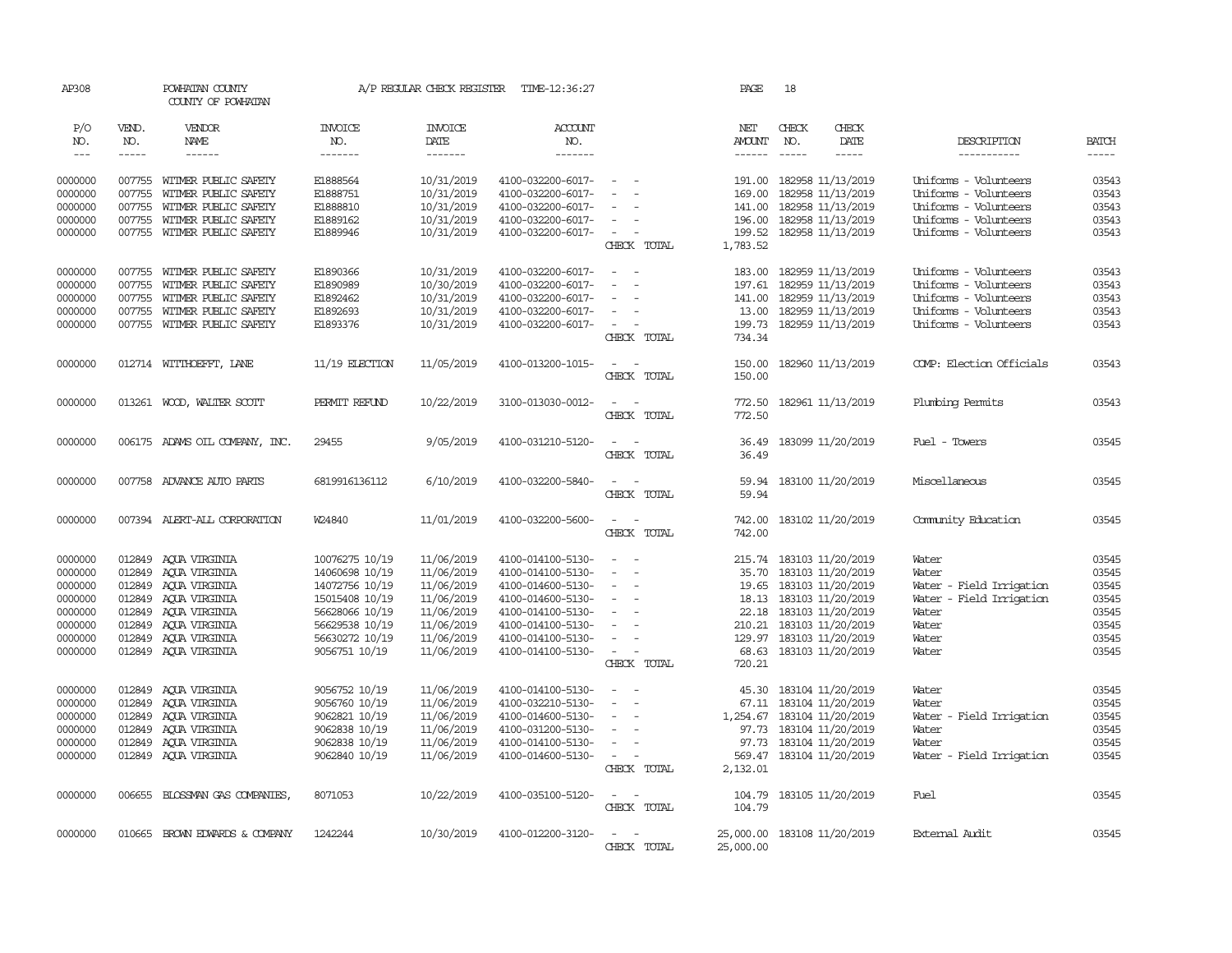| AP308                                                                                           |                                                                                        | POWHATAN COUNTY<br>COUNTY OF POWHATAN                                                                                                                                                                                                                                                                                                                                                                                                                                                                    |                                                                                                                                                                         | A/P REGULAR CHECK REGISTER                                                                                                 | TIME-12:36:27                                                                                                                                                                             |                                                                                                                                                                                           | PAGE                                  | 19                                                                                                                                                                                                                                 |                        |                                                                                                                                                       |                                                                               |
|-------------------------------------------------------------------------------------------------|----------------------------------------------------------------------------------------|----------------------------------------------------------------------------------------------------------------------------------------------------------------------------------------------------------------------------------------------------------------------------------------------------------------------------------------------------------------------------------------------------------------------------------------------------------------------------------------------------------|-------------------------------------------------------------------------------------------------------------------------------------------------------------------------|----------------------------------------------------------------------------------------------------------------------------|-------------------------------------------------------------------------------------------------------------------------------------------------------------------------------------------|-------------------------------------------------------------------------------------------------------------------------------------------------------------------------------------------|---------------------------------------|------------------------------------------------------------------------------------------------------------------------------------------------------------------------------------------------------------------------------------|------------------------|-------------------------------------------------------------------------------------------------------------------------------------------------------|-------------------------------------------------------------------------------|
| P/O<br>NO.<br>$\qquad \qquad - -$                                                               | VEND.<br>NO.<br>$\cdots$                                                               | VENDOR<br>NAME<br>$\begin{array}{cccccccccc} \multicolumn{2}{c}{} & \multicolumn{2}{c}{} & \multicolumn{2}{c}{} & \multicolumn{2}{c}{} & \multicolumn{2}{c}{} & \multicolumn{2}{c}{} & \multicolumn{2}{c}{} & \multicolumn{2}{c}{} & \multicolumn{2}{c}{} & \multicolumn{2}{c}{} & \multicolumn{2}{c}{} & \multicolumn{2}{c}{} & \multicolumn{2}{c}{} & \multicolumn{2}{c}{} & \multicolumn{2}{c}{} & \multicolumn{2}{c}{} & \multicolumn{2}{c}{} & \multicolumn{2}{c}{} & \multicolumn{2}{c}{} & \mult$ | <b>INVOICE</b><br>NO.<br>-------                                                                                                                                        | <b>INVOICE</b><br>DATE<br>-------                                                                                          | <b>ACCOUNT</b><br>NO.<br>-------                                                                                                                                                          |                                                                                                                                                                                           | NET<br><b>AMOUNT</b>                  | CHECK<br>NO.                                                                                                                                                                                                                       | CHECK<br>DATE<br>----- | DESCRIPTION<br>-----------                                                                                                                            | <b>BATCH</b><br>$- - - - -$                                                   |
| 0000000<br>0000000                                                                              | 000540<br>000540                                                                       | CENTRAL VIRGINIA WASTE<br>CENTRAL VIRGINIA WASTE                                                                                                                                                                                                                                                                                                                                                                                                                                                         | 24868<br>24881                                                                                                                                                          | 11/11/2019<br>11/14/2019                                                                                                   | 4100-014300-3176-<br>4100-014300-3175-                                                                                                                                                    | $\sim$ $-$<br>$\sim$ $ -$<br>CHECK TOTAL                                                                                                                                                  | 100.00<br>18,966.78<br>19,066.78      | 183109 11/20/2019<br>183109 11/20/2019                                                                                                                                                                                             |                        | Recycling Pulls<br>Waste Disposal                                                                                                                     | 03545<br>03545                                                                |
| 0000000                                                                                         | 006965                                                                                 | CINIAS CORPORATION                                                                                                                                                                                                                                                                                                                                                                                                                                                                                       | 4034337665                                                                                                                                                              | 11/06/2019                                                                                                                 | 4100-014300-6011-                                                                                                                                                                         | $\overline{\phantom{a}}$<br>$\sim$ $-$<br>CHECK TOTAL                                                                                                                                     | 121.83<br>121.83                      | 183110 11/20/2019                                                                                                                                                                                                                  |                        | Uniforms                                                                                                                                              | 03545                                                                         |
| 0000000<br>0000000<br>0000000                                                                   | 007341<br>007341                                                                       | CLAWS & PAWS ANIMAL CARE<br>CLAWS & PAWS ANIMAL CARE<br>007341 CLAWS & PAWS ANIMAL CARE                                                                                                                                                                                                                                                                                                                                                                                                                  | 98763<br>99035<br>99184                                                                                                                                                 | 10/08/2019<br>10/16/2019<br>10/31/2019                                                                                     | 4100-035100-3110-<br>4100-035100-3110-<br>4100-035100-3110-                                                                                                                               | $\sim$<br>$\sim$<br>$\sim$<br>$\sim$ $ \sim$<br>CHECK TOTAL                                                                                                                               | 440.60                                | 143.85 183111 11/20/2019<br>99.70 183111 11/20/2019<br>197.05 183111 11/20/2019                                                                                                                                                    |                        | Professional Health Services<br>Professional Health Services<br>Professional Health Services                                                          | 03545<br>03545<br>03545                                                       |
| 0000000                                                                                         |                                                                                        | 012756 COMCAST                                                                                                                                                                                                                                                                                                                                                                                                                                                                                           | 0090493 10/19                                                                                                                                                           | 10/25/2019                                                                                                                 | 4100-053910-5643-                                                                                                                                                                         | $\sim$ $ \sim$<br>CHECK TOTAL                                                                                                                                                             | 113.19                                | 113.19 183112 11/20/2019                                                                                                                                                                                                           |                        | PCCAA Services - Federal CSBG                                                                                                                         | 03545                                                                         |
| 0000000                                                                                         |                                                                                        | 008445 COMONWEALTH OF VIRGINIA                                                                                                                                                                                                                                                                                                                                                                                                                                                                           | T427747                                                                                                                                                                 | 11/05/2019                                                                                                                 | 4100-012510-5260-                                                                                                                                                                         | $\sim$ $\sim$<br>CHECK TOTAL                                                                                                                                                              | 295.38<br>295.38                      | 183113 11/20/2019                                                                                                                                                                                                                  |                        | Internet Usage                                                                                                                                        | 03545                                                                         |
| 0000000                                                                                         |                                                                                        | 000327 COUNTY SEAT RESTAURANT                                                                                                                                                                                                                                                                                                                                                                                                                                                                            | EMP LUNCHEON                                                                                                                                                            | 10/31/2019                                                                                                                 | 4100-011010-5840-                                                                                                                                                                         | $\sim$<br>$\sim$ $-$<br>CHECK TOTAL                                                                                                                                                       | 1,099.19<br>1,099.19                  | 183114 11/20/2019                                                                                                                                                                                                                  |                        | Meeting Expense                                                                                                                                       | 03545                                                                         |
| 0000000<br>0000000                                                                              |                                                                                        | 013047 DANNY BOLEY<br>013047 DANNY BOLEY                                                                                                                                                                                                                                                                                                                                                                                                                                                                 | 4093<br>4189                                                                                                                                                            | 7/15/2019<br>11/10/2019                                                                                                    | 4100-031200-6009-<br>4100-031200-6009-                                                                                                                                                    | $\sim$<br>$\sim$<br>$\sim$<br>CHECK TOTAL                                                                                                                                                 | 200.00<br>100.00<br>300.00            | 183117 11/20/2019<br>183117 11/20/2019                                                                                                                                                                                             |                        | Auto Parts/Repairs<br>Auto Parts/Repairs                                                                                                              | 03545<br>03545                                                                |
| 0000000                                                                                         |                                                                                        | 006879 DEMCO, INC.                                                                                                                                                                                                                                                                                                                                                                                                                                                                                       | 6715646                                                                                                                                                                 | 11/05/2019                                                                                                                 | 4100-073100-6014-                                                                                                                                                                         | $\frac{1}{2} \left( \frac{1}{2} \right) \left( \frac{1}{2} \right) \left( \frac{1}{2} \right)$<br>CHECK TOTAL                                                                             | 139.19<br>139.19                      | 183118 11/20/2019                                                                                                                                                                                                                  |                        | Library Supplies                                                                                                                                      | 03545                                                                         |
| 0000000<br>0000000<br>0000000<br>0000000<br>0000000                                             | 006240<br>006240<br>006240<br>006240<br>006240                                         | DIAMOND SPRINGS WATER, INC 1016079750<br>DIAMOND SPRINGS WATER, INC 1016079770<br>DIAMOND SPRINGS WATER, INC 1030079751<br>DIAMOND SPRINGS WATER, INC 1030079771<br>DIAMOND SPRINGS WATER, INC 3289071                                                                                                                                                                                                                                                                                                   |                                                                                                                                                                         | 10/16/2019<br>10/16/2019<br>10/31/2019<br>10/31/2019<br>11/01/2019                                                         | 4100-031200-5130-<br>4100-081100-6001-<br>4100-031200-5130-<br>4100-081100-6001-<br>4100-031200-5130-                                                                                     | $\overline{\phantom{a}}$<br>$\sim$<br>$\equiv$<br>$\sim$<br>$\sim$<br>$\sim$ $ -$<br>CHECK TOTAL                                                                                          | 27.96<br>112.31                       | 183119 11/20/2019<br>14.98 183119 11/20/2019<br>34.95 183119 11/20/2019<br>22.47 183119 11/20/2019<br>11.95 183119 11/20/2019                                                                                                      |                        | Water<br>Office Supplies<br>Water<br>Office Supplies<br>Water                                                                                         | 03545<br>03545<br>03545<br>03545<br>03545                                     |
| 0000000<br>0000000<br>0000000<br>0000000<br>0000000<br>0000000<br>0000000<br>0000000<br>0000000 | 000860<br>000860<br>000860<br>000860<br>000860<br>000860<br>000860<br>000860<br>000860 | DOMINION ENERGY VIRGINIA<br>DOMINION ENERGY VIRGINIA<br>DOMINION ENERGY VIRGINIA<br>DOMINION ENERGY VIRGINIA<br>DOMINION ENERGY VIRGINIA<br>DOMINION ENERGY VIRGINIA<br>DOMINION ENERGY VIRGINIA<br>DOMINION ENERGY VIRGINIA<br>DOMINION ENERGY VIRGINIA                                                                                                                                                                                                                                                 | 043218000810/28<br>086380727710/28<br>096204103410/28<br>122166783310/28<br>122350733410/28<br>149846455910/28<br>214233750610/28<br>231228500610/28<br>232225250910/28 | 10/30/2019<br>10/30/2019<br>10/30/2019<br>10/30/2019<br>10/30/2019<br>10/30/2019<br>10/30/2019<br>10/30/2019<br>10/30/2019 | 4100-014600-5110-<br>4100-014600-5110-<br>4100-032210-5110-<br>4100-031210-5110-<br>4100-014300-5110-<br>4100-014600-5110-<br>4100-014600-5110-<br>4100-014100-5110-<br>4100-031200-5110- | $\sim$<br>$\equiv$<br>$\sim$<br>$\sim$<br>$\overline{\phantom{a}}$<br>$\sim$<br>$\overline{\phantom{a}}$<br>$\sim$<br>$\overline{\phantom{a}}$<br>$\sim$<br>$\sim$ $ \sim$<br>CHECK TOTAL | 280.50<br>140.68<br>92.29<br>1,893.85 | 183120 11/20/2019<br>183120 11/20/2019<br>698.02 183120 11/20/2019<br>225.47 183120 11/20/2019<br>135.96 183120 11/20/2019<br>183120 11/20/2019<br>119.83 183120 11/20/2019<br>47.77 183120 11/20/2019<br>153.33 183120 11/20/2019 |                        | Electricity<br>Electricity<br>Electricity<br>Electricity - Comunications H<br>Electricity<br>Electricity<br>Electricity<br>Electricity<br>Electricity | 03545<br>03545<br>03545<br>03545<br>03545<br>03545<br>03545<br>03545<br>03545 |
| 0000000<br>0000000<br>0000000<br>0000000<br>0000000                                             | 000860<br>000860<br>000860<br>000860<br>000860                                         | DOMINION ENERGY VIRGINIA<br>DOMINION ENERGY VIRGINIA<br>DOMINION ENERGY VIRGINIA<br>DOMINION ENERGY VIRGINIA<br>DOMINION ENERGY VIRGINIA                                                                                                                                                                                                                                                                                                                                                                 | 234632750110/28<br>234632750110/28<br>235227000910/28<br>244217000310/28<br>246222250210/28                                                                             | 10/30/2019<br>10/30/2019<br>10/30/2019<br>10/30/2019<br>10/30/2019                                                         | 4100-031200-5110-<br>4100-014100-5110-<br>4100-014100-5110-<br>4100-014100-5110-<br>4100-014100-5110-                                                                                     | $\sim$<br>$\sim$<br>$\equiv$<br>$\overline{\phantom{a}}$<br>$\sim$<br>$\sim$ $-$                                                                                                          | 1,894.26<br>131.29                    | 1,894.27 183121 11/20/2019<br>183121 11/20/2019<br>183121 11/20/2019<br>883.95 183121 11/20/2019<br>3,909.44 183121 11/20/2019                                                                                                     |                        | Electricity<br>Electricity<br>Electricity<br>Electricity<br>Electricity                                                                               | 03545<br>03545<br>03545<br>03545<br>03545                                     |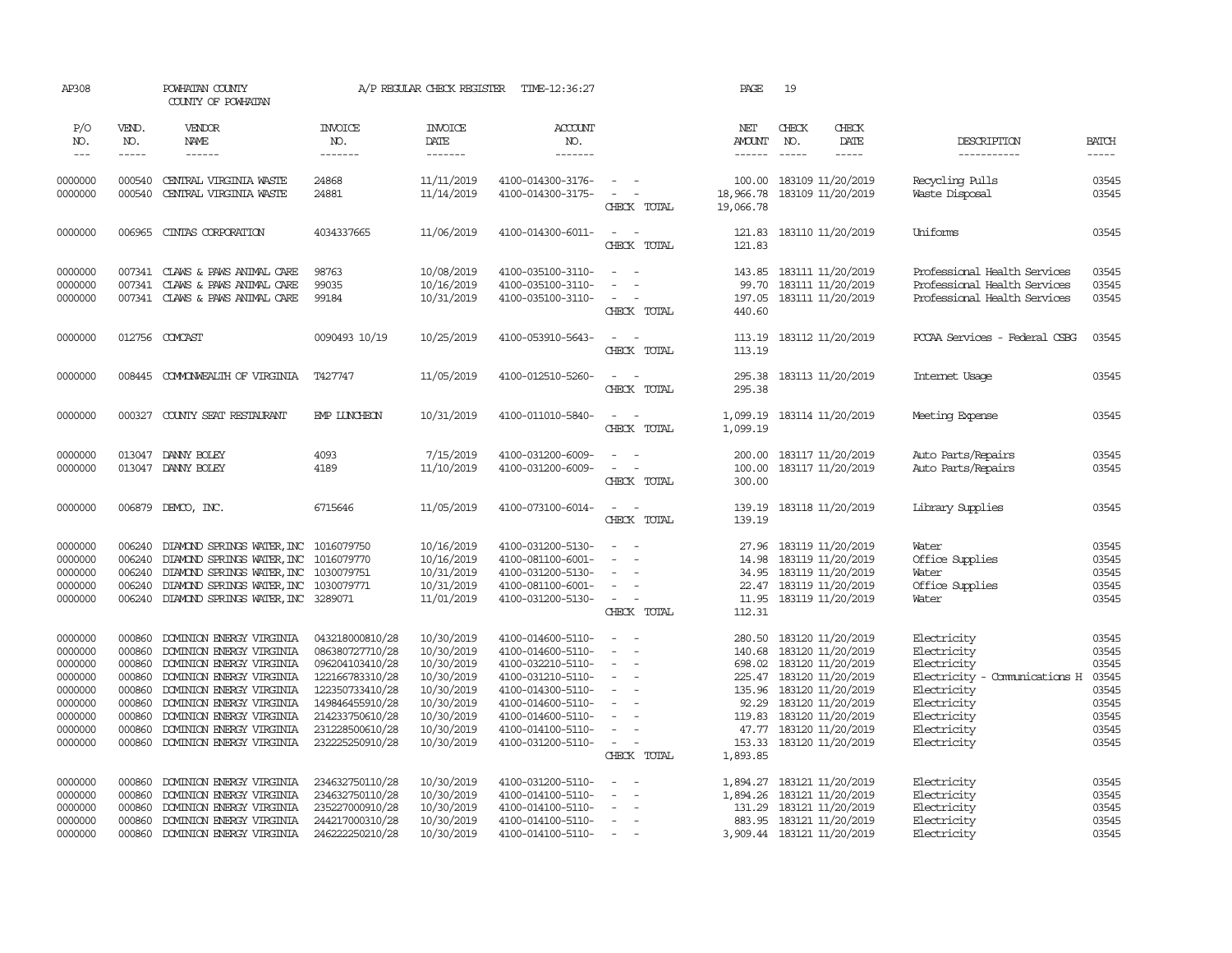| AP308      |              | POWHATAN COUNTY<br>COUNTY OF POWHATAN |                    | A/P REGULAR CHECK REGISTER | TIME-12:36:27     |                                                                                                              | PAGE                 | 20            |                            |                                      |              |
|------------|--------------|---------------------------------------|--------------------|----------------------------|-------------------|--------------------------------------------------------------------------------------------------------------|----------------------|---------------|----------------------------|--------------------------------------|--------------|
| P/O<br>NO. | VEND.<br>NO. | VENDOR<br>NAME                        | INVOICE<br>NO.     | <b>INVOICE</b><br>DATE     | ACCOUNT<br>NO.    |                                                                                                              | NET<br><b>AMOUNT</b> | CHECK<br>NO.  | CHECK<br>DATE              | DESCRIPTION                          | <b>BATCH</b> |
| $---$      | -----        | $- - - - - -$                         | -------            | -------                    | -------           |                                                                                                              | $- - - - - -$        | $\frac{1}{2}$ | -----                      | -----------                          | $- - - - -$  |
|            |              |                                       |                    |                            |                   |                                                                                                              |                      |               |                            |                                      |              |
| 0000000    | 000860       | DOMINION ENERGY VIRGINIA              | 247606703410/28    | 10/30/2019                 | 4100-014100-5110- | $\overline{\phantom{a}}$                                                                                     |                      |               | 136.17 183121 11/20/2019   | Electricity                          | 03545        |
| 0000000    | 000860       | DOMINION ENERGY VIRGINIA              | 291260559510/28    | 10/30/2019                 | 4100-014100-5110- | $\sim$                                                                                                       | 94.42                |               | 183121 11/20/2019          | Electricity                          | 03545        |
| 0000000    | 000860       | DOMINION ENERGY VIRGINIA              | 293235236810/29    | 10/30/2019                 | 4100-032220-5110- |                                                                                                              | 38.10                |               | 183121 11/20/2019          | Electricity                          | 03545        |
| 0000000    | 000860       | DOMINION ENERGY VIRGINIA              | 297212000610/28    | 10/30/2019                 | 4100-014100-5110- | $\sim$<br>$\sim$                                                                                             |                      |               | 1,070.40 183121 11/20/2019 | Electricity                          | 03545        |
|            |              |                                       |                    |                            |                   | CHECK TOTAL                                                                                                  | 10,052.30            |               |                            |                                      |              |
| 0000000    | 000860       | DOMINION ENERGY VIRGINIA              | 345109493610/28    | 10/30/2019                 | 4100-014600-5110- | $\sim$<br>$\sim$                                                                                             | 142.90               |               | 183122 11/20/2019          | Electricity                          | 03545        |
| 0000000    | 000860       | DOMINION ENERGY VIRGINIA              | 349613115610/28    | 10/30/2019                 | 4100-014100-5110- | $\equiv$<br>$\sim$                                                                                           | 11.82                |               | 183122 11/20/2019          | Electricity                          | 03545        |
| 0000000    | 000860       | DOMINION ENERGY VIRGINIA              | 350795182410/28    | 10/30/2019                 | 4100-014600-5110- | $\overline{\phantom{a}}$                                                                                     | 132.68               |               | 183122 11/20/2019          | Electricity                          | 03545        |
| 0000000    | 000860       | DOMINION ENERGY VIRGINIA              | 406203539110/29    | 10/30/2019                 | 4100-031210-5110- | $\overline{\phantom{a}}$                                                                                     |                      |               | 70.73 183122 11/20/2019    | Electricity - Comunications H        | 03545        |
| 0000000    | 000860       | DOMINION ENERGY VIRGINIA              | 416568092910/29    | 10/31/2019                 | 4100-031210-5110- | $\equiv$<br>$\sim$                                                                                           |                      |               | 122.76 183122 11/20/2019   | Electricity - Comunications H        | 03545        |
| 0000000    | 000860       | DOMINION ENERGY VIRGINIA              | 469149101510/28    | 10/30/2019                 | 4100-014600-5110- | $\overline{\phantom{a}}$                                                                                     | 115.53               |               | 183122 11/20/2019          | Electricity                          | 03545        |
| 0000000    | 000860       | DOMINION ENERGY VIRGINIA              | 473221750210/28    | 10/30/2019                 | 4100-014600-5110- | $\overline{\phantom{a}}$                                                                                     | 171.89               |               | 183122 11/20/2019          | Electricity                          | 03545        |
| 0000000    | 000860       | DOMINION ENERGY VIRGINIA              | 565223750310/28    | 10/30/2019                 | 4100-014600-5110- |                                                                                                              | 102.96               |               | 183122 11/20/2019          | Electricity                          | 03545        |
| 0000000    | 000860       | DOMINION ENERGY VIRGINIA              | 602400355710/28    | 10/31/2019                 | 4100-014100-5110- | $\overline{\phantom{a}}$                                                                                     | 19.35                |               | 183122 11/20/2019          | Electricity                          | 03545        |
| 0000000    | 000860       | DOMINION ENERGY VIRGINIA              | 6211789810 9/30    | 10/02/2019                 | 4100-031210-5110- | $\overline{\phantom{a}}$                                                                                     | 134.49               |               | 183122 11/20/2019          | Electricity - Comunications H 03545  |              |
|            |              |                                       |                    |                            |                   | CHECK TOTAL                                                                                                  | 1,025.11             |               |                            |                                      |              |
|            |              |                                       |                    |                            |                   |                                                                                                              |                      |               |                            |                                      |              |
| 0000000    | 000860       | DOMINION ENERGY VIRGINIA              | 621178981010/28    | 10/30/2019                 | 4100-031210-5110- | $\equiv$<br>$\sim$                                                                                           | 110.18               |               | 183123 11/20/2019          | Electricity - Comunications H        | 03545        |
| 0000000    | 000860       | DOMINION ENERGY VIRGINIA              | 800937057110/29    | 10/31/2019                 | 4100-031210-5110- | $\equiv$                                                                                                     | 35.64                |               | 183123 11/20/2019          | Electricity - Comunications H 03545  |              |
| 0000000    | 000860       | DOMINION ENERGY VIRGINIA              | 897106933410/28    | 10/30/2019                 | 4100-014300-5110- | $\overline{\phantom{a}}$                                                                                     | 15.48                |               | 183123 11/20/2019          | Electricity                          | 03545        |
| 0000000    | 000860       | DOMINION ENERGY VIRGINIA              | 975012097510/29    | 10/31/2019                 | 4100-032220-5110- | $\overline{\phantom{a}}$                                                                                     | 3,678.98             |               | 183123 11/20/2019          | Electricity                          | 03545        |
|            |              |                                       |                    |                            |                   | CHECK TOTAL                                                                                                  | 3,840.28             |               |                            |                                      |              |
| 0000000    |              | 006842 EAGLE FIRE INC.                | <b>SEVCE127186</b> | 10/30/2019                 | 4100-014100-3310- | $\overline{\phantom{a}}$<br>$\sim$                                                                           | 295.00               |               | 183125 11/20/2019          | Repairs & Maintenance                | 03545        |
|            |              |                                       |                    |                            |                   | CHECK TOTAL                                                                                                  | 295.00               |               |                            |                                      |              |
|            |              |                                       |                    |                            |                   |                                                                                                              |                      |               |                            |                                      |              |
| 0000000    | 011224       | ELECTRONIC SYSTEMS, INC.              | IN1432022          | 11/11/2019                 | 4100-035100-3320- | $\overline{\phantom{a}}$                                                                                     | 62.50                |               | 183126 11/20/2019          | Landscaping - Animal Control         | 03545        |
| 0000000    | 011224       | ELECTRONIC SYSTEMS, INC.              | IN1432022          | 11/11/2019                 | 4100-014300-3320- | $\sim$                                                                                                       | 14.00                |               | 183126 11/20/2019          | Maintenance and Service Contra       | 03545        |
| 0000000    | 011224       | ELECTRONIC SYSTEMS, INC.              | IN1432022          | 11/11/2019                 | 4100-012100-3320- | $\sim$<br>$\sim$                                                                                             | 14.00                |               | 183126 11/20/2019          | Maintenance & Service Contract       | 03545        |
| 0000000    | 011224       | ELECTRONIC SYSTEMS, INC.              | IN1432022          | 11/11/2019                 | 4100-012310-3320- | $\overline{\phantom{a}}$                                                                                     | 153.00               |               | 183126 11/20/2019          | Maintenance & Service Contract       | 03545        |
| 0000000    | 011224       | ELECTRONIC SYSTEMS, INC.              | IN1432022          | 11/11/2019                 | 4100-013200-3320- | $\overline{\phantom{a}}$                                                                                     | 31.25                |               | 183126 11/20/2019          | Maintenance & Service Contract       | 03545        |
| 0000000    | 011224       | ELECTRONIC SYSTEMS, INC.              | IN1432022          | 11/11/2019                 | 4100-031210-3320- | $\blacksquare$                                                                                               | 120.88               |               | 183126 11/20/2019          | Maintenance and Service Contra       | 03545        |
| 0000000    | 011224       | ELECTRONIC SYSTEMS, INC.              | IN1432022          | 11/11/2019                 | 4100-012200-3320- | $\sim$                                                                                                       | 31.25                |               | 183126 11/20/2019          | Maintenance & Service Contract       | 03545        |
| 0000000    | 011224       | ELECTRONIC SYSTEMS, INC.              | IN1432022          | 11/11/2019                 | 4100-012220-3320- | $\overline{\phantom{a}}$                                                                                     | 31.25                |               | 183126 11/20/2019          | Maintenance and service contra       | 03545        |
| 0000000    | 011224       | ELECTRONIC SYSTEMS, INC.              | IN1432022          | 11/11/2019                 | 4100-071110-3320- | $\sim$                                                                                                       | 14.00                |               | 183126 11/20/2019          | General Maintenance                  | 03545        |
| 0000000    | 011224       | ELECTRONIC SYSTEMS, INC.              | IN1432022          | 11/11/2019                 | 4100-014100-3320- | $\sim$<br>$\overline{\phantom{a}}$                                                                           | 59.25                |               | 183126 11/20/2019          | Maintenance & Service Contract       | 03545        |
| 0000000    | 011224       | ELECTRONIC SYSTEMS, INC.              | IN1432022          | 11/11/2019                 | 4100-031200-3320- | $\sim$                                                                                                       | 187.00               |               | 183126 11/20/2019          | Maintenance & Service Contract       | 03545        |
| 0000000    | 011224       | ELECTRONIC SYSTEMS, INC.              | IN1432022          | 11/11/2019                 | 4100-034100-3320- | $\sim$                                                                                                       | 62.50                |               | 183126 11/20/2019          | Maintenance & Service Contract       | 03545        |
| 0000000    | 011224       | ELECTRONIC SYSTEMS, INC.              | IN1432022          | 11/11/2019                 | 4100-012410-3320- | $\sim$                                                                                                       | 223.00               |               | 183126 11/20/2019          | Maintenance & Service Contract 03545 |              |
| 0000000    | 011224       | ELECTRONIC SYSTEMS, INC.              | IN1432022          | 11/11/2019                 | 4100-021600-8002- | $\overline{\phantom{a}}$                                                                                     | 31.25                |               | 183126 11/20/2019          | Copier Lease                         | 03545        |
| 0000000    | 011224       | ELECTRONIC SYSTEMS, INC.              | IN1432022          | 11/11/2019                 | 4100-022100-3320- | $\overline{\phantom{a}}$                                                                                     | 31.25                |               | 183126 11/20/2019          | Maintenance & Service Contract       | 03545        |
|            |              |                                       |                    |                            |                   | CHECK TOTAL                                                                                                  | 1,066.38             |               |                            |                                      |              |
| 0000000    | 009093       | FARMVILLE WHOLESALE                   | 676095             | 10/31/2019                 | 4100-014100-3310- | $\overline{\phantom{a}}$<br>$\sim$                                                                           | 29.04                |               | 183129 11/20/2019          | Repairs & Maintenance                | 03545        |
|            |              |                                       |                    |                            |                   | CHECK TOTAL                                                                                                  | 29.04                |               |                            |                                      |              |
|            |              |                                       |                    |                            |                   |                                                                                                              |                      |               |                            |                                      |              |
| 0000000    |              | 008132 FESCO EMERGENCY SALES          | SL 19-27344        | 10/17/2019                 | 4100-032200-6009- | $\frac{1}{2} \left( \frac{1}{2} \right) \left( \frac{1}{2} \right) = \frac{1}{2} \left( \frac{1}{2} \right)$ | 708.35               |               | 183131 11/20/2019          | Auto Repairs and Parts               | 03545        |
|            |              |                                       |                    |                            |                   | CHECK TOTAL                                                                                                  | 708.35               |               |                            |                                      |              |
|            |              |                                       |                    |                            |                   |                                                                                                              |                      |               |                            |                                      |              |
| 0000000    |              | 008518 FLANNAGAN, FRANKLIN L.         | 11/5 ELECTION      | 11/05/2019                 | 4100-013200-1015- | $\sim$<br>$\sim$                                                                                             |                      |               | 84.10 183132 11/20/2019    | COMP: Election Officials             | 03545        |
|            |              |                                       |                    |                            |                   | <b>CHFLCK</b><br>TOTAI                                                                                       | 84.10                |               |                            |                                      |              |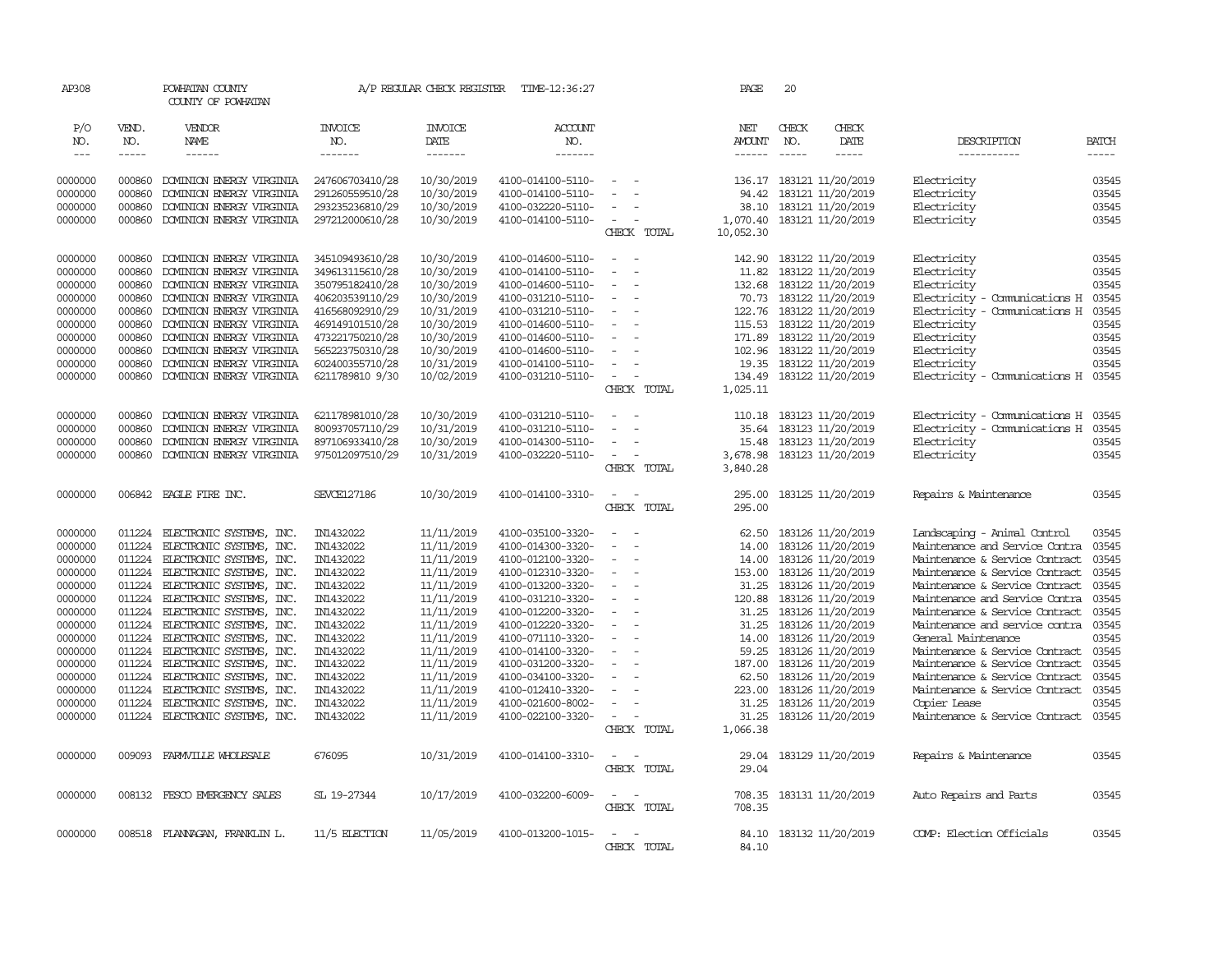| AP308               |                       | POWHATAN COUNTY<br>COUNTY OF POWHATAN                         |                                  | A/P REGULAR CHECK REGISTER         | TIME-12:36:27                            |                                         | PAGE                                  | 21                            |                                             |                                          |                             |
|---------------------|-----------------------|---------------------------------------------------------------|----------------------------------|------------------------------------|------------------------------------------|-----------------------------------------|---------------------------------------|-------------------------------|---------------------------------------------|------------------------------------------|-----------------------------|
| P/O<br>NO.<br>$---$ | VEND.<br>NO.<br>----- | VENDOR<br>NAME<br>$- - - - - -$                               | <b>INVOICE</b><br>NO.<br>------- | <b>INVOICE</b><br>DATE<br>-------- | <b>ACCOUNT</b><br>NO.<br>$- - - - - - -$ |                                         | NET<br><b>AMOUNT</b><br>$- - - - - -$ | CHECK<br>NO.<br>$\frac{1}{2}$ | CHECK<br>DATE<br>$- - - - -$                | DESCRIPTION<br>-----------               | <b>BATCH</b><br>$- - - - -$ |
|                     |                       |                                                               |                                  |                                    |                                          |                                         |                                       |                               |                                             |                                          |                             |
| 0000000             | 006606                | FLATROCK GLASS & DOOR INC 20003                               |                                  | 11/05/2019                         | 4100-014100-3310-                        | $\overline{\phantom{a}}$<br>CHECK TOTAL | 850.00<br>850.00                      |                               | 183133 11/20/2019                           | Repairs & Maintenance                    | 03545                       |
| 0000000             | 012757                | GOVERNMENTJOBS.COM, INC.                                      | INV-12030                        | 11/04/2019                         | 4100-012220-3320-                        | $\sim$<br>$\sim$                        | 25,549.00 183134 11/20/2019           |                               |                                             | Maintenance and service contra           | 03545                       |
| 0000000             | 012757                | GOVERNMENTJOBS.COM, INC.                                      | INV-12030                        | 11/04/2019                         | 4100-012220-3140-                        | $\equiv$<br>CHECK TOTAL                 | 276.55<br>25,825.55                   |                               | 183134 11/20/2019                           | Professional Services                    | 03545                       |
| 0000000             | 000120                | <b>JAMES RIVER AIR</b>                                        | S133972                          | 10/31/2019                         | 4100-014100-3308-                        | $\equiv$                                | 1,219.76                              |                               | 183136 11/20/2019                           | HVAC Service and Repairs                 | 03545                       |
| 0000000             | 000120                | <b>JAMES RIVER AIR</b>                                        | S141071                          | 10/31/2019                         | 4100-014100-3308-                        |                                         | 445.00                                |                               | 183136 11/20/2019                           | HVAC Service and Repairs                 | 03545                       |
| 0000000             | 000120                | <b>JAMES RIVER AIR</b>                                        | S142438                          | 10/31/2019                         | 4100-032220-3310-                        |                                         | 1,060.32                              |                               | 183136 11/20/2019                           | Repairs & Maintenance                    | 03545                       |
| 0000000             | 000120                | <b>JAMES RIVER AIR</b>                                        | S143049                          | 10/31/2019                         | 4100-014100-3308-                        | $\sim$                                  | 578.50                                |                               | 183136 11/20/2019                           | HVAC Service and Repairs                 | 03545                       |
|                     |                       |                                                               |                                  |                                    |                                          | CHECK TOTAL                             | 3,303.58                              |                               |                                             |                                          |                             |
| 0000000             |                       | 010811 IAND AND COATES, INC                                   | 3309965                          | 11/12/2019                         | 4100-014500-3319-                        | $\sim$                                  | 9.65                                  |                               | 183137 11/20/2019                           | Equipment Repairs and Maintena           | 03545                       |
|                     |                       |                                                               |                                  |                                    |                                          | CHECK TOTAL                             | 9.65                                  |                               |                                             |                                          |                             |
| 0000000             | 009552                | MANSFIELD OIL COMPANY                                         | SQLCD-547233                     | 9/17/2019                          | 4100-032200-5120-                        |                                         | 232.64                                |                               | 183138 11/20/2019                           | Apparatus Fuel                           | 03545                       |
| 0000000             | 009552                | MANSFIELD OIL COMPANY                                         | SOLCD-550983                     | 10/03/2019                         | 4100-032200-5120-                        | $\blacksquare$                          | 50.79                                 |                               | 183138 11/20/2019                           | Apparatus Fuel                           | 03545                       |
| 0000000             | 009552                | MANSFIELD OIL COMPANY                                         | SOLCD-554400                     | 10/17/2019                         | 4100-032200-5120-                        | $\sim$                                  | 133.59                                |                               | 183138 11/20/2019                           | Apparatus Fuel                           | 03545                       |
|                     |                       |                                                               |                                  |                                    |                                          | CHECK TOTAL                             | 417.02                                |                               |                                             |                                          |                             |
| 0000000             | 010290                | MCINTOSH, A. CHRISTIAN                                        | REIMB 11/4/19                    | 11/07/2019                         | 4100-013200-6001-                        | $\sim$<br>$\sim$                        | 29.13                                 |                               | 183139 11/20/2019                           | Office Supplies                          | 03545                       |
|                     |                       |                                                               |                                  |                                    |                                          | CHECK TOTAL                             | 29.13                                 |                               |                                             |                                          |                             |
| 0000000             |                       | 013176 MIDWEST TAPE, LLC                                      | 98157399                         | 11/02/2019                         | 4100-073100-6012-                        | $\overline{\phantom{a}}$<br>$\sim$      | 17.24                                 |                               | 183140 11/20/2019                           | Books & Subscriptions                    | 03545                       |
|                     |                       |                                                               |                                  |                                    |                                          | CHECK TOTAL                             | 17.24                                 |                               |                                             |                                          |                             |
| 0000000             |                       | 012274 MITEL CLOUD SERVICES, INC                              | 32696082                         | 11/05/2019                         | 4100-021100-5230-                        | $\equiv$<br>$\sim$                      | 5.51                                  |                               | 183141 11/20/2019                           | Telephone Services                       | 03545                       |
| 0000000             | 012274                | MITEL CLOUD SERVICES, INC                                     | 32696082                         | 11/05/2019                         | 4100-031200-5230-                        | $\sim$                                  | 5.51                                  |                               | 183141 11/20/2019                           | Telephone Services                       | 03545                       |
| 0000000             | 012274                | MITEL CLOUD SERVICES, INC                                     | 32696082                         | 11/05/2019                         | 4100-012410-5230-                        | $\sim$                                  | 5.51                                  |                               | 183141 11/20/2019                           | Telephone Services                       | 03545                       |
| 0000000             | 012274                | MITEL CLOUD SERVICES, INC                                     | 32696082                         | 11/05/2019                         | 4100-012520-5230-                        |                                         | 5.51                                  |                               | 183141 11/20/2019                           | Telephone Services                       | 03545                       |
| 0000000             | 012274                | MITEL CLOUD SERVICES, INC                                     | 32696082                         | 11/05/2019                         | 4100-021100-5230-                        | $\equiv$                                | 5.51                                  |                               | 183141 11/20/2019                           | Telephone Services                       | 03545                       |
| 0000000<br>0000000  | 012274                | MITEL CLOUD SERVICES, INC<br>012274 MITEL CLOUD SERVICES, INC | 32696082<br>32696082             | 11/05/2019<br>11/05/2019           | 4100-034100-5230-<br>4100-031200-5230-   | $\equiv$<br>$\sim$                      | 5.51                                  |                               | 183141 11/20/2019<br>5.51 183141 11/20/2019 | Telephone Services<br>Telephone Services | 03545<br>03545              |
|                     |                       |                                                               |                                  |                                    |                                          | CHECK TOTAL                             | 38.57                                 |                               |                                             |                                          |                             |
|                     | 006610                | MO-JOHNS SANITATION                                           | 123047                           | 11/01/2019                         | 4100-014600-3311-                        | $\equiv$                                | 103.00                                |                               | 183142 11/20/2019                           | Portable Bathrooms                       | 03545                       |
| 0000000<br>0000000  | 006610                | MO-JOHNS SANITATION                                           | 123048                           | 11/01/2019                         | 4100-014600-3311-                        | $\sim$<br>$\sim$                        | 231.00                                |                               | 183142 11/20/2019                           | Portable Bathrooms                       | 03545                       |
| 0000000             | 006610                | MO-JOHNS SANITATION                                           | 123049                           | 11/01/2019                         | 4100-014600-3311-                        | $\equiv$                                | 250.00                                |                               | 183142 11/20/2019                           | Portable Bathrooms                       | 03545                       |
| 0000000             | 006610                | MO-JOHNS SANITATION                                           | 123050                           | 11/01/2019                         | 4100-014600-3311-                        | $\equiv$                                | 103.00                                |                               | 183142 11/20/2019                           | Portable Bathrooms                       | 03545                       |
| 0000000             | 006610                | MO-JOHNS SANITATION                                           | 123051                           | 11/01/2019                         | 4100-014600-3311-                        | $\equiv$                                | 128.00                                |                               | 183142 11/20/2019                           | Portable Bathrooms                       | 03545                       |
| 0000000             | 006610                | MO-JOHNS SANITATION                                           | 123052                           | 11/01/2019                         | 4100-014600-3311-                        | $\overline{\phantom{a}}$                | 103.00                                |                               | 183142 11/20/2019                           | Portable Bathrooms                       | 03545                       |
| 0000000             | 006610                | MO-JOHNS SANITATION                                           | 123053                           | 11/01/2019                         | 4100-014600-3311-                        |                                         | 103.00                                |                               | 183142 11/20/2019                           | Portable Bathrooms                       | 03545                       |
| 0000000             | 006610                | MO-JOHNS SANITATION                                           | 123054                           | 11/01/2019                         | 4100-014600-3311-                        |                                         | 103.00                                |                               | 183142 11/20/2019                           | Portable Bathrooms                       | 03545                       |
| 0000000             | 006610                | MO-JOHNS SANITATION                                           | 123055                           | 11/01/2019                         | 4100-014600-3311-                        | $\sim$                                  |                                       |                               | 103.00 183142 11/20/2019                    | Portable Bathrooms                       | 03545                       |
| 0000000             | 006610                | MO-JOHNS SANITATION                                           | 123056                           | 11/01/2019                         | 4100-014600-3311-                        | $\sim$                                  | 128.00                                |                               | 183142 11/20/2019                           | Portable Bathrooms                       | 03545                       |
|                     |                       |                                                               |                                  |                                    |                                          | CHECK TOTAL                             | 1,355.00                              |                               |                                             |                                          |                             |
| 0000000             | 006610                | MO-JOHNS SANITATION                                           | 123057                           | 11/01/2019                         | 4100-014600-3311-                        |                                         | 103.00                                |                               | 183143 11/20/2019                           | Portable Bathrooms                       | 03545                       |
| 0000000             | 006610                | MO-JOHNS SANITATION                                           | 123058                           | 11/01/2019                         | 4100-014600-3311-                        | $\overline{\phantom{a}}$                |                                       |                               | 103.00 183143 11/20/2019                    | Portable Bathrooms                       | 03545                       |
| 0000000             |                       | 006610 MO-JOHNS SANITATION                                    | 123059                           | 11/01/2019                         | 4100-014600-3311-                        | $\equiv$                                |                                       |                               | 103.00 183143 11/20/2019                    | Portable Bathrooms                       | 03545                       |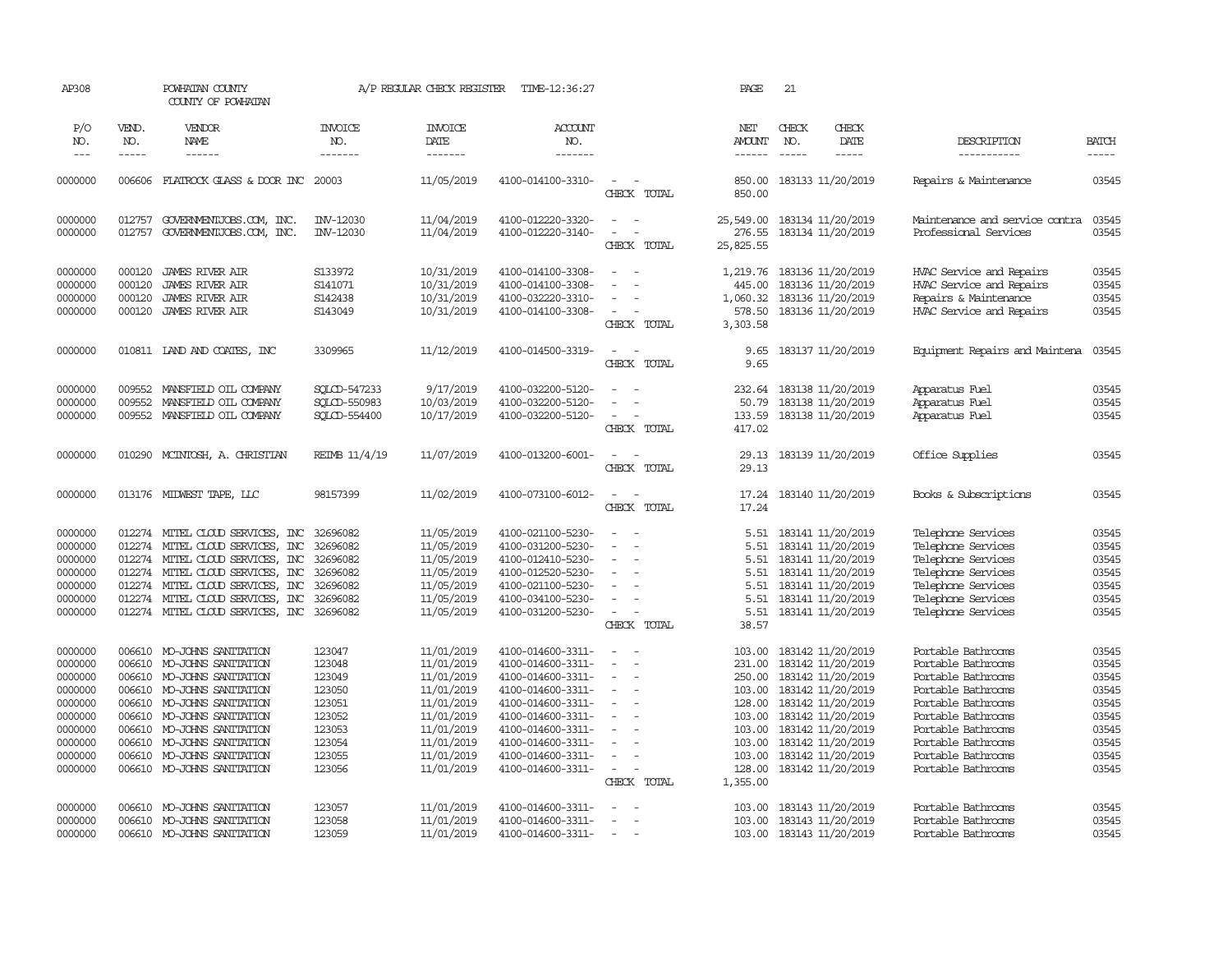| AP308               |              | POWHATAN COUNTY<br>COUNTY OF POWHATAN       |                       | A/P REGULAR CHECK REGISTER | TIME-12:36:27         |                                           | PAGE                 | 22           |                            |                                |              |
|---------------------|--------------|---------------------------------------------|-----------------------|----------------------------|-----------------------|-------------------------------------------|----------------------|--------------|----------------------------|--------------------------------|--------------|
| P/O<br>NO.          | VEND.<br>NO. | VENDOR<br>NAME                              | <b>INVOICE</b><br>NO. | <b>INVOICE</b><br>DATE     | <b>ACCOUNT</b><br>NO. |                                           | NET<br><b>AMOUNT</b> | CHECK<br>NO. | CHECK<br>DATE              | DESCRIPTION                    | <b>BATCH</b> |
| $\qquad \qquad - -$ | -----        | ------                                      | -------               | -------                    | -------               |                                           | ------               | $- - - - -$  | -----                      | -----------                    | $\cdots$     |
| 0000000             |              | 006610 MO-JOHNS SANITATION                  | 123215                | 11/07/2019                 | 4100-014600-3311-     | $\sim$                                    | 24.03                |              | 183143 11/20/2019          | Portable Bathrooms             | 03545        |
| 0000000             | 006610       | MO-JOHNS SANITATION                         | 123216                | 11/07/2019                 | 4100-014600-3311-     | $\blacksquare$                            | 24.03                |              | 183143 11/20/2019          | Portable Bathrooms             | 03545        |
| 0000000             |              | 006610 MO-JOHNS SANITATION                  | 123217                | 11/07/2019                 | 4100-014600-3311-     | $\equiv$                                  | 24.03                |              | 183143 11/20/2019          | Portable Bathrooms             | 03545        |
| 0000000             |              | 006610 MO-JOHNS SANITATION                  | 123218                | 11/07/2019                 | 4100-014600-3311-     |                                           | 24.03                |              | 183143 11/20/2019          | Portable Bathrooms             | 03545        |
| 0000000             |              | 006610 MO-JOHNS SANITATION                  | 123219                | 11/01/2019                 | 4100-014600-3311-     | $\sim$                                    | 24.03                |              | 183143 11/20/2019          | Portable Bathrooms             | 03545        |
| 0000000             |              | 006610 MO-JOHNS SANITATION                  | 123220                | 11/07/2019                 | 4100-014600-3311-     | $\sim$                                    | 24.03                |              | 183143 11/20/2019          | Portable Bathrooms             | 03545        |
| 0000000             |              | 006610 MO-JOHNS SANITATION                  | 123221                | 11/07/2019                 | 4100-014600-3311-     | $\sim$<br>$\sim$                          | 24.03                |              | 183143 11/20/2019          | Portable Bathrooms             | 03545        |
|                     |              |                                             |                       |                            |                       | CHECK TOTAL                               | 477.21               |              |                            |                                |              |
| 0000000             | 006610       | MO-JOHNS SANITATION                         | 123222                | 11/07/2019                 | 4100-014600-3311-     | $\sim$                                    | 24.03                |              | 183144 11/20/2019          | Portable Bathrooms             | 03545        |
| 0000000             | 006610       | MO-JOHNS SANITATION                         | 123223                | 11/07/2019                 | 4100-014600-3311-     |                                           | 53.90                |              | 183144 11/20/2019          | Portable Bathrooms             | 03545        |
| 0000000             |              | 006610 MO-JOHNS SANITATION                  | 123224                | 11/01/2019                 | 4100-014600-3311-     | $\equiv$                                  | 29.87                |              | 183144 11/20/2019          | Portable Bathrooms             | 03545        |
| 0000000             |              | 006610 MO-JOHNS SANITATION                  | 123225                | 11/07/2019                 | 4100-014600-3311-     | $\equiv$                                  | 29.87                |              | 183144 11/20/2019          | Portable Bathrooms             | 03545        |
| 0000000             |              | 006610 MO-JOHNS SANITATION                  | 123226                | 11/01/2019                 | 4100-014600-3311-     | $\sim$                                    | 82.40                |              | 183144 11/20/2019          | Portable Bathrooms             | 03545        |
|                     |              |                                             |                       |                            |                       | CHECK TOTAL                               | 220.07               |              |                            |                                |              |
| 0000000             |              | 006725 MOSLOW WOOD PRODUCTS, INC 0134079-IN |                       | 10/10/2019                 | 4100-012100-6001-     | $\sim$<br>$\sim$                          | 178.00               |              | 183145 11/20/2019          | Office Supplies                | 03545        |
|                     |              |                                             |                       |                            |                       | CHECK TOTAL                               | 178.00               |              |                            |                                |              |
| 0000000             |              | 007297 NAFECO, INC.                         | 1007397               | 10/25/2019                 | 4100-032200-6011-     | $\omega_{\rm{max}}$ , $\omega_{\rm{max}}$ | 402.34               |              | 183146 11/20/2019          | Protective Gear/Uniforms       | 03546        |
|                     |              |                                             |                       |                            |                       | CHECK TOTAL                               | 402.34               |              |                            |                                |              |
| 0000000             | 006928       | POWHATAN COUNTY DEPT. OF                    | CAPTIVATE CONF        | 11/12/2019                 | 4100-053910-5643-     | $\sim$ $-$<br>$\sim$                      |                      |              | 136.57 183147 11/20/2019   | PCCAA Services - Federal CSBG  | 03545        |
|                     |              |                                             |                       |                            |                       | CHECK TOTAL                               | 136.57               |              |                            |                                |              |
| 0000000             | 008294       | POWHATAN COUNTY PUBLIC                      | <b>BUILD 10/2019</b>  | 10/22/2019                 | 4100-034100-6009-     | $\sim$                                    |                      |              | 340.81 183148 11/20/2019   | Auto Parts/Repairs             | 03552        |
| 0000000             | 008294       | POWHATAN COUNTY PUBLIC                      | <b>EXTEN 10/2019</b>  | 10/08/2019                 | 4100-083500-6009-     | $\sim$                                    |                      |              | 165.13 183148 11/20/2019   | Auto Parts and Repairs         | 03552        |
| 0000000             | 008294       | POWHATAN COUNTY PUBLIC                      | FACILITES 10/19       | 10/30/2019                 | 4100-014500-6009-     | $\equiv$                                  |                      |              | 976.12 183148 11/20/2019   | Auto Parts & Repairs           | 03552        |
| 0000000             | 008294       | POWHATAN COUNTY PUBLIC                      | FIRE 10/2019          | 10/31/2019                 | 4100-032200-6009-     | $\equiv$                                  | 6,756.68             |              | 183148 11/20/2019          | Auto Repairs and Parts         | 03552        |
| 0000000             | 008294       | POWHATAN COUNTY PUBLIC                      | SHERIFF 10/2019       | 10/31/2019                 | 4100-031200-6008-     | $\equiv$                                  |                      |              | 1,519.61 183148 11/20/2019 | Gas/Grease/Oil                 | 03552        |
| 0000000             | 008294       | POWHATAN COUNTY PUBLIC                      | SHERIFF 10/2019       | 10/31/2019                 | 4100-031200-6009-     | $\equiv$                                  | 11,647.64            |              | 183148 11/20/2019          | Auto Parts/Repairs             | 03552        |
| 0000000             | 008294       | POWHATAN COUNTY PUBLIC                      | SHERIFF 10/2019       | 10/31/2019                 | 4100-035100-6009-     | $\sim$                                    | 343.76               |              | 183148 11/20/2019          | Auto Parts/Repairs             | 03552        |
|                     |              |                                             |                       |                            |                       | CHECK TOTAL                               | 21,749.75            |              |                            |                                |              |
| 0000000             | 012340       | PRICE SUPPLY COMPANY, INC                   | 1910-066159           | 10/25/2019                 | 4100-032220-3310-     | $\overline{\phantom{a}}$                  | 77.78                |              | 183149 11/20/2019          | Repairs & Maintenance          | 03546        |
| 0000000             | 012340       | PRICE SUPPLY COMPANY, INC                   | 1910-066550           | 10/30/2019                 | 4100-014100-3310-     | $\equiv$<br>$\sim$                        | 93.28                |              | 183149 11/20/2019          | Repairs & Maintenance          | 03546        |
|                     |              |                                             |                       |                            |                       | CHECK TOTAL                               | 171.06               |              |                            |                                |              |
| 0000000             | 000620       | R. C. GOODWIN & SONS, INC                   | 0880917               | 10/25/2019                 | 4100-014100-3310-     | $\overline{\phantom{a}}$                  | 42.86                |              | 183152 11/20/2019          | Repairs & Maintenance          | 03546        |
| 0000000             |              | 000620 R. C. GOODWIN & SONS, INC            | 0881285               | 10/29/2019                 | 4100-014100-3310-     | $\sim$<br>$\sim$                          | 106.48               |              | 183152 11/20/2019          | Repairs & Maintenance          | 03546        |
|                     |              |                                             |                       |                            |                       | CHECK TOTAL                               | 149.34               |              |                            |                                |              |
| 0000000             |              | 007325 RICHMOND OXYGEN CO.                  | 323777                | 10/31/2019                 | 4100-032200-3320-     | $\sim$                                    | 277.50               |              | 183154 11/20/2019          | Maintenance & Service Contract | 03546        |
|                     |              |                                             |                       |                            |                       | CHECK TOTAL                               | 277.50               |              |                            |                                |              |
| 0000000             | 012509       | RICHMOND SUBURBAN NEWS                      | 3267848 10/19         | 11/03/2019                 | 4100-012200-3600-     | $\sim$                                    | 140.00               |              | 183155 11/20/2019          | Advertising                    | 03546        |
| 0000000             | 012509       | RICHMOND SUBURBAN NEWS                      | 3272193 10/19         | 11/03/2019                 | 4100-081100-3600-     | $\equiv$                                  |                      |              | 493.00 183155 11/20/2019   | Advertising                    | 03546        |
| 0000000             | 012509       | RICHMOND SUBURBAN NEWS                      | 3276292 10/19         | 11/03/2019                 | 4100-011010-3600-     | $\sim$<br>$\sim$                          |                      |              | 961.00 183155 11/20/2019   | Advertising                    | 03546        |
|                     |              |                                             |                       |                            |                       | CHECK TOTAL                               | 1,594.00             |              |                            |                                |              |
| 0000000             |              | 008981 ROBO'S DETAIL SUPPPLIES,             | 137809                | 11/07/2019                 | 4100-032200-3310-     | $\overline{\phantom{a}}$<br>$\sim$        | 275.00               |              | 183156 11/20/2019          | Equipment Repair               | 03546        |
|                     |              |                                             |                       |                            |                       | CHECK TOTAL                               | 275.00               |              |                            |                                |              |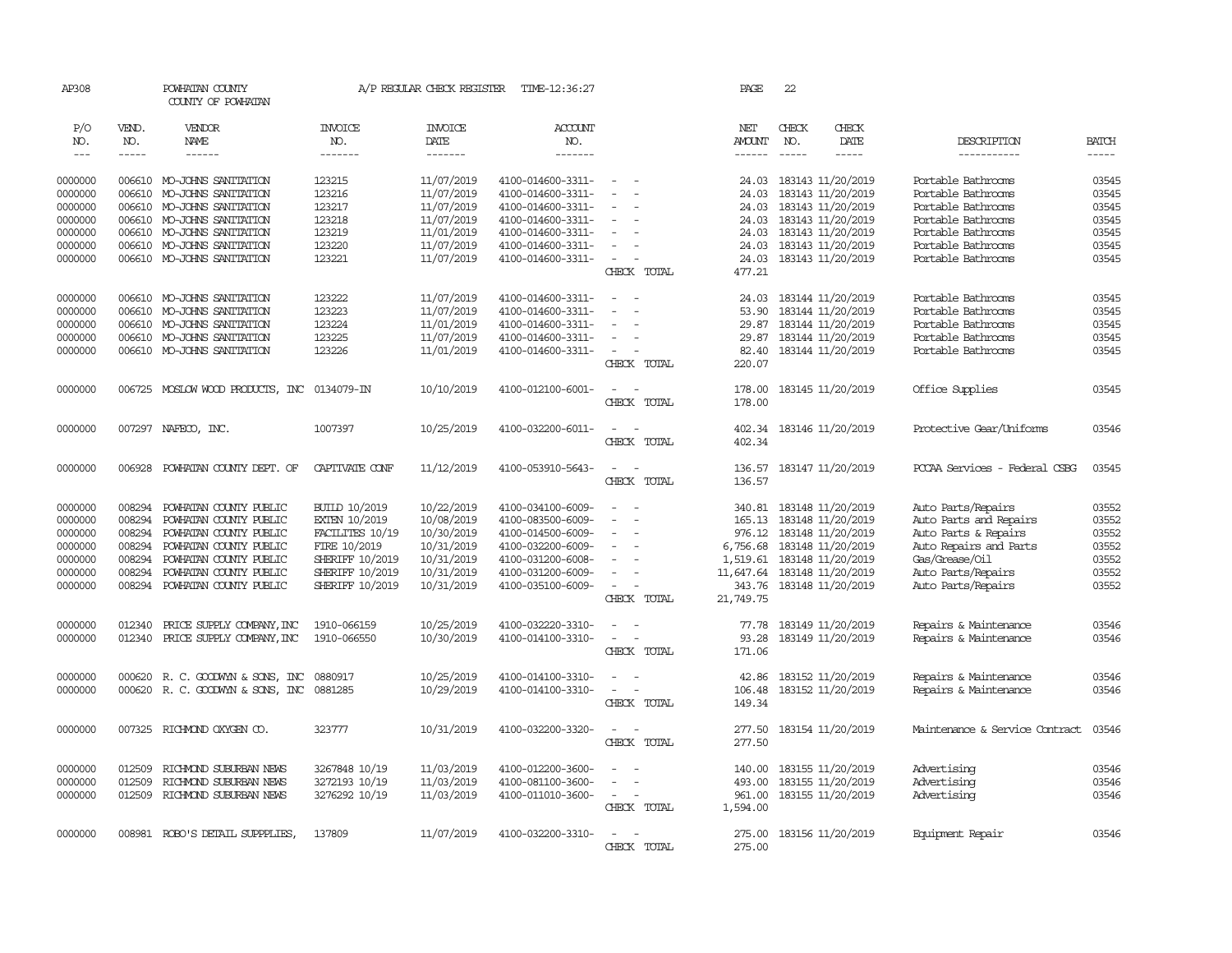| AP308                       |                             | POWHATAN COUNTY<br>COUNTY OF POWHATAN |                                  | A/P REGULAR CHECK REGISTER        | TIME-12:36:27             |                          | PAGE                           | 23                          |                          |                                |                                                                                                                                                                                                                                                                                                                                                                                                                                                                         |
|-----------------------------|-----------------------------|---------------------------------------|----------------------------------|-----------------------------------|---------------------------|--------------------------|--------------------------------|-----------------------------|--------------------------|--------------------------------|-------------------------------------------------------------------------------------------------------------------------------------------------------------------------------------------------------------------------------------------------------------------------------------------------------------------------------------------------------------------------------------------------------------------------------------------------------------------------|
| P/O<br>NO.<br>$\frac{1}{2}$ | VEND.<br>NO.<br>$- - - - -$ | VENDOR<br>NAME<br>------              | <b>INVOICE</b><br>NO.<br>------- | <b>INVOICE</b><br>DATE<br>------- | ACCOUNT<br>NO.<br>------- |                          | NET<br><b>AMOUNT</b><br>------ | CHECK<br>NO.<br>$- - - - -$ | CHECK<br>DATE<br>-----   | DESCRIPTION<br>-----------     | <b>BATCH</b><br>$\begin{tabular}{ccccc} \multicolumn{2}{c }{\multicolumn{2}{c }{\multicolumn{2}{c }{\multicolumn{2}{c}}{\hspace{-2.2cm}}}} \multicolumn{2}{c }{\multicolumn{2}{c }{\hspace{-2.2cm}}\hline} \multicolumn{2}{c }{\hspace{-2.2cm}}\hline \multicolumn{2}{c }{\hspace{-2.2cm}}\hline \multicolumn{2}{c }{\hspace{-2.2cm}}\hline \multicolumn{2}{c }{\hspace{-2.2cm}}\hline \multicolumn{2}{c }{\hspace{-2.2cm}}\hline \multicolumn{2}{c }{\hspace{-2.2cm}}$ |
|                             |                             |                                       |                                  |                                   |                           |                          |                                |                             |                          |                                |                                                                                                                                                                                                                                                                                                                                                                                                                                                                         |
| 0000000                     | 007882                      | ROSS, ANDREA S.                       | REIMB 11/13/19                   | 11/13/2019                        | 4100-012310-5510-         | $\equiv$<br>CHECK TOTAL  | 92.96<br>92.96                 |                             | 183158 11/20/2019        | Travel/Mileage/Parking/Tolls   | 03546                                                                                                                                                                                                                                                                                                                                                                                                                                                                   |
| 0000000                     | 006594                      | SOUTHSIDE ELECTRIC COOP               | 63504008 08/19                   | 8/13/2019                         | 4100-014600-5110-         | $\sim$<br>$\sim$         | 20.00                          |                             | 183159 11/20/2019        | Electricity                    | 03546                                                                                                                                                                                                                                                                                                                                                                                                                                                                   |
| 0000000                     | 006594                      | SOUTHSIDE ELECTRIC COOP               | 63504008 10/19                   | 10/11/2019                        | 4100-014600-5110-         | $\equiv$                 | 1,185.65                       |                             | 183159 11/20/2019        | Electricity                    | 03546                                                                                                                                                                                                                                                                                                                                                                                                                                                                   |
| 0000000                     | 006594                      | SOUTHSIDE ELECTRIC COOP               | 63504008 9/19                    | 9/12/2019                         | 4100-014600-5110-         |                          | 342.83                         |                             | 183159 11/20/2019        | Electricity                    | 03546                                                                                                                                                                                                                                                                                                                                                                                                                                                                   |
| 0000000                     | 006594                      | SOUTHSIDE ELECTRIC COOP               | 63504010 10/19                   | 10/11/2019                        | 4100-014600-5110-         | $\equiv$                 | 27.32                          |                             | 183159 11/20/2019        | Electricity                    | 03546                                                                                                                                                                                                                                                                                                                                                                                                                                                                   |
| 0000000                     | 006594                      | SOUTHSIDE ELECTRIC COOP               | 63504010 11/19                   | 11/13/2019                        | 4100-014600-5110-         | $\equiv$                 | 51.97                          |                             | 183159 11/20/2019        | Electricity                    | 03546                                                                                                                                                                                                                                                                                                                                                                                                                                                                   |
| 0000000                     | 006594                      | SOUTHSIDE ELECTRIC COOP               | 63504010 8/19                    | 8/13/2019                         | 4100-014600-5110-         | $\equiv$                 | 29.28                          |                             | 183159 11/20/2019        | Electricity                    | 03546                                                                                                                                                                                                                                                                                                                                                                                                                                                                   |
| 0000000                     | 006594                      | SOUTHSIDE ELECTRIC COOP               | 63504011 10/19                   | 10/11/2019                        | 4100-014100-5110-         |                          | 118.75                         |                             | 183159 11/20/2019        | Electricity                    | 03546                                                                                                                                                                                                                                                                                                                                                                                                                                                                   |
| 0000000                     | 006594                      | SOUTHSIDE ELECTRIC COOP               | 63504011 11/19                   | 11/13/2019                        | 4100-014100-5110-         |                          | 120.92                         |                             | 183159 11/20/2019        | Electricity                    | 03546                                                                                                                                                                                                                                                                                                                                                                                                                                                                   |
| 0000000                     | 006594                      | SOUTHSIDE ELECTRIC COOP               | 63504011 8/19                    | 8/13/2019                         | 4100-014100-5110-         | $\equiv$                 | 124.94                         |                             | 183159 11/20/2019        | Electricity                    | 03546                                                                                                                                                                                                                                                                                                                                                                                                                                                                   |
| 0000000                     | 006594                      | SOUTHSIDE ELECTRIC COOP               | 63504011 9/19                    | 9/12/2019                         | 4100-014100-5110-         | $\equiv$                 | 118.10                         |                             | 183159 11/20/2019        | Electricity                    | 03546                                                                                                                                                                                                                                                                                                                                                                                                                                                                   |
|                             |                             |                                       |                                  |                                   |                           | CHECK TOTAL              | 2,139.76                       |                             |                          |                                |                                                                                                                                                                                                                                                                                                                                                                                                                                                                         |
| 0000000                     | 013065                      | STAPLES INC                           | 7301431273-0-1                   | 11/06/2019                        | 4100-031200-6001-         | $\sim$<br>$\sim$         | 36.90                          |                             | 183160 11/20/2019        | Office Supplies                | 03546                                                                                                                                                                                                                                                                                                                                                                                                                                                                   |
|                             |                             |                                       |                                  |                                   |                           | CHECK TOTAL              | 36.90                          |                             |                          |                                |                                                                                                                                                                                                                                                                                                                                                                                                                                                                         |
| 0000000                     | 008346                      | SYCOM TECHNOLOGIES                    | AT52270                          | 10/23/2019                        | 4100-012510-3320-         | $\sim$                   | 95.00                          |                             | 183162 11/20/2019        | Maintenance & Service Contract | 03546                                                                                                                                                                                                                                                                                                                                                                                                                                                                   |
|                             |                             |                                       |                                  |                                   |                           | CHECK TOTAL              | 95.00                          |                             |                          |                                |                                                                                                                                                                                                                                                                                                                                                                                                                                                                         |
| 0000000                     | 007543                      | SYDNOR, LEON                          | 10/22 INSTRUCT                   | 10/22/2019                        | 4100-032200-5815-         | $\equiv$                 | 96.00                          |                             | 183163 11/20/2019        | Training/Seminars              | 03546                                                                                                                                                                                                                                                                                                                                                                                                                                                                   |
| 0000000                     | 007543                      | SYDNOR, LEON                          | 10/29 INSTRUCT                   | 10/29/2019                        | 4100-032200-5815-         |                          | 96.00                          |                             | 183163 11/20/2019        | Training/Seminars              | 03546                                                                                                                                                                                                                                                                                                                                                                                                                                                                   |
| 0000000                     | 007543                      | SYDNOR, LEON                          | 10/30 LAYOUT                     | 10/30/2019                        | 4100-032200-5815-         |                          | 48.00                          |                             | 183163 11/20/2019        | Training/Seminars              | 03546                                                                                                                                                                                                                                                                                                                                                                                                                                                                   |
| 0000000                     | 007543                      | SYDNOR, LEON                          | $11/2$ SETUP                     | 11/02/2019                        | 4100-032200-5815-         | $\overline{\phantom{a}}$ | 252.00                         |                             | 183163 11/20/2019        | Training/Seminars              | 03546                                                                                                                                                                                                                                                                                                                                                                                                                                                                   |
|                             |                             |                                       |                                  |                                   |                           | CHECK TOTAL              | 492.00                         |                             |                          |                                |                                                                                                                                                                                                                                                                                                                                                                                                                                                                         |
| 0000000                     | 007450                      | THOMSON REUTERS -                     | 841246655                        | 11/01/2019                        | 4100-031200-3320-         | $\sim$                   | 307.45                         |                             | 183164 11/20/2019        | Maintenance & Service Contract | 03546                                                                                                                                                                                                                                                                                                                                                                                                                                                                   |
|                             |                             |                                       |                                  |                                   |                           | CHECK TOTAL              | 307.45                         |                             |                          |                                |                                                                                                                                                                                                                                                                                                                                                                                                                                                                         |
| 0000000                     |                             | 009574 UNIOUE MANAGEMENT              | 560726                           | 11/01/2019                        | 4100-073100-6012-         | $\equiv$                 | 50.00                          |                             | 183166 11/20/2019        | Books & Subscriptions          | 03546                                                                                                                                                                                                                                                                                                                                                                                                                                                                   |
|                             |                             |                                       |                                  |                                   |                           | CHECK TOTAL              | 50.00                          |                             |                          |                                |                                                                                                                                                                                                                                                                                                                                                                                                                                                                         |
| 0000000                     | 011169                      | VERIZON                               | 804598560011/19                  | 10/28/2019                        | 100-000100-0006-          |                          | 120.21                         |                             | 183167 11/20/2019        | Due from Other Agencies        | 03546                                                                                                                                                                                                                                                                                                                                                                                                                                                                   |
| 0000000                     | 011169                      | VERIZON                               | 040135778311/19                  | 11/01/2019                        | 4100-031210-5230-         | $\equiv$<br>$\sim$       | 6.76                           |                             | 183167 11/20/2019        | Telephone Services             | 03546                                                                                                                                                                                                                                                                                                                                                                                                                                                                   |
| 0000000                     | 011169                      | VERIZON                               | 6310844805Y1019                  | 9/28/2019                         | 4100-031200-5230-         | $\equiv$                 | 69.81                          |                             | 183167 11/20/2019        | Telephone Services             | 03546                                                                                                                                                                                                                                                                                                                                                                                                                                                                   |
| 0000000                     | 011169                      | VERIZON                               | 6310844805Y1019                  | 9/28/2019                         | 4100-031210-5230-         |                          | 403.37                         |                             | 183167 11/20/2019        | Telephone Services             | 03546                                                                                                                                                                                                                                                                                                                                                                                                                                                                   |
| 0000000                     | 011169                      | VERIZON                               | 6310844805Y1119                  | 10/28/2019                        | 4100-031200-5230-         | $\equiv$                 | 72.96                          |                             | 183167 11/20/2019        | Telephone Services             | 03546                                                                                                                                                                                                                                                                                                                                                                                                                                                                   |
| 0000000                     | 011169                      | VERIZON                               | 6310844805Y1119                  | 10/28/2019                        | 4100-031210-5230-         | $\sim$                   | 492.65                         |                             | 183167 11/20/2019        | Telephone Services             | 03546                                                                                                                                                                                                                                                                                                                                                                                                                                                                   |
| 0000000                     | 011169                      | VERIZON                               | 804598134011/19                  | 11/01/2019                        | 4100-021100-5230-         | $\equiv$                 | 55.90                          |                             | 183167 11/20/2019        | Telephone Services             | 03546                                                                                                                                                                                                                                                                                                                                                                                                                                                                   |
| 0000000                     | 011169                      | VERIZON                               | 804598560011/19                  | 10/28/2019                        | 4100-012310-5230-         | $\equiv$                 | 50.81                          |                             | 183167 11/20/2019        | Telephone Services             | 03546                                                                                                                                                                                                                                                                                                                                                                                                                                                                   |
| 0000000                     | 011169                      | VERIZON                               | 804598560011/19                  | 10/28/2019                        | 4100-012510-5230-         | $\equiv$                 | 96.51                          |                             | 183167 11/20/2019        | Telephone Services             | 03546                                                                                                                                                                                                                                                                                                                                                                                                                                                                   |
| 0000000                     | 011169                      | VERIZON                               | 804598560011/19                  | 10/28/2019                        | 4100-014100-5230-         | $\equiv$                 | 211.06                         |                             | 183167 11/20/2019        | Telephone Services             | 03546                                                                                                                                                                                                                                                                                                                                                                                                                                                                   |
| 0000000                     | 011169                      | VERIZON                               | 804598560011/19                  | 10/28/2019                        | 4100-014300-5230-         |                          | 85.32                          |                             | 183167 11/20/2019        | Telephone Services             | 03546                                                                                                                                                                                                                                                                                                                                                                                                                                                                   |
| 0000000                     | 011169                      | VERIZON                               | 804598560011/19                  | 10/28/2019                        | 4100-021200-5230-         | $\sim$                   | 44.94                          |                             | 183167 11/20/2019        | Telephone Services             | 03546                                                                                                                                                                                                                                                                                                                                                                                                                                                                   |
| 0000000                     | 011169                      | VERIZON                               | 804598560011/19                  | 10/28/2019                        | 4100-031200-5230-         | $\equiv$                 | 161.76                         |                             | 183167 11/20/2019        | Telephone Services             | 03546                                                                                                                                                                                                                                                                                                                                                                                                                                                                   |
| 0000000                     | 011169                      | VERIZON                               | 804598560011/19                  | 10/28/2019                        | 4100-031710-5230-         |                          | 50.81                          |                             | 183167 11/20/2019        | Telephone Services             | 03546                                                                                                                                                                                                                                                                                                                                                                                                                                                                   |
| 0000000                     | 011169                      | VERIZON                               | 804598560011/19                  | 10/28/2019                        | 4100-021200-5230-         |                          | 15.16                          |                             | 183167 11/20/2019        | Telephone Services             | 03546                                                                                                                                                                                                                                                                                                                                                                                                                                                                   |
| 0000000                     | 011169                      | VERIZON                               | 804598560011/19                  | 10/28/2019                        | 4100-031210-5230-         |                          | 44.94                          |                             | 183167 11/20/2019        | Telephone Services             | 03546                                                                                                                                                                                                                                                                                                                                                                                                                                                                   |
| 0000000                     | 011169                      | VERIZON                               | 804598560011/19                  | 10/28/2019                        | 4100-032200-5230-         | $\equiv$                 | 301.02                         |                             | 183167 11/20/2019        | Telephone Services             | 03546                                                                                                                                                                                                                                                                                                                                                                                                                                                                   |
| 0000000                     | 011169                      | VERIZON                               | 804598560011/19                  | 10/28/2019                        | 4100-032200-5260-         | $\equiv$                 |                                |                             | 207.08 183167 11/20/2019 | Internet                       | 03546                                                                                                                                                                                                                                                                                                                                                                                                                                                                   |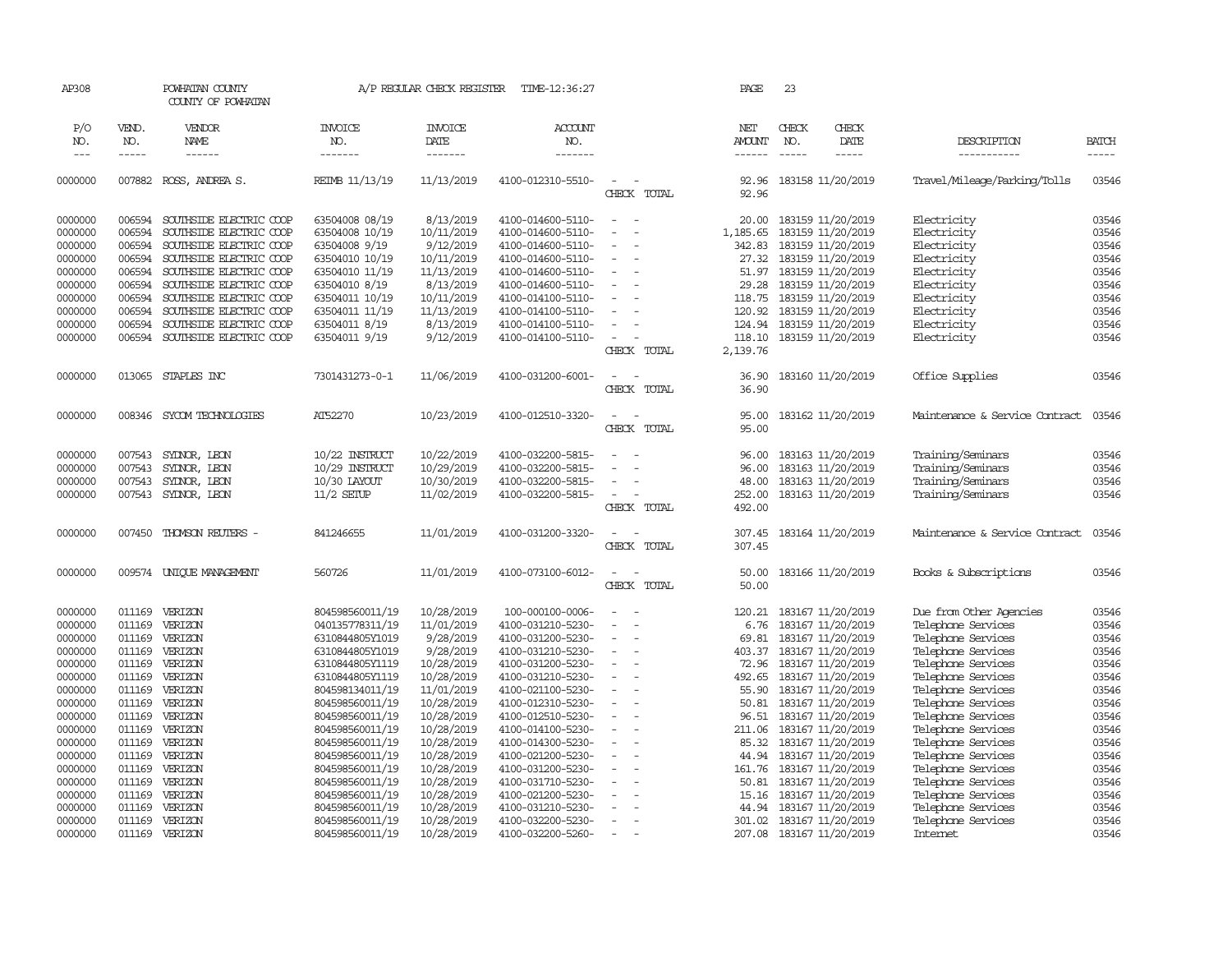| AP308                                                                     |                                                                    | POWHATAN COUNTY<br>COUNTY OF POWHATAN                                                                                                                                |                                                                                             | A/P REGULAR CHECK REGISTER                                                                     | TIME-12:36:27                                                                                                                                   |                                                                                                         | PAGE                                                                          | 24                                                                                                                                              |                                                                                                                                          |                                                             |
|---------------------------------------------------------------------------|--------------------------------------------------------------------|----------------------------------------------------------------------------------------------------------------------------------------------------------------------|---------------------------------------------------------------------------------------------|------------------------------------------------------------------------------------------------|-------------------------------------------------------------------------------------------------------------------------------------------------|---------------------------------------------------------------------------------------------------------|-------------------------------------------------------------------------------|-------------------------------------------------------------------------------------------------------------------------------------------------|------------------------------------------------------------------------------------------------------------------------------------------|-------------------------------------------------------------|
| P/O<br>NO.<br>$\qquad \qquad -$                                           | VEND.<br>NO.<br>-----                                              | VENDOR<br>NAME<br>$- - - - - -$                                                                                                                                      | <b>INVOICE</b><br>NO.<br>-------                                                            | <b>INVOICE</b><br>DATE<br>--------                                                             | ACCOUNT<br>NO.<br>--------                                                                                                                      |                                                                                                         | NET<br>AMOUNT<br>$- - - - - -$                                                | CHECK<br>CHECK<br>NO.<br>DATE<br>$\frac{1}{2}$<br>-----                                                                                         | DESCRIPTION<br>-----------                                                                                                               | <b>BATCH</b><br>$- - - - -$                                 |
| 0000000<br>0000000<br>0000000<br>0000000<br>0000000                       | 011169<br>011169<br>011169<br>011169<br>011169                     | <b>VERTZON</b><br>VERIZON<br>VERIZON<br>VERIZON<br>VERIZON                                                                                                           | 804598560011/19<br>804598560011/19<br>804598560011/19<br>804598560011/19<br>804598793911/19 | 10/28/2019<br>10/28/2019<br>10/28/2019<br>10/28/2019<br>10/28/2019                             | 4100-032210-5230-<br>4100-035500-5230-<br>4100-071110-5230-<br>4100-073100-5230-<br>4100-022100-5230-                                           | $\sim$<br>$\sim$<br>$\sim$<br>CHECK TOTAL                                                               | 75.16<br>44.94<br>44.94<br>101.61<br>51.91<br>2,809.63                        | 183167 11/20/2019<br>183167 11/20/2019<br>183167 11/20/2019<br>183167 11/20/2019<br>183167 11/20/2019                                           | Telephone Services<br>Telephone Services<br>Telephone Services<br>Telephone Services<br>Telephone Services                               | 03546<br>03546<br>03546<br>03546<br>03546                   |
| 0000000<br>0000000                                                        | 011187<br>011187                                                   | VERIZON BUSINESS<br>VERIZON BUSINESS                                                                                                                                 | 61859307<br>61859307                                                                        | 11/10/2019<br>11/10/2019                                                                       | 100-000100-0006-<br>4100-012510-5240-                                                                                                           | $\equiv$<br>$\overline{\phantom{a}}$<br>CHECK TOTAL                                                     | 4.15<br>64.30<br>68.45                                                        | 183168 11/20/2019<br>183168 11/20/2019                                                                                                          | Due from Other Agencies<br>Long Distance                                                                                                 | 03546<br>03546                                              |
| 0000000                                                                   | 008652                                                             | VIRGINIA VEIERINARY                                                                                                                                                  | 166642                                                                                      | 11/05/2019                                                                                     | 4100-035100-3110-                                                                                                                               | $\sim$<br>$\sim$<br>CHECK TOTAL                                                                         | 50.00<br>50.00                                                                | 183170 11/20/2019                                                                                                                               | Professional Health Services                                                                                                             | 03546                                                       |
| 0000000                                                                   | 001680                                                             | WASTE MANAGEMENT OF                                                                                                                                                  | 3396484-2424-2                                                                              | 11/04/2019                                                                                     | 4100-014300-3175-                                                                                                                               | $\overline{\phantom{a}}$<br>$\sim$<br>CHECK TOTAL                                                       | 307.68<br>307.68                                                              | 183171 11/20/2019                                                                                                                               | Waste Disposal                                                                                                                           | 03546                                                       |
| 0000000                                                                   |                                                                    | 011181 WELLS FARGO FINANCIAL                                                                                                                                         | 5007820910                                                                                  | 10/27/2019                                                                                     | 4100-021600-8002-                                                                                                                               | $\sim$<br>$\sim$<br>CHECK TOTAL                                                                         | 259.05<br>259.05                                                              | 183172 11/20/2019                                                                                                                               | Copier Lease                                                                                                                             | 03546                                                       |
| 0000000                                                                   |                                                                    | 012063 WINDSTREAM                                                                                                                                                    | 012272474 11/19                                                                             | 10/28/2019                                                                                     | 4100-012510-5230-                                                                                                                               | $\sim$<br>$\sim$<br>CHECK TOTAL                                                                         | 780.91                                                                        | 780.91 183173 11/20/2019                                                                                                                        | Telephone Services                                                                                                                       | 03546                                                       |
| 0000000<br>0000000<br>0000000<br>0000000<br>0000000<br>0000000<br>0000000 | 007755<br>007755<br>007755<br>007755<br>007755<br>007755<br>007755 | WITMER PUBLIC SAFETY<br>WITMER PUBLIC SAFETY<br>WITMER PUBLIC SAFETY<br>WITMER PUBLIC SAFETY<br>WITMER PUBLIC SAFETY<br>WITMER PUBLIC SAFETY<br>WITMER PUBLIC SAFETY | E1888369<br>E1888556.001<br>E1888847<br>E1889590<br>E1889785<br>E1893285<br>E1896256        | 11/08/2019<br>11/08/2019<br>11/08/2019<br>11/08/2019<br>11/08/2019<br>11/08/2019<br>11/08/2019 | 4100-032200-6016-<br>4100-032200-6016-<br>4100-032200-6016-<br>4100-032200-6016-<br>4100-032200-6016-<br>4100-032200-6016-<br>4100-032200-6016- | $\overline{\phantom{a}}$<br>$\equiv$<br>$\sim$<br>$\equiv$<br>$\sim$<br>$\sim$<br>$\sim$<br>CHECK TOTAL | 199.68<br>78.00<br>161.00<br>198.19<br>131.00<br>193.00<br>197.61<br>1,158.48 | 183174 11/20/2019<br>183174 11/20/2019<br>183174 11/20/2019<br>183174 11/20/2019<br>183174 11/20/2019<br>183174 11/20/2019<br>183174 11/20/2019 | <b>JET</b> Program<br>JET Program<br>JET Program<br><b>JET</b> Program<br><b>JET</b> Program<br><b>JET</b> Program<br><b>JET</b> Program | 03546<br>03546<br>03546<br>03546<br>03546<br>03546<br>03546 |
| 0000000                                                                   |                                                                    | 010688 A&B CLEANING SERVICE, INC.                                                                                                                                    | 32150                                                                                       | 11/15/2019                                                                                     | 4100-014100-3180-                                                                                                                               | $\sim$<br>$\sim$<br>CHECK TOTAL                                                                         | 4,696.18<br>4,696.18                                                          | 183208 11/26/2019                                                                                                                               | Cleaning Service                                                                                                                         | 03553                                                       |
| 0000000<br>0000000                                                        | 006175                                                             | 006175 ADAMS OIL COMPANY, INC.<br>ADAMS OIL COMPANY, INC.                                                                                                            | 29962<br>30886                                                                              | 10/04/2019<br>10/10/2019                                                                       | 4100-032200-5120-<br>4100-032200-5210-                                                                                                          | $\sim$<br>$\overline{\phantom{a}}$<br>CHECK TOTAL                                                       | 31.11<br>51.87<br>82.98                                                       | 183209 11/26/2019<br>183209 11/26/2019                                                                                                          | Apparatus Fuel<br>Postage                                                                                                                | 03553<br>03553                                              |
| 0000000                                                                   |                                                                    | 012275 ANTHEM HEALTH PLANS OF                                                                                                                                        | 888849686064                                                                                | 11/13/2019                                                                                     | 4100-033400-3845-                                                                                                                               | $\overline{\phantom{a}}$<br>$\sim$<br>CHECK TOTAL                                                       | 32,489.22<br>32,489.22                                                        | 183210 11/26/2019                                                                                                                               | Detention of Adults - Health C                                                                                                           | 03553                                                       |
| 0000000                                                                   |                                                                    | 012849 AQUA VIRGINIA                                                                                                                                                 | 9072586 10/19                                                                               | 11/06/2019                                                                                     | 4100-022100-5130-                                                                                                                               | $\omega_{\rm{max}}$ and $\omega_{\rm{max}}$<br>CHECK TOTAL                                              | 26.95<br>26.95                                                                | 183211 11/26/2019                                                                                                                               | Water                                                                                                                                    | 03553                                                       |
| 0000000                                                                   | 006655                                                             | BLOSSMAN GAS COMPANIES,                                                                                                                                              | 8350680                                                                                     | 11/19/2019                                                                                     | 4100-014500-6008-                                                                                                                               | $\overline{\phantom{a}}$<br>$\sim$<br>CHECK TOTAL                                                       | 7.25<br>7.25                                                                  | 183212 11/26/2019                                                                                                                               | Gas/Grease/Oil                                                                                                                           | 03553                                                       |
| 0000000<br>0000000                                                        | 012049<br>012049                                                   | BIJE360 MEDIA<br>BIJE360 MEDIA                                                                                                                                       | 57729<br>57730                                                                              | 9/03/2019<br>9/03/2019                                                                         | 4100-022100-6012-<br>4100-031200-5810-                                                                                                          | $\sim$<br>$\sim$<br>CHECK TOTAL                                                                         | 510.51<br>340.34<br>850.85                                                    | 183213 11/26/2019<br>183213 11/26/2019                                                                                                          | Books & Subscriptions<br>Dues/Association Memberships                                                                                    | 03553<br>03553                                              |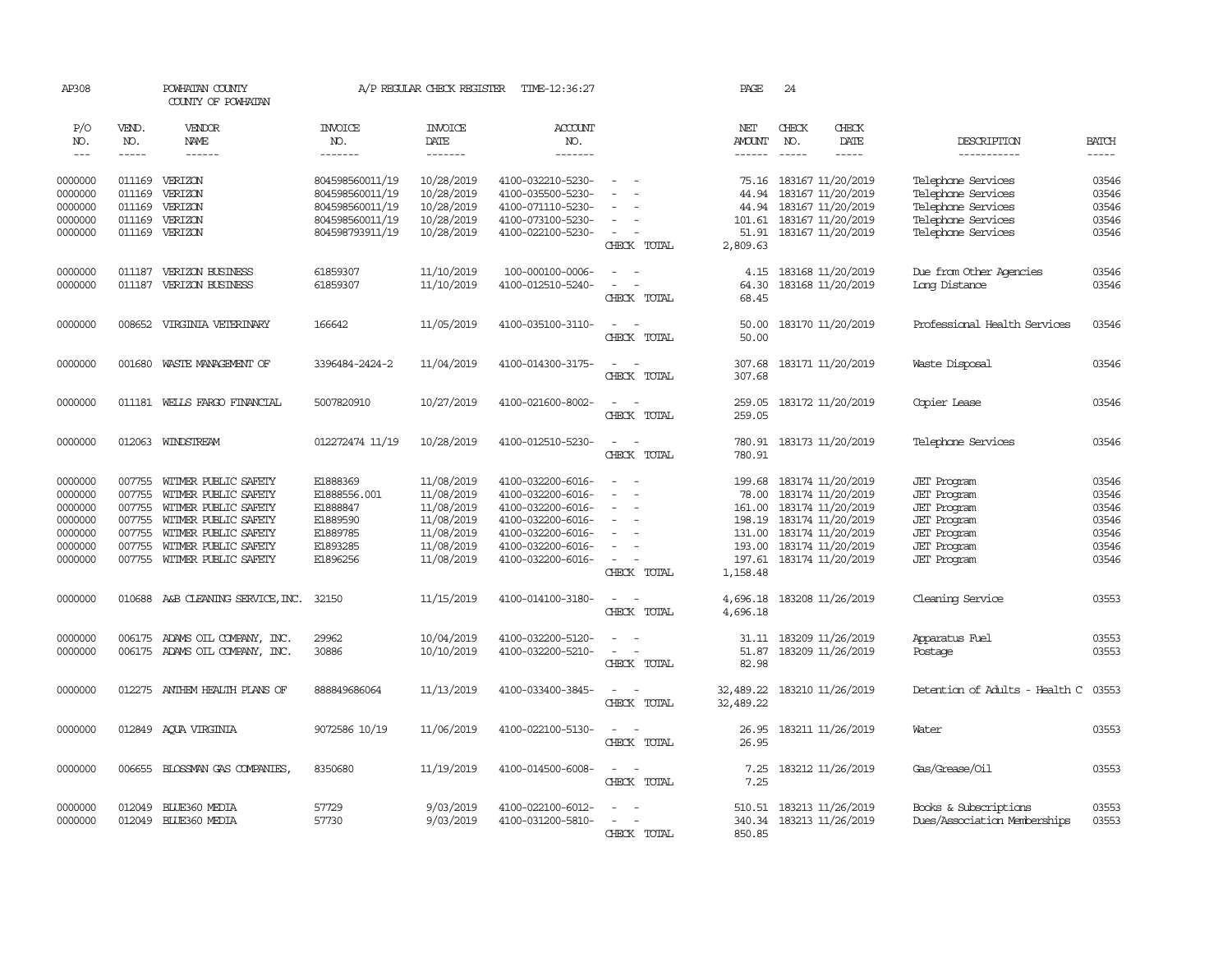| AP308                                                          |                                                          | POWHATAN COUNTY<br>COUNTY OF POWHATAN                                                                                                                    |                                                    | A/P REGULAR CHECK REGISTER                                                       | TIME-12:36:27                                                                                                              |                                                                                                                         | PAGE                                                 | 25                                                                                                                                             |                              |                                                                                                                                      |                                                    |
|----------------------------------------------------------------|----------------------------------------------------------|----------------------------------------------------------------------------------------------------------------------------------------------------------|----------------------------------------------------|----------------------------------------------------------------------------------|----------------------------------------------------------------------------------------------------------------------------|-------------------------------------------------------------------------------------------------------------------------|------------------------------------------------------|------------------------------------------------------------------------------------------------------------------------------------------------|------------------------------|--------------------------------------------------------------------------------------------------------------------------------------|----------------------------------------------------|
| P/O<br>NO.<br>$---$                                            | VEND.<br>NO.<br>$- - - - -$                              | VENDOR<br>NAME<br>$- - - - - -$                                                                                                                          | <b>INVOICE</b><br>NO.<br>-------                   | INVOICE<br>DATE<br>-------                                                       | ACCOUNT<br>NO.<br>-------                                                                                                  |                                                                                                                         | NET<br><b>AMOUNT</b><br>$- - - - - -$                | CHECK<br>NO.<br>$\frac{1}{2}$                                                                                                                  | CHECK<br>DATE<br>$- - - - -$ | DESCRIPTION<br>-----------                                                                                                           | <b>BATCH</b><br>$- - - - -$                        |
| 0000000                                                        | 009991                                                   | BMS DIRECT                                                                                                                                               | 139363                                             | 10/31/2019                                                                       | 4100-012310-3500-                                                                                                          | $\overline{\phantom{a}}$<br>CHECK TOTAL                                                                                 | 587.51<br>587.51                                     | 183214 11/26/2019                                                                                                                              |                              | Printing & Binding                                                                                                                   | 03553                                              |
| 0000000                                                        | 012755                                                   | BREATHING AIR SYSTEMS                                                                                                                                    | 1101189-IN                                         | 10/23/2019                                                                       | 4100-032200-6010-                                                                                                          | $\sim$<br>$\sim$<br>CHECK TOTAL                                                                                         | 360.07<br>360.07                                     | 183215 11/26/2019                                                                                                                              |                              | Breathing Apparatus                                                                                                                  | 03553                                              |
| 0000000                                                        |                                                          | 012272 CASTEEL, MARK                                                                                                                                     | <b>BOOT REIMB</b>                                  | 11/18/2019                                                                       | 4100-034100-6011-                                                                                                          | $\sim$<br>$\overline{\phantom{a}}$<br>CHECK TOTAL                                                                       | 120.00<br>120.00                                     | 183216 11/26/2019                                                                                                                              |                              | Uniforms                                                                                                                             | 03553                                              |
| 0000000<br>0000000<br>0000000<br>0000000<br>0000000<br>0000000 | 000540<br>000540<br>000540<br>000540<br>000540<br>000540 | CENTRAL VIRGINIA WASTE<br>CENTRAL VIRGINIA WASTE<br>CENTRAL VIRGINIA WASTE<br>CENTRAL VIRGINIA WASTE<br>CENTRAL VIRGINIA WASTE<br>CENTRAL VIRGINIA WASTE | 24903<br>24903<br>24903<br>24903<br>24903<br>24903 | 11/14/2019<br>11/14/2019<br>11/14/2019<br>11/14/2019<br>11/14/2019<br>11/14/2019 | 4100-014600-3185-<br>4100-014100-3185-<br>4100-035100-3185-<br>4100-073100-3185-<br>4100-032210-3185-<br>4100-032220-3185- | $\sim$<br>$\overline{\phantom{a}}$<br>$\sim$<br>$\equiv$<br>$\sim$<br>$\overline{\phantom{a}}$<br>CHECK TOTAL           | 21.34<br>21.34<br>21.34<br>874.89                    | 597.49 183217 11/26/2019<br>170.71 183217 11/26/2019<br>183217 11/26/2019<br>42.67 183217 11/26/2019<br>183217 11/26/2019<br>183217 11/26/2019 |                              | Trash Removal<br>Trash Removal<br>Trash Removal<br>Trash Removal<br>Trash Removal<br>Trash Removal                                   | 03553<br>03553<br>03553<br>03553<br>03553<br>03553 |
| 0000000                                                        | 006965                                                   | CINIAS CORPORATION                                                                                                                                       | 4034836811                                         | 10/23/2019                                                                       | 4100-014300-6011-                                                                                                          | $\overline{\phantom{a}}$<br>$\sim$<br>CHECK TOTAL                                                                       | 121.83<br>121.83                                     | 183218 11/26/2019                                                                                                                              |                              | Uniforms                                                                                                                             | 03553                                              |
| 0000000                                                        |                                                          | 007341 CLAWS & PAWS ANIMAL CARE                                                                                                                          | 99161                                              | 10/24/2019                                                                       | 4100-035100-3110-                                                                                                          | $\sim$<br>$\sim$<br>CHECK TOTAL                                                                                         | 137.30<br>137.30                                     | 183219 11/26/2019                                                                                                                              |                              | Professional Health Services                                                                                                         | 03553                                              |
| 0000000                                                        |                                                          | 012756 COMCAST                                                                                                                                           | 89859 11/19                                        | 11/07/2019                                                                       | 4100-014300-5260-                                                                                                          | $\sim$<br>$\sim$<br>CHECK TOTAL                                                                                         | 104.85<br>104.85                                     | 183220 11/26/2019                                                                                                                              |                              | Internet                                                                                                                             | 03553                                              |
| 0000000<br>0000000<br>0000000<br>0000000                       | 011751<br>011751                                         | 011751 COMPASS MD<br>COMPASS MD<br><b>COMPASS MD</b><br>011751 COMPASS MD                                                                                | 118<br>119<br>120A<br>120B                         | 9/30/2019<br>9/30/2019<br>9/30/2019<br>11/04/2019                                | 4100-032200-3110-<br>4100-032200-3110-<br>4100-032200-3110-<br>4100-032200-3110-                                           | $\sim$<br>$\sim$<br>$\sim$<br>$\overline{\phantom{a}}$<br>$\equiv$<br>$\overline{\phantom{a}}$<br>$\sim$<br>CHECK TOTAL | 959.00<br>2,416.50<br>479.50<br>1,598.00<br>5,453.00 | 183221 11/26/2019<br>183221 11/26/2019<br>183221 11/26/2019<br>183221 11/26/2019                                                               |                              | Health/Vaccinations/Inoculatio<br>Health/Vaccinations/Inoculatio<br>Health/Vaccinations/Inoculatio<br>Health/Vaccinations/Inoculatio | 03553<br>03553<br>03553<br>03553                   |
| 0000000<br>0000000<br>0000000                                  | 006240<br>006240<br>006240                               | DIAMOND SPRINGS WATER, INC 1023074510<br>DIAMOND SPRINGS WATER, INC<br>DIAMOND SPRINGS WATER, INC 3288753A                                               | 3288753                                            | 10/23/2019<br>11/01/2019<br>11/01/2019                                           | 4100-014300-5130-<br>4100-014300-5130-<br>4100-014300-5130-                                                                | $\equiv$<br>$\equiv$<br>$\sim$<br>CHECK TOTAL                                                                           | 14.50<br>11.95<br>11.95<br>38.40                     | 183224 11/26/2019<br>183224 11/26/2019<br>183224 11/26/2019                                                                                    |                              | Water<br>Water<br>Water                                                                                                              | 03553<br>03553<br>03553                            |
| 0000000                                                        | 008750                                                   | DOMINION ENERGY                                                                                                                                          | 9652465478                                         | 11/20/2019                                                                       | 4100-053910-5642-                                                                                                          | $\sim$<br>$\sim$<br>CHECK TOTAL                                                                                         | 517.14<br>517.14                                     | 183225 11/26/2019                                                                                                                              |                              | PCCAA Services - TANF                                                                                                                | 03553                                              |
| 0000000                                                        | 000860                                                   | DOMINION ENERGY VIRGINIA                                                                                                                                 | 261383271211/19                                    | 10/30/2019                                                                       | 4100-022100-5110-                                                                                                          | $\sim$ $-$<br>$\sim$<br>CHECK TOTAL                                                                                     | 124.07<br>124.07                                     | 183226 11/26/2019                                                                                                                              |                              | Electricity                                                                                                                          | 03553                                              |
| 0000000<br>0000000                                             | 006842                                                   | EAGLE FIRE INC.<br>006842 EAGLE FIRE INC.                                                                                                                | <b>SRVCE127278</b><br>SRVCE127279                  | 10/31/2019<br>10/31/2019                                                         | 4100-014100-3310-<br>4100-032220-3310-                                                                                     | $\overline{\phantom{a}}$<br>$\sim$<br>$\sim$<br>CHECK TOTAL                                                             | 449.00<br>758.82<br>1,207.82                         | 183228 11/26/2019<br>183228 11/26/2019                                                                                                         |                              | Repairs & Maintenance<br>Repairs & Maintenance                                                                                       | 03553<br>03553                                     |
| 0000000                                                        |                                                          | 011224 ELECTRONIC SYSTEMS, INC.                                                                                                                          | IN1432023                                          | 11/11/2019                                                                       | 4100-012100-3320-                                                                                                          | $\sim$<br>$\sim$ $-$<br>CHECK TOTAL                                                                                     | 47.57<br>47.57                                       | 183229 11/26/2019                                                                                                                              |                              | Maintenance & Service Contract                                                                                                       | 03553                                              |
| 0000000                                                        | 009093                                                   | FARMVILLE WHOLESALE                                                                                                                                      | 676080                                             | 10/31/2019                                                                       | 4100-014100-3310-                                                                                                          | $\sim$                                                                                                                  | 246.00                                               | 183230 11/26/2019                                                                                                                              |                              | Repairs & Maintenance                                                                                                                | 03553                                              |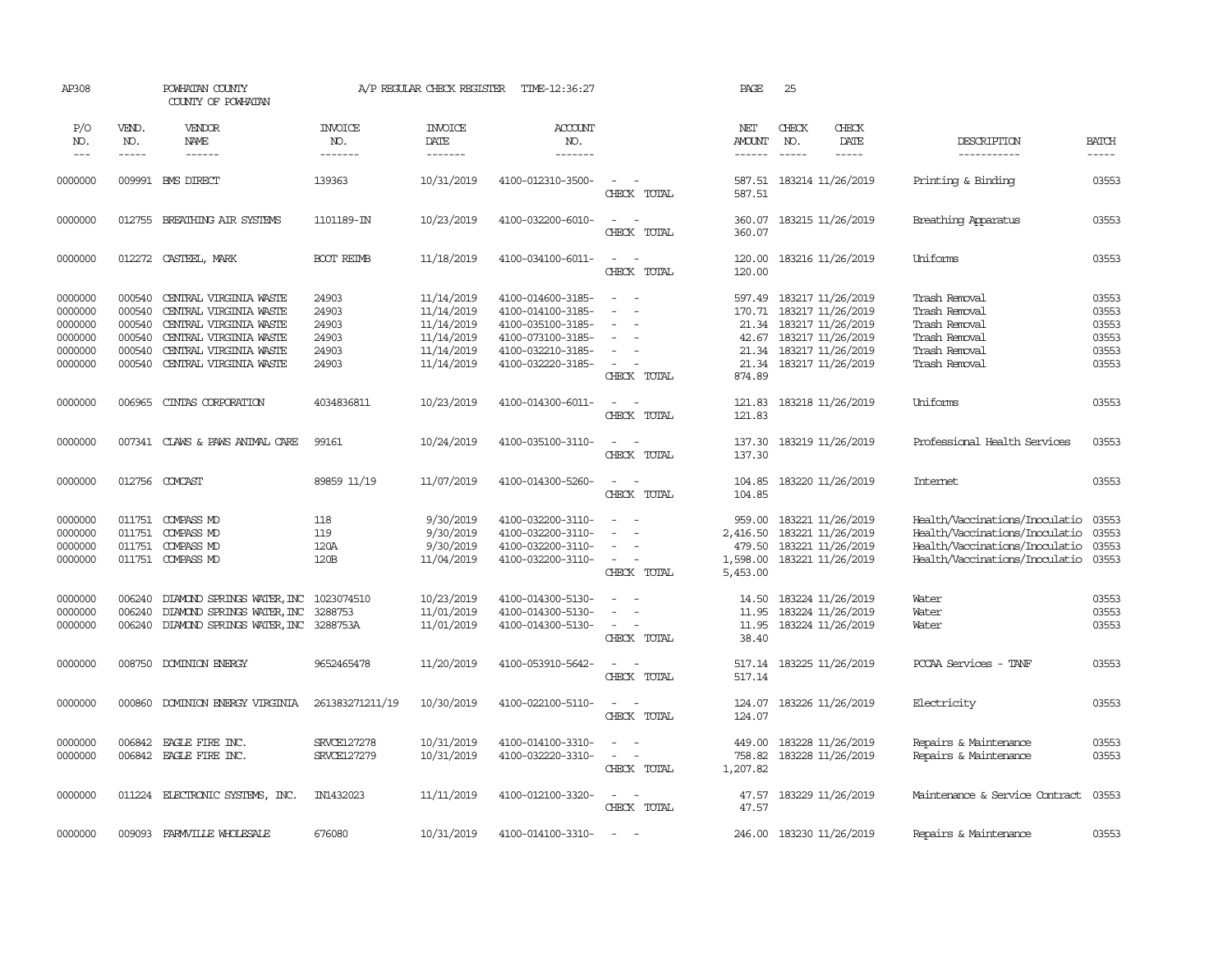| AP308                         |                            | POWHATAN COUNTY<br>COUNTY OF POWHATAN                                                  |                                          | A/P REGULAR CHECK REGISTER             | TIME-12:36:27                                               |                                                            | PAGE                                   | 26                                             |                                                             |                                                                                  |                         |
|-------------------------------|----------------------------|----------------------------------------------------------------------------------------|------------------------------------------|----------------------------------------|-------------------------------------------------------------|------------------------------------------------------------|----------------------------------------|------------------------------------------------|-------------------------------------------------------------|----------------------------------------------------------------------------------|-------------------------|
| P/O<br>NO.<br>$\frac{1}{2}$   | VEND.<br>NO.<br>-----      | VENDOR<br>NAME<br>------                                                               | <b>INVOICE</b><br>NO.<br>-------         | <b>INVOICE</b><br>DATE<br>-------      | ACCOUNT<br>NO.<br>-------                                   |                                                            | NET<br><b>AMOUNT</b><br>------         | CHECK<br>NO.                                   | CHECK<br>DATE<br>-----                                      | DESCRIPTION<br>-----------                                                       | <b>BATCH</b><br>-----   |
| 0000000<br>0000000            | 009093<br>009093           | FARMVILLE WHOLESALE<br>FARMVILLE WHOLESALE                                             | 676082<br>676679                         | 10/31/2019<br>11/06/2019               | 4100-014100-3310-<br>4100-032210-3310-                      | $\sim$<br>$\sim$<br>CHECK TOTAL                            | 42.00<br>163.00                        | 183230 11/26/2019<br>125.00- 183230 11/26/2019 |                                                             | Repairs & Maintenance<br>Repairs & Maintenance                                   | 03553<br>03553          |
| 0000000                       | 006666                     | FINE CREEK FIRE DEPT                                                                   | <b>REIMB 18-53784</b>                    | 10/29/2019                             | 4100-032200-6009-                                           | $\sim$<br>CHECK TOTAL                                      | 602.00<br>602.00                       |                                                | 183231 11/26/2019                                           | Auto Repairs and Parts                                                           | 03553                   |
| 0000000<br>0000000            | 012905<br>012905           | GALLS, LLC<br>GALLS, LLC                                                               | 014161292<br>014224358                   | 11/04/2019<br>11/11/2019               | 4100-031200-6011-<br>4100-031200-6011-                      | $\equiv$<br>CHECK TOTAL                                    | 128.59<br>38.00<br>166.59              |                                                | 183232 11/26/2019<br>183232 11/26/2019                      | Uniforms<br>Uniforms                                                             | 03553<br>03553          |
| 0000000                       | 009280                     | GOODMAN SPECIALIZED                                                                    | 15719G                                   | 6/20/2019                              | 4100-032200-6009-                                           | $\sim$<br>$\sim$<br>CHECK TOTAL                            | 1,950.33<br>1,950.33                   |                                                | 183233 11/26/2019                                           | Auto Repairs and Parts                                                           | 03553                   |
| 0000000                       |                            | 006013 GRAINGER                                                                        | 9347721988                               | 11/06/2019                             | 4100-014100-6005-                                           | $\sim$<br>$\sim$<br>CHECK TOTAL                            | 27.52<br>27.52                         |                                                | 183234 11/26/2019                                           | Cleaning Supplies                                                                | 03553                   |
| 0000000                       | 006763                     | <b>GREENBERG &amp; ASSOCIATES</b>                                                      | 4093                                     | 11/08/2019                             | 4100-031200-3110-                                           | $\sim$<br>$\sim$<br>CHECK TOTAL                            | 650.00<br>650.00                       |                                                | 183235 11/26/2019                                           | Professional Health Services                                                     | 03553                   |
| 0000000<br>0000000            | 006626<br>006626           | HUGUENOT VOLUNTEER FIRE<br>HUGUENOT VOLUNIEER FIRE                                     | <b>REIMB 11/19</b><br><b>REIMB 11/19</b> | 11/10/2019<br>11/10/2019               | 4100-032200-6009-<br>4100-032200-5815-                      | $\sim$<br>- -<br>$\sim$<br>$\sim$<br>CHECK TOTAL           | 23.15<br>127.99<br>151.14              | 183237 11/26/2019                              | 183237 11/26/2019                                           | Auto Repairs and Parts<br>Training/Seminars                                      | 03553<br>03553          |
| 0000000                       |                            | 011114 J.D. POWER                                                                      | 000750205                                | 11/01/2019                             | 4100-012310-6001-                                           | $\sim$<br>$\sim$<br>CHECK TOTAL                            | 371.00<br>371.00                       |                                                | 183238 11/26/2019                                           | Office Supplies                                                                  | 03553                   |
| 0000000<br>0000000<br>0000000 | 000120<br>000120<br>000120 | <b>JAMES RIVER AIR</b><br><b>JAMES RIVER AIR</b><br><b>JAMES RIVER AIR</b>             | S142506<br>S144554<br>S144632            | 10/29/2019<br>10/31/2019<br>11/18/2019 | 4100-014100-3308-<br>4100-014100-3308-<br>4100-014100-3308- | $\equiv$<br>٠<br>$\sim$<br>CHECK TOTAL                     | 311.50<br>489.50<br>803.00<br>1,604.00 |                                                | 183239 11/26/2019<br>183239 11/26/2019<br>183239 11/26/2019 | HVAC Service and Repairs<br>HVAC Service and Repairs<br>HVAC Service and Repairs | 03553<br>03553<br>03553 |
| 0000000                       |                            | 000157 KORMAN SIGNS, INC.                                                              | 337112                                   | 11/13/2019                             | 4100-081100-6021-                                           | $\sim$<br>$\sim$ $-$<br>CHECK TOTAL                        | 366.61<br>366.61                       | 183240 11/26/2019                              |                                                             | Street Signs                                                                     | 03553                   |
| 0000000                       | 006629                     | LANDSCAPE SUPPLY, INC.                                                                 | 0168336-IN                               | 11/07/2019                             | 4100-014500-3321-                                           | $\sim$ $-$<br>$\sim$<br>CHECK TOTAL                        | 848.00<br>848.00                       |                                                | 183241 11/26/2019                                           | Snow Removal                                                                     | 03553                   |
| 0000000                       |                            | 009164 LIBRARY IDEAS, LLC                                                              | 72962                                    | 11/15/2019                             | 4100-073100-6012-                                           | $\sim$ 100 $\sim$<br>CHECK TOTAL                           | 645.00<br>645.00                       |                                                | 183242 11/26/2019                                           | Books & Subscriptions                                                            | 03553                   |
| 0000000                       | 013292                     | LIBRARYWORKS INC.                                                                      | 1343                                     | 11/08/2019                             | 4100-073100-5540-                                           | $\omega_{\rm{max}}$ and $\omega_{\rm{max}}$<br>CHECK TOTAL | 147.00<br>147.00                       |                                                | 183243 11/26/2019                                           | Conferences & Training                                                           | 03553                   |
| 0000000                       |                            | 011446 LIPSCOMB, GALE                                                                  | JURY COMM FY20                           | 11/21/2019                             | 4100-021100-1800-                                           | $\sim$<br>$\sim$<br>CHECK TOTAL                            | 30.00<br>30.00                         |                                                | 183244 11/26/2019                                           | COMP: Jury Commissioners                                                         | 03553                   |
| 0000000<br>0000000            |                            | 011354 MATTHEW BENDER & CO, INC. 14533049<br>011354 MATTHEW BENDER & CO, INC. 14533758 |                                          | 11/06/2019<br>11/06/2019               | 4100-011010-3002-<br>4100-031200-5810-                      | $\sim$<br>CHECK TOTAL                                      | 24.39<br>24.39<br>48.78                | 183246 11/26/2019                              | 183246 11/26/2019                                           | County Code<br>Dues/Association Memberships                                      | 03553<br>03553          |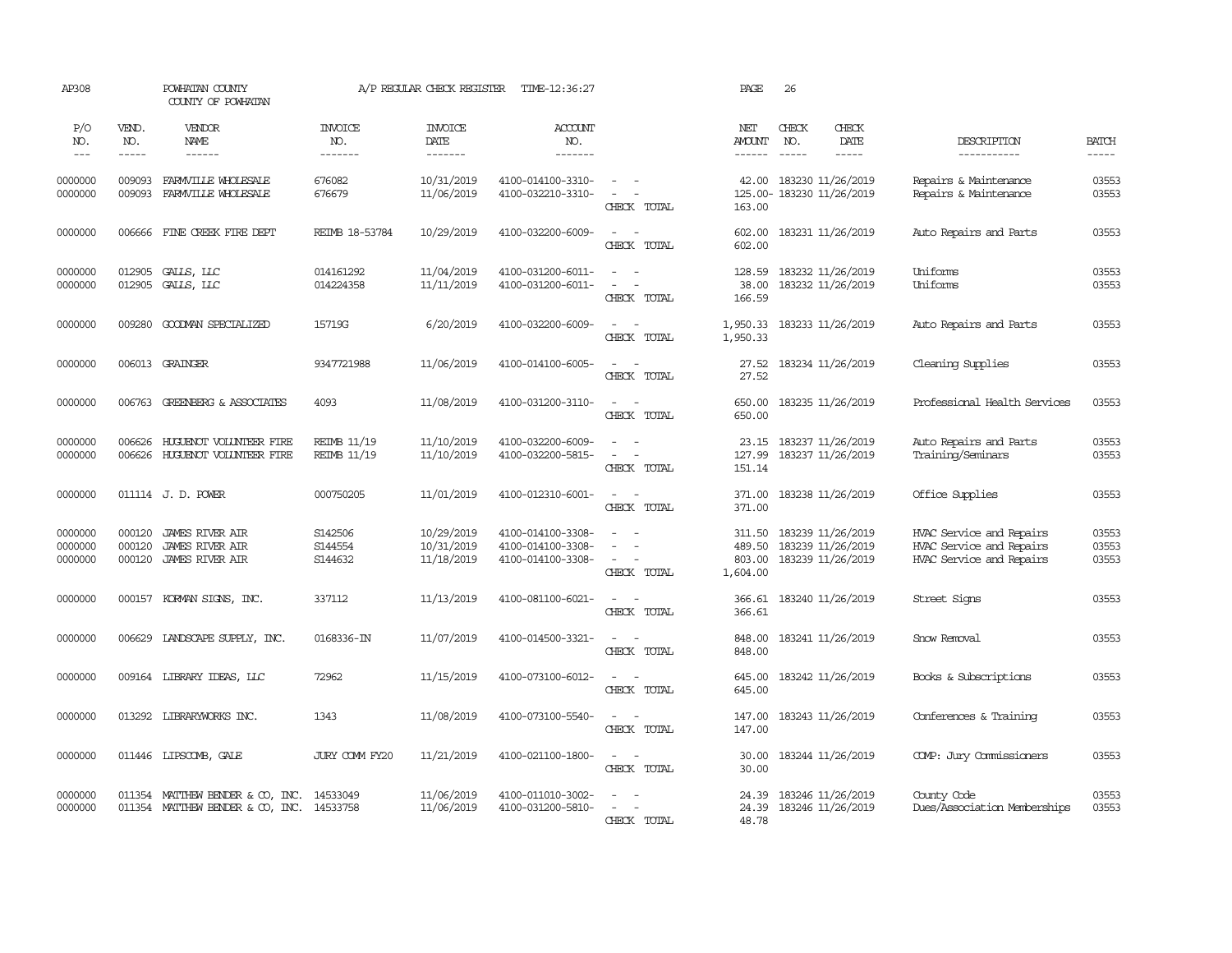| AP308                                    |                                      | POWHATAN COUNTY<br>COUNTY OF POWHATAN                                                                                                                                                                                                                                                                                                                                                                                                                                                                    |                                             | A/P REGULAR CHECK REGISTER                           | TIME-12:36:27                                                                    |                                                                                                   | PAGE                                 | 27                            |                                                                                        |                                                                                                 |                                  |
|------------------------------------------|--------------------------------------|----------------------------------------------------------------------------------------------------------------------------------------------------------------------------------------------------------------------------------------------------------------------------------------------------------------------------------------------------------------------------------------------------------------------------------------------------------------------------------------------------------|---------------------------------------------|------------------------------------------------------|----------------------------------------------------------------------------------|---------------------------------------------------------------------------------------------------|--------------------------------------|-------------------------------|----------------------------------------------------------------------------------------|-------------------------------------------------------------------------------------------------|----------------------------------|
| P/O<br>NO.<br>$\qquad \qquad - -$        | VEND.<br>NO.<br>$\cdots$             | VENDOR<br>NAME<br>$\begin{array}{cccccccccc} \multicolumn{2}{c}{} & \multicolumn{2}{c}{} & \multicolumn{2}{c}{} & \multicolumn{2}{c}{} & \multicolumn{2}{c}{} & \multicolumn{2}{c}{} & \multicolumn{2}{c}{} & \multicolumn{2}{c}{} & \multicolumn{2}{c}{} & \multicolumn{2}{c}{} & \multicolumn{2}{c}{} & \multicolumn{2}{c}{} & \multicolumn{2}{c}{} & \multicolumn{2}{c}{} & \multicolumn{2}{c}{} & \multicolumn{2}{c}{} & \multicolumn{2}{c}{} & \multicolumn{2}{c}{} & \multicolumn{2}{c}{} & \mult$ | <b>INVOICE</b><br>NO.<br>-------            | <b>INVOICE</b><br>DATE<br>-------                    | <b>ACCOUNT</b><br>NO.<br>-------                                                 |                                                                                                   | NET<br>AMOUNT<br>------              | CHECK<br>NO.<br>$\frac{1}{2}$ | CHECK<br>DATE<br>-----                                                                 | DESCRIPTION<br>-----------                                                                      | <b>BATCH</b><br>-----            |
| 0000000                                  |                                      | 013176 MIDWEST TAPE, LLC                                                                                                                                                                                                                                                                                                                                                                                                                                                                                 | 98192365                                    | 11/11/2019                                           | 4100-073100-6012-                                                                | $\sim$<br>$\sim$<br>CHECK TOTAL                                                                   | 22.49<br>22.49                       |                               | 183247 11/26/2019                                                                      | Books & Subscriptions                                                                           | 03553                            |
| 0000000                                  | 006490                               | MORRIS INDUSTRIES, INC.                                                                                                                                                                                                                                                                                                                                                                                                                                                                                  | 231733                                      | 10/02/2019                                           | 4100-014100-3310-                                                                | $\sim$<br>$\sim$<br>CHECK TOTAL                                                                   | 1,250.00<br>1,250.00                 |                               | 183249 11/26/2019                                                                      | Repairs & Maintenance                                                                           | 03553                            |
| 0000000                                  |                                      | 011231 NEOFUNDS BY NEOPOST                                                                                                                                                                                                                                                                                                                                                                                                                                                                               | 0695 11/19                                  | 11/08/2019                                           | 100-000100-0016-                                                                 | $\sim$<br>$\sim$<br>CHECK TOTAL                                                                   | 700.00<br>700.00                     |                               | 183250 11/26/2019                                                                      | Prepaid Postage                                                                                 | 03554                            |
| 0000000                                  |                                      | 011903 PACIELLO, SALVATORE                                                                                                                                                                                                                                                                                                                                                                                                                                                                               | JURY COMM FY20                              | 11/21/2019                                           | 4100-021100-1800-                                                                | $\sim$<br>$\sim$<br>CHECK TOTAL                                                                   | 30.00<br>30.00                       |                               | 183251 11/26/2019                                                                      | COMP: Jury Commissioners                                                                        | 03554                            |
| 0000000                                  | 000375                               | PIEDMONT REGIONAL JAIL                                                                                                                                                                                                                                                                                                                                                                                                                                                                                   | 3169                                        | 11/01/2019                                           | 4100-033400-3841-                                                                | $\sim$<br>$\sim$<br>CHECK TOTAL                                                                   | 32,064.00<br>32,064.00               |                               | 183252 11/26/2019                                                                      | Detention of Adults                                                                             | 03554                            |
| 0000000<br>0000000<br>0000000<br>0000000 | 001250<br>001250<br>001250<br>001250 | POWHATAN AUTO & TRACTOR<br>POWHATAN AUTO & TRACTOR<br>POWHATAN AUTO & TRACTOR<br>POWHATAN AUTO & TRACTOR                                                                                                                                                                                                                                                                                                                                                                                                 | 569987<br>571667<br>572568<br>572630        | 10/04/2019<br>10/17/2019<br>10/24/2019<br>10/24/2019 | 4100-014100-6009-<br>4100-014500-6009-<br>4100-014100-6009-<br>4100-014500-6004- | $\equiv$<br>$\sim$<br>$\sim$<br>$\sim$<br>$\sim$<br>$\sim$<br>CHECK TOTAL                         | 18.76<br>9.99<br>4.48<br>60.90       |                               | 27.67 183253 11/26/2019<br>183253 11/26/2019<br>183253 11/26/2019<br>183253 11/26/2019 | Auto Parts & Repairs<br>Auto Parts & Repairs<br>Auto Parts & Repairs<br>Tools and Equipment     | 03554<br>03554<br>03554<br>03554 |
| 0000000<br>0000000<br>0000000            | 006928<br>006928<br>006928           | POWHATAN COUNTY DEPT. OF<br>POWHATAN COUNTY DEPT. OF<br>POWHATAN COUNTY DEPT. OF                                                                                                                                                                                                                                                                                                                                                                                                                         | REIMB BLOSSMAN<br>REIMB CONF<br>REIMB VACAP | 11/20/2019<br>11/19/2019<br>11/19/2019               | 4100-053910-5643-<br>4100-053910-5643-<br>4100-053910-5643-                      | $\sim$<br>$\sim$<br>$\overline{a}$<br>$\overline{\phantom{a}}$<br>$\sim$<br>$\sim$<br>CHECK TOTAL | 95.00<br>135.00<br>227.25<br>457.25  |                               | 183254 11/26/2019<br>183254 11/26/2019<br>183254 11/26/2019                            | PCCAA Services - Federal CSBG<br>PCCAA Services - Federal CSBG<br>PCCAA Services - Federal CSBG | 03554<br>03554<br>03554          |
| 0000000                                  | 012340                               | PRICE SUPPLY COMPANY, INC                                                                                                                                                                                                                                                                                                                                                                                                                                                                                | 1910-065899                                 | 10/23/2019                                           | 4100-014100-3310-                                                                | $\overline{\phantom{a}}$<br>$\sim$<br>CHECK TOTAL                                                 | 34.36<br>34.36                       |                               | 183256 11/26/2019                                                                      | Repairs & Maintenance                                                                           | 03554                            |
| 0000000                                  | 000780                               | <b>QUILL CORPORATION</b>                                                                                                                                                                                                                                                                                                                                                                                                                                                                                 | 2590841                                     | 11/11/2019                                           | 4100-012310-6001-                                                                | $\sim$<br>$\sim$<br>CHECK TOTAL                                                                   | 55.92<br>55.92                       |                               | 183258 11/26/2019                                                                      | Office Supplies                                                                                 | 03554                            |
| 0000000<br>0000000<br>0000000            | 000620<br>000620                     | R. C. GOODWIN & SONS, INC<br>R. C. GOODWYN & SONS, INC<br>000620 R. C. GOODWIN & SONS, INC                                                                                                                                                                                                                                                                                                                                                                                                               | 0882086<br>0882156<br>0882665               | 11/04/2019<br>11/04/2019<br>11/07/2019               | 4100-014100-3310-<br>4100-014100-3310-<br>4100-014100-3310-                      | $\sim$<br>$\equiv$<br>$\overline{\phantom{a}}$<br>$\overline{\phantom{a}}$<br>CHECK TOTAL         | 22.66<br>26.00<br>9.99<br>58.65      |                               | 183259 11/26/2019<br>183259 11/26/2019<br>183259 11/26/2019                            | Repairs & Maintenance<br>Repairs & Maintenance<br>Repairs & Maintenance                         | 03554<br>03554<br>03554          |
| 0000000                                  | 012509                               | RICHMOND SUBURBAN NEWS                                                                                                                                                                                                                                                                                                                                                                                                                                                                                   | 3437780 10/19                               | 11/03/2019                                           | 4100-012410-3600-                                                                | $\sim$ $ \sim$<br>CHECK TOTAL                                                                     | 200.50<br>200.50                     |                               | 183260 11/26/2019                                                                      | Advertising                                                                                     | 03554                            |
| 0000000                                  |                                      | 009158 RICHWEB, INC.                                                                                                                                                                                                                                                                                                                                                                                                                                                                                     | 19-305-162                                  | 11/14/2019                                           | 4100-073100-3140-                                                                | $\sim$ $ \sim$<br>CHECK TOTAL                                                                     | 175.00<br>175.00                     |                               | 183261 11/26/2019                                                                      | Professional Services                                                                           | 03554                            |
| 0000000<br>0000000                       | 007062                               | RUTHERFORD JANITOR SUPPLY<br>007062 RUIHERFORD JANITOR SUPPLY 1128380                                                                                                                                                                                                                                                                                                                                                                                                                                    | 1127874                                     | 11/12/2019<br>11/14/2019                             | 4100-032220-6005-<br>4100-032210-6005-                                           | $\sim$<br>$\sim$ $-$<br>CHECK TOTAL                                                               | 535.78<br>449.58<br>985.36           |                               | 183262 11/26/2019<br>183262 11/26/2019                                                 | Cleaning Supplies<br>Cleaning Supplies                                                          | 03554<br>03554                   |
| 0000000<br>0000000                       | 011644                               | SANTANDER LEASING, LLC<br>011644 SANTANDER LEASING, LLC                                                                                                                                                                                                                                                                                                                                                                                                                                                  | 2403249<br>2403249                          | 11/12/2019<br>11/12/2019                             | 4100-095101-9190-<br>4100-095101-9191-                                           | $\equiv$<br>$\sim$<br>$\sim$<br>CHECK TOTAL                                                       | 151,061.35<br>3,474.65<br>154,536.00 |                               | 183263 11/26/2019<br>183263 11/26/2019                                                 | Bus Lease - Principal<br>Bus Lease - Interest                                                   | 03554<br>03554                   |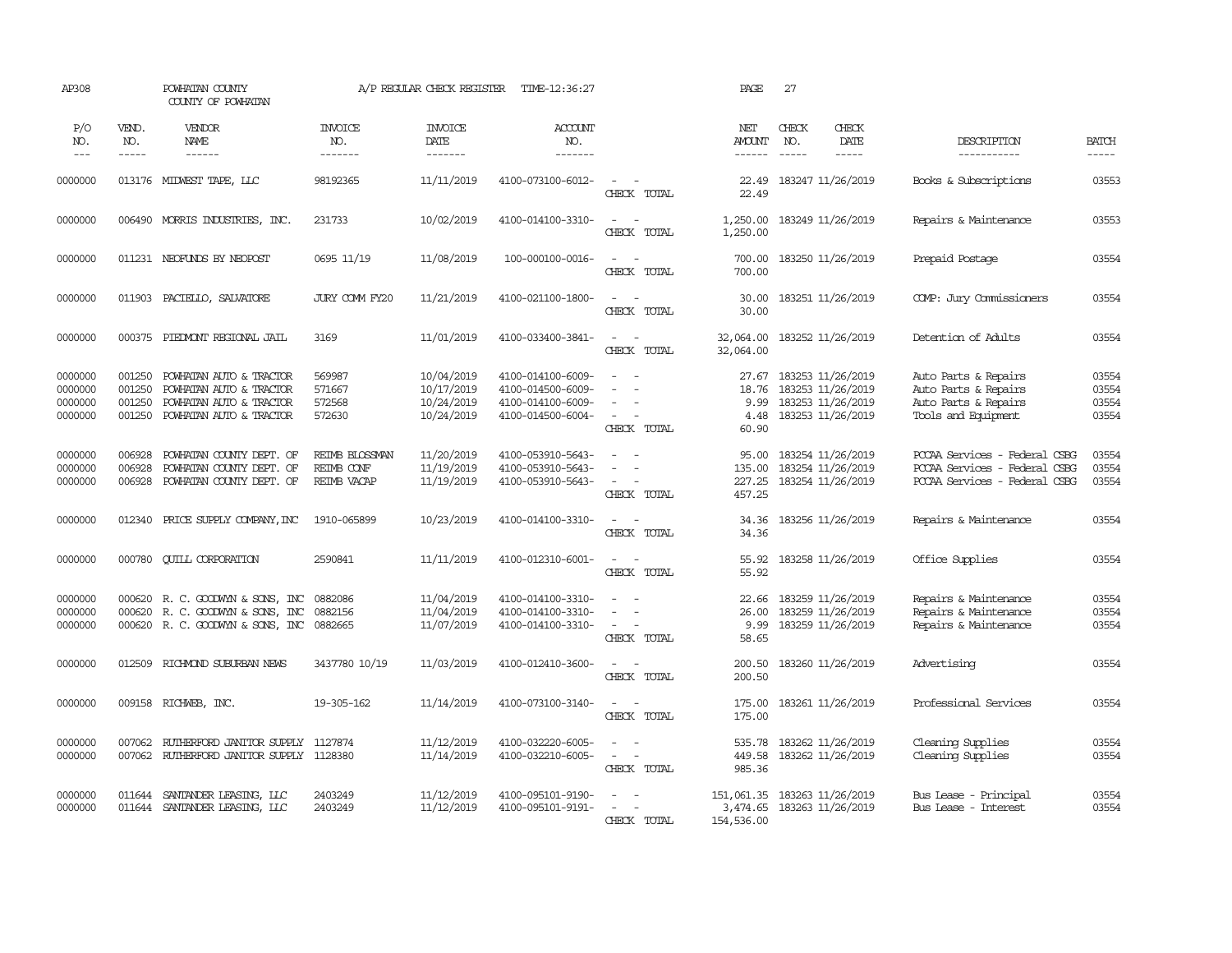| AP308              |                  | POWHATAN COUNTY<br>COUNTY OF POWHATAN          |                                  | A/P REGULAR CHECK REGISTER | TIME-12:36:27                          |                                                             | PAGE                     | 28            |                                        |                                                                  |                |
|--------------------|------------------|------------------------------------------------|----------------------------------|----------------------------|----------------------------------------|-------------------------------------------------------------|--------------------------|---------------|----------------------------------------|------------------------------------------------------------------|----------------|
| P/O<br>NO.         | VEND.<br>NO.     | VENDOR<br>NAME                                 | <b>INVOICE</b><br>NO.            | <b>INVOICE</b><br>DATE     | <b>ACCOUNT</b><br>NO.                  |                                                             | NET<br><b>AMOUNT</b>     | CHECK<br>NO.  | CHECK<br>DATE                          | DESCRIPTION                                                      | <b>BATCH</b>   |
| $\frac{1}{2}$      | $- - - - -$      | ------                                         | -------                          | -------                    | -------                                |                                                             | ------                   | $\frac{1}{2}$ | $- - - - -$                            | -----------                                                      | $- - - - -$    |
| 0000000<br>0000000 | 006921<br>006921 | SEA-CLEAR AQUARIUM<br>SEA-CLEAR ACUARIUM       | 6406<br>6407                     | 10/15/2019<br>11/15/2019   | 4100-073100-3320-<br>4100-073100-3320- | $\sim$<br>$\sim$<br>$\overline{\phantom{a}}$<br>CHECK TOTAL | 80.00<br>80.00<br>160.00 |               | 183264 11/26/2019<br>183264 11/26/2019 | Maintenance & Service Contract<br>Maintenance & Service Contract | 03554<br>03554 |
| 0000000            | 008654           | SEAY'S TOWING                                  | <b>HORSE</b>                     | 11/07/2019                 | 4100-031200-6014-                      | $\sim$                                                      | 325.00                   |               | 183265 11/26/2019                      | Other Operating Supplies                                         | 03554          |
| 0000000            | 008654           | SEAY'S TOWING                                  | URT-5275                         | 11/08/2019                 | 4100-031200-6014-                      | $\sim$<br>CHECK TOTAL                                       | 100.00<br>425.00         |               | 183265 11/26/2019                      | Other Operating Supplies                                         | 03554          |
| 0000000            | 012770           | SHAW, STEPHEN                                  | CLASS 10/19                      | 11/20/2019                 | 4100-034100-5540-                      | $\sim$<br>$\sim$<br>CHECK TOTAL                             | 209.00<br>209.00         |               | 183266 11/26/2019                      | Conferences & Training                                           | 03554          |
| 0000000            | 012404           | SOUTHSIDE ELECTRIC                             | 559364001 10/19                  | 10/25/2019                 | 4100-053910-5642-                      | $\sim$<br>$\sim$<br>CHECK TOTAL                             | 182.46<br>182.46         |               | 183268 11/26/2019                      | PCCAA Services - TANF                                            | 03554          |
| 0000000            | 006594           | SOUTHSIDE ELECTRIC COOP                        | 635040001 11/19                  | 11/13/2019                 | 4100-073100-5110-                      | $\sim$<br>$\sim$                                            | 2,370.12                 |               | 183269 11/26/2019                      | Electricity                                                      | 03554          |
| 0000000            | 006594           | SOUTHSIDE ELECTRIC COOP                        | 63504004 11/19                   | 11/13/2019                 | 4100-035100-5110-                      | $\overline{a}$                                              | 398.94                   |               | 183269 11/26/2019                      | Electricity                                                      | 03554          |
| 0000000            | 006594           | SOUTHSIDE ELECTRIC COOP                        | 63504005 11/19                   | 11/13/2019                 | 4100-031210-5110-                      | $\blacksquare$                                              | 144.41                   |               | 183269 11/26/2019                      | Electricity - Comunications H                                    | 03554          |
| 0000000            | 006594           | SOUTHSIDE ELECTRIC COOP                        | 63504006 11/19                   | 11/13/2019                 | 4100-014600-5110-                      | $\overline{\phantom{a}}$                                    | 174.11                   |               | 183269 11/26/2019                      | Electricity                                                      | 03554          |
| 0000000            | 006594           | SOUTHSIDE ELECTRIC COOP                        | 63504008 11/19                   | 11/13/2019                 | 4100-014600-5110-                      | ÷.                                                          | 1,090.07                 |               | 183269 11/26/2019                      | Electricity                                                      | 03554          |
| 0000000            | 006594           | SOUTHSIDE ELECTRIC COOP                        | 63504009 11/19                   | 11/13/2019                 | 4100-014600-5110-                      |                                                             | 4,277.37                 |               | 183269 11/26/2019                      | Electricity                                                      | 03554          |
| 0000000            | 006594           | SOUTHSIDE ELECTRIC COOP                        | 63504010 9/19                    | 9/12/2019                  | 4100-014600-5110-                      | $\sim$<br>$\overline{\phantom{a}}$<br>CHECK TOTAL           | 27.21<br>8,482.23        |               | 183269 11/26/2019                      | Electricity                                                      | 03554          |
| 0000000            | 012058           | SPOSA, JOSEPH                                  | <b>EMS SYMP REIMB</b>            | 11/13/2019                 | 4100-032200-5815-                      | $\sim$<br>$\sim$<br>CHECK TOTAL                             | 389.02<br>389.02         |               | 183270 11/26/2019                      | Training/Seminars                                                | 03554          |
| 0000000            | 001940           | STANDBY SYSTEMS, INC.                          | 09191824                         | 9/20/2019                  | 4100-035500-6023-                      | $\overline{\phantom{a}}$<br>- 11                            | 125.00                   |               | 183271 11/26/2019                      | Mobile Command Post                                              | 03554          |
| 0000000            | 001940           | STANDBY SYSTEMS, INC.                          | 09191825                         | 9/20/2019                  | 4100-032220-3320-                      | $\equiv$<br>$\overline{\phantom{a}}$                        | 140.00                   |               | 183271 11/26/2019                      | Maintenance & Service Contract                                   | 03554          |
| 0000000            | 001940           | STANDBY SYSTEMS, INC.                          | 09191826                         | 9/20/2019                  | 4100-032220-3320-                      | $\equiv$                                                    | 153.00                   |               | 183271 11/26/2019                      | Maintenance & Service Contract                                   | 03554          |
| 0000000            | 001940           | STANDBY SYSTEMS, INC.                          | 09191827                         | 9/20/2019                  | 4100-032220-3320-                      | $\equiv$                                                    | 153.00                   |               | 183271 11/26/2019                      | Maintenance & Service Contract                                   | 03554          |
| 0000000            | 001940           | STANDBY SYSTEMS, INC.                          | 09191829                         | 9/20/2019                  | 4100-035500-6014-                      | $\overline{\phantom{a}}$                                    | 130.00                   |               | 183271 11/26/2019                      | Other Operating Supplies                                         | 03554<br>03554 |
| 0000000<br>0000000 | 001940<br>001940 | STANDBY SYSTEMS, INC.<br>STANDBY SYSTEMS, INC. | 09191834<br>09191836             | 9/20/2019<br>9/23/2019     | 4100-032220-3320-<br>4100-032220-3320- |                                                             | 140.00<br>153.00         |               | 183271 11/26/2019<br>183271 11/26/2019 | Maintenance & Service Contract<br>Maintenance & Service Contract | 03554          |
| 0000000            | 001940           | STANDBY SYSTEMS, INC.                          | 09191853                         | 9/23/2019                  | 4100-032220-3320-                      |                                                             | 140.00                   |               | 183271 11/26/2019                      | Maintenance & Service Contract                                   | 03554          |
|                    |                  |                                                |                                  |                            |                                        | CHECK TOTAL                                                 | 1,134.00                 |               |                                        |                                                                  |                |
| 0000000            | 013065           | STAPLES INC                                    | 7301587601-0-2                   | 11/04/2019                 | 4100-034100-6001-                      | $\overline{\phantom{a}}$                                    | 22.95                    |               | 183272 11/26/2019                      | Office Supplies                                                  | 03554          |
| 0000000            | 013065           | STAPLES INC                                    | 7301891198-0-1                   | 11/07/2019                 | 4100-034100-6001-                      | $\equiv$<br>- 11                                            | 250.88                   |               | 183272 11/26/2019                      | Office Supplies                                                  | 03554          |
| 0000000            | 013065           | STAPLES INC                                    | 7302071625-0-1                   | 11/13/2019                 | 4100-081100-6001-                      | $\sim$                                                      | 23.97                    |               | 183272 11/26/2019                      | Office Supplies                                                  | 03554          |
| 0000000            | 013065           | STAPLES INC                                    | 7302071625-0-1                   | 11/13/2019                 | 4100-034100-6001-                      | $\equiv$                                                    | 18.72                    |               | 183272 11/26/2019                      | Office Supplies                                                  | 03554          |
| 0000000<br>0000000 | 013065<br>013065 | STAPLES INC<br>STAPLES INC                     | 7302078929-0-1<br>7302154817-0-1 | 11/13/2019<br>11/15/2019   | 4100-022100-6012-<br>4100-081100-6001- | $\sim$                                                      | 35.01<br>6.98            |               | 183272 11/26/2019<br>183272 11/26/2019 | Books & Subscriptions<br>Office Supplies                         | 03554<br>03554 |
| 0000000            | 013065           | STAPLES INC                                    | 7302154817-0-2                   | 11/15/2019                 | 4100-034100-6001-                      | $\sim$                                                      | 28.90                    |               | 183272 11/26/2019                      | Office Supplies                                                  | 03554          |
|                    |                  |                                                |                                  |                            |                                        | CHECK TOTAL                                                 | 387.41                   |               |                                        |                                                                  |                |
| 0000000            |                  | 013107 T-MOBILE                                | 965938308 10/19                  | 10/29/2019                 | 4100-073100-6002-                      | $\overline{\phantom{a}}$<br>CHECK TOTAL                     | 75.44<br>75.44           |               | 183275 11/26/2019                      | Computer Equipment-non-capital                                   | 03554          |
| 0000000            | 010088           | TREASURER                                      | 11/21/2019                       | 11/21/2019                 | 4100-032200-5815-                      |                                                             | .00.                     |               | 183277 11/26/2019                      | Training/Seminars                                                | 03555          |
| 0000000            |                  | 010088 TREASURER                               | 11/21/2019                       | 11/21/2019                 | 4100-032200-5815-                      | $\sim$<br>$\sim$                                            | 11.79                    |               | 183277 11/26/2019                      | Training/Seminars                                                | 03555          |
|                    |                  |                                                |                                  |                            |                                        | CHECK TOTAL                                                 | 11.79                    |               |                                        |                                                                  |                |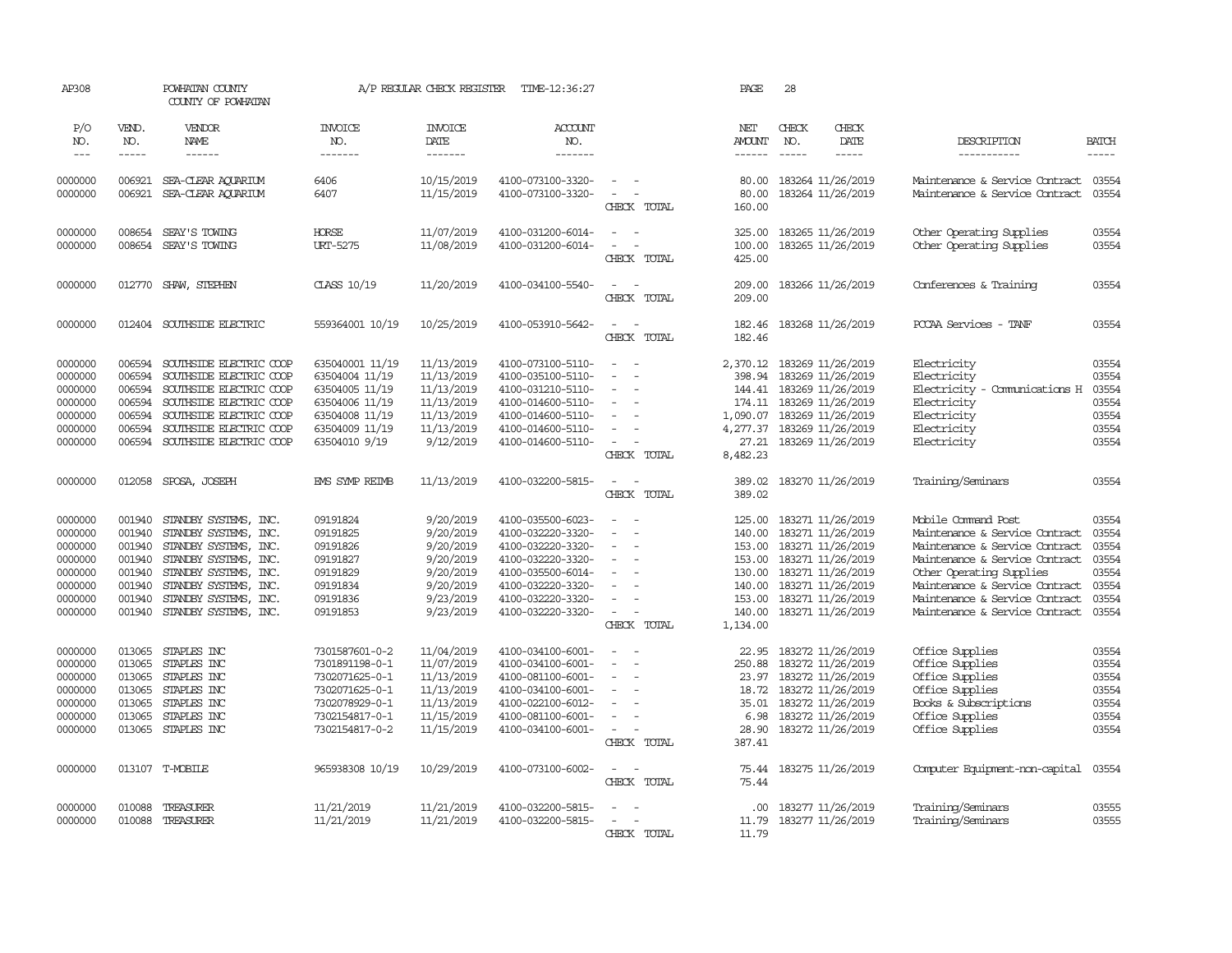| AP308                |              | POWHATAN COUNTY<br>COUNTY OF POWHATAN |                 | A/P REGULAR CHECK REGISTER | TIME-12:36:27     |                                                                                                | PAGE                        | 29            |                          |                               |              |
|----------------------|--------------|---------------------------------------|-----------------|----------------------------|-------------------|------------------------------------------------------------------------------------------------|-----------------------------|---------------|--------------------------|-------------------------------|--------------|
| P/O                  | VEND.        | VENDOR                                | <b>INVOICE</b>  | <b>INVOICE</b>             | ACCOUNT           |                                                                                                | NET                         | CHECK         | CHECK                    |                               |              |
| NO.                  | NO.          | NAME                                  | NO.             | DATE                       | NO.               |                                                                                                | <b>AMOUNT</b>               | NO.           | DATE                     | DESCRIPTION                   | <b>BATCH</b> |
| $\sim$ $\sim$ $\sim$ | -----        | ------                                | -------         | -------                    | -------           |                                                                                                | ------                      | $\frac{1}{2}$ |                          | -----------                   | -----        |
| 0000000              | 008126       | VERIZON                               | 9841240877      | 11/01/2019                 | 100-000100-0006-  | - -                                                                                            | 50.57                       |               | 183278 11/26/2019        | Due from Other Agencies       | 03554        |
| 0000000              | 008126       | VERIZON                               | 9841240877      | 11/01/2019                 | 4100-012100-5250- | ٠<br>$\overline{\phantom{a}}$                                                                  |                             |               | 101.14 183278 11/26/2019 | Cell Phones                   | 03554        |
| 0000000              | 008126       | VERIZON                               | 9841240877      | 11/01/2019                 | 4100-012510-5250- | $\sim$<br>$\sim$                                                                               |                             |               | 188.46 183278 11/26/2019 | Cell Phones                   | 03554        |
| 0000000              | 008126       | VERIZON                               | 9841240877      | 11/01/2019                 | 4100-012510-5270- | $\overline{\phantom{0}}$<br>$\sim$                                                             |                             |               | 132.01 183278 11/26/2019 | Network Service Connection    | 03554        |
| 0000000              | 008126       | VERIZON                               | 9841240877      | 11/01/2019                 | 4100-014100-5250- | $\sim$ $ \sim$                                                                                 |                             |               | 912.51 183278 11/26/2019 | Cell Phones                   | 03554        |
| 0000000              | 008126       | VERIZON                               | 9841240877      | 11/01/2019                 | 4100-031210-5250- | $\sim$<br>$\sim$                                                                               |                             |               | 464.20 183278 11/26/2019 | CELL PHONES                   | 03554        |
| 0000000              | 008126       | VERIZON                               | 9841240877      | 11/01/2019                 | 4100-032200-5250- | $\sim$<br>$\sim$                                                                               | 1, 174.62 183278 11/26/2019 |               |                          | Cell Phones                   | 03554        |
| 0000000              | 008126       | VERIZON                               | 9841240877      | 11/01/2019                 | 4100-031200-5250- | $\equiv$                                                                                       | 1,320.85 183278 11/26/2019  |               |                          | Cell Phones                   | 03554        |
| 0000000              | 008126       | VERIZON                               | 9841240877      | 11/01/2019                 | 4100-033300-5250- | $\frac{1}{2} \left( \frac{1}{2} \right) \left( \frac{1}{2} \right) \left( \frac{1}{2} \right)$ |                             |               | 16.19 183278 11/26/2019  | Cell Phones                   | 03554        |
| 0000000              | 008126       | VERIZON                               | 9841240877      | 11/01/2019                 | 4100-034100-5250- | $\sim$<br>$\sim$                                                                               | 201.72                      |               | 183278 11/26/2019        | Cell Phones                   | 03554        |
| 0000000              | 008126       | VERIZON                               | 9841240877      | 11/01/2019                 | 4100-035500-5250- | $\overline{\phantom{0}}$<br>$\sim$                                                             |                             |               | 130.59 183278 11/26/2019 | Cell Phones                   | 03554        |
| 0000000              | 008126       | VERIZON                               | 9841240877      | 11/01/2019                 | 4100-035500-6001- | $\overline{\phantom{a}}$                                                                       | 49.99                       |               | 183278 11/26/2019        | Office Supplies               | 03554        |
| 0000000              | 008126       | VERIZON                               | 9841240877      | 11/01/2019                 | 4100-071110-5250- | $\sim$<br>$\overline{\phantom{a}}$                                                             | 70.28                       |               | 183278 11/26/2019        | Cell Phones                   | 03554        |
| 0000000              | 008126       | VERIZON                               | 9841240877      | 11/01/2019                 | 4100-081100-5250- | $\sim$<br>$\overline{\phantom{a}}$                                                             | 100.58                      |               | 183278 11/26/2019        | Cell Phones                   | 03554        |
|                      |              |                                       |                 |                            |                   | CHECK TOTAL                                                                                    | 4,913.71                    |               |                          |                               |              |
| 0000000              | 011169       | VERIZON                               | 8043780915 1119 | 10/25/2019                 | 4100-032200-5230- | $\sim$<br>$\sim$                                                                               |                             |               | 107.12 183279 11/26/2019 | Telephone Services            | 03554        |
| 0000000              |              | 011169 VERIZON                        | 804598567111/19 | 11/11/2019                 | 4100-073100-5230- | $\sim$<br>$\sim$                                                                               |                             |               | 50.13 183279 11/26/2019  | Telephone Services            | 03554        |
|                      |              |                                       |                 |                            |                   | CHECK TOTAL                                                                                    | 157.25                      |               |                          |                               |              |
| 0000000              | 012412 VFIS  |                                       | C12429 2222     | 11/07/2019                 | 4100-032200-5305- | $\overline{\phantom{a}}$                                                                       | 940.00                      |               | 183280 11/26/2019        | Auto Insurance Premium        | 03554        |
|                      |              |                                       |                 |                            |                   | CHECK TOTAL                                                                                    | 940.00                      |               |                          |                               |              |
| 0000000              | 009516 VGFOA |                                       | 2020 DUES       | 11/20/2019                 | 4100-012200-5810- | $\sim$                                                                                         | 50.00                       |               | 183281 11/26/2019        | Dues/Association Memberships  | 03554        |
|                      |              |                                       |                 |                            |                   | CHECK TOTAL                                                                                    | 50.00                       |               |                          |                               |              |
| 0000000              | 008795       | VIRGINIA COMUNITY                     | 2ND OTR FY20    | 11/19/2019                 | 4100-053910-5643- | $\sim$                                                                                         | 671.00                      |               | 183282 11/26/2019        | PCCAA Services - Federal CSBG | 03554        |
|                      |              |                                       |                 |                            |                   | CHECK TOTAL                                                                                    | 671.00                      |               |                          |                               |              |
| 0000000              |              | 012458 WIMMER, WILLIE                 | 1372            | 11/13/2019                 | 4100-032200-6009- |                                                                                                | 1,895.00                    |               | 183283 11/26/2019        | Auto Repairs and Parts        | 03554        |
|                      |              |                                       |                 |                            |                   | CHECK TOTAL                                                                                    | 1,895.00                    |               |                          |                               |              |
| 0000000              | 007755       | WITMER PUBLIC SAFETY                  | E1886857        | 10/11/2019                 | 4100-032200-6016- | $\sim$                                                                                         |                             |               | 200.00 183284 11/26/2019 | <b>JET</b> Program            | 03554        |
| 0000000              |              | 007755 WITMER PUBLIC SAFETY           | E1894849        | 10/28/2019                 | 4100-032200-6016- | $\sim$<br>$\overline{\phantom{a}}$                                                             | 150.00                      |               | 183284 11/26/2019        | <b>JET</b> Program            | 03554        |
|                      |              |                                       |                 |                            |                   | CHECK TOTAL                                                                                    | 350.00                      |               |                          |                               |              |
|                      |              |                                       |                 |                            |                   |                                                                                                |                             |               |                          |                               |              |

CHECK TYPE TOTAL 643,683.98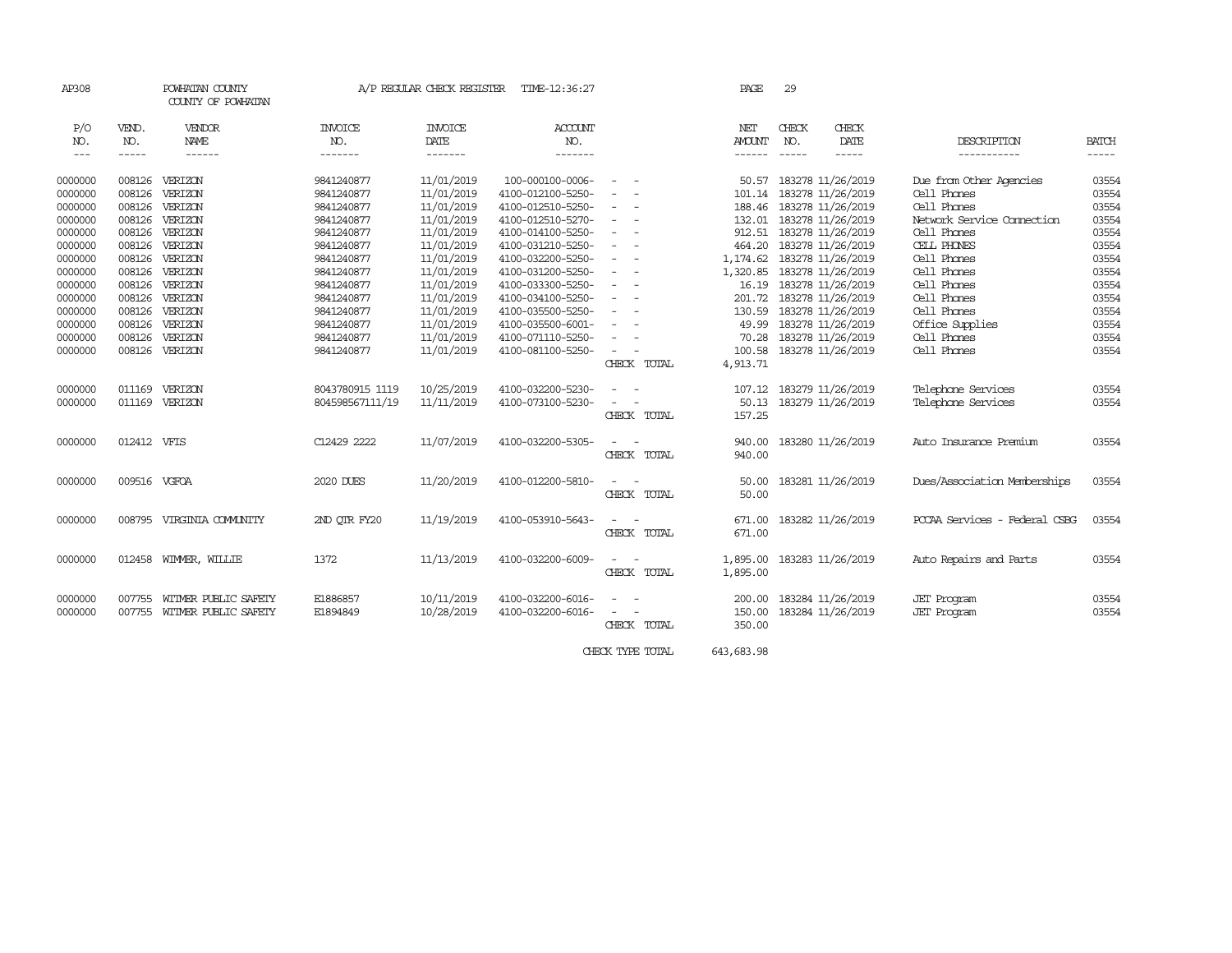| AP308      |              | POWHATAN COUNTY<br>COUNTY OF POWHATAN |                                  |                                   | A/P VOID CHECK REGISTER TIME-12:36:27 |                                                                                                                             | PAGE          | 30           |                          |                                      |                       |
|------------|--------------|---------------------------------------|----------------------------------|-----------------------------------|---------------------------------------|-----------------------------------------------------------------------------------------------------------------------------|---------------|--------------|--------------------------|--------------------------------------|-----------------------|
| P/O<br>NO. | VEND.<br>NO. | VENDOR<br>NAME<br>------              | <b>INVOICE</b><br>NO.<br>------- | <b>INVOICE</b><br>DATE<br>------- | ACCOUNT<br>NO.<br>-------             |                                                                                                                             | NET<br>AMOUNT | CHECK<br>NO. | CHECK<br>DATE<br>-----   | DESCRIPTION<br>-----------           | <b>BATCH</b><br>----- |
| 0000000    | 011379       | THROCKMORTON, C. DAVID                | REIMB VFPA 2019                  | 10/16/2019                        | 4100-032200-5540-                     | $\frac{1}{2} \left( \frac{1}{2} \right) \left( \frac{1}{2} \right) = \frac{1}{2} \left( \frac{1}{2} \right)$<br>CHECK TOTAL | 551.20-       |              | 551.20-182716 10/29/2019 | Travel - Convention & Educatio 00486 |                       |
|            |              |                                       |                                  |                                   |                                       | CHECK TYPE TOTAL                                                                                                            | 551.20-       |              |                          |                                      |                       |
|            |              |                                       |                                  |                                   |                                       | FINAL TOTAL                                                                                                                 | 643,132.78    |              |                          |                                      |                       |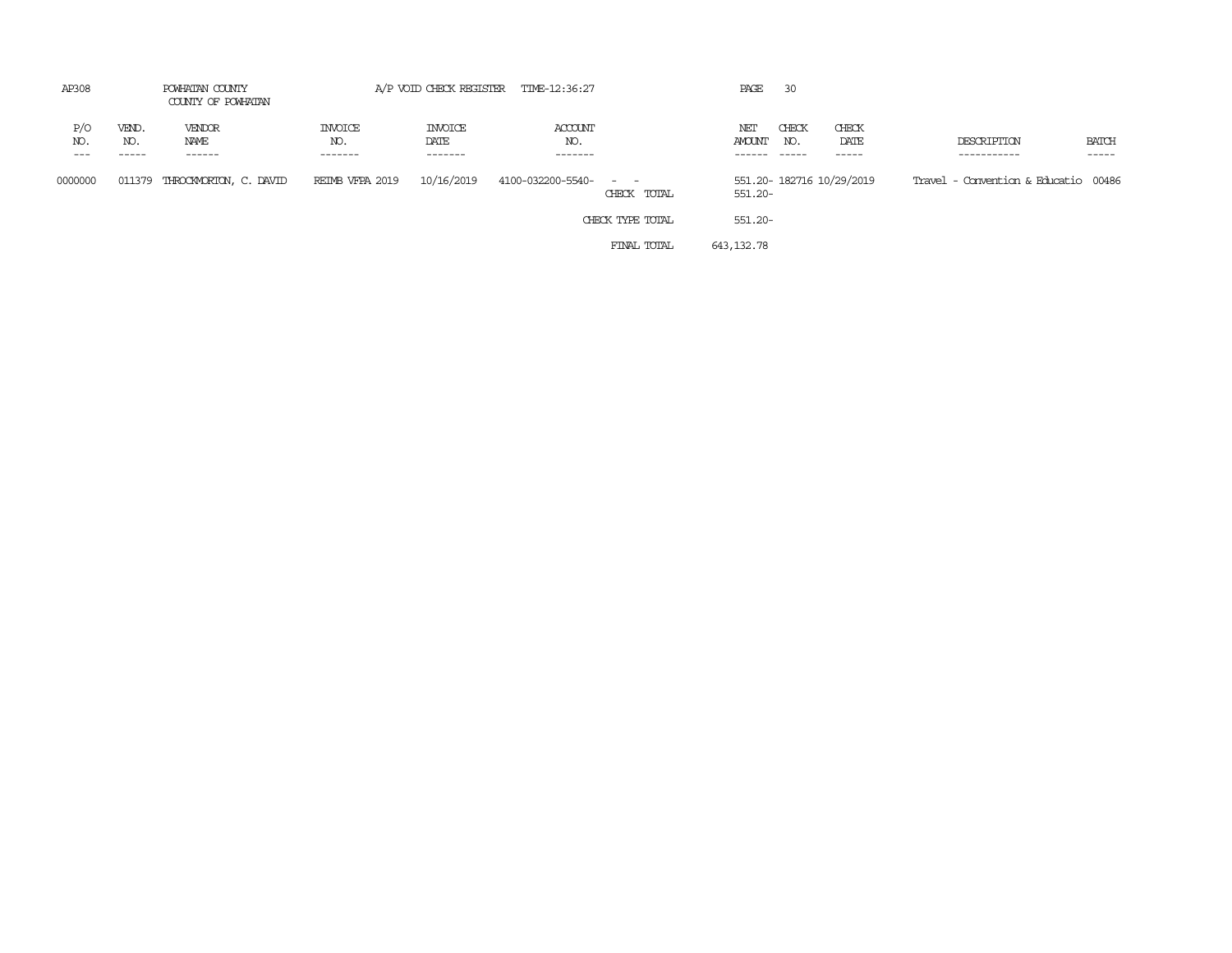| AP308               | POWHATAN COUNTY<br>COUNTY OF POWHATAN |                                 |                                   |                                   | A/P REGULAR CHECK REGISTER TIME-12:37:42<br>PAGE |                                                                                                                             |                                          |                        |                        |                            |                             |  |
|---------------------|---------------------------------------|---------------------------------|-----------------------------------|-----------------------------------|--------------------------------------------------|-----------------------------------------------------------------------------------------------------------------------------|------------------------------------------|------------------------|------------------------|----------------------------|-----------------------------|--|
| P/O<br>NO.<br>$---$ | VEND.<br>NO.<br>------                | VENDOR<br>NAME<br>$- - - - - -$ | <b>INVOICE</b><br>NO.<br>-------- | <b>INVOICE</b><br>DATE<br>------- | ACCOUNT<br>NO.<br>-------                        |                                                                                                                             | NET<br>AMOUNT<br>------                  | CHECK<br>NO.<br>------ | CHECK<br>DATE<br>----- | DESCRIPTION<br>----------- | <b>BATCH</b><br>$- - - - -$ |  |
| 0000000             | 013298                                | COMPUTER CABLING 7              | 111200A                           | 8/30/2019                         | 4103-012510-0001-                                | $\frac{1}{2} \left( \frac{1}{2} \right) \left( \frac{1}{2} \right) = \frac{1}{2} \left( \frac{1}{2} \right)$<br>CHECK TOTAL | 35,625.86 183222 11/26/2019<br>35,625.86 |                        |                        | Capital Outlay             | 03553                       |  |
|                     |                                       |                                 |                                   |                                   |                                                  | CHECK TYPE TOTAL                                                                                                            | 35,625.86                                |                        |                        |                            |                             |  |
|                     |                                       |                                 |                                   |                                   |                                                  | FINAL TOTAL                                                                                                                 | 35,625.86                                |                        |                        |                            |                             |  |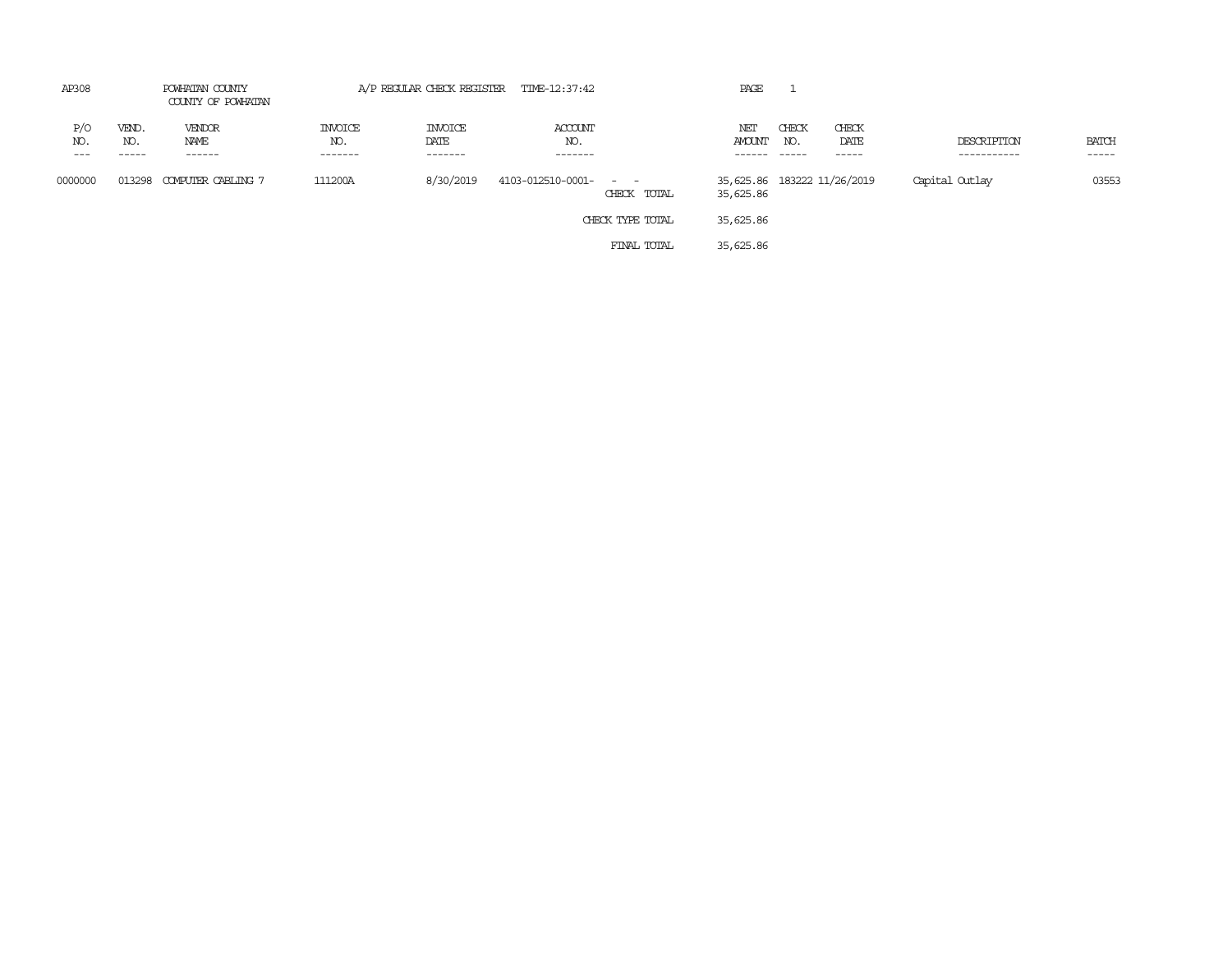| AP308                         |                  | POWHATAN COUNTY<br>COUNTY OF POWHATAN                                                                                    |                            |                                        | A/P REGULAR CHECK REGISTER TIME-12:38:09                    |                                                                                                         | PAGE                               | $\mathbf{1}$                                                      |               |                                                                                                 |                         |
|-------------------------------|------------------|--------------------------------------------------------------------------------------------------------------------------|----------------------------|----------------------------------------|-------------------------------------------------------------|---------------------------------------------------------------------------------------------------------|------------------------------------|-------------------------------------------------------------------|---------------|-------------------------------------------------------------------------------------------------|-------------------------|
| P/O<br>NO.                    | VEND.<br>NO.     | VENDOR<br>NAME                                                                                                           | <b>INVOICE</b><br>NO.      | <b>INVOICE</b><br>DATE                 | ACCOUNT<br>NO.                                              |                                                                                                         | NET<br>AMOUNT                      | CHECK<br>NO.                                                      | CHECK<br>DATE | DESCRIPTION                                                                                     | <b>BATCH</b>            |
| $---$                         | $\frac{1}{2}$    | $- - - - - -$                                                                                                            | -------                    | --------                               | $- - - - - - -$                                             |                                                                                                         | $- - - - - -$                      | $\frac{1}{2}$                                                     | $- - - - -$   | ------------                                                                                    | $- - - - -$             |
| 0000000<br>0000000<br>0000000 | 009183<br>009183 | AIR, WATER & SOIL LABORA- V19007279<br>AIR, WATER & SOIL LABORA- V19007909<br>009183 AIR, WATER & SOIL LABORA- V19007910 |                            | 10/02/2019<br>10/24/2019<br>10/24/2019 | 4501-043600-3142-<br>4501-043600-3142-<br>4501-043600-3142- | $\equiv$<br>CHECK TOTAL                                                                                 | 343.60<br>40.00<br>423.60          | 182728 11/07/2019<br>182728 11/07/2019<br>40.00 182728 11/07/2019 |               | Professional Services - Sewer<br>Professional Services - Sewer<br>Professional Services - Sewer | 03538<br>03538<br>03538 |
| 0000000                       |                  | 013074 AMERIZON OF NORTH CAROLIN 127052                                                                                  |                            | 10/29/2019                             | 4120-032200-8215-                                           | $\sim$ $ \sim$<br>CHECK TOTAL                                                                           | 4,157.51                           | 4, 157.51 182730 11/07/2019                                       |               | State Dept of Fire Programs Fu 03538                                                            |                         |
| 0000000<br>0000000            | 012956<br>012956 | BALZER AND ASSOCIATES, IN 3 10/25/19<br>BALZER AND ASSOCIATES, IN 4                                                      |                            | 10/25/2019<br>10/25/2019               | 4301-014100-0002-<br>4301-014100-0002-                      | $\sim$ $ \sim$<br>$\sim$ $ \sim$<br>CHECK TOTAL                                                         | 6,997.64                           | 457.16 182732 11/07/2019<br>6,540.48 182732 11/07/2019            |               | Courthouse and Village Lightin 03538<br>Courthouse and Village Lightin                          | 03538                   |
| 0000000                       |                  | 012149 BUCKLAND, JR., MARCUS R.                                                                                          | 22                         | 10/30/2019                             | 4301-032200-0005-                                           | $\sim$<br>$\sim$<br>CHECK TOTAL                                                                         | 840.00<br>840.00                   | 182736 11/07/2019                                                 |               | CAD System                                                                                      | 03538                   |
| 0000000<br>0000000            |                  | 000076 DELL MARKETING L.P.<br>000076 DELL MARKETING L.P.                                                                 | 10346619434<br>10349256675 | 10/15/2019<br>10/29/2019               | 4301-032200-0005-<br>4301-032200-0005-                      | $\sim$<br>- 11<br>$\sim$<br>$\sim$<br>CHECK TOTAL                                                       | 17,100.00<br>3,975.00<br>21,075.00 | 182748 11/07/2019<br>182748 11/07/2019                            |               | CAD System<br>CAD System                                                                        | 03538<br>03538          |
| 0000000                       |                  | 013255 DMA FLOORS, INC.                                                                                                  | $I-689$                    | 9/24/2019                              | 4301-062100-8304-                                           | $\sim$<br>$\sim$ $-$<br>CHECK TOTAL                                                                     | 26,950.00<br>26,950.00             | 182749 11/07/2019                                                 |               | PMS Repurpose                                                                                   | 03538                   |
| 0000000                       |                  | 010916 FIRST WITNESS SECURITY                                                                                            | IN-2986                    | 10/24/2019                             | 4301-014500-0017-                                           | $\sim$ $ \sim$<br>CHECK TOTAL                                                                           | 7,525.00<br>7,525.00               | 182754 11/07/2019                                                 |               | Library Renovations                                                                             | 03538                   |
| 0000000<br>0000000            |                  | 006405 HACH COMPANY<br>006405 HACH COMPANY                                                                               | 11686158<br>11686158       | 10/18/2019<br>10/18/2019               | 4501-043600-6015-<br>4501-043500-6015-                      | $\omega_{\rm{max}}$ , $\omega_{\rm{max}}$<br>$\omega_{\rm{max}}$ and $\omega_{\rm{max}}$<br>CHECK TOTAL | 402.45<br>542.55                   | 140.10 182762 11/07/2019<br>182762 11/07/2019                     |               | Lab Supplies<br>Lab Supplies                                                                    | 03538<br>03538          |
| 0000000                       |                  | 008018 MERCHANTS METALS                                                                                                  | 190160749                  | 10/08/2019                             | 4301-012510-8309-                                           | $\sim$ 100 $\sim$<br>CHECK TOTAL                                                                        | 122.40<br>122.40                   | 182771 11/07/2019                                                 |               | High Speed Connection                                                                           | 03538                   |
| 0000000                       |                  | 010963 MUSCO SPORTS LIGHTING, LLC 328741                                                                                 |                            | 10/22/2019                             | 4301-071120-8304-                                           | $\sim$ $ -$<br>CHECK TOTAL                                                                              | 249, 333.25                        | 249, 333.25 182773 11/07/2019                                     |               | Field Improvements - 2018 Bond 03538                                                            |                         |
| 0000000                       | 001250           | POWHATAN AUTO & TRACTOR                                                                                                  | 573227                     | 10/29/2019                             | 4116-031201-5540-                                           | $\omega_{\rm{max}}$ and $\omega_{\rm{max}}$<br>CHECK TOTAL                                              | 4.99<br>4.99                       | 182779 11/07/2019                                                 |               | Triad Expenses                                                                                  | 03539                   |
| 0000000                       |                  | 012964 PROS CONSULTING, INC                                                                                              | <b>PROS 4557</b>           | 10/25/2019                             | 4301-071110-8305-                                           | $\sim$ $ \sim$<br>CHECK TOTAL                                                                           | 18,000.00<br>18,000.00             | 182786 11/07/2019                                                 |               | Recreation Plan                                                                                 | 03539                   |
| 0000000                       |                  | 012642 PROSEAL SERVICES, INC.                                                                                            | 4003                       | 10/30/2019                             | 4301-062100-8304-                                           | $\sim$ $-$<br>$\overline{\phantom{a}}$<br>CHECK TOTAL                                                   | 16,800.00<br>16,800.00             | 182787 11/07/2019                                                 |               | PMS Repurpose                                                                                   | 03539                   |
| 0000000                       |                  | 000620 R.C. GOODWYN & SONS, INC 0879577                                                                                  |                            | 10/15/2019                             | 4301-012510-8309-                                           | $\sim$<br>$\sim$<br>CHECK TOTAL                                                                         | 11.90<br>11.90                     | 182788 11/07/2019                                                 |               | High Speed Connection                                                                           | 03539                   |
| 0000000                       |                  | 007182 SUPPLY ROOM COMPANIES INC 3744571-0                                                                               |                            | 9/10/2019                              | 4301-062100-8304-                                           | $\sim$ $-$<br>$\sim$<br>CHECK TOTAL                                                                     | 33,472.27                          | 33,472.27 182798 11/07/2019                                       |               | PMS Repurpose                                                                                   | 03539                   |
| 0000000                       |                  | 008748 WATKINS NURSERIES, INC.                                                                                           | 983459                     | 10/12/2019                             | 4301-062100-8304-                                           | $\sim$<br>$\sim$                                                                                        |                                    | 2,728.20 182806 11/07/2019                                        |               | PMS Repurpose                                                                                   | 03539                   |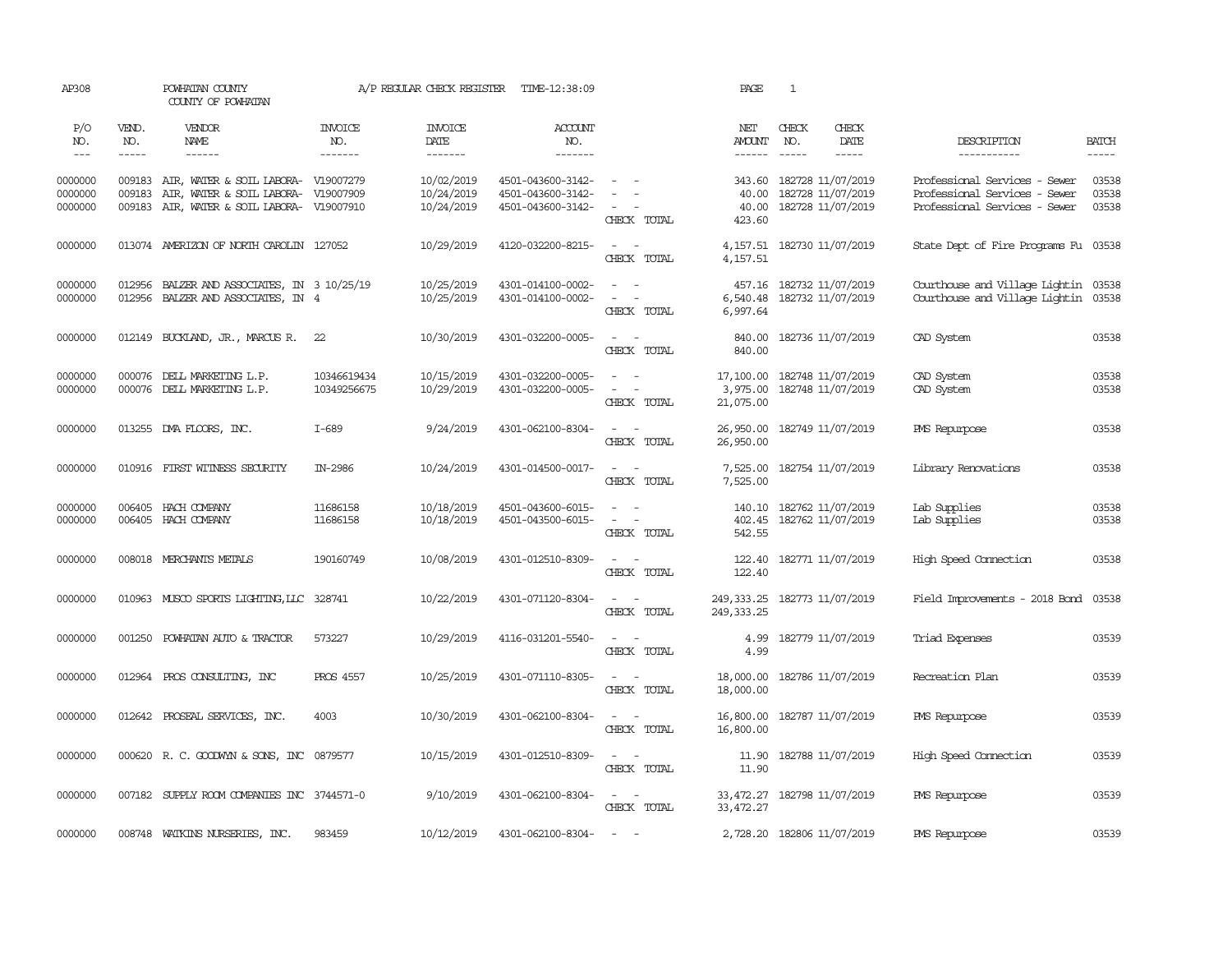| AP308                                                                                |                                                                              | POWHATAN COUNTY<br>COUNTY OF POWHATAN                                                                                                                                                                                                         |                                                                                                              | A/P REGULAR CHECK REGISTER                                                                                   | TIME-12:38:09                                                                                                                                                        |                                                                                                                           | PAGE                                                                                      | 2                                                                                                                                                                    |                              |                                                                                                                                                                                                                             |                                                                      |
|--------------------------------------------------------------------------------------|------------------------------------------------------------------------------|-----------------------------------------------------------------------------------------------------------------------------------------------------------------------------------------------------------------------------------------------|--------------------------------------------------------------------------------------------------------------|--------------------------------------------------------------------------------------------------------------|----------------------------------------------------------------------------------------------------------------------------------------------------------------------|---------------------------------------------------------------------------------------------------------------------------|-------------------------------------------------------------------------------------------|----------------------------------------------------------------------------------------------------------------------------------------------------------------------|------------------------------|-----------------------------------------------------------------------------------------------------------------------------------------------------------------------------------------------------------------------------|----------------------------------------------------------------------|
| P/O<br>NO.<br>$---$                                                                  | VEND.<br>NO.<br>$- - - - -$                                                  | VENDOR<br>NAME<br>$- - - - - -$                                                                                                                                                                                                               | INVOICE<br>NO.<br>-------                                                                                    | INVOICE<br>DATE<br>-------                                                                                   | ACCOUNT<br>NO.<br>$- - - - - - -$                                                                                                                                    |                                                                                                                           | NET<br><b>AMOUNT</b><br>$- - - - - -$                                                     | CHECK<br>NO.                                                                                                                                                         | CHECK<br>DATE<br>$- - - - -$ | DESCRIPTION<br>-----------                                                                                                                                                                                                  | <b>BATCH</b><br>-----                                                |
| 0000000                                                                              | 008748                                                                       | WATKINS NURSERIES, INC.                                                                                                                                                                                                                       | 983761                                                                                                       | 10/23/2019                                                                                                   | 4301-062100-8304-                                                                                                                                                    | $\overline{\phantom{a}}$<br>$\sim$<br>CHECK TOTAL                                                                         | 375.50<br>3,103.70                                                                        | 182806 11/07/2019                                                                                                                                                    |                              | PMS Repurpose                                                                                                                                                                                                               | 03539                                                                |
| 0000000                                                                              |                                                                              | 011181 WELLS FARGO FINANCIAL                                                                                                                                                                                                                  | 5007735943                                                                                                   | 10/20/2019                                                                                                   | 4501-043400-3320-                                                                                                                                                    | $\sim$<br>$\sim$<br>CHECK TOTAL                                                                                           | 257.36<br>257.36                                                                          | 182808 11/07/2019                                                                                                                                                    |                              | Maintenance and Service Contra                                                                                                                                                                                              | 03539                                                                |
| 0000000<br>0000000<br>0000000<br>0000000<br>0000000<br>0000000                       | 009183<br>009183<br>009183<br>009183<br>009183                               | 009183 AIR, WATER & SOIL LABORA- V19008041<br>AIR, WATER & SOIL LABORA- V19008042<br>AIR, WATER & SOIL LABORA- V19008138<br>AIR, WATER & SOIL LABORA- V19008139<br>AIR, WATER & SOIL LABORA- V19008236<br>AIR, WATER & SOIL LABORA- V19008237 |                                                                                                              | 10/29/2019<br>10/29/2019<br>10/31/2019<br>10/31/2019<br>11/05/2019<br>11/05/2019                             | 4501-043600-3142-<br>4501-043600-3142-<br>4501-043600-3142-<br>4501-043600-3142-<br>4501-043600-3142-<br>4501-043600-3142-                                           | $\sim$<br>$\sim$<br>$\equiv$<br>$\overline{\phantom{a}}$<br>$\equiv$<br>$\sim$<br>$\overline{\phantom{a}}$<br>CHECK TOTAL | 133.60<br>40.00<br>40.00<br>111.80<br>133.60<br>570.80                                    | 111.80 182814 11/13/2019<br>182814 11/13/2019<br>182814 11/13/2019<br>182814 11/13/2019<br>182814 11/13/2019<br>182814 11/13/2019                                    |                              | Professional Services - Sewer<br>Professional Services - Sewer<br>Professional Services - Sewer<br>Professional Services - Sewer<br>Professional Services - Sewer<br>Professional Services - Sewer                          | 03542<br>03542<br>03542<br>03542<br>03542<br>03542                   |
| 0000000<br>0000000                                                                   | 011931                                                                       | ALTAIRIS TECHNOLOGY<br>011931 ALTAIRIS TECHNOLOGY                                                                                                                                                                                             | $28 - POW$<br>29-POW                                                                                         | 9/11/2019<br>10/10/2019                                                                                      | 4301-031200-6001-<br>4301-031200-6001-                                                                                                                               | $\overline{\phantom{a}}$<br>$\sim$<br>$\sim$<br>$\sim$<br>CHECK TOTAL                                                     | 6,915.40<br>7,003.00<br>13,918.40                                                         | 182815 11/13/2019<br>182815 11/13/2019                                                                                                                               |                              | Public Safety Radio System<br>Public Safety Radio System                                                                                                                                                                    | 03542<br>03542                                                       |
| 0000000<br>0000000<br>0000000<br>0000000<br>0000000<br>0000000<br>0000000<br>0000000 | 008668<br>008668<br>008668<br>008668<br>008668<br>008668<br>008668<br>008668 | BANK OF AMERICA<br>BANK OF AMERICA<br>BANK OF AMERICA<br>BANK OF AMERICA<br>BANK OF AMERICA<br>BANK OF AMERICA<br>BANK OF AMERICA<br>BANK OF AMERICA                                                                                          | 11/01/2019<br>11/01/2019<br>11/01/2019<br>11/01/2019<br>11/01/2019<br>11/01/2019<br>11/01/2019<br>11/01/2019 | 11/01/2019<br>11/01/2019<br>11/01/2019<br>11/01/2019<br>11/01/2019<br>11/01/2019<br>11/01/2019<br>11/01/2019 | 4116-035500-0013-<br>4116-035500-0013-<br>4116-035500-0013-<br>4501-043400-6015-<br>4501-043400-5540-<br>4501-043400-5540-<br>4501-043600-6014-<br>4501-043500-6014- | $\equiv$<br>$\sim$<br>$\blacksquare$<br>$\equiv$<br>$\equiv$<br>$\sim$<br>$\overline{\phantom{a}}$<br>CHECK TOTAL         | 250.00<br>430.68<br>430.68<br>165.88<br>352.00<br>90.00<br>542.55<br>1,260.00<br>3,521.79 | 182822 11/13/2019<br>182822 11/13/2019<br>182822 11/13/2019<br>182822 11/13/2019<br>182822 11/13/2019<br>182822 11/13/2019<br>182822 11/13/2019<br>182822 11/13/2019 |                              | VA Wireless E911PSAP Training<br>VA Wireless E911PSAP Training<br>VA Wireless E911PSAP Training<br>Lab Supplies<br>Conferences & Training<br>Conferences & Training<br>Other Operating Supplies<br>Other Operating Supplies | 03551<br>03551<br>03551<br>03551<br>03551<br>03551<br>03551<br>03551 |
| 0000000                                                                              | 007266                                                                       | BEACH, LYNNE                                                                                                                                                                                                                                  | REIMB 11/6/19                                                                                                | 11/07/2019                                                                                                   | 4301-012500-8301-                                                                                                                                                    | $\overline{\phantom{a}}$<br>CHECK TOTAL                                                                                   | 15.20<br>15.20                                                                            | 182825 11/13/2019                                                                                                                                                    |                              | Sheriff's Vehicles                                                                                                                                                                                                          | 03542                                                                |
| 0000000                                                                              | 013210                                                                       | BRONSON CONTRACTORS LLC                                                                                                                                                                                                                       | 073                                                                                                          | 11/04/2019                                                                                                   | 4301-014500-0017-                                                                                                                                                    | $\sim$<br>$\sim$<br>CHECK TOTAL                                                                                           | 1,850.00<br>1,850.00                                                                      | 182834 11/13/2019                                                                                                                                                    |                              | Library Renovations                                                                                                                                                                                                         | 03542                                                                |
| 0000000                                                                              |                                                                              | 011439 BUSINESS CARD                                                                                                                                                                                                                          | 11/21/2019                                                                                                   | 11/21/2019                                                                                                   | 4116-031212-6015-                                                                                                                                                    | $\sim$<br>$\sim$<br>CHECK TOTAL                                                                                           | 60.34<br>60.34                                                                            | 182837 11/13/2019                                                                                                                                                    |                              | Ancillary Expenses                                                                                                                                                                                                          | 03549                                                                |
| 0000000<br>0000000                                                                   | 011610<br>011610                                                             | BUSINESS CARD<br>BUSINESS CARD                                                                                                                                                                                                                | 11/21/2019<br>11/21/2019                                                                                     | 11/21/2019<br>11/21/2019                                                                                     | 4116-031201-5540-<br>4116-031201-5540-                                                                                                                               | $\sim$<br>$\sim$<br>$\sim$<br>$\sim$<br>CHECK TOTAL                                                                       | 288.52<br>407.23                                                                          | 118.71 182838 11/13/2019<br>182838 11/13/2019                                                                                                                        |                              | Triad Expenses<br>Triad Expenses                                                                                                                                                                                            | 03550<br>03550                                                       |
| 0000000                                                                              | 012919                                                                       | BUSINESS CARD                                                                                                                                                                                                                                 | 11/21/2019                                                                                                   | 11/21/2019                                                                                                   | 4116-031201-5540-                                                                                                                                                    | $\sim$<br>$\sim$<br>CHECK TOTAL                                                                                           | 309.98<br>309.98                                                                          | 182839 11/13/2019                                                                                                                                                    |                              | Triad Expenses                                                                                                                                                                                                              | 03548                                                                |
| 0000000                                                                              | 006965                                                                       | CINIAS CORPORATION                                                                                                                                                                                                                            | 4033127425                                                                                                   | 10/23/2019                                                                                                   | 4501-043400-6011-                                                                                                                                                    | $\sim$ $ \sim$<br>CHECK TOTAL                                                                                             | 80.86<br>80.86                                                                            | 182847 11/13/2019                                                                                                                                                    |                              | Uniforms                                                                                                                                                                                                                    | 03542                                                                |
| 0000000                                                                              |                                                                              | 013255 DMA FLOORS, INC.                                                                                                                                                                                                                       | $I-808$                                                                                                      | 10/31/2019                                                                                                   | 4301-062100-8304-                                                                                                                                                    | $\sim$<br>$\sim$ $-$<br>CHECK TOTAL                                                                                       | 22,729.00<br>22,729.00                                                                    | 182858 11/13/2019                                                                                                                                                    |                              | PMS Repurpose                                                                                                                                                                                                               | 03542                                                                |
| 0000000                                                                              |                                                                              | 012570 DOMINION OF BEDFORD, INC. DEAL# 17796                                                                                                                                                                                                  |                                                                                                              | 11/01/2019                                                                                                   | 4301-012500-8301-                                                                                                                                                    | $\sim$<br>$\sim$                                                                                                          | 24,988.00 182860 11/13/2019                                                               |                                                                                                                                                                      |                              | Sheriff's Vehicles                                                                                                                                                                                                          | 03542                                                                |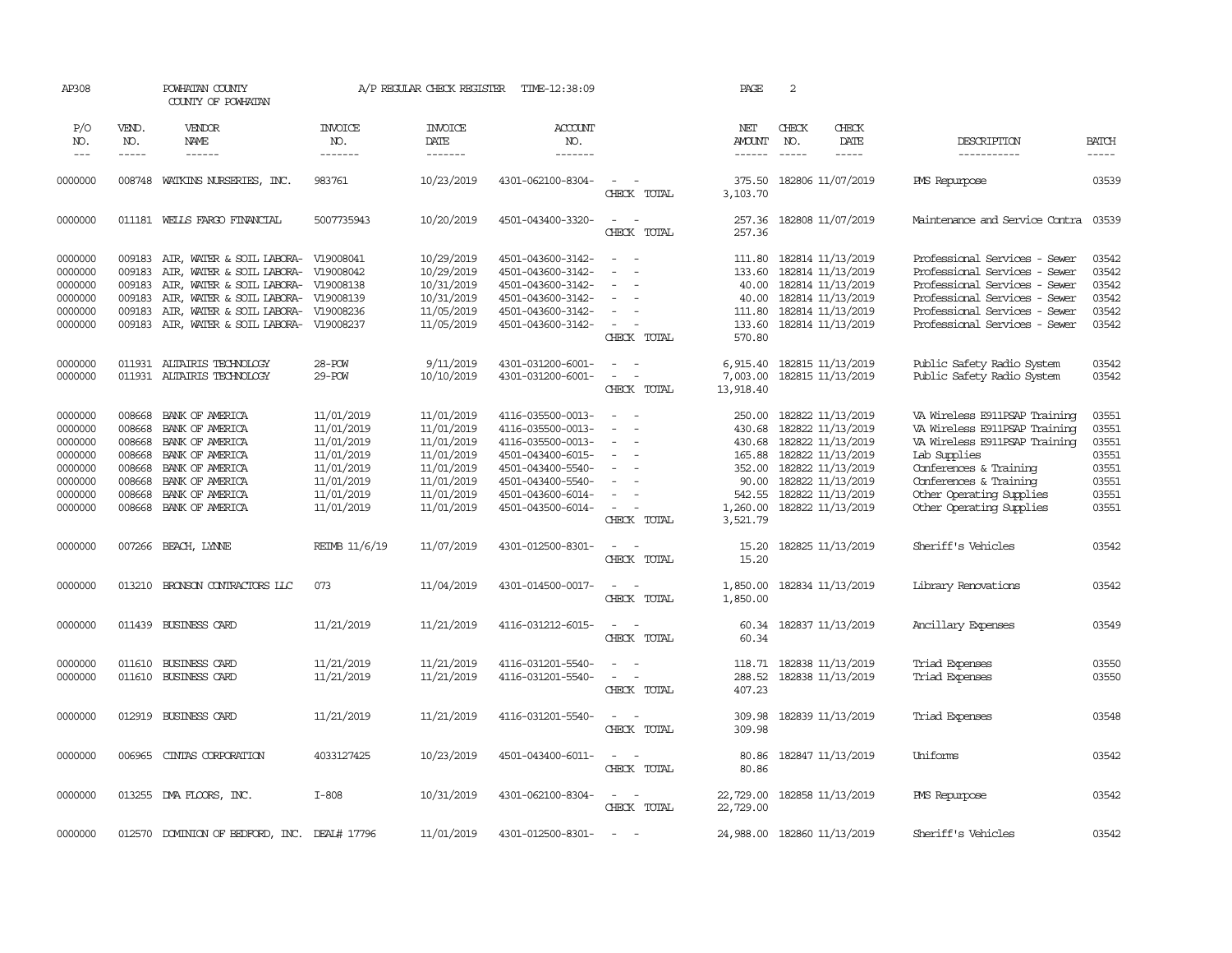| AP308                                                                                |                                                                    | POWHATAN COUNTY<br>COUNTY OF POWHATAN                                                                                                                                                                                                                                                                                       |                                  | A/P REGULAR CHECK REGISTER                                                                                 | TIME-12:38:09                                                                                                                                                        |                                                                                                                                                     | PAGE                                             | 3                                                                                                                                                                                              |                                                                                                                                                                                                                                                                      |                                                                      |
|--------------------------------------------------------------------------------------|--------------------------------------------------------------------|-----------------------------------------------------------------------------------------------------------------------------------------------------------------------------------------------------------------------------------------------------------------------------------------------------------------------------|----------------------------------|------------------------------------------------------------------------------------------------------------|----------------------------------------------------------------------------------------------------------------------------------------------------------------------|-----------------------------------------------------------------------------------------------------------------------------------------------------|--------------------------------------------------|------------------------------------------------------------------------------------------------------------------------------------------------------------------------------------------------|----------------------------------------------------------------------------------------------------------------------------------------------------------------------------------------------------------------------------------------------------------------------|----------------------------------------------------------------------|
| P/O<br>NO.<br>$\frac{1}{2}$                                                          | VEND.<br>NO.<br>$- - - - -$                                        | VENDOR<br>NAME<br>$- - - - - -$                                                                                                                                                                                                                                                                                             | <b>INVOICE</b><br>NO.<br>------- | <b>INVOICE</b><br>DATE<br>--------                                                                         | <b>ACCOUNT</b><br>NO.<br>--------                                                                                                                                    |                                                                                                                                                     | NET<br><b>AMOUNT</b>                             | CHECK<br>CHECK<br>NO.<br>DATE<br>$\frac{1}{2}$<br>$- - - - -$                                                                                                                                  | DESCRIPTION<br>-----------                                                                                                                                                                                                                                           | <b>BATCH</b><br>$- - - - -$                                          |
| 0000000<br>0000000<br>0000000                                                        | 012570<br>012570                                                   | 012570 DOMINION OF BEDFORD, INC. DEAL# 17797<br>DOMINION OF BEDFORD, INC. DEAL# 17806<br>DOMINION OF BEDFORD, INC.                                                                                                                                                                                                          | DEAL#17807                       | 11/01/2019<br>11/01/2019<br>11/01/2019                                                                     | 4301-012500-8301-<br>4301-012500-8301-<br>4301-012500-8301-                                                                                                          | $\sim$<br>$\equiv$<br>$\sim$<br>$\sim$<br>CHECK TOTAL                                                                                               | 24,988.00<br>24,988.00<br>24,988.00<br>99,952.00 | 182860 11/13/2019<br>182860 11/13/2019<br>182860 11/13/2019                                                                                                                                    | Sheriff's Vehicles<br>Sheriff's Vehicles<br>Sheriff's Vehicles                                                                                                                                                                                                       | 03542<br>03542<br>03542                                              |
| 0000000                                                                              | 006510                                                             | EMERGENCY SERVICES                                                                                                                                                                                                                                                                                                          | 378                              | 11/04/2019                                                                                                 | 4120-032300-3110-                                                                                                                                                    | $\omega_{\rm{max}}$ and $\omega_{\rm{max}}$<br>CHECK TOTAL                                                                                          | 45,770.00<br>45,770.00                           | 182863 11/13/2019                                                                                                                                                                              | Contract Services-Daytime Cove                                                                                                                                                                                                                                       | 03542                                                                |
| 0000000                                                                              |                                                                    | 006104 KUSTOM SIGNALS INC                                                                                                                                                                                                                                                                                                   | 568801                           | 10/30/2019                                                                                                 | 4116-031207-8107-                                                                                                                                                    | $\omega_{\rm{max}}$ and $\omega_{\rm{max}}$<br>CHECK TOTAL                                                                                          | 20,976.00                                        | 20,976.00 182886 11/13/2019                                                                                                                                                                    | Capital Outlay                                                                                                                                                                                                                                                       | 03542                                                                |
| 0000000                                                                              |                                                                    | 010924 MITCHELL PEST                                                                                                                                                                                                                                                                                                        | 125871                           | 10/28/2019                                                                                                 | 4501-043600-3320-                                                                                                                                                    | $\sim$<br>CHECK TOTAL                                                                                                                               | 95.00<br>95.00                                   | 182905 11/13/2019                                                                                                                                                                              | Maintenance and Svc Contracts                                                                                                                                                                                                                                        | 03542                                                                |
| 0000000                                                                              | 006985                                                             | NUNALLY, BRADFORD W.                                                                                                                                                                                                                                                                                                        | FY20 PARTY                       | 11/06/2019                                                                                                 | 4116-031212-6015-                                                                                                                                                    | $\sim$<br>$\sim$ $-$<br>CHECK TOTAL                                                                                                                 | 1,500.00<br>1,500.00                             | 182909 11/13/2019                                                                                                                                                                              | Ancillary Expenses                                                                                                                                                                                                                                                   | 03543                                                                |
| 0000000                                                                              | 012955                                                             | POWHATAN COUNTY PUBLIC                                                                                                                                                                                                                                                                                                      | 129                              | 11/05/2019                                                                                                 | 4501-043400-6008-                                                                                                                                                    | $\sim$ 100 $\sim$<br>CHECK TOTAL                                                                                                                    | 218.97<br>218.97                                 | 182917 11/13/2019                                                                                                                                                                              | Gas/Grease/Oil/Vehicle Repairs                                                                                                                                                                                                                                       | 03547                                                                |
| 0000000<br>0000000                                                                   | 006466<br>006466                                                   | RADIO COMUNICATION OF VA 502004865-1<br>RADIO COMUNICATION OF VA 702011743-1                                                                                                                                                                                                                                                |                                  | 11/06/2019<br>10/31/2019                                                                                   | 4301-032200-0005-<br>4301-032200-0005-                                                                                                                               | $\sim$ $ -$<br>$\overline{\phantom{a}}$<br>$\sim$<br>CHECK TOTAL                                                                                    | 7,058.25<br>8,232.25                             | 1, 174.00 182924 11/13/2019<br>182924 11/13/2019                                                                                                                                               | CAD System<br>CAD System                                                                                                                                                                                                                                             | 03543<br>03543                                                       |
| 0000000                                                                              | 008097                                                             | SIGNS@WORK, INC.                                                                                                                                                                                                                                                                                                            | 4030                             | 11/06/2019                                                                                                 | 4301-012500-8301-                                                                                                                                                    | $\sim$ $ \sim$<br>CHECK TOTAL                                                                                                                       | 2,400.00<br>2,400.00                             | 182935 11/13/2019                                                                                                                                                                              | Sheriff's Vehicles                                                                                                                                                                                                                                                   | 03543                                                                |
| 0000000                                                                              | 006679                                                             | TREASURER, CHESTERFIELD                                                                                                                                                                                                                                                                                                     | 2015393 10/19                    | 10/28/2019                                                                                                 | 4501-043500-5112-                                                                                                                                                    | $\sim$<br>$\sim$<br>CHECK TOTAL                                                                                                                     | 52,854.00<br>52,854.00                           | 182947 11/13/2019                                                                                                                                                                              | Chesterfield Bi-monthly Fees                                                                                                                                                                                                                                         | 03543                                                                |
| 0000000<br>0000000                                                                   | 011767                                                             | 011767 VILLAGE BUILDING COMPANY,<br>VILLAGE BUILDING COMPANY,                                                                                                                                                                                                                                                               | 100<br>104                       | 11/16/2019<br>11/04/2019                                                                                   | 4301-062100-8304-<br>4301-062100-8304-                                                                                                                               | $\overline{\phantom{a}}$<br>$\sim$<br>$\sim$<br>$\sim$<br>CHECK TOTAL                                                                               | 28,180.50<br>39,006.57                           | 10,826.07 182952 11/13/2019<br>182952 11/13/2019                                                                                                                                               | PMS Repurpose<br>PMS Repurpose                                                                                                                                                                                                                                       | 03543<br>03543                                                       |
| 0000000                                                                              |                                                                    | 006005 WORK ENVIRONMENT                                                                                                                                                                                                                                                                                                     | 6602                             | 11/06/2019                                                                                                 | 4301-014500-0031-                                                                                                                                                    | $\sim$ $ \sim$<br>CHECK TOTAL                                                                                                                       | 495.00<br>495.00                                 | 182962 11/13/2019                                                                                                                                                                              | Renovations to Admin/Village B                                                                                                                                                                                                                                       | 03543                                                                |
| 0000000<br>0000000<br>0000000<br>0000000<br>0000000<br>0000000<br>0000000<br>0000000 | 009183<br>009183<br>009183<br>009183<br>009183<br>009183<br>009183 | AIR, WATER & SOIL LABORA- V19004983<br>AIR, WATER & SOIL LABORA- V19005020<br>AIR, WATER & SOIL LABORA- V19008301<br>AIR, WATER & SOIL LABORA- V19008316<br>AIR, WATER & SOIL LABORA- V19008335<br>AIR, WATER & SOIL LABORA- V19008432<br>AIR, WATER & SOIL LABORA- V19008433<br>009183 AIR, WATER & SOIL LABORA- V19008475 |                                  | 7/09/2019<br>7/10/2019<br>11/06/2019<br>11/07/2019<br>11/08/2019<br>11/12/2019<br>11/12/2019<br>11/13/2019 | 4501-043600-3142-<br>4501-043600-3142-<br>4501-043500-3140-<br>4501-043600-3142-<br>4501-043600-3142-<br>4501-043600-3142-<br>4501-043600-3142-<br>4501-043500-3140- | $\equiv$<br>$\sim$<br>$\sim$<br>$\sim$<br>$\overline{\phantom{a}}$<br>$\sim$<br>$\overline{\phantom{a}}$<br>$\overline{\phantom{a}}$<br>CHECK TOTAL | 133.60<br>40.00<br>40.00<br>362.40<br>1,193.77   | 272.57 183101 11/20/2019<br>183101 11/20/2019<br>40.00 183101 11/20/2019<br>183101 11/20/2019<br>183101 11/20/2019<br>183101 11/20/2019<br>265.20 183101 11/20/2019<br>40.00 183101 11/20/2019 | Professional Services - Sewer<br>Professional Services - Sewer<br>Professional Services - Water<br>Professional Services - Sewer<br>Professional Services - Sewer<br>Professional Services - Sewer<br>Professional Services - Sewer<br>Professional Services - Water | 03545<br>03545<br>03545<br>03545<br>03545<br>03545<br>03545<br>03545 |
| 0000000<br>0000000                                                                   | 012849<br>012849                                                   | AOUA VIRGINIA<br>AOUA VIRGINIA                                                                                                                                                                                                                                                                                              | 10050310 10/19<br>14072759 10/19 | 11/06/2019<br>11/06/2019                                                                                   | 4501-043600-5130-<br>4501-043400-5130-                                                                                                                               | $\sim$ $ \sim$<br>$\sim$<br>$\sim$<br>CHECK TOTAL                                                                                                   | 17.62<br>24.72<br>42.34                          | 183103 11/20/2019<br>183103 11/20/2019                                                                                                                                                         | Water - Sewer Facilities<br>Water                                                                                                                                                                                                                                    | 03545<br>03545                                                       |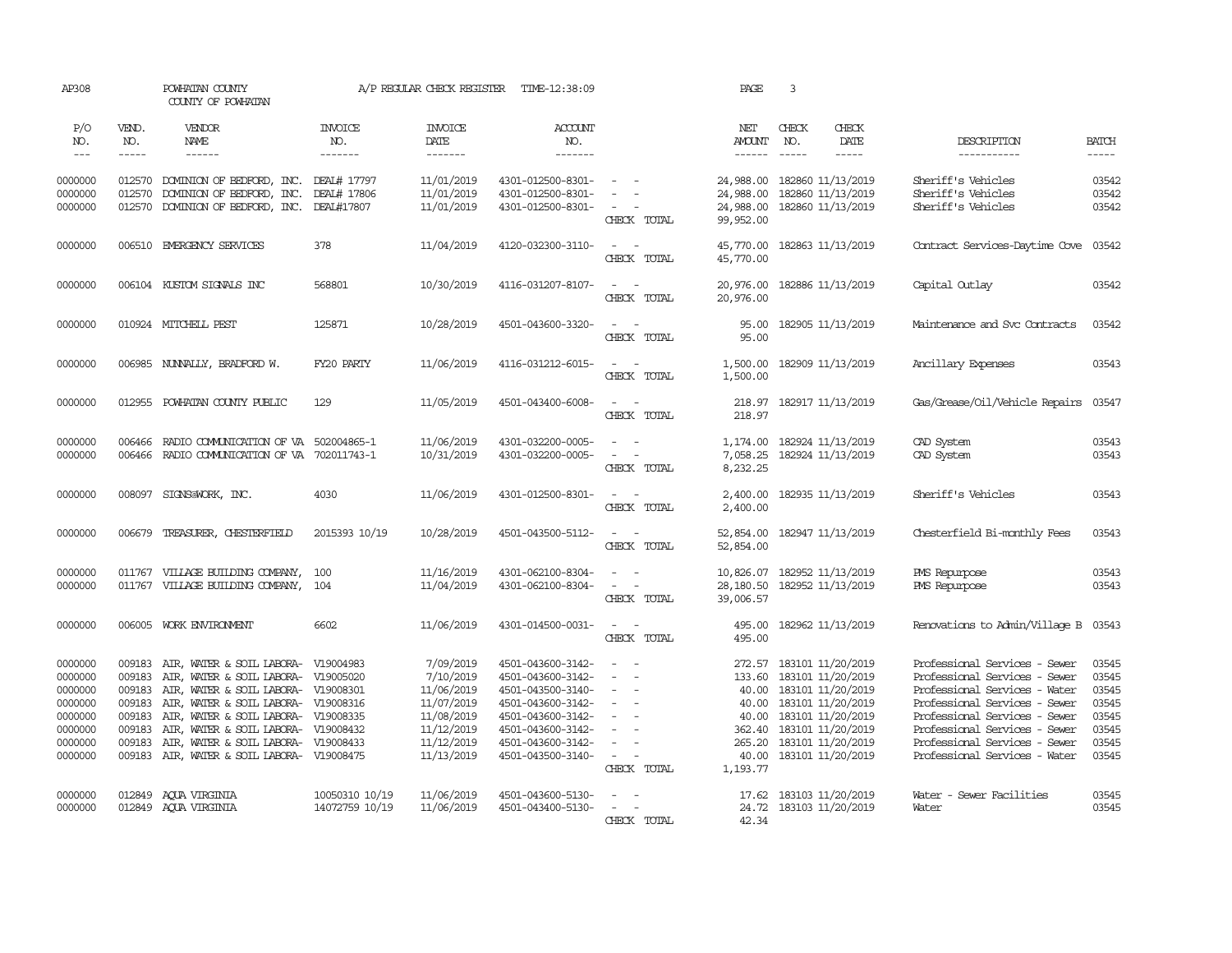| AP308                         |                             | POWHATAN COUNTY<br>COUNTY OF POWHATAN                                                   |                                                       | A/P REGULAR CHECK REGISTER             | TIME-12:38:09                                               |                                                                                         | PAGE                                                       | 4                                             |                        |                                                                                                    |                             |
|-------------------------------|-----------------------------|-----------------------------------------------------------------------------------------|-------------------------------------------------------|----------------------------------------|-------------------------------------------------------------|-----------------------------------------------------------------------------------------|------------------------------------------------------------|-----------------------------------------------|------------------------|----------------------------------------------------------------------------------------------------|-----------------------------|
| P/O<br>NO.<br>$\frac{1}{2}$   | VEND.<br>NO.<br>$- - - - -$ | VENDOR<br>NAME<br>$- - - - - -$                                                         | <b>INVOICE</b><br>NO.<br>-------                      | <b>INVOICE</b><br>DATE<br>-------      | <b>ACCOUNT</b><br>NO.<br>-------                            |                                                                                         | NET<br><b>AMOUNT</b><br>$- - - - - -$                      | CHECK<br>NO.<br>$\cdots$                      | CHECK<br>DATE<br>----- | DESCRIPTION<br>-----------                                                                         | <b>BATCH</b><br>$- - - - -$ |
| 0000000                       | 006655                      | BLOSSMAN GAS COMPANIES                                                                  | 8282103                                               | 11/12/2019                             | 4501-043600-5120-                                           | $\sim$                                                                                  | 460.89                                                     | 183105 11/20/2019                             |                        | Fuel (htg)                                                                                         | 03545                       |
| 0000000<br>0000000            | 006655<br>006655            | BLOSSMAN GAS COMPANIES,<br>BLOSSMAN GAS COMPANIES,                                      | 8333843<br>8336176                                    | 11/13/2019<br>11/13/2019               | 4501-043600-5120-<br>4501-043600-5120-                      | $\sim$                                                                                  | 343.60                                                     | 183105 11/20/2019<br>325.11 183105 11/20/2019 |                        | (htg)<br>Fuel<br>Fuel<br>(htg)                                                                     | 03545<br>03545              |
| 0000000                       | 006655                      | BLOSSMAN GAS COMPANIES,                                                                 | 8356051                                               | 11/14/2019                             | 4501-043600-5120-                                           | $\sim$<br>CHECK TOTAL                                                                   | 9.91<br>1,139.51                                           | 183105 11/20/2019                             |                        | Fuel (htg)                                                                                         | 03545                       |
| 0000000                       |                             | 007296 BOUND TREE MEDICAL, LLC                                                          | 83401699                                              | 11/01/2019                             | 4120-032301-6013-                                           | $\sim$<br>$\sim$<br>CHECK TOTAL                                                         | 110.00<br>110.00                                           | 183106 11/20/2019                             |                        | Medical Supplies                                                                                   | 03545                       |
| 0000000<br>0000000<br>0000000 | 013293<br>013293<br>013293  | BOWAN CONSULTING GROUP L 274837<br>BOWAN CONSULTING GROUP L<br>BOWAN CONSULTING GROUP L | 278867<br>280190                                      | 6/30/2019<br>8/31/2019<br>9/30/2019    | 4301-032200-6002-<br>4301-032200-6002-<br>4301-032200-6002- | $\sim$<br>$\sim$<br>$\overline{\phantom{a}}$                                            | 2,250.00 183107 11/20/2019<br>341.25<br>7,568.75           | 183107 11/20/2019<br>183107 11/20/2019        |                        | Fire Station Driveway Improvem<br>Fire Station Driveway Improvem<br>Fire Station Driveway Improvem | 03545<br>03545<br>03545     |
| 0000000                       | 013293                      | BOWAN CONSULTING GROUP L 282031                                                         |                                                       | 10/31/2019                             | 4301-032200-6002-                                           | $\sim$<br>CHECK TOTAL                                                                   | 1,140.00<br>11,300.00                                      | 183107 11/20/2019                             |                        | Fire Station Driveway Improvem                                                                     | 03545                       |
| 0000000<br>0000000            | 006965<br>006965            | CINIAS CORPORATION<br>CINIAS CORPORATION                                                | 4033681741<br>4034337587                              | 10/30/2019<br>11/06/2019               | 4501-043400-6011-<br>4501-043400-6011-                      | $\sim$<br>$\sim$<br>$\overline{\phantom{a}}$                                            | 67.68<br>67.68                                             | 183110 11/20/2019<br>183110 11/20/2019        |                        | Uniforms<br>Uniforms                                                                               | 03545<br>03545              |
| 0000000                       | 006965                      | CINIAS CORPORATION                                                                      | 4034836892                                            | 11/13/2019                             | 4501-043400-6011-                                           | $\sim$<br>CHECK TOTAL                                                                   | 67.68<br>203.04                                            | 183110 11/20/2019                             |                        | Uniforms                                                                                           | 03545                       |
| 0000000                       | 010309                      | CRITICAL & EMERGENCY                                                                    | 219000153                                             | 11/11/2019                             | 4301-014500-0021-                                           | $\overline{\phantom{a}}$<br>$\sim$<br>CHECK TOTAL                                       | 9,979.00<br>9,979.00                                       | 183115 11/20/2019                             |                        | Courthouse Exterior Painting                                                                       | 03545                       |
| 0000000                       | 013290                      | CROWN CASTLE INTERNATIONA APP FEE #1                                                    |                                                       | 11/07/2019                             | 4301-031200-6001-                                           | $\sim$<br>$\sim$<br>CHECK TOTAL                                                         | 250.00<br>250.00                                           | 183116 11/20/2019                             |                        | Public Safety Radio System                                                                         | 03545                       |
| 0000000                       | 000860                      | DOMINION ENERGY VIRGINIA                                                                | 187519891110/28                                       | 10/31/2019                             | 4501-043500-5110-                                           | $\sim$<br>CHECK TOTAL                                                                   | 99.40<br>99.40                                             | 183120 11/20/2019                             |                        | Electricity                                                                                        | 03545                       |
| 0000000<br>0000000            | 000860<br>000860            | DOMINION ENERGY VIRGINIA<br>DOMINION ENERGY VIRGINIA                                    | 290702853010/28<br>308547689710/28                    | 10/30/2019<br>10/30/2019               | 4501-043400-5110-<br>4501-043600-5110-                      | $\sim$ $ \sim$<br>$\sim$<br>CHECK TOTAL                                                 | 50.08<br>122.86<br>172.94                                  | 183121 11/20/2019<br>183121 11/20/2019        |                        | Electricity<br>Electricity                                                                         | 03545<br>03545              |
| 0000000<br>0000000<br>0000000 | 000860<br>000860<br>000860  | DOMINION ENERGY VIRGINIA<br>DOMINION ENERGY VIRGINIA<br>DOMINION ENERGY VIRGINIA        | 665630055210/28<br>789705585610/28<br>905242619510/28 | 10/30/2019<br>10/30/2019<br>10/31/2019 | 4501-043500-5110-<br>4501-043600-5110-<br>4501-043600-5110- | $\sim$<br>$\sim$<br>$\sim$<br>CHECK TOTAL                                               | 249.60<br>2, 198.77 183123 11/20/2019<br>82.00<br>2,530.37 | 183123 11/20/2019<br>183123 11/20/2019        |                        | Electricity<br>Electricity<br>Electricity                                                          | 03545<br>03545<br>03545     |
| 0000000<br>0000000            | 007147<br>007147            | DRAPER ADEN ASSOCIATES,<br>DRAPER ADEN ASSOCIATES,                                      | 2019100284<br>2019100284                              | 10/31/2019<br>10/31/2019               | 4501-043500-3140-<br>4501-043600-3142-                      | $\sim$<br>$\sim$<br>$\overline{\phantom{a}}$<br>$\overline{\phantom{0}}$<br>CHECK TOTAL | 1,025.00<br>1,025.00<br>2,050.00                           | 183124 11/20/2019                             | 183124 11/20/2019      | Professional Services - Water<br>Professional Services - Sewer                                     | 03545<br>03545              |
| 0000000                       | 011224                      | ELECTRONIC SYSTEMS, INC.                                                                | IN1432022                                             | 11/11/2019                             | 4501-043400-3320-                                           | $\sim$ $  -$<br>CHECK TOTAL                                                             | 45.25<br>45.25                                             |                                               | 183126 11/20/2019      | Maintenance and Service Contra                                                                     | 03545                       |
| 0000000                       |                             | 013175 EMERGENCY SAFETY SUPPLY,                                                         | 7880                                                  | 9/14/2019                              | 4120-032301-6013-                                           | $\sim$ $ -$<br>CHECK TOTAL                                                              | 869.88<br>869.88                                           | 183127 11/20/2019                             |                        | Medical Supplies                                                                                   | 03545                       |
| 0000000                       |                             | 009639 EMS MANAGEMENT &                                                                 | 037577                                                | 10/31/2019                             | 4120-032300-5845-                                           | $\overline{\phantom{a}}$<br>$\sim$<br>CHECK TOTAL                                       | 2,382.79<br>2,382.79                                       | 183128 11/20/2019                             |                        | EMS Transport Third Party Bill 03545                                                               |                             |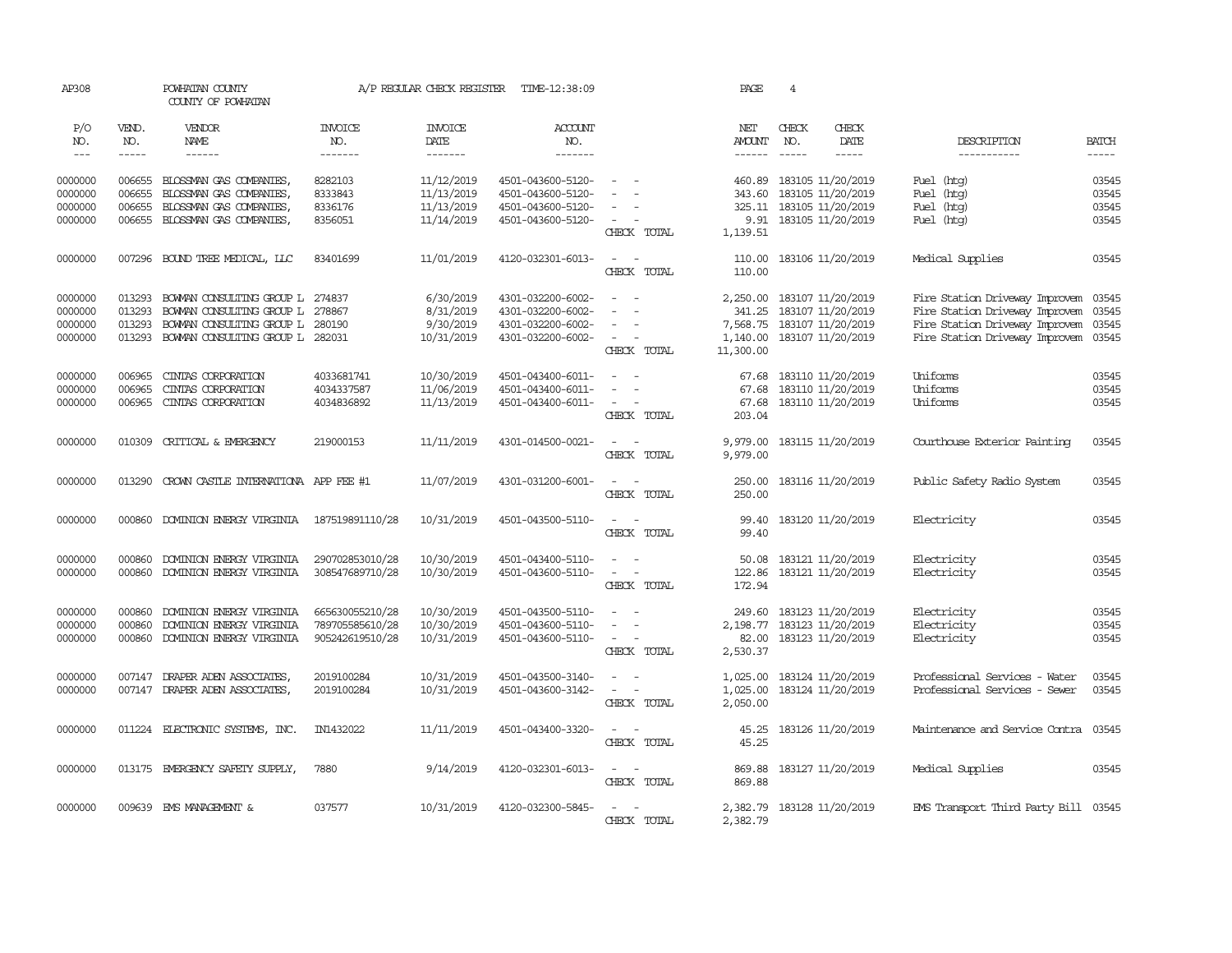| AP308                                    |                             | POWHATAN COUNTY<br>COUNTY OF POWHATAN                                                                  |                                      | A/P REGULAR CHECK REGISTER                           | TIME-12:38:09                                                                    |                                                                                                                                                    | PAGE                                       | 5                                                                                |                                                |                                                                              |                                  |
|------------------------------------------|-----------------------------|--------------------------------------------------------------------------------------------------------|--------------------------------------|------------------------------------------------------|----------------------------------------------------------------------------------|----------------------------------------------------------------------------------------------------------------------------------------------------|--------------------------------------------|----------------------------------------------------------------------------------|------------------------------------------------|------------------------------------------------------------------------------|----------------------------------|
| P/O<br>NO.<br>$\frac{1}{2}$              | VEND.<br>NO.<br>$- - - - -$ | VENDOR<br><b>NAME</b><br>------                                                                        | <b>INVOICE</b><br>NO.<br>-------     | <b>INVOICE</b><br>DATE<br>-------                    | ACCOUNT<br>NO.<br>-------                                                        |                                                                                                                                                    | NET<br>AMOUNT<br>$- - - - - -$             | CHECK<br>NO.<br>$\frac{1}{2}$                                                    | CHECK<br><b>DATE</b><br>$\cdots \cdots \cdots$ | DESCRIPTION<br>-----------                                                   | BATCH<br>-----                   |
| 0000000<br>0000000                       | 008336<br>008336            | FERGUSON ENTERPRISES INC.<br>FERGUSON ENTERPRISES INC. 3055243                                         | 3055182                              | 9/27/2019<br>9/26/2019                               | 4301-062100-8304-<br>4301-062100-8304-                                           | $\sim$<br>$\sim$<br>$\sim$<br>CHECK TOTAL                                                                                                          | 5,501.42<br>483.00<br>5,984.42             | 183130 11/20/2019<br>183130 11/20/2019                                           |                                                | PMS Repurpose<br>PMS Repurpose                                               | 03545<br>03545                   |
| 0000000                                  |                             | 011650 HILLIS-CARNES ENGINEERING 815246                                                                |                                      | 10/31/2019                                           | 4301-032200-6002-                                                                | $\sim$ $ \sim$<br>CHECK TOTAL                                                                                                                      | 1,547.50                                   | 1,547.50 183135 11/20/2019                                                       |                                                | Fire Station Driveway Improvem                                               | 03545                            |
| 0000000                                  | 009055                      | <b>OUANTUM CONTROLS, INC.</b>                                                                          | 014018                               | 11/14/2019                                           | 4501-043600-3310-                                                                | $\frac{1}{2} \left( \frac{1}{2} \right) \left( \frac{1}{2} \right) = \frac{1}{2} \left( \frac{1}{2} \right)$<br>CHECK TOTAL                        | 1,792.00                                   | 1,792.00 183150 11/20/2019                                                       |                                                | Repairs and Maintenance                                                      | 03546                            |
| 0000000                                  | 012949                      | QUINN EVANS ARCHITECTS                                                                                 | 32138                                | 11/05/2019                                           | 4301-014100-0001-                                                                | $\sim$ $ \sim$<br>CHECK TOTAL                                                                                                                      | 2,769.55<br>2,769.55                       | 183151 11/20/2019                                                                |                                                | Skaops Road Office Renovations 03546                                         |                                  |
| 0000000                                  |                             | 009047 RED WING SHOES                                                                                  | 20191110079687                       | 11/10/2019                                           | 4501-043400-6100-                                                                | $\sim$<br>$\sim$<br>CHECK TOTAL                                                                                                                    | 268.89<br>268.89                           | 183153 11/20/2019                                                                |                                                | Personal Protective Equipment                                                | 03546                            |
| 0000000<br>0000000<br>0000000<br>0000000 | 007325<br>007325            | 007325 RICHMOND OXYGEN CO.<br>RICHMOND OXYGEN CO.<br>RICHMOND OXYGEN CO.<br>007325 RICHMOND OXYGEN CO. | 321956<br>321957<br>322447<br>322448 | 10/09/2019<br>10/09/2019<br>10/23/2019<br>10/23/2019 | 4120-032301-6013-<br>4120-032301-6013-<br>4120-032301-6013-<br>4120-032301-6013- | $\sim$<br>$\sim$<br>$\overline{\phantom{a}}$<br>$\overline{\phantom{a}}$<br>$\sim$<br>$\sim$<br>CHECK TOTAL                                        | 31.00<br>24.00<br>24.00<br>71.00<br>150.00 | 183154 11/20/2019<br>183154 11/20/2019<br>183154 11/20/2019<br>183154 11/20/2019 |                                                | Medical Supplies<br>Medical Supplies<br>Medical Supplies<br>Medical Supplies | 03546<br>03546<br>03546<br>03546 |
| 0000000<br>0000000                       |                             | 007745 ROOF SYSTEMS OF VA, INC.<br>007745 ROOF SYSTEMS OF VA, INC.                                     | 1902603<br>1902603                   | 10/23/2019<br>10/23/2019                             | 301-000200-0008-<br>4301-062100-8304-                                            | $\sim$<br>$\frac{1}{2} \left( \frac{1}{2} \right) \left( \frac{1}{2} \right) \left( \frac{1}{2} \right) \left( \frac{1}{2} \right)$<br>CHECK TOTAL | 51,620.00 183157 11/20/2019<br>46,458.00   | 5, 162.00-183157 11/20/2019                                                      |                                                | Retainages Payable<br>PMS Repurpose                                          | 03546<br>03546                   |
| 0000000                                  |                             | 011988 SUMMIT MEDIA LLC                                                                                | R85646-5                             | 10/27/2019                                           | 4116-032200-0010-                                                                | $\sim$<br>$\sim$<br>CHECK TOTAL                                                                                                                    | 1,650.00<br>1,650.00                       | 183161 11/20/2019                                                                |                                                | SAFER Expenses                                                               | 03546                            |
| 0000000<br>0000000                       | 008346<br>008346            | SYCOM TECHNOLOGIES<br>SYCOM TECHNOLOGIES                                                               | AT52364<br>AT52366                   | 10/31/2019<br>10/31/2019                             | 4301-012510-0002-<br>4301-012510-0002-                                           | $\sim$<br>$\sim$<br>$\sim 100$ km s $^{-1}$<br>CHECK TOTAL                                                                                         | 14,760.00<br>2,630.00<br>17,390.00         | 183162 11/20/2019<br>183162 11/20/2019                                           |                                                | IT Improvements<br>IT Improvements                                           | 03546<br>03546                   |
| 0000000                                  |                             | 012734 TRANE U.S. INC.                                                                                 | 310363580                            | 10/30/2019                                           | 4301-062100-8305-                                                                | $\omega_{\rm{max}}$ and $\omega_{\rm{max}}$<br>CHECK TOTAL                                                                                         | 135,439.68 183165 11/20/2019<br>135,439.68 |                                                                                  |                                                | Elementary EPC                                                               | 03546                            |
| 0000000                                  |                             | 011169 VERIZON                                                                                         | 804598560011/19                      | 10/28/2019                                           | 4501-043400-5230-                                                                | $\sim$ $ \sim$<br>CHECK TOTAL                                                                                                                      | 48.47<br>48.47                             | 183167 11/20/2019                                                                |                                                | Telephone System                                                             | 03546                            |
| 0000000                                  |                             | 007012 VIRGINIA ASSOCIATION OF                                                                         | MULTI OTRS                           | 11/04/2019                                           | 4501-043400-5810-                                                                | $\sim$ $ \sim$<br>CHECK TOTAL                                                                                                                      | 54.24<br>54.24                             | 183169 11/20/2019                                                                |                                                | Dues/Association Membership                                                  | 03546                            |
| 0000000                                  |                             | 006005 WORK ENVIRONMENT                                                                                | 6603                                 | 11/06/2019                                           | 4301-014100-0001-                                                                | $\sim$ $ -$<br>CHECK TOTAL                                                                                                                         | 3,195.00<br>3,195.00                       | 183175 11/20/2019                                                                |                                                | Skaops Road Office Renovations 03546                                         |                                  |
| 0000000                                  | 000540                      | CENTRAL VIRGINIA WASTE                                                                                 | 24903                                | 11/14/2019                                           | 4501-043400-3185-                                                                | $\sim$<br>$\sim$<br>CHECK TOTAL                                                                                                                    | 64.01<br>64.01                             | 183217 11/26/2019                                                                |                                                | Trash Removal                                                                | 03553                            |
| 0000000                                  | 013298                      | COMPUTER CABLING 7                                                                                     | 111076A                              | 8/30/2019                                            | 4301-012510-8309-                                                                | $\overline{\phantom{a}}$<br>$\sim$<br>CHECK TOTAL                                                                                                  | 21,255.00<br>21,255.00                     | 183222 11/26/2019                                                                |                                                | High Speed Connection                                                        | 03553                            |